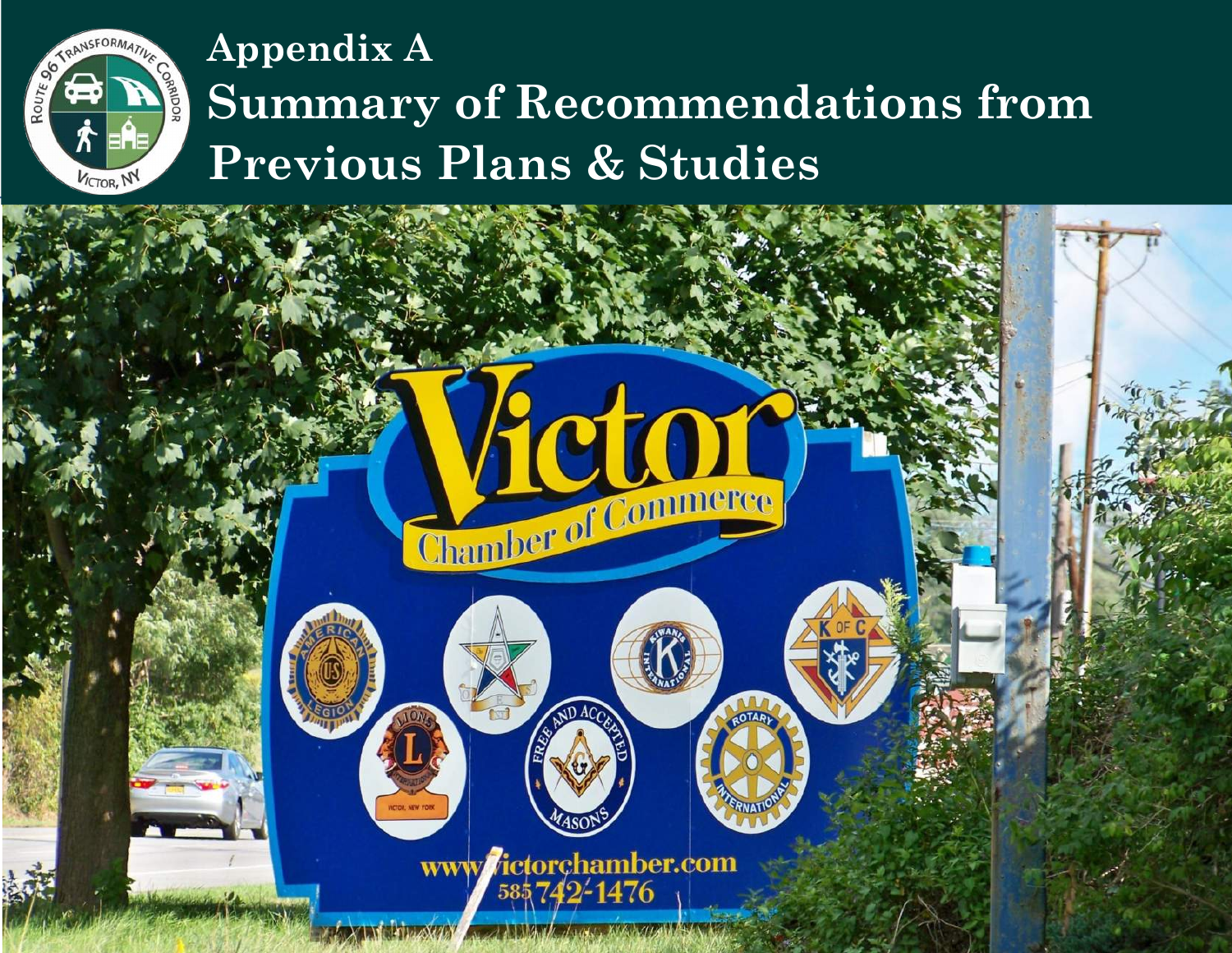| ID                                                                                   |                                                                                                             | <b>Recommendation/Strategy/Action</b>               |              |                     |  |
|--------------------------------------------------------------------------------------|-------------------------------------------------------------------------------------------------------------|-----------------------------------------------------|--------------|---------------------|--|
| <b>Comp Plan-1</b>                                                                   | Install speed limit signs along Phillips Road between NYS Route 251 and CR 42 where none now exists         |                                                     |              |                     |  |
|                                                                                      | <b>Plan/Study/Document Title</b>                                                                            |                                                     | Page         | <b>Date of Plan</b> |  |
| Comprehensive Plan - Transportation                                                  |                                                                                                             |                                                     | 7.17/.19/.25 | Aug. 2015           |  |
|                                                                                      | <b>Description</b>                                                                                          |                                                     |              |                     |  |
|                                                                                      | Requires action by the Town Highway Department to install signage and is listed as a "short-term" priority. |                                                     |              |                     |  |
| <b>Benefits</b>                                                                      |                                                                                                             |                                                     |              |                     |  |
|                                                                                      | Signage may result in decreased speeds that could reduce the number and severity of crashes.                |                                                     |              |                     |  |
|                                                                                      | <b>Issues</b>                                                                                               |                                                     |              |                     |  |
| None noted in Comprehensive Plan with respect to community pushback, if implemented. |                                                                                                             |                                                     |              |                     |  |
|                                                                                      | <b>Cost</b>                                                                                                 | <b>Connections to other Plans/Studies/Documents</b> |              |                     |  |
| None provided                                                                        |                                                                                                             |                                                     | N/A          |                     |  |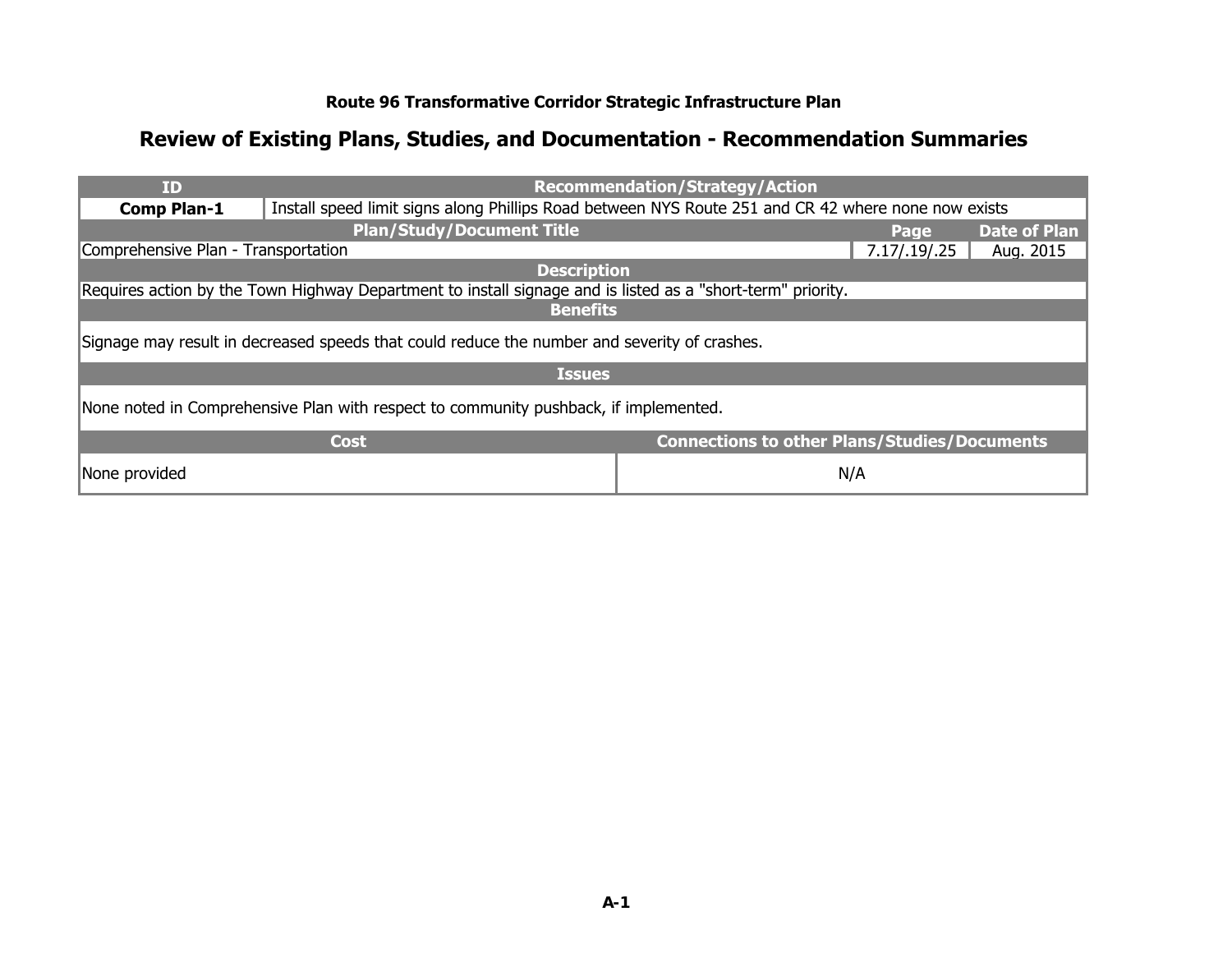| ID                                                                                                                                                                                                                                                                                                                                                                                                                                                                                                                                               |                                             | <b>Recommendation/Strategy/Action</b>                 |      |                     |  |
|--------------------------------------------------------------------------------------------------------------------------------------------------------------------------------------------------------------------------------------------------------------------------------------------------------------------------------------------------------------------------------------------------------------------------------------------------------------------------------------------------------------------------------------------------|---------------------------------------------|-------------------------------------------------------|------|---------------------|--|
| <b>Comp Plan-2</b>                                                                                                                                                                                                                                                                                                                                                                                                                                                                                                                               | Implement Transportation Management Program |                                                       |      |                     |  |
|                                                                                                                                                                                                                                                                                                                                                                                                                                                                                                                                                  | <b>Plan/Study/Document Title</b>            |                                                       | Page | <b>Date of Plan</b> |  |
| Comprehensive Plan - Transportation                                                                                                                                                                                                                                                                                                                                                                                                                                                                                                              |                                             |                                                       | 7.25 | Aug. 2015           |  |
|                                                                                                                                                                                                                                                                                                                                                                                                                                                                                                                                                  | <b>Description</b>                          |                                                       |      |                     |  |
| Transportation Systems Management is the implementation of programs that improve operations that mitigate congestion and improve air<br>quality. This includes programs or projects that should be considered on all future projects:<br>-- Improve traffic flow, such as projects to improve signalization, construct high occupancy vehicle lanes, improve intersections, and<br>implement ITS strategies.<br>-- Establish or operate a traffic monitoring, management, and control facility or program.<br>Listed as a "short-term" priority. |                                             |                                                       |      |                     |  |
|                                                                                                                                                                                                                                                                                                                                                                                                                                                                                                                                                  | <b>Benefits</b>                             |                                                       |      |                     |  |
| None noted; directly related to "Improved Operations on NYS Route 96 – Implementation of Signal Coordination and ITS"                                                                                                                                                                                                                                                                                                                                                                                                                            |                                             |                                                       |      |                     |  |
| <b>Issues</b>                                                                                                                                                                                                                                                                                                                                                                                                                                                                                                                                    |                                             |                                                       |      |                     |  |
| None noted.                                                                                                                                                                                                                                                                                                                                                                                                                                                                                                                                      |                                             |                                                       |      |                     |  |
|                                                                                                                                                                                                                                                                                                                                                                                                                                                                                                                                                  | <b>Cost</b>                                 | <b>Connections to other Plans/Studies/Documents</b>   |      |                     |  |
| None provided                                                                                                                                                                                                                                                                                                                                                                                                                                                                                                                                    |                                             | NYS Route 96 Traffic Signal Coordination Study (2007) |      |                     |  |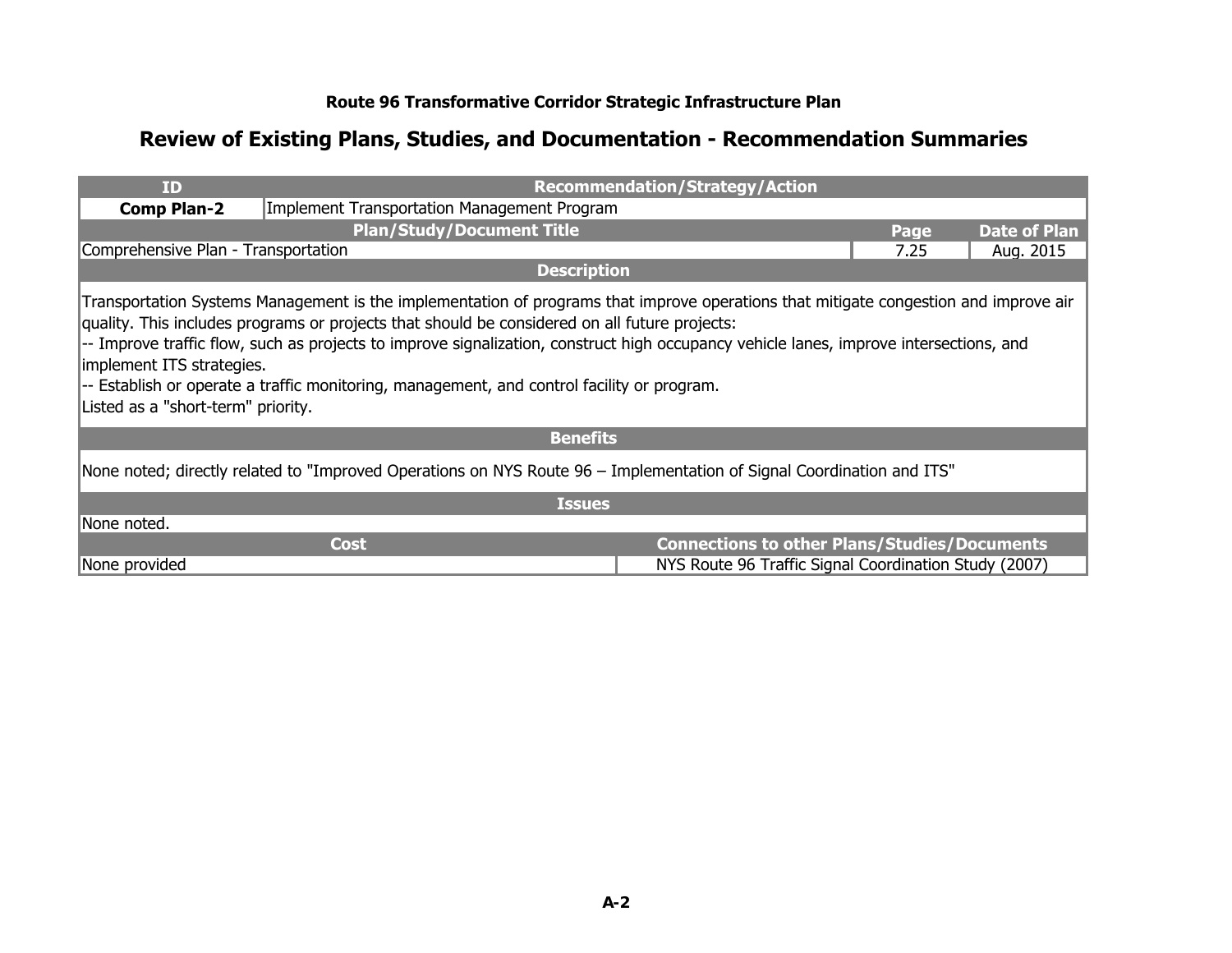| <b>ID</b>                                                                                                                                                                                                                                                                                                                                                                                                                                                                                                                                                                                                                                                              |                                                                                                                                                                                    | <b>Recommendation/Strategy/Action</b>                                                                                |                             |  |
|------------------------------------------------------------------------------------------------------------------------------------------------------------------------------------------------------------------------------------------------------------------------------------------------------------------------------------------------------------------------------------------------------------------------------------------------------------------------------------------------------------------------------------------------------------------------------------------------------------------------------------------------------------------------|------------------------------------------------------------------------------------------------------------------------------------------------------------------------------------|----------------------------------------------------------------------------------------------------------------------|-----------------------------|--|
| <b>Comp Plan-3</b>                                                                                                                                                                                                                                                                                                                                                                                                                                                                                                                                                                                                                                                     | Improved Operations on NYS Route 96 - Implementation of Signal Coordination and ITS                                                                                                |                                                                                                                      |                             |  |
|                                                                                                                                                                                                                                                                                                                                                                                                                                                                                                                                                                                                                                                                        | <b>Plan/Study/Document Title</b>                                                                                                                                                   |                                                                                                                      | <b>Date of Plan</b><br>Page |  |
| Comprehensive Plan - Transportation                                                                                                                                                                                                                                                                                                                                                                                                                                                                                                                                                                                                                                    |                                                                                                                                                                                    |                                                                                                                      | 7.26 / .113<br>Aug. 2015    |  |
|                                                                                                                                                                                                                                                                                                                                                                                                                                                                                                                                                                                                                                                                        | <b>Description</b>                                                                                                                                                                 |                                                                                                                      |                             |  |
| The Implementation of Signal Coordination and ITS on NYS Route 96 (Signal Coordination) is a feasible solution to improve operations on<br>NYS Route 96. This is a near term option. Other possible solutions to improve operations on NYS Route 96 include geometric<br>improvements at intersections. These are more expensive and difficult to implement than signal coordination but should be evaluated in<br>future studies. Recommendations include the following:<br>-- Coordination of signals on NYS Route 96<br>-- Updating of signal timings on NYS Route 96<br>-- Implementation of ITS Signal Communication Strategy<br>Listed as a "mid-term" priority. |                                                                                                                                                                                    |                                                                                                                      |                             |  |
|                                                                                                                                                                                                                                                                                                                                                                                                                                                                                                                                                                                                                                                                        | <b>Benefits</b>                                                                                                                                                                    |                                                                                                                      |                             |  |
|                                                                                                                                                                                                                                                                                                                                                                                                                                                                                                                                                                                                                                                                        | Estimated 8% improvement to capacity along the NYS Route 96 corridor; cohesive with proposed land uses; minimal disruption to<br>implement; may reduce congestion-related crashes. |                                                                                                                      |                             |  |
|                                                                                                                                                                                                                                                                                                                                                                                                                                                                                                                                                                                                                                                                        | <b>Issues</b>                                                                                                                                                                      |                                                                                                                      |                             |  |
| Future development outstrips improvements realized through implementation (i.e., future delay is greater than current delay even after<br>signal coordination); no benefits to pedestrians.                                                                                                                                                                                                                                                                                                                                                                                                                                                                            |                                                                                                                                                                                    |                                                                                                                      |                             |  |
|                                                                                                                                                                                                                                                                                                                                                                                                                                                                                                                                                                                                                                                                        | Cost                                                                                                                                                                               | <b>Connections to other Plans/Studies/Documents</b>                                                                  |                             |  |
| \$1,100,000                                                                                                                                                                                                                                                                                                                                                                                                                                                                                                                                                                                                                                                            | Signal Coordination & Timing Update = $$10,000$<br>Intelligent Transportation System Instrumentation Deployment =                                                                  | NYS Route 96 Traffic Signal Coordination Study (2007)<br>Victor Transportation Systems Plan Executive Summary (2014) |                             |  |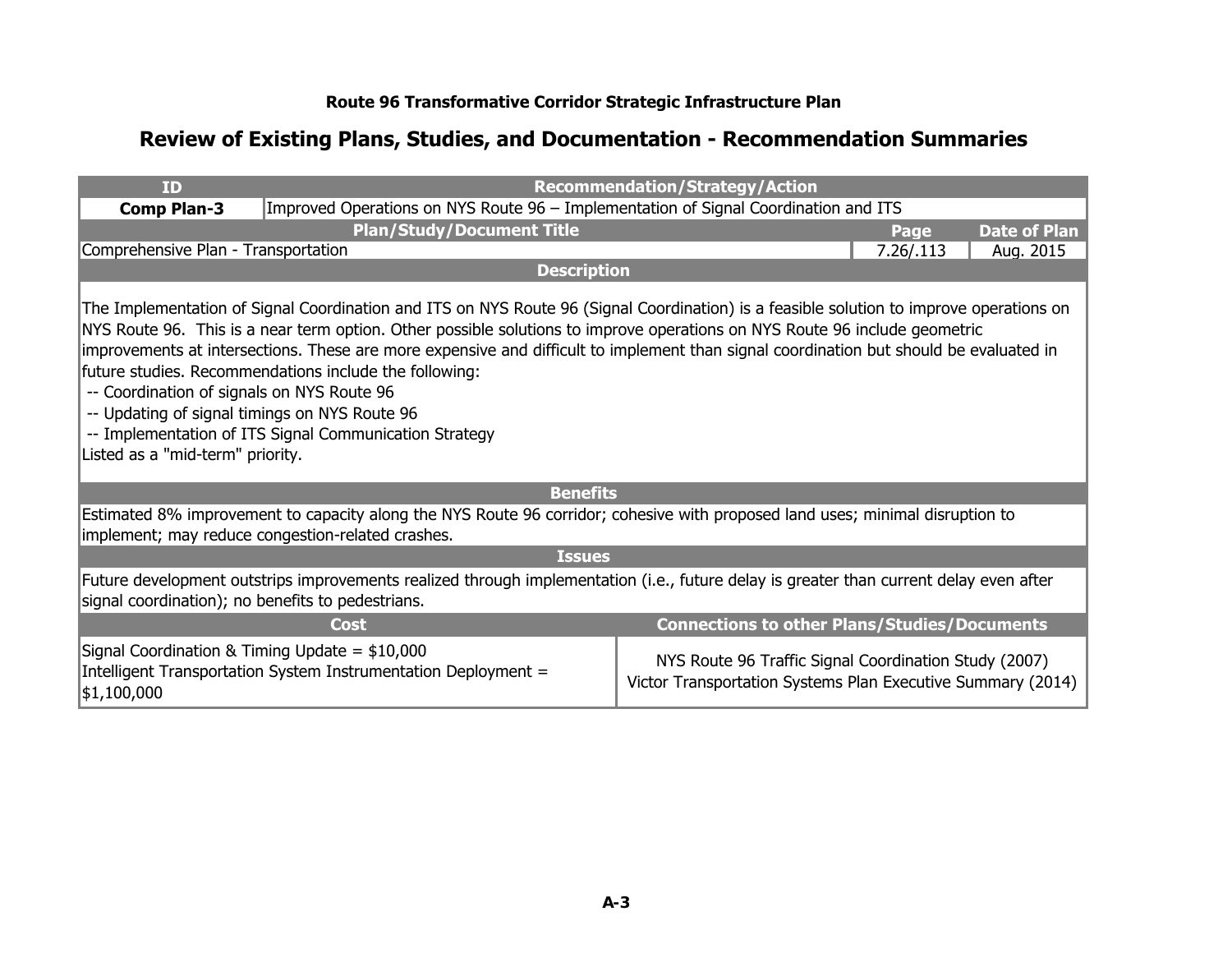| ID                                                                                                                                                                                                                                                                                                                                                                                                                                                                                                                                                                                                                                                                                                                                                                                                                                                                                                                                                                                         |                                  | <b>Recommendation/Strategy/Action</b>                                                  |           |                     |  |  |
|--------------------------------------------------------------------------------------------------------------------------------------------------------------------------------------------------------------------------------------------------------------------------------------------------------------------------------------------------------------------------------------------------------------------------------------------------------------------------------------------------------------------------------------------------------------------------------------------------------------------------------------------------------------------------------------------------------------------------------------------------------------------------------------------------------------------------------------------------------------------------------------------------------------------------------------------------------------------------------------------|----------------------------------|----------------------------------------------------------------------------------------|-----------|---------------------|--|--|
| <b>Comp Plan-4</b>                                                                                                                                                                                                                                                                                                                                                                                                                                                                                                                                                                                                                                                                                                                                                                                                                                                                                                                                                                         |                                  | Improved Safety on Alternate Routes - Alternate Route Intersection Safety Improvements |           |                     |  |  |
|                                                                                                                                                                                                                                                                                                                                                                                                                                                                                                                                                                                                                                                                                                                                                                                                                                                                                                                                                                                            | <b>Plan/Study/Document Title</b> |                                                                                        | Page      | <b>Date of Plan</b> |  |  |
| Comprehensive Plan - Transportation                                                                                                                                                                                                                                                                                                                                                                                                                                                                                                                                                                                                                                                                                                                                                                                                                                                                                                                                                        |                                  |                                                                                        | 7.26/.119 | Aug. 2015           |  |  |
|                                                                                                                                                                                                                                                                                                                                                                                                                                                                                                                                                                                                                                                                                                                                                                                                                                                                                                                                                                                            | <b>Description</b>               |                                                                                        |           |                     |  |  |
| Mid-range option to address motorists seeking to avoid delay on NYS Route 96 by using other roadways that were not designed to<br>accommodate higher volumes. It is not appropriate to redesign these facilities as it may draw more traffic into residential areas. Alternate<br>routes include High Street (one safety deficient location) and Cork Road/Dryer Road (no safety deficient locations but intersections that<br>have potential issues). Potential improvements include:<br>-- NYS Route 251/Cork Road: Due to sight issues caused by the curve and high speeds in the area the implementation of a roundabout at<br>this intersection is recommended (a "T" intersection could work as well).<br>-- Cork Road/Modock Road: re-alignment of this intersection with Modock Road intersecting at an approximately 90% angle with the stop<br>sign on the Modock Road approach instead of the Cork Road southbound approach is recommended.<br>Listed as a "mid-term" priority. |                                  |                                                                                        |           |                     |  |  |
|                                                                                                                                                                                                                                                                                                                                                                                                                                                                                                                                                                                                                                                                                                                                                                                                                                                                                                                                                                                            | <b>Benefits</b>                  |                                                                                        |           |                     |  |  |
| Reduce vehicle travel speeds and therefore the severity crashes (existing and potential); cohesive with proposed land uses; mitigate<br>congestion and improve air quality - roundabouts have lower vehicle dwell times than traditional stop signs thus improving the air quality;<br>minor capacity improvements; pedestrian accommodations such as crosswalks and pedestrian refuge islands will be included.                                                                                                                                                                                                                                                                                                                                                                                                                                                                                                                                                                           |                                  |                                                                                        |           |                     |  |  |
|                                                                                                                                                                                                                                                                                                                                                                                                                                                                                                                                                                                                                                                                                                                                                                                                                                                                                                                                                                                            | <b>Issues</b>                    |                                                                                        |           |                     |  |  |
| Detailed studies will need to be conducted but engineering and construction should be relatively uncomplicated; some delays will result<br>construction.                                                                                                                                                                                                                                                                                                                                                                                                                                                                                                                                                                                                                                                                                                                                                                                                                                   |                                  |                                                                                        |           |                     |  |  |
|                                                                                                                                                                                                                                                                                                                                                                                                                                                                                                                                                                                                                                                                                                                                                                                                                                                                                                                                                                                            | <b>Cost</b>                      | <b>Connections to other Plans/Studies/Documents</b>                                    |           |                     |  |  |
| \$800,000 for both improvements                                                                                                                                                                                                                                                                                                                                                                                                                                                                                                                                                                                                                                                                                                                                                                                                                                                                                                                                                            |                                  | N/A                                                                                    |           |                     |  |  |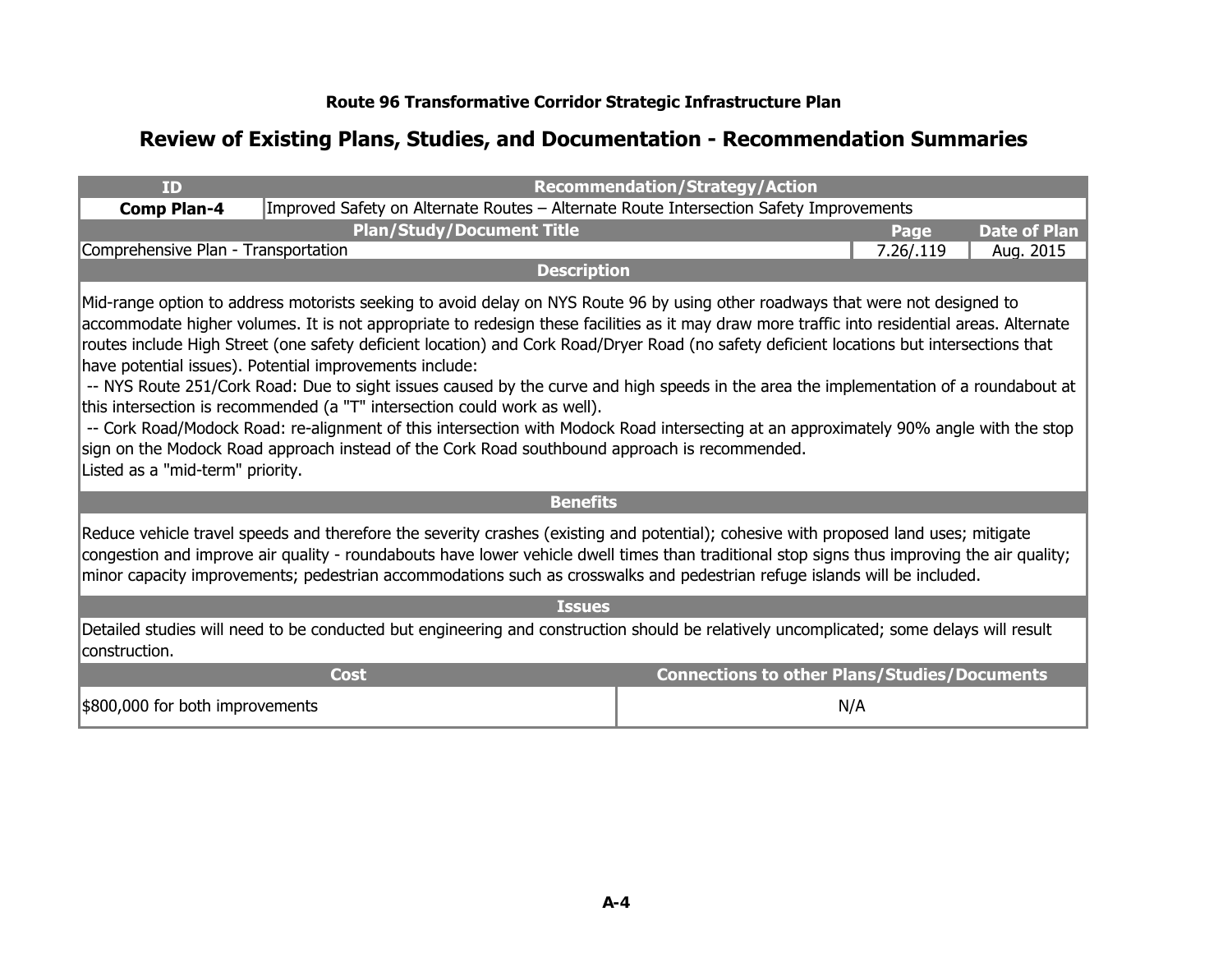| <b>ID</b>                                                                                                                                                                                                                                                                                                                                                                                                                                                                                                                                                                                                                                                                                   |                                                                                                                                                                                                                                                                                                                                                                                                                                                                                                 | <b>Recommendation/Strategy/Action</b> |                                                     |  |  |
|---------------------------------------------------------------------------------------------------------------------------------------------------------------------------------------------------------------------------------------------------------------------------------------------------------------------------------------------------------------------------------------------------------------------------------------------------------------------------------------------------------------------------------------------------------------------------------------------------------------------------------------------------------------------------------------------|-------------------------------------------------------------------------------------------------------------------------------------------------------------------------------------------------------------------------------------------------------------------------------------------------------------------------------------------------------------------------------------------------------------------------------------------------------------------------------------------------|---------------------------------------|-----------------------------------------------------|--|--|
| <b>Comp Plan-5</b>                                                                                                                                                                                                                                                                                                                                                                                                                                                                                                                                                                                                                                                                          | I-490 Interchange 29 Reconfiguration                                                                                                                                                                                                                                                                                                                                                                                                                                                            |                                       |                                                     |  |  |
|                                                                                                                                                                                                                                                                                                                                                                                                                                                                                                                                                                                                                                                                                             | <b>Plan/Study/Document Title</b>                                                                                                                                                                                                                                                                                                                                                                                                                                                                |                                       | <b>Date of Plan</b><br>Page                         |  |  |
| Comprehensive Plan - Transportation                                                                                                                                                                                                                                                                                                                                                                                                                                                                                                                                                                                                                                                         |                                                                                                                                                                                                                                                                                                                                                                                                                                                                                                 |                                       | 7.26/.124<br>Aug. 2015                              |  |  |
|                                                                                                                                                                                                                                                                                                                                                                                                                                                                                                                                                                                                                                                                                             | <b>Description</b>                                                                                                                                                                                                                                                                                                                                                                                                                                                                              |                                       |                                                     |  |  |
| Long-range option to address lack of access from I-490 eastbound to NYS Route 96 westbound and the capacity and safety deficiencies at<br>the I-490 westbound off-ramp to NYS Route 96. The implementation of a Diverging Diamond Interchange (DDI) is a feasible solution to<br>resolve these issues and improve the overall safety of the entire interchange. Other solutions include alternate interchange reconfiguration<br>concepts and additional access at other locations such as the extension of NYS Route 250 to a new interchange with I-490. This should be<br>evaluated in future detailed studies. DDI conceptual schematics are provided. Listed as a "mid-term" priority. |                                                                                                                                                                                                                                                                                                                                                                                                                                                                                                 |                                       |                                                     |  |  |
|                                                                                                                                                                                                                                                                                                                                                                                                                                                                                                                                                                                                                                                                                             | <b>Benefits</b>                                                                                                                                                                                                                                                                                                                                                                                                                                                                                 |                                       |                                                     |  |  |
|                                                                                                                                                                                                                                                                                                                                                                                                                                                                                                                                                                                                                                                                                             | Improved safety via conflict-free left turns; fewer conflict points than a standard interchange; up to an 18% estimated improvement in<br>capacity in the Eastview Mall section of NYS Route 96; accommodates high numbers of left turns; less costly than other designs (can be<br>retrofitted to existing ramps, no additional land needs to be purchased); cohesive with proposed land uses; pedestrian accommodations<br>such as crosswalks and pedestrian refuge islands will be included. |                                       |                                                     |  |  |
|                                                                                                                                                                                                                                                                                                                                                                                                                                                                                                                                                                                                                                                                                             | <b>Issues</b>                                                                                                                                                                                                                                                                                                                                                                                                                                                                                   |                                       |                                                     |  |  |
| Detailed studies will need to be conducted as the engineering and construction will be relatively complicated (but construction will be less<br>complicated than a cloverleaf interchange); delays would be commensurate with a large-scale construction project.                                                                                                                                                                                                                                                                                                                                                                                                                           |                                                                                                                                                                                                                                                                                                                                                                                                                                                                                                 |                                       |                                                     |  |  |
|                                                                                                                                                                                                                                                                                                                                                                                                                                                                                                                                                                                                                                                                                             | <b>Cost</b>                                                                                                                                                                                                                                                                                                                                                                                                                                                                                     |                                       | <b>Connections to other Plans/Studies/Documents</b> |  |  |
| \$4 million                                                                                                                                                                                                                                                                                                                                                                                                                                                                                                                                                                                                                                                                                 |                                                                                                                                                                                                                                                                                                                                                                                                                                                                                                 |                                       | N/A                                                 |  |  |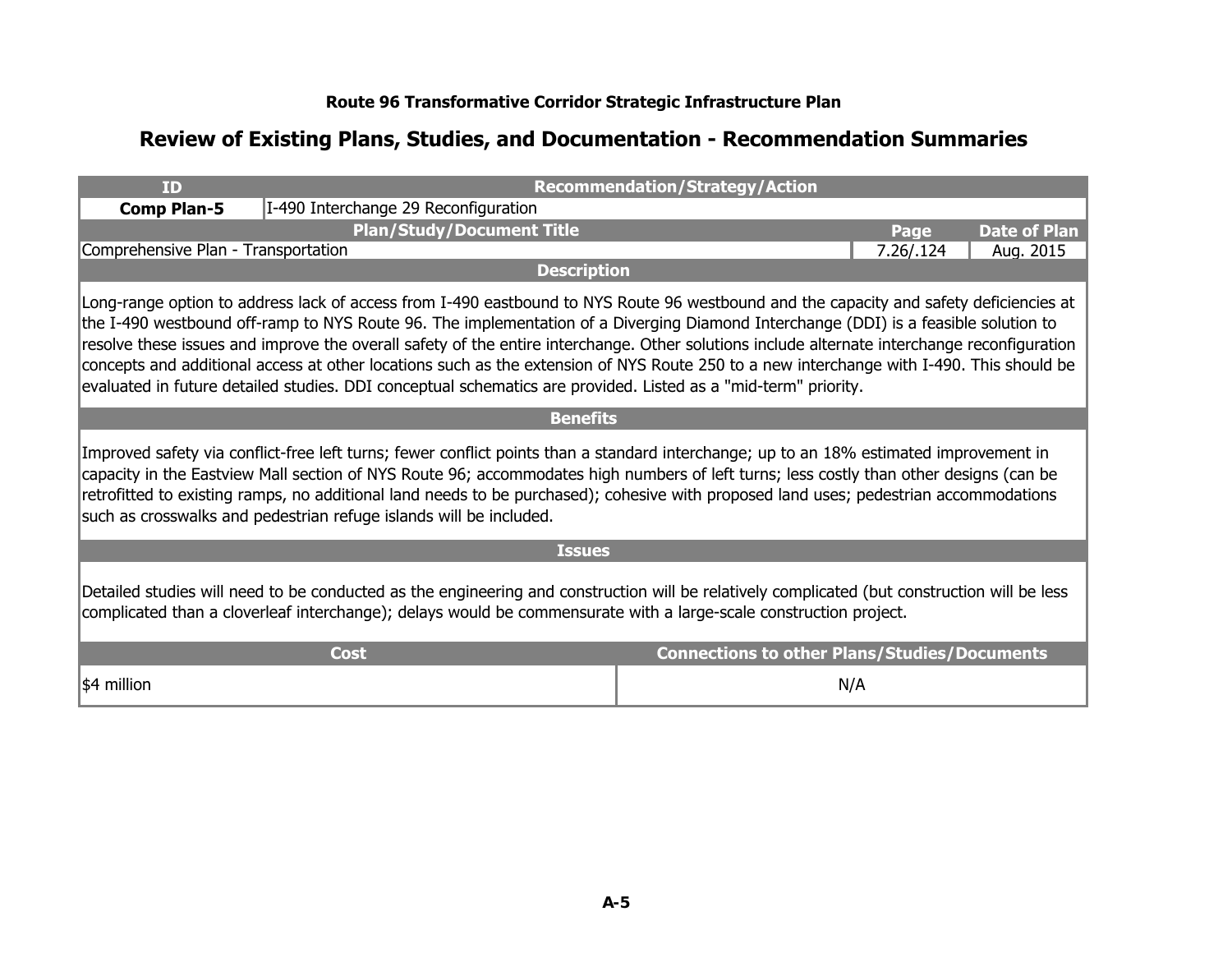| ID                                                                                                                                                                                                                                                                                                                                                                                                                                                                                                                                                                                  |                                                                                                                                                                | <b>Recommendation/Strategy/Action</b>                                                                                                 |            |                     |
|-------------------------------------------------------------------------------------------------------------------------------------------------------------------------------------------------------------------------------------------------------------------------------------------------------------------------------------------------------------------------------------------------------------------------------------------------------------------------------------------------------------------------------------------------------------------------------------|----------------------------------------------------------------------------------------------------------------------------------------------------------------|---------------------------------------------------------------------------------------------------------------------------------------|------------|---------------------|
| <b>Comp Plan-6</b>                                                                                                                                                                                                                                                                                                                                                                                                                                                                                                                                                                  | Implement the recommendations of the Victor Traffic Task Force and identify alternative funding streams<br>required for implementation of prioritized projects |                                                                                                                                       |            |                     |
|                                                                                                                                                                                                                                                                                                                                                                                                                                                                                                                                                                                     | <b>Plan/Study/Document Title</b>                                                                                                                               |                                                                                                                                       | Page       | <b>Date of Plan</b> |
| Comprehensive Plan - Transportation                                                                                                                                                                                                                                                                                                                                                                                                                                                                                                                                                 |                                                                                                                                                                |                                                                                                                                       | 7.20 / .26 | Aug. 2015           |
|                                                                                                                                                                                                                                                                                                                                                                                                                                                                                                                                                                                     | <b>Description</b>                                                                                                                                             |                                                                                                                                       |            |                     |
| The Victor Traffic Task Force identified 32 projects the vast majority of which would have a direct impact on Route 96 and others that<br>would address safety concerns on roadways that are used as a bypass/run parallel to Route 96. The Task Force scored each of the projects<br>based on their anticipated cost, ability to address safety concerns, reductions in delay at the project location and other intersections, and<br>the time needed and ease of implementation (the last measured by number of agency approvals required). Listed as an "immediate"<br>priority. |                                                                                                                                                                |                                                                                                                                       |            |                     |
|                                                                                                                                                                                                                                                                                                                                                                                                                                                                                                                                                                                     | <b>Benefits</b>                                                                                                                                                |                                                                                                                                       |            |                     |
|                                                                                                                                                                                                                                                                                                                                                                                                                                                                                                                                                                                     | Benefits to safety and delay varied by project. Most importantly, these benefits and associated costs were considered in a holistic manner.                    |                                                                                                                                       |            |                     |
|                                                                                                                                                                                                                                                                                                                                                                                                                                                                                                                                                                                     | <b>Issues</b>                                                                                                                                                  |                                                                                                                                       |            |                     |
| Cost, time to implement, and ease of implementation varied by project; most importantly, these costs and associated benefits were<br>considered in a holistic manner.                                                                                                                                                                                                                                                                                                                                                                                                               |                                                                                                                                                                |                                                                                                                                       |            |                     |
|                                                                                                                                                                                                                                                                                                                                                                                                                                                                                                                                                                                     | <b>Cost</b>                                                                                                                                                    | <b>Connections to other Plans/Studies/Documents</b>                                                                                   |            |                     |
| None provided                                                                                                                                                                                                                                                                                                                                                                                                                                                                                                                                                                       |                                                                                                                                                                | Comp Plan Appendices "XIV A Traffic Task Force Report" and<br>"XIV B Traffic Project List 6th Version with change in VC<br>Reduction" |            |                     |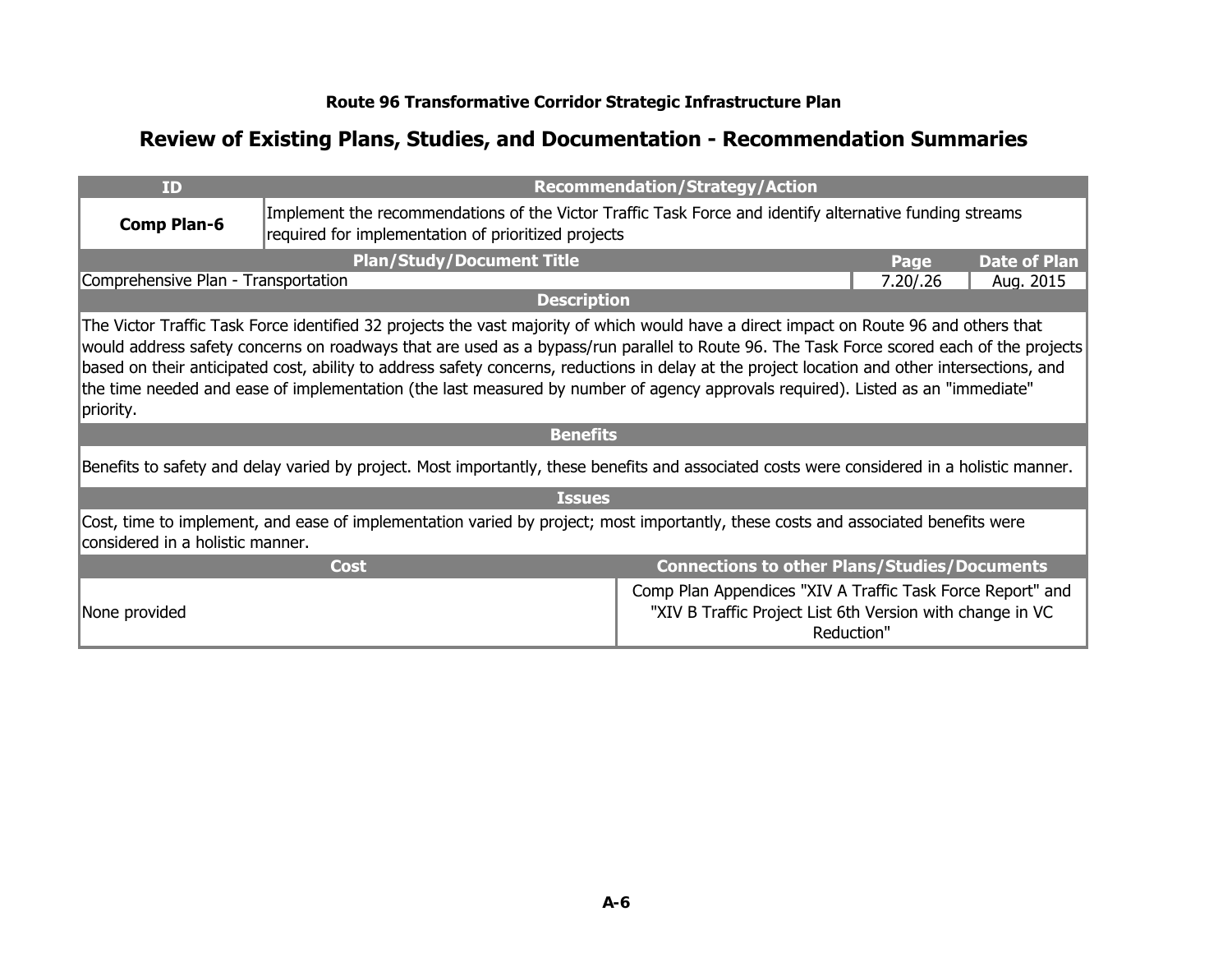| ID                                                                                                                                         |                                                                                                                                                 | <b>Recommendation/Strategy/Action</b>               |            |                     |  |  |
|--------------------------------------------------------------------------------------------------------------------------------------------|-------------------------------------------------------------------------------------------------------------------------------------------------|-----------------------------------------------------|------------|---------------------|--|--|
| <b>Comp Plan-7</b>                                                                                                                         | Implement Transportation Demand Management (TDM) Strategies                                                                                     |                                                     |            |                     |  |  |
|                                                                                                                                            | <b>Plan/Study/Document Title</b>                                                                                                                |                                                     | Page       | <b>Date of Plan</b> |  |  |
| Comprehensive Plan - Transportation                                                                                                        |                                                                                                                                                 |                                                     | 7.21 / .27 | Aug. 2015           |  |  |
|                                                                                                                                            | <b>Description</b>                                                                                                                              |                                                     |            |                     |  |  |
| pevelop and implement a public promotional campaign to encourage residents to utilize nuesharing, public transit, and cycling as           |                                                                                                                                                 |                                                     |            |                     |  |  |
| alternatives to the use of motor vehicles. The promotional campaign should also encourage businesses to consider offering employees        |                                                                                                                                                 |                                                     |            |                     |  |  |
| lflexible work shifts.                                                                                                                     |                                                                                                                                                 |                                                     |            |                     |  |  |
|                                                                                                                                            | TDM is the implementation of strategies to reduce travel demand. Managing demand can be a cost-effective alternative to increasing              |                                                     |            |                     |  |  |
|                                                                                                                                            | capacity and can improve communities. Transportation demand management techniques include:                                                      |                                                     |            |                     |  |  |
|                                                                                                                                            | -- Promoting increased ridesharing and other commuting options.                                                                                 |                                                     |            |                     |  |  |
|                                                                                                                                            | -- Promoting flexible work schedules to reduce congestion during peak travel periods.                                                           |                                                     |            |                     |  |  |
|                                                                                                                                            | -- Promoting complete streets and pedestrian and bicycle friendly transportation modes (included within this initiative is accessibility to the |                                                     |            |                     |  |  |
|                                                                                                                                            | Victor school campus which currently lacks a safe and healthy alternative to riding a school bus or being driven to the school. The lack of     |                                                     |            |                     |  |  |
|                                                                                                                                            | pedestrian and bicycle accommodations along High Street and Lane Road prevents children, families, and the general public from walking          |                                                     |            |                     |  |  |
|                                                                                                                                            | or biking to the school facilities and to other nearby residential neighborhoods. The Town has considered several design layouts for            |                                                     |            |                     |  |  |
|                                                                                                                                            | installing sidewalks along High Street and Lane Road that would provide a safe alternative to accessing the Victor school facilities. These     |                                                     |            |                     |  |  |
|                                                                                                                                            | designs are challenged by the I-90 High Street overpass which provides little width to accommodate pedestrians and cyclists as well as          |                                                     |            |                     |  |  |
| motor vehicles).                                                                                                                           |                                                                                                                                                 |                                                     |            |                     |  |  |
| -- Improving public transportation.                                                                                                        |                                                                                                                                                 |                                                     |            |                     |  |  |
| Lietad ac a "chort_tarm and ongoing priority                                                                                               | <b>Benefits</b>                                                                                                                                 |                                                     |            |                     |  |  |
|                                                                                                                                            |                                                                                                                                                 |                                                     |            |                     |  |  |
|                                                                                                                                            | The benefits of TDM depend on which measures are implemented. Measures that reduce congestion such as ridesharing and flexible work             |                                                     |            |                     |  |  |
|                                                                                                                                            | schedules result in decreased emissions; measures that increase walking and bicycling (i.e., active transportation) can improve individuals'    |                                                     |            |                     |  |  |
| health, etc.                                                                                                                               |                                                                                                                                                 |                                                     |            |                     |  |  |
| <b>Issues</b>                                                                                                                              |                                                                                                                                                 |                                                     |            |                     |  |  |
| The benefits of TDM programs can be limited until there is some significant change that results in increased costs (time related to delay, |                                                                                                                                                 |                                                     |            |                     |  |  |
| monetary related to tolls, etc.).                                                                                                          |                                                                                                                                                 |                                                     |            |                     |  |  |
|                                                                                                                                            | <b>Cost</b>                                                                                                                                     | <b>Connections to other Plans/Studies/Documents</b> |            |                     |  |  |
| None provided                                                                                                                              |                                                                                                                                                 |                                                     | N/A        |                     |  |  |
|                                                                                                                                            |                                                                                                                                                 |                                                     |            |                     |  |  |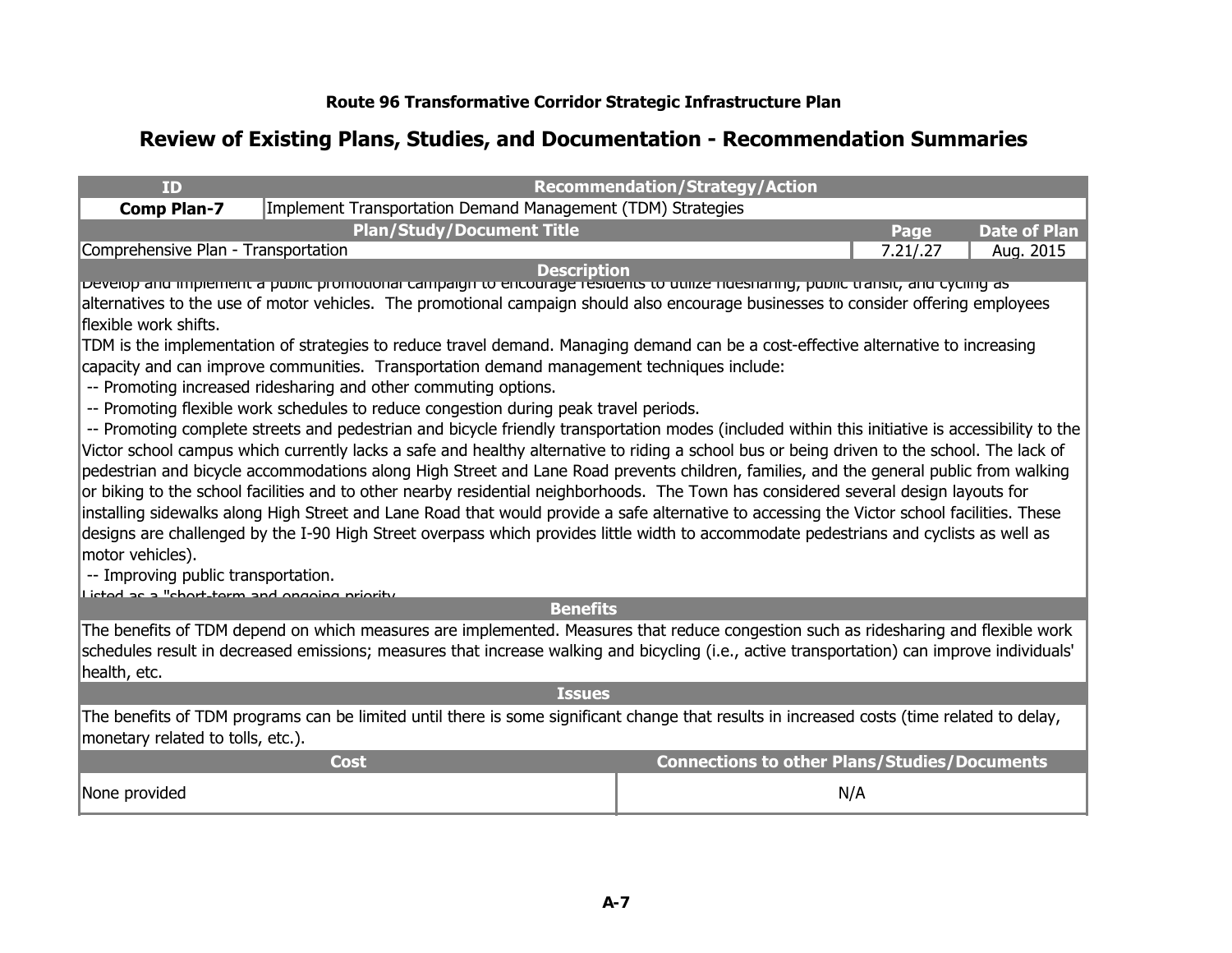| <b>ID</b>                                                                                                                                                                          | <b>Recommendation/Strategy/Action</b>                                                                                                                                                                                                                                                                                                                                                                                                                                                                                        |              |                     |  |  |
|------------------------------------------------------------------------------------------------------------------------------------------------------------------------------------|------------------------------------------------------------------------------------------------------------------------------------------------------------------------------------------------------------------------------------------------------------------------------------------------------------------------------------------------------------------------------------------------------------------------------------------------------------------------------------------------------------------------------|--------------|---------------------|--|--|
| <b>Comp Plan-8</b>                                                                                                                                                                 | Encourage CATS to Implement the Recommendations in the CATS Route Analysis and Service Improvement Plan                                                                                                                                                                                                                                                                                                                                                                                                                      |              |                     |  |  |
|                                                                                                                                                                                    | <b>Plan/Study/Document Title</b>                                                                                                                                                                                                                                                                                                                                                                                                                                                                                             | Page         | <b>Date of Plan</b> |  |  |
| Comprehensive Plan - Transportation                                                                                                                                                | <b>Description</b>                                                                                                                                                                                                                                                                                                                                                                                                                                                                                                           | 7.21/.22/.27 | Aug. 2015           |  |  |
|                                                                                                                                                                                    |                                                                                                                                                                                                                                                                                                                                                                                                                                                                                                                              |              |                     |  |  |
| Town of Victor:<br>following list offers potential route variants:                                                                                                                 | Listed as a "long-term and ongoing" priority. The plan contained the following recommendations for improving public transit service in the<br>-- Increase Route 3 service level in the Route 96 and 332 corridors between Victor and Canandaigua. Operate hourly departures in both<br>directions between 5:30 am and 7:30 pm on weekdays, and 120-minute departures on Saturdays.<br>-- Develop multiple route variations to accommodate defined market niches characteristic of a lower density suburban service area. The |              |                     |  |  |
| linclude:                                                                                                                                                                          | We recommend that CATS consider operating one or two service variants to meet market needs but avoid confusion. Potential variants                                                                                                                                                                                                                                                                                                                                                                                           |              |                     |  |  |
|                                                                                                                                                                                    | Commuter Express - Selected peak direction commute trips focusing on Ontario County residents working in Monroe County should take<br>the quickest attainable route to and from Eastview Mall. Scheduled arrivals and departures should be coordinated with RTS.                                                                                                                                                                                                                                                             |              |                     |  |  |
| Route 92. It should be possible for CATS Route 3, as proposed, to achieve timed transfers with one-half or more of the 10 weekday Route<br>92 arrivals and departures at Eastview. |                                                                                                                                                                                                                                                                                                                                                                                                                                                                                                                              |              |                     |  |  |
|                                                                                                                                                                                    | Employment - Selected peak period trips focusing on jobs in the industrial parks along Route 251 and County Road 42 in Fishers should<br>respond to demands to be defined. Operating schedules should be customized to meet specific work shift times of the major employers in<br>the area, and flexible routing may be a necessity given the low density of industrial development in the areas. A workplace-based survey of<br>employees is suggested to help establish a baseline need for this service.                 |              |                     |  |  |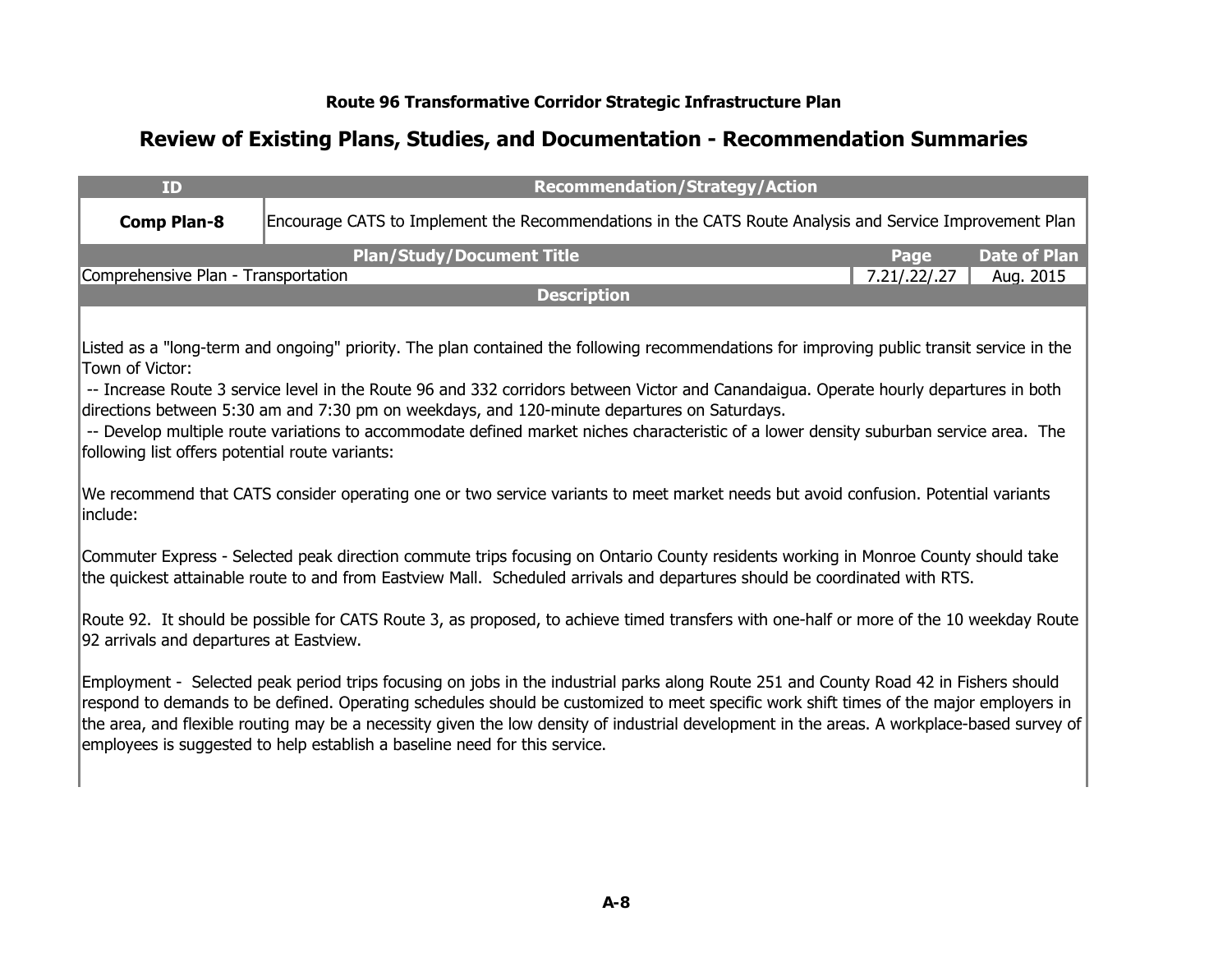#### **Review of Existing Plans, Studies, and Documentation - Recommendation Summaries**

FLCC Shuttle - A direct transit connection should be established between the planned 28,000 sq. ft. Science and Technology Campus Center on Route 251 in Victor and the FLCC Lakeshore Drive campus. Ontario County should work with FLCC administrators to develop an effective and fiscally sustainable inter-campus shuttle.

Branch Service in Victor - Redistribute service on two branches between the VIIIage of Victor and Eastview Mall to conform to perceived market demands and to balance round trip travel times. Currently all trips operate one-way eastbound/southbound on High Street and oneway westbound/northbound on Routes 96 and 251. Alternatively, corridors should be treated as branches with warranted two-way service at various times during the service day. Off-peak service should focus on the schools, food bank and residences located along High Street.

#### **Benefits**

Public transportation can and should play a role in improving transportation in the Route 96 Corridor relative to the current and planned physical development along the corridor and the cost of providing public transportation service relative to user demand.

| <b>Issues</b>                                                                                                                                                                                           |                                            |  |  |
|---------------------------------------------------------------------------------------------------------------------------------------------------------------------------------------------------------|--------------------------------------------|--|--|
| CATS is now Regional Transit Service (RTS) Ontario and the revisions in route strcuture (locations and schedules) need to be reconsidered<br>in conjunction with RTS Ontario as part of this initative. |                                            |  |  |
| <b>Connections to other Plans/Studies/Documents</b><br>Cost                                                                                                                                             |                                            |  |  |
| None provided                                                                                                                                                                                           | Ontario CATS Fixed Route Evaluation (2010) |  |  |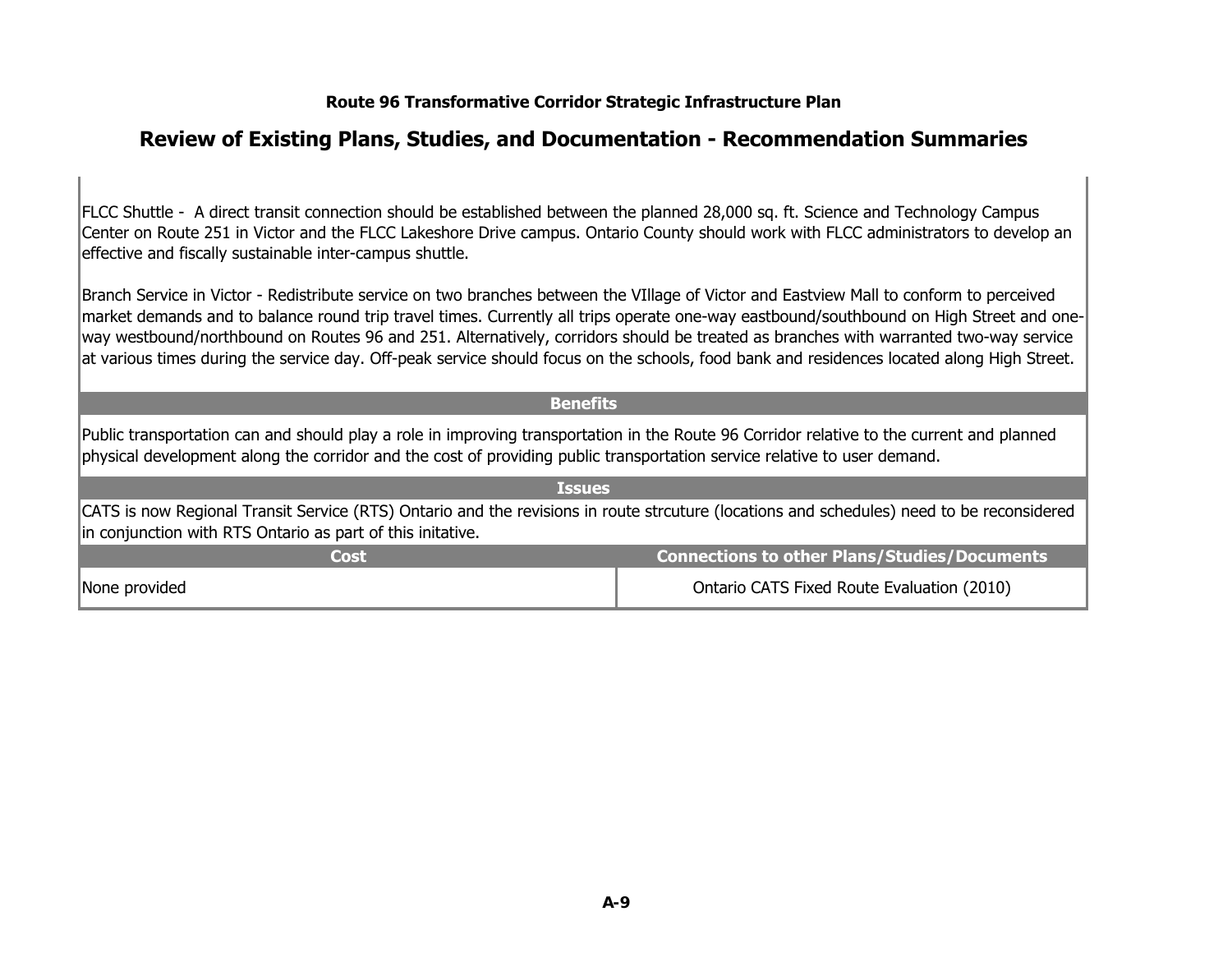| <b>ID</b>                                                                                                                                                                                                                                                                                                                                                                            |                                                                                                                                             | <b>Recommendation/Strategy/Action</b>               |      |                     |
|--------------------------------------------------------------------------------------------------------------------------------------------------------------------------------------------------------------------------------------------------------------------------------------------------------------------------------------------------------------------------------------|---------------------------------------------------------------------------------------------------------------------------------------------|-----------------------------------------------------|------|---------------------|
| <b>Comp Plan-9</b>                                                                                                                                                                                                                                                                                                                                                                   | Higher Density Residential Infill or Redevelopment                                                                                          |                                                     |      |                     |
|                                                                                                                                                                                                                                                                                                                                                                                      | <b>Plan/Study/Document Title</b>                                                                                                            |                                                     | Page | <b>Date of Plan</b> |
| Comprehensive Plan - Future Land Use                                                                                                                                                                                                                                                                                                                                                 |                                                                                                                                             |                                                     | 8.8  | Aug. 2015           |
|                                                                                                                                                                                                                                                                                                                                                                                      | <b>Description</b>                                                                                                                          |                                                     |      |                     |
| Authorize higher density residential infill or redevelopment along or within some segments of the commercial and limited industrial<br>corridors. Evaluate the need to idenfity more specifically where within these areas now designated for industrial or commercial uses a<br>mixed use project including a residential development component could be accommodated and approved. |                                                                                                                                             |                                                     |      |                     |
|                                                                                                                                                                                                                                                                                                                                                                                      | <b>Benefits</b>                                                                                                                             |                                                     |      |                     |
| areas with existing infrastructure.                                                                                                                                                                                                                                                                                                                                                  | In general, infill development or redevelopment is preferred to help reduce and limit sprawl/development pressure and instead steer it into |                                                     |      |                     |
|                                                                                                                                                                                                                                                                                                                                                                                      | <b>Issues</b>                                                                                                                               |                                                     |      |                     |
| Infill potential needs to consider the ability for such development to be accommodated by the existing infrastructure -<br>transportation/water/sewer, etc.                                                                                                                                                                                                                          |                                                                                                                                             |                                                     |      |                     |
|                                                                                                                                                                                                                                                                                                                                                                                      | <b>Cost</b>                                                                                                                                 | <b>Connections to other Plans/Studies/Documents</b> |      |                     |
|                                                                                                                                                                                                                                                                                                                                                                                      | None provided                                                                                                                               | N/A                                                 |      |                     |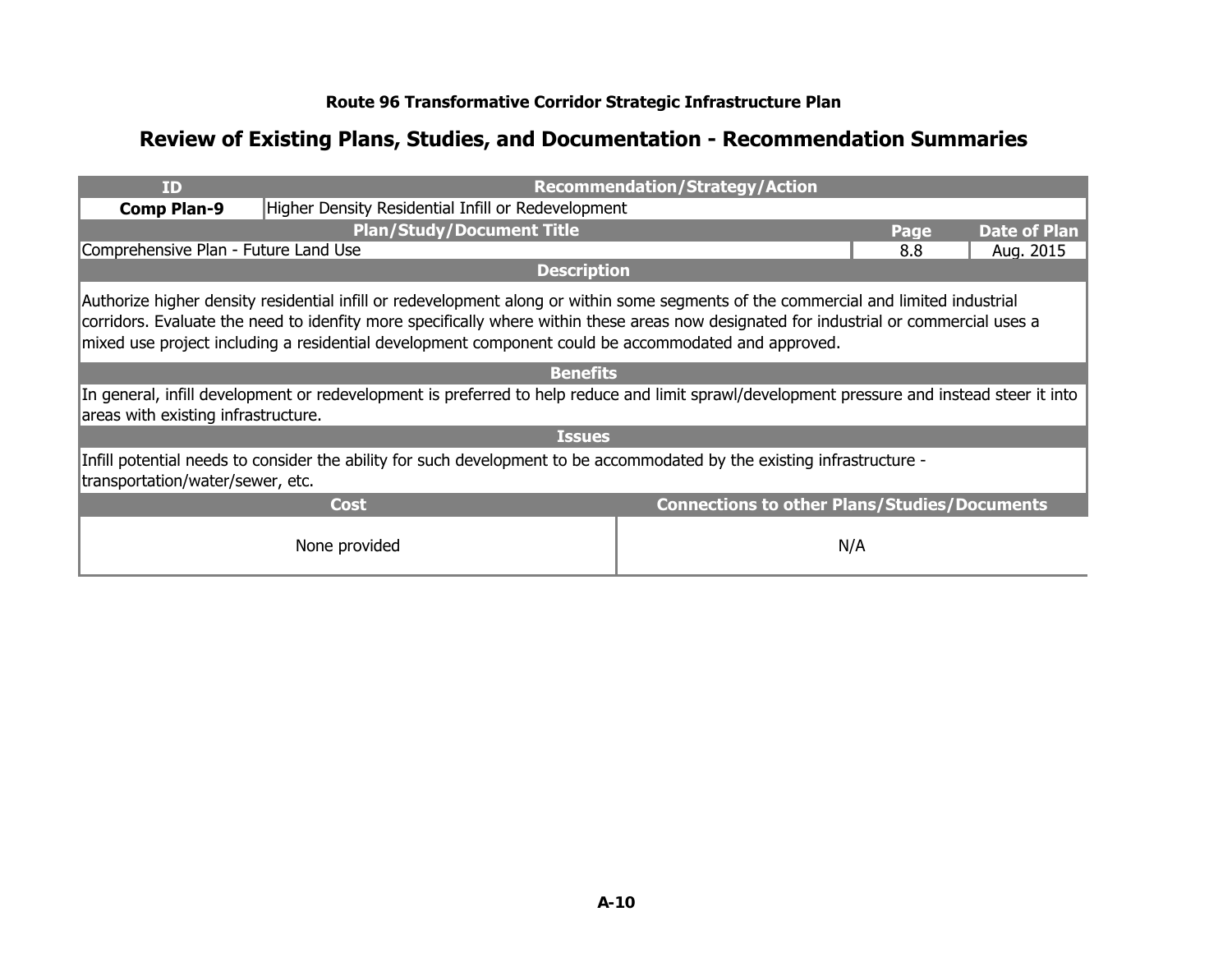| ID                                                                                                                                                                                                                                                                                                                                                                                                                                                                                                                                                                       |                                                                                                                                                                                                                                                                                                                                                 | <b>Recommendation/Strategy/Action</b>               |      |                     |  |
|--------------------------------------------------------------------------------------------------------------------------------------------------------------------------------------------------------------------------------------------------------------------------------------------------------------------------------------------------------------------------------------------------------------------------------------------------------------------------------------------------------------------------------------------------------------------------|-------------------------------------------------------------------------------------------------------------------------------------------------------------------------------------------------------------------------------------------------------------------------------------------------------------------------------------------------|-----------------------------------------------------|------|---------------------|--|
| <b>Comp Plan-10</b>                                                                                                                                                                                                                                                                                                                                                                                                                                                                                                                                                      | Target Size                                                                                                                                                                                                                                                                                                                                     |                                                     |      |                     |  |
|                                                                                                                                                                                                                                                                                                                                                                                                                                                                                                                                                                          | <b>Plan/Study/Document Title</b>                                                                                                                                                                                                                                                                                                                |                                                     | Page | <b>Date of Plan</b> |  |
| Comprehensive Plan - Future Land Use                                                                                                                                                                                                                                                                                                                                                                                                                                                                                                                                     |                                                                                                                                                                                                                                                                                                                                                 |                                                     | 8.8  | Aug. 2015           |  |
|                                                                                                                                                                                                                                                                                                                                                                                                                                                                                                                                                                          | <b>Description</b>                                                                                                                                                                                                                                                                                                                              |                                                     |      |                     |  |
|                                                                                                                                                                                                                                                                                                                                                                                                                                                                                                                                                                          | Use the estimated build-out as the communities target-size. In general, approvals that would otherwise increase the estimated build-out<br>should be accompanied by transactions that would reduce the anticipated density elsewhere in the community by a corresponding amount<br>such that the anticipated build-out would remain unaffected. |                                                     |      |                     |  |
|                                                                                                                                                                                                                                                                                                                                                                                                                                                                                                                                                                          | <b>Benefits</b>                                                                                                                                                                                                                                                                                                                                 |                                                     |      |                     |  |
|                                                                                                                                                                                                                                                                                                                                                                                                                                                                                                                                                                          | With a target size for the Town, it is possible to benchmark growth against the forecasted/projected desired target size to track whether or<br>not actual growth is generally consistent with the desired build-out.                                                                                                                           |                                                     |      |                     |  |
|                                                                                                                                                                                                                                                                                                                                                                                                                                                                                                                                                                          | <b>Issues</b>                                                                                                                                                                                                                                                                                                                                   |                                                     |      |                     |  |
| A target size is a good measure but depending on the level of development, it may need to be modified in the future. Consideration should<br>also be given to the effectiveness of assuming that increases in build-out potential in one area can be off-set by reductions in another<br>without having other potential impacts. Offsets may occur town-wide for overall build-out calculations but the actual impacts on the Town<br>may not necessarily be reduced or eliminated by reducing build-out in another location (i.e. there are other factors to consider). |                                                                                                                                                                                                                                                                                                                                                 |                                                     |      |                     |  |
|                                                                                                                                                                                                                                                                                                                                                                                                                                                                                                                                                                          | <b>Cost</b>                                                                                                                                                                                                                                                                                                                                     | <b>Connections to other Plans/Studies/Documents</b> |      |                     |  |
| None provided                                                                                                                                                                                                                                                                                                                                                                                                                                                                                                                                                            |                                                                                                                                                                                                                                                                                                                                                 |                                                     | N/A  |                     |  |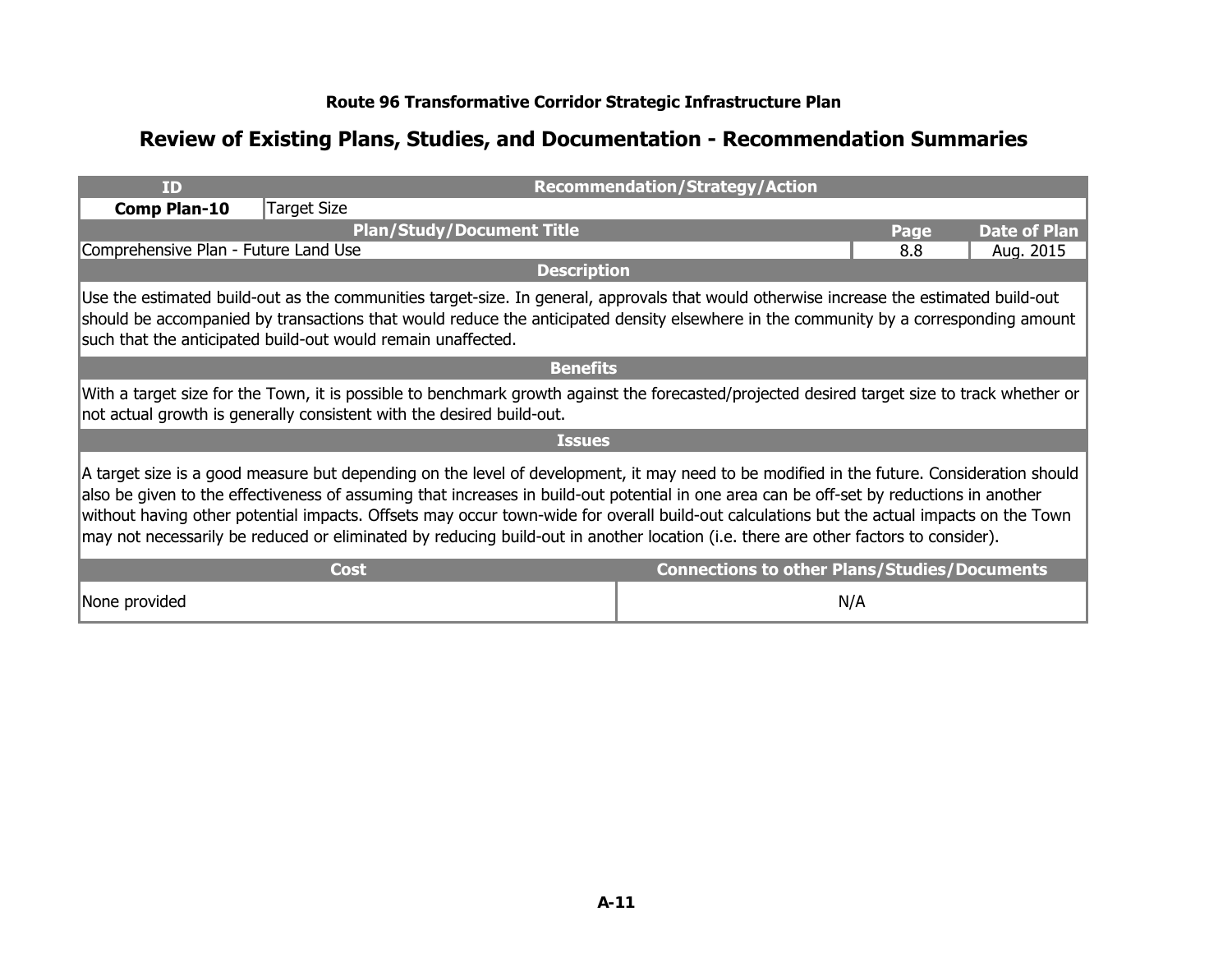| <b>ID</b>                                                                                                                                                                                                                                                                                                                                                                                                                                                                                                       |                                                                                                             | <b>Recommendation/Strategy/Action</b>               |      |                     |
|-----------------------------------------------------------------------------------------------------------------------------------------------------------------------------------------------------------------------------------------------------------------------------------------------------------------------------------------------------------------------------------------------------------------------------------------------------------------------------------------------------------------|-------------------------------------------------------------------------------------------------------------|-----------------------------------------------------|------|---------------------|
| Comp Plan-11                                                                                                                                                                                                                                                                                                                                                                                                                                                                                                    | Movement of Development Rights                                                                              |                                                     |      |                     |
|                                                                                                                                                                                                                                                                                                                                                                                                                                                                                                                 | <b>Plan/Study/Document Title</b>                                                                            |                                                     | Page | <b>Date of Plan</b> |
| Comprehensive Plan - Future Land Use Plan                                                                                                                                                                                                                                                                                                                                                                                                                                                                       |                                                                                                             |                                                     | 8.9  | Aug. 2015           |
|                                                                                                                                                                                                                                                                                                                                                                                                                                                                                                                 | <b>Description</b>                                                                                          |                                                     |      |                     |
|                                                                                                                                                                                                                                                                                                                                                                                                                                                                                                                 | Develop an Incentive Zoning program rather than rely upon a program for the Transfer of Development Rights. |                                                     |      |                     |
|                                                                                                                                                                                                                                                                                                                                                                                                                                                                                                                 | <b>Benefits</b>                                                                                             |                                                     |      |                     |
| Such programs will support preservation of open space, farmland and rural character on a town-wide basis by facilitating movement of<br>development rights from areas within which lower development densities would be preferred to areas where higher development densities<br>would be appropriate and could be accommodated. As an incentive program this is an option, not a requirement, which makes it more<br>likely to garner community and developer support.                                         |                                                                                                             |                                                     |      |                     |
|                                                                                                                                                                                                                                                                                                                                                                                                                                                                                                                 | <b>Issues</b>                                                                                               |                                                     |      |                     |
| As an incentive program there is no guarantee anyone will use it. Incentives generally need to be somewhat significant to get the attention<br>of property owners and developers. Such a program will require management by municipal staff and will bring about a learning-curve for<br>implementation for both elected and appointed officials. It will likely require a separate program development effort that includes<br>landowners and developers who would likely be involved to gauge their interest. |                                                                                                             |                                                     |      |                     |
|                                                                                                                                                                                                                                                                                                                                                                                                                                                                                                                 | <b>Cost</b>                                                                                                 | <b>Connections to other Plans/Studies/Documents</b> |      |                     |
| None provided                                                                                                                                                                                                                                                                                                                                                                                                                                                                                                   |                                                                                                             |                                                     | N/A  |                     |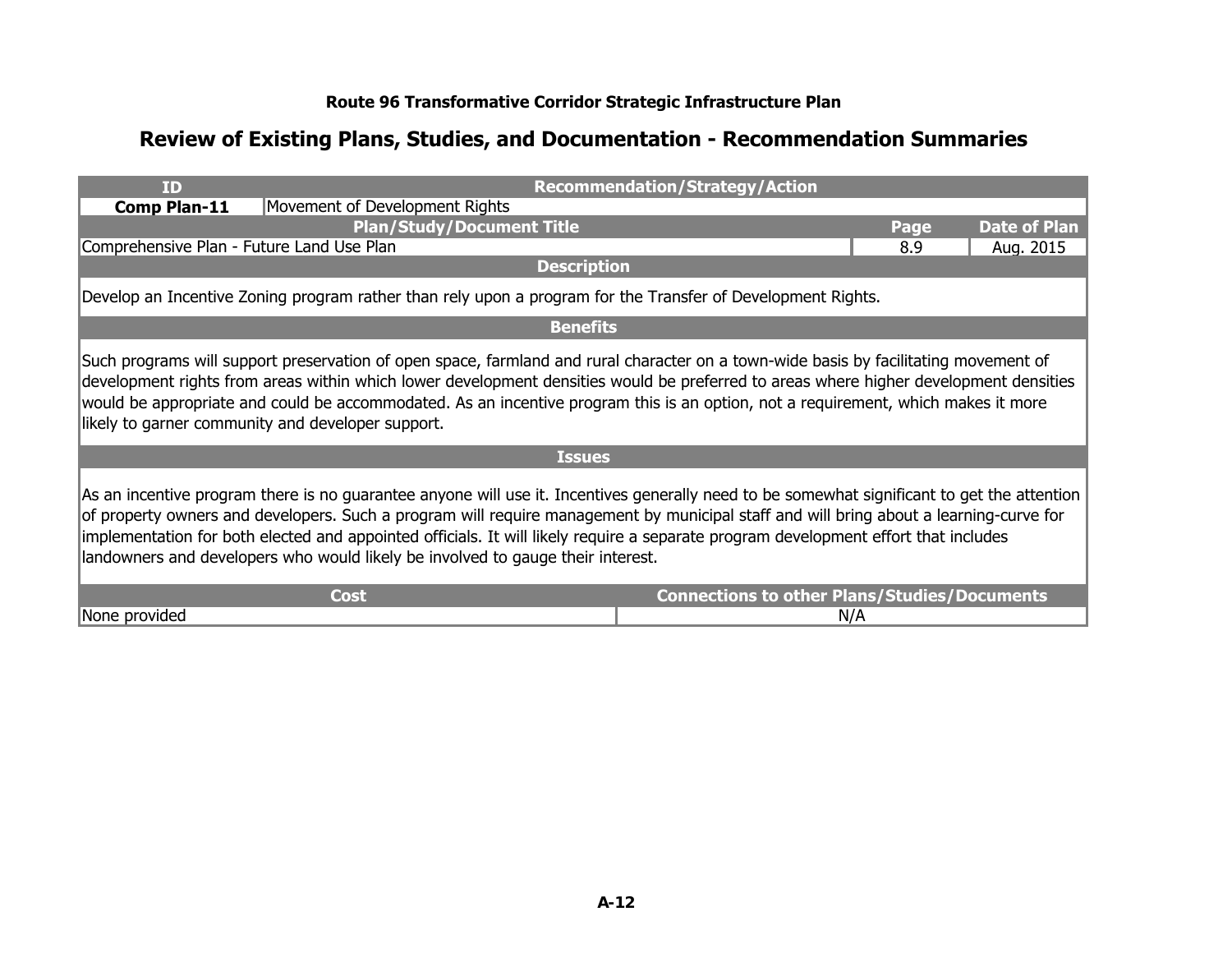| <b>TD</b>                                                                                                                                                                                                                                                                                                                                                                                                                                                                                                                                                                                                                                | <b>Recommendation/Strategy/Action</b>   |                                                     |      |                     |
|------------------------------------------------------------------------------------------------------------------------------------------------------------------------------------------------------------------------------------------------------------------------------------------------------------------------------------------------------------------------------------------------------------------------------------------------------------------------------------------------------------------------------------------------------------------------------------------------------------------------------------------|-----------------------------------------|-----------------------------------------------------|------|---------------------|
| <b>Comp Plan-12</b>                                                                                                                                                                                                                                                                                                                                                                                                                                                                                                                                                                                                                      | Traffic Congestion and Alternate Routes |                                                     |      |                     |
|                                                                                                                                                                                                                                                                                                                                                                                                                                                                                                                                                                                                                                          | <b>Plan/Study/Document Title</b>        |                                                     | Page | <b>Date of Plan</b> |
| Comprehensive Plan - Future Land Use Plan                                                                                                                                                                                                                                                                                                                                                                                                                                                                                                                                                                                                |                                         |                                                     | 8.9  | Aug. 2015           |
|                                                                                                                                                                                                                                                                                                                                                                                                                                                                                                                                                                                                                                          | <b>Description</b>                      |                                                     |      |                     |
| "De-facto" alternate reliever routes are already in use when the Route 96 Corridor is congested and this use will only increase as Route 96<br>traffic volume and congestion increases. (These alternate routes include: east of Route 96, gaining access to High Street to bypass much<br>of Route 96 or leaving Route 96 at Lane Road; travelling on to Lynaugh Road and rejoining Route 96 at the intersection with Lynaugh<br>intersection east of the Village; west of Route 96, leaving Route 96 at Route 251 and travelling on Route 251; and Cork Road and Dryer<br>Road to the intersection of Route 444 south of the Village). |                                         |                                                     |      |                     |
|                                                                                                                                                                                                                                                                                                                                                                                                                                                                                                                                                                                                                                          | <b>Benefits</b>                         |                                                     |      |                     |
| Alternative routes provide options when Route 96 is congested and opening up other roads as "official" travel routes could relieve current<br>and/or future congestion issues.                                                                                                                                                                                                                                                                                                                                                                                                                                                           |                                         |                                                     |      |                     |
|                                                                                                                                                                                                                                                                                                                                                                                                                                                                                                                                                                                                                                          | <b>Issues</b>                           |                                                     |      |                     |
| This proposal may require/encourage traffic to flow through residential neighborhoods. These should be carefully designed and designated<br>in a way that ensures they are alternative routes when Route 96 is congested and not be considered new through routes. Any<br>improvements should preserve residential character to the maximum extent possible. Traffic calming techniques and access management<br>could be helpful in development of any such routes.                                                                                                                                                                     |                                         |                                                     |      |                     |
|                                                                                                                                                                                                                                                                                                                                                                                                                                                                                                                                                                                                                                          | Cost                                    | <b>Connections to other Plans/Studies/Documents</b> |      |                     |
| None provided                                                                                                                                                                                                                                                                                                                                                                                                                                                                                                                                                                                                                            |                                         |                                                     | N/A  |                     |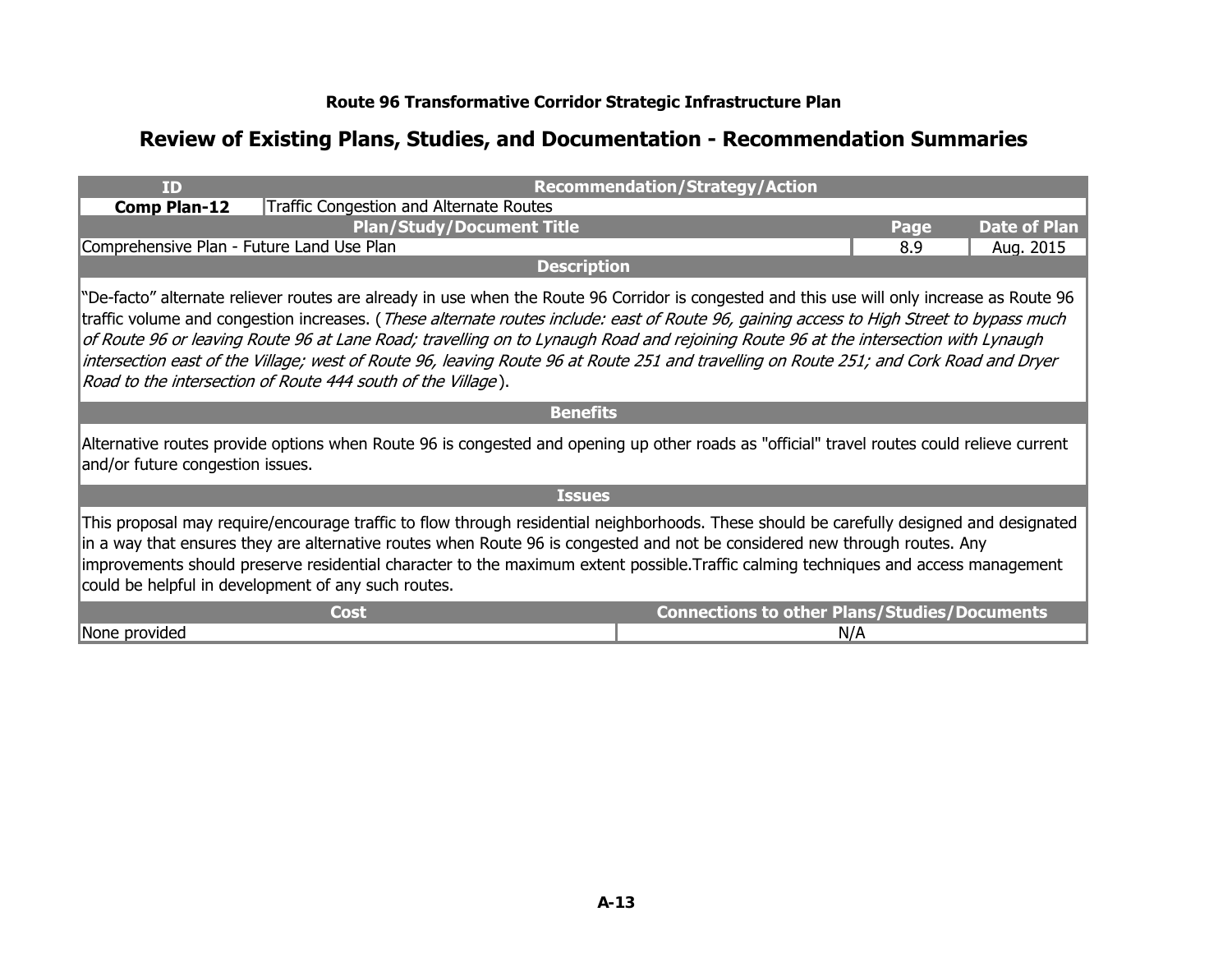| <b>ID</b>                                                                                                                                                                                                                                                                                                                                                                                                                                                                                             |                                                        | <b>Recommendation/Strategy/Action</b>               |      |                     |
|-------------------------------------------------------------------------------------------------------------------------------------------------------------------------------------------------------------------------------------------------------------------------------------------------------------------------------------------------------------------------------------------------------------------------------------------------------------------------------------------------------|--------------------------------------------------------|-----------------------------------------------------|------|---------------------|
| <b>Comp Plan-13</b>                                                                                                                                                                                                                                                                                                                                                                                                                                                                                   | Restricting Development to Mitigate Traffic Congestion |                                                     |      |                     |
|                                                                                                                                                                                                                                                                                                                                                                                                                                                                                                       | <b>Plan/Study/Document Title</b>                       |                                                     | Page | <b>Date of Plan</b> |
| Comprehensive Plan - Future Land Use Plan                                                                                                                                                                                                                                                                                                                                                                                                                                                             |                                                        |                                                     | 8.1  | Aug. 2015           |
|                                                                                                                                                                                                                                                                                                                                                                                                                                                                                                       | <b>Description</b>                                     |                                                     |      |                     |
| The approach of restricting land use and arresting development within Victor to manage further increases in traffic volume is impractical<br>and would likely be ineffective. Adopting regulations intended to limit or reduce the anticipated build-out, some portion of the development<br>that would otherwise take place within Victor, perhaps even the majority, would likely take place in adjoining communities instead with the<br>potential to increase traffic through Victor nonetheless. |                                                        |                                                     |      |                     |
|                                                                                                                                                                                                                                                                                                                                                                                                                                                                                                       | <b>Benefits</b>                                        |                                                     |      |                     |
| Land use and transportation are directly linked. Understanding that development and traffic are both a local and pass-through issue that<br>impacts Victor and neighboring communities is key to properly planning for future needs and opportuniites.                                                                                                                                                                                                                                                |                                                        |                                                     |      |                     |
| <b>Issues</b>                                                                                                                                                                                                                                                                                                                                                                                                                                                                                         |                                                        |                                                     |      |                     |
| Victor is a desirable Town and both residents and businesses realize this. Growth is good but creates issues that must be considered.<br>Planning and implementing strategies and projects to help mitigate and manage the potential issues is vital.                                                                                                                                                                                                                                                 |                                                        |                                                     |      |                     |
|                                                                                                                                                                                                                                                                                                                                                                                                                                                                                                       | <b>Cost</b>                                            | <b>Connections to other Plans/Studies/Documents</b> |      |                     |
| None provided                                                                                                                                                                                                                                                                                                                                                                                                                                                                                         |                                                        | N/A                                                 |      |                     |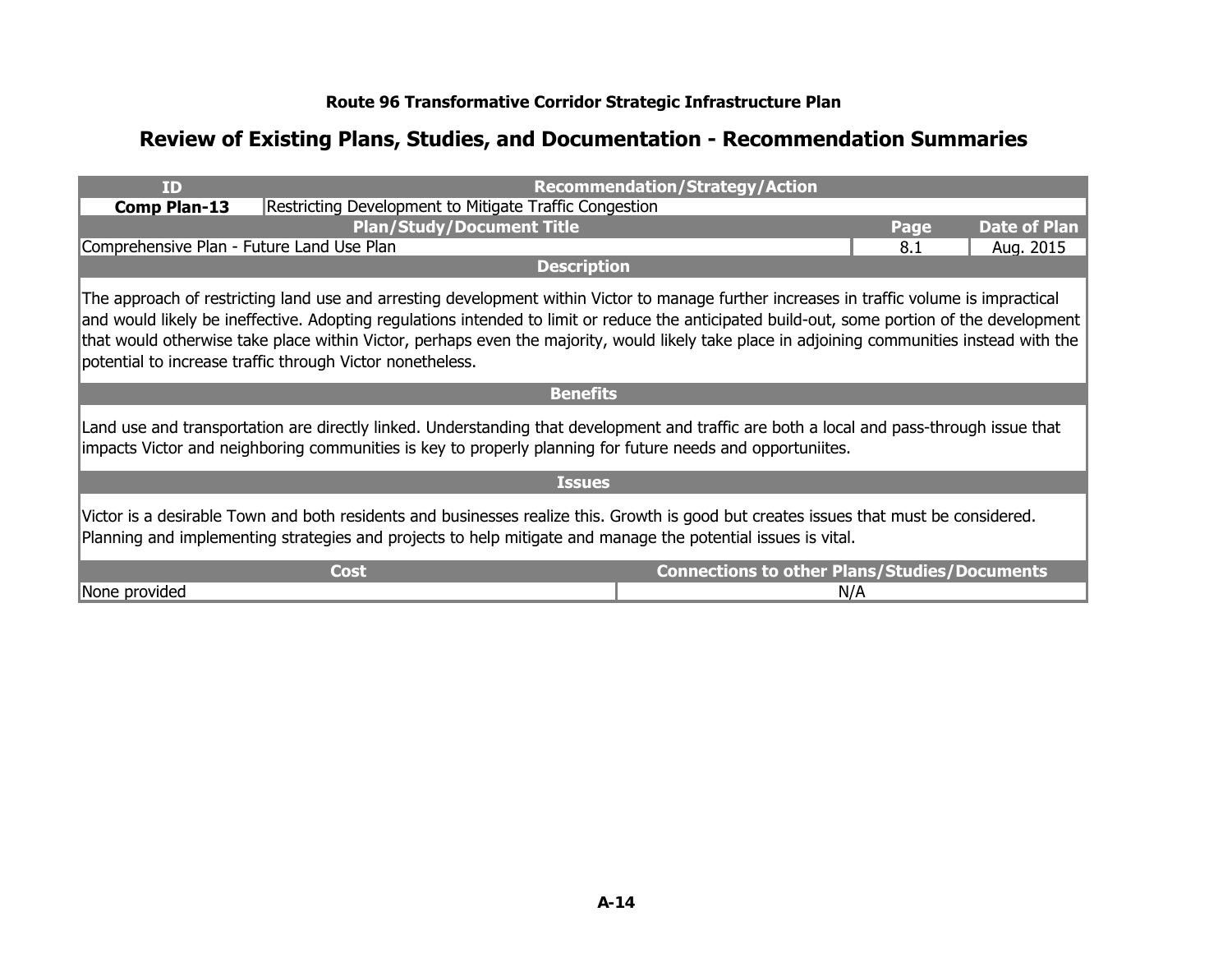| <b>ID</b>                                                                                                                                                                                                                                                                                                                                                                                                                                                                                             |                                                                                                                                          | <b>Recommendation/Strategy/Action</b>                 |      |                     |
|-------------------------------------------------------------------------------------------------------------------------------------------------------------------------------------------------------------------------------------------------------------------------------------------------------------------------------------------------------------------------------------------------------------------------------------------------------------------------------------------------------|------------------------------------------------------------------------------------------------------------------------------------------|-------------------------------------------------------|------|---------------------|
| <b>Comp Plan-14</b>                                                                                                                                                                                                                                                                                                                                                                                                                                                                                   | Access Management                                                                                                                        |                                                       |      |                     |
|                                                                                                                                                                                                                                                                                                                                                                                                                                                                                                       | <b>Plan/Study/Document Title</b>                                                                                                         |                                                       | Page | <b>Date of Plan</b> |
| Comprehensive Plan - Future Land Use Plan                                                                                                                                                                                                                                                                                                                                                                                                                                                             |                                                                                                                                          |                                                       | 8.1  | Aug. 2015           |
|                                                                                                                                                                                                                                                                                                                                                                                                                                                                                                       | <b>Description</b>                                                                                                                       |                                                       |      |                     |
| solutions.                                                                                                                                                                                                                                                                                                                                                                                                                                                                                            | Given that traffic volumes are likely continue to increase in Victor, access management should be an integral part of any set of traffic |                                                       |      |                     |
|                                                                                                                                                                                                                                                                                                                                                                                                                                                                                                       | <b>Benefits</b>                                                                                                                          |                                                       |      |                     |
| Access management is an effective method to consider when trying to address traffic. It generally focuses upon the regulation of<br>interchanges, intersections, driveways and median openings to a roadway with an objective of enabling access to land uses while<br>maintaining roadway safety and mobility through the control of access locations, designs, spacing and operation. While it can create stress<br>during construction, the long-term benefits need to be recognized and promoted. |                                                                                                                                          |                                                       |      |                     |
|                                                                                                                                                                                                                                                                                                                                                                                                                                                                                                       | <b>Issues</b>                                                                                                                            |                                                       |      |                     |
| Access management has a cost, which depending on the solution, location, and existing conditions can be significant. It also can create<br>headaches for drivers, residents and businesses where construction takes place, though this is a short-term issue it is part of a long-term<br>solution.                                                                                                                                                                                                   |                                                                                                                                          |                                                       |      |                     |
|                                                                                                                                                                                                                                                                                                                                                                                                                                                                                                       | <b>Cost</b>                                                                                                                              | <b>Connections to other Plans/Studies/Documents</b>   |      |                     |
| None provided                                                                                                                                                                                                                                                                                                                                                                                                                                                                                         |                                                                                                                                          | NYS Route 96 Traffic Signal Coordination Study (2007) |      |                     |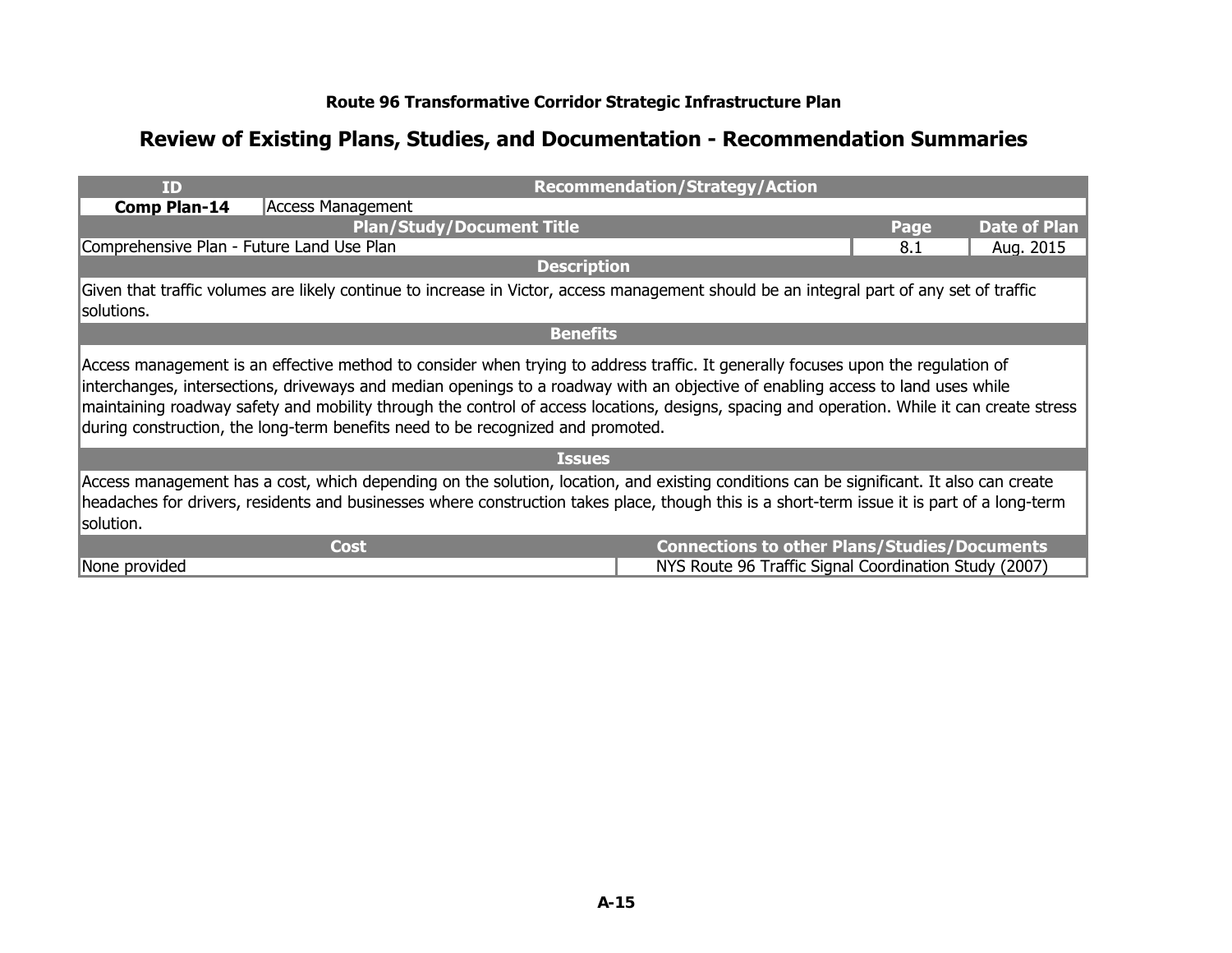| <b>ID</b>                                                                                                                                                                                                                                                        | <b>Recommendation/Strategy/Action</b>               |      |                     |
|------------------------------------------------------------------------------------------------------------------------------------------------------------------------------------------------------------------------------------------------------------------|-----------------------------------------------------|------|---------------------|
| School Land Uses and Traffic<br><b>Comp Plan-15</b>                                                                                                                                                                                                              |                                                     |      |                     |
| <b>Plan/Study/Document Title</b>                                                                                                                                                                                                                                 |                                                     | Page | <b>Date of Plan</b> |
| Comprehensive Plan - Future Land Use Plan                                                                                                                                                                                                                        |                                                     | 8.1  | Aug. 2015           |
| <b>Description</b>                                                                                                                                                                                                                                               |                                                     |      |                     |
| Schools in Victor have a significant role in transportation in the Town. Not only are schools sensitive to increased traffic within their vicinity,<br>they are traffic generators.                                                                              |                                                     |      |                     |
| <b>Benefits</b>                                                                                                                                                                                                                                                  |                                                     |      |                     |
| Coordination with the School District will help provide an understanding of their needs, concerns, and projections for additional enrollment<br>in the future which could have a direct impact on considerations for implementation actions within the corridor. |                                                     |      |                     |
| <b>Issues</b>                                                                                                                                                                                                                                                    |                                                     |      |                     |
| Should the use of High Street as an alternate reliever route be considered, the proposal should be accompanied by improvements<br>necessary to mitigate the risks attendant with increasing traffic flow within the vicinity of the school.                      |                                                     |      |                     |
| Cost                                                                                                                                                                                                                                                             | <b>Connections to other Plans/Studies/Documents</b> |      |                     |
| None provided                                                                                                                                                                                                                                                    | N/A                                                 |      |                     |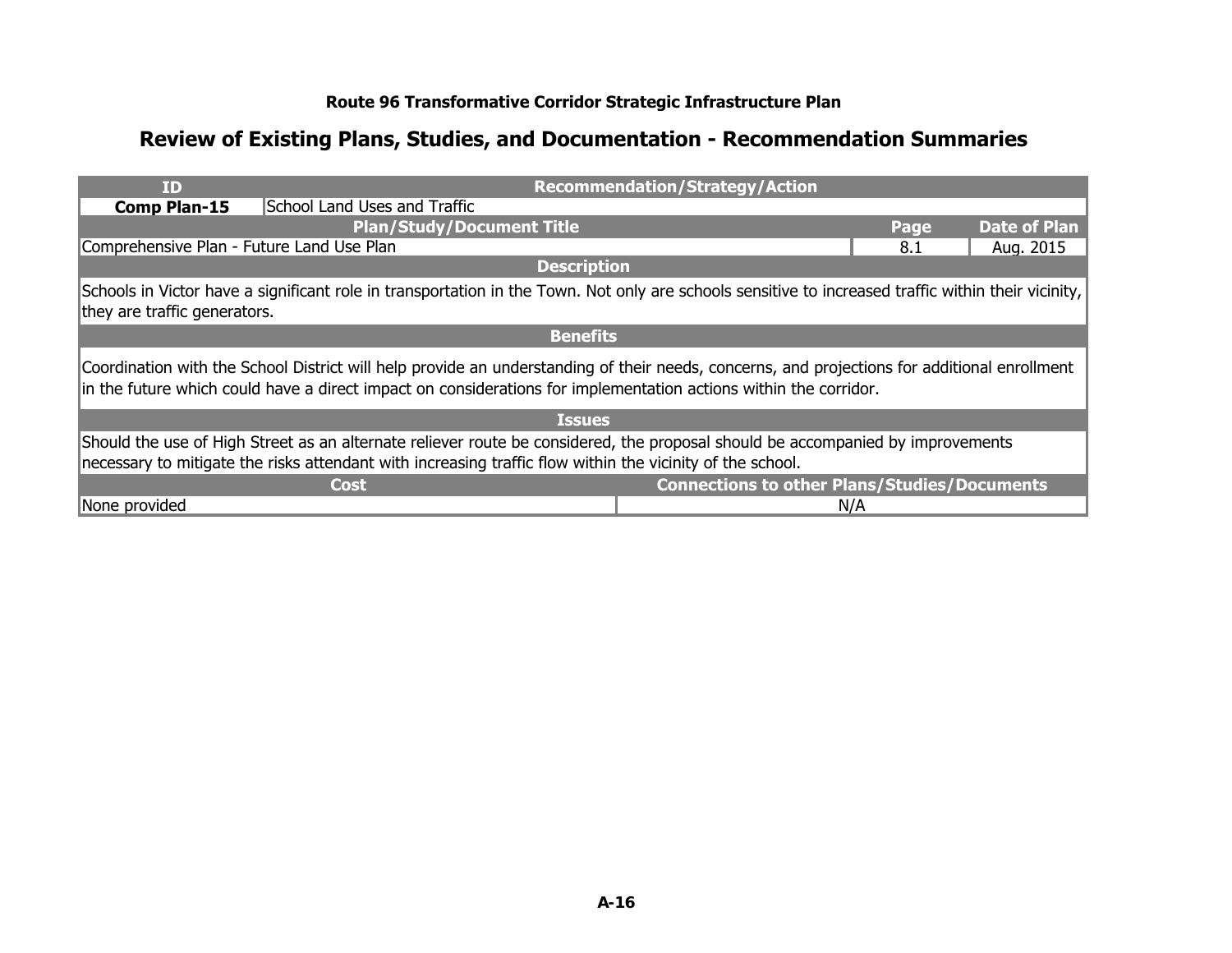| <b>TD</b>                                                                                                                                                                                                                                                                                                                                                                                                                                                                                                                                                                                                                                                                                                                                          | <b>Recommendation/Strategy/Action</b>               |  |  |
|----------------------------------------------------------------------------------------------------------------------------------------------------------------------------------------------------------------------------------------------------------------------------------------------------------------------------------------------------------------------------------------------------------------------------------------------------------------------------------------------------------------------------------------------------------------------------------------------------------------------------------------------------------------------------------------------------------------------------------------------------|-----------------------------------------------------|--|--|
| Impacts of Higher Density Development<br>Comp Plan-16                                                                                                                                                                                                                                                                                                                                                                                                                                                                                                                                                                                                                                                                                              |                                                     |  |  |
| <b>Plan/Study/Document Title</b>                                                                                                                                                                                                                                                                                                                                                                                                                                                                                                                                                                                                                                                                                                                   | <b>Date of Plan</b><br>Page                         |  |  |
| Comprehensive Plan - Future Land Use Plan                                                                                                                                                                                                                                                                                                                                                                                                                                                                                                                                                                                                                                                                                                          | 8.11<br>Aug. 2015                                   |  |  |
| <b>Description</b>                                                                                                                                                                                                                                                                                                                                                                                                                                                                                                                                                                                                                                                                                                                                 |                                                     |  |  |
| Higher density development within the Route 96 corridor should be offset by density reductions elsewhere in Town and/or provide an<br>amenity that is of use in accommodating higher traffic volumes. To qualify for any density bonus, it should be necessary to demonstrate<br>that such an amenity would increase capacity well beyond the level required to support only the proposed development and that the<br>proposal would provide additional capacity what would otherwise be required as mitigation in a traditional review and approval process.<br>Regarding patterns of development that include higher densities, these should have minimal impact on traffic provided the density increase<br>is offset by a reduction elsewhere. |                                                     |  |  |
| <b>Benefits</b>                                                                                                                                                                                                                                                                                                                                                                                                                                                                                                                                                                                                                                                                                                                                    |                                                     |  |  |
| It is appropriate and desirable for higher density development to include appropriate mixes of uses such as residential, commercial and<br>even light industrial. Higher density could be tied to a Movement [Transfer] of Development Rights program. Higher Density helps reduce<br>the pressure for sprawl and utilizes existing infrastructure, reducing the need to extend and maintain additional infrastructure.                                                                                                                                                                                                                                                                                                                            |                                                     |  |  |
| <b>Issues</b>                                                                                                                                                                                                                                                                                                                                                                                                                                                                                                                                                                                                                                                                                                                                      |                                                     |  |  |
| Higher density may help reduce the potential for sprawl but it has to be considered carefully in the context of location and existing & future<br>conditions. Careful consideration should be given to considering the effectiveness of higher density in one location having a minimal impact<br>on traffic due to an offset in density elsewhere. There are other factors to consider.                                                                                                                                                                                                                                                                                                                                                           |                                                     |  |  |
| Cost                                                                                                                                                                                                                                                                                                                                                                                                                                                                                                                                                                                                                                                                                                                                               | <b>Connections to other Plans/Studies/Documents</b> |  |  |
| None provided                                                                                                                                                                                                                                                                                                                                                                                                                                                                                                                                                                                                                                                                                                                                      | N/A                                                 |  |  |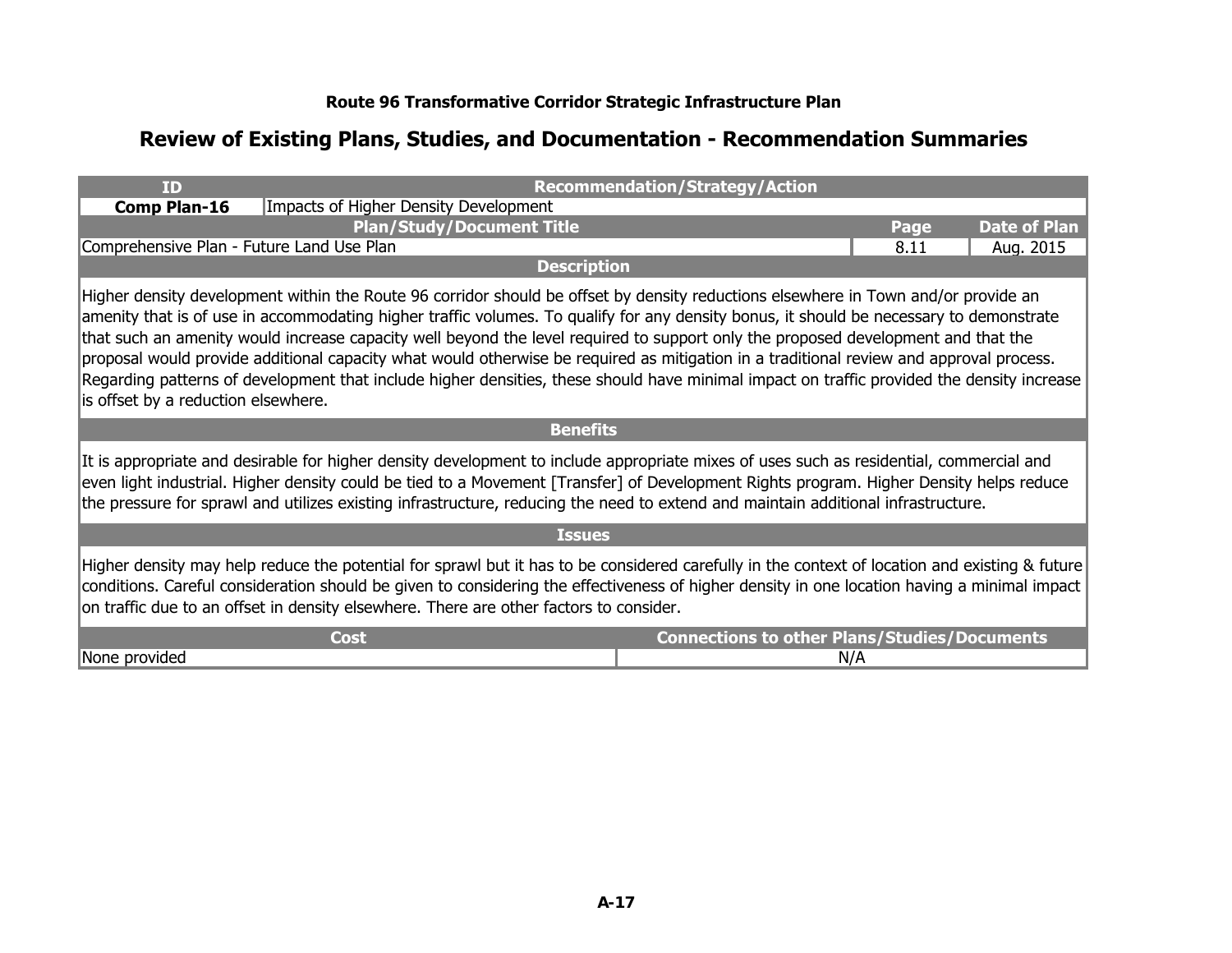| ID                                                                                                                                           | <b>Recommendation/Strategy/Action</b>                                                                                                          |  |  |
|----------------------------------------------------------------------------------------------------------------------------------------------|------------------------------------------------------------------------------------------------------------------------------------------------|--|--|
| Neighborhood Commercial Districts<br><b>Comp Plan-17</b>                                                                                     |                                                                                                                                                |  |  |
| <b>Plan/Study/Document Title</b>                                                                                                             | <b>Date of Plan</b><br>Page                                                                                                                    |  |  |
| Comprehensive Plan - Future Land Use Plan                                                                                                    | 8.11<br>Aug. 2015                                                                                                                              |  |  |
|                                                                                                                                              | <b>Description</b>                                                                                                                             |  |  |
|                                                                                                                                              | Although Neighborhood Commercial districts would be unlikely to affect traffic congestion in a significant manner, these could improve         |  |  |
|                                                                                                                                              | quality of life within certain neighborhoods by providing an alternative to relying only on the Route 96 Corridor to reach retail outlets and  |  |  |
| lother services.                                                                                                                             |                                                                                                                                                |  |  |
|                                                                                                                                              | <b>Benefits</b>                                                                                                                                |  |  |
|                                                                                                                                              | These districts could help create "service cores" which could encourage and increase walkability and provide services to distinct parts of the |  |  |
| Town. With the right uses, these could reduce vehicle trips to the Route 96 corridor and with complete streets                               |                                                                                                                                                |  |  |
| considerations/infrastructure, it could encourage walking and bicycling.                                                                     |                                                                                                                                                |  |  |
|                                                                                                                                              | <b>Issues</b>                                                                                                                                  |  |  |
| If not currently zoned for such or currently in place, proposing non-residential uses in a traditionally residential area could be difficult |                                                                                                                                                |  |  |
| depending on the priorities and preferences of the neighborhood.                                                                             |                                                                                                                                                |  |  |
| Cost                                                                                                                                         | <b>Connections to other Plans/Studies/Documents</b>                                                                                            |  |  |
| None provided                                                                                                                                | <b>Town Code</b>                                                                                                                               |  |  |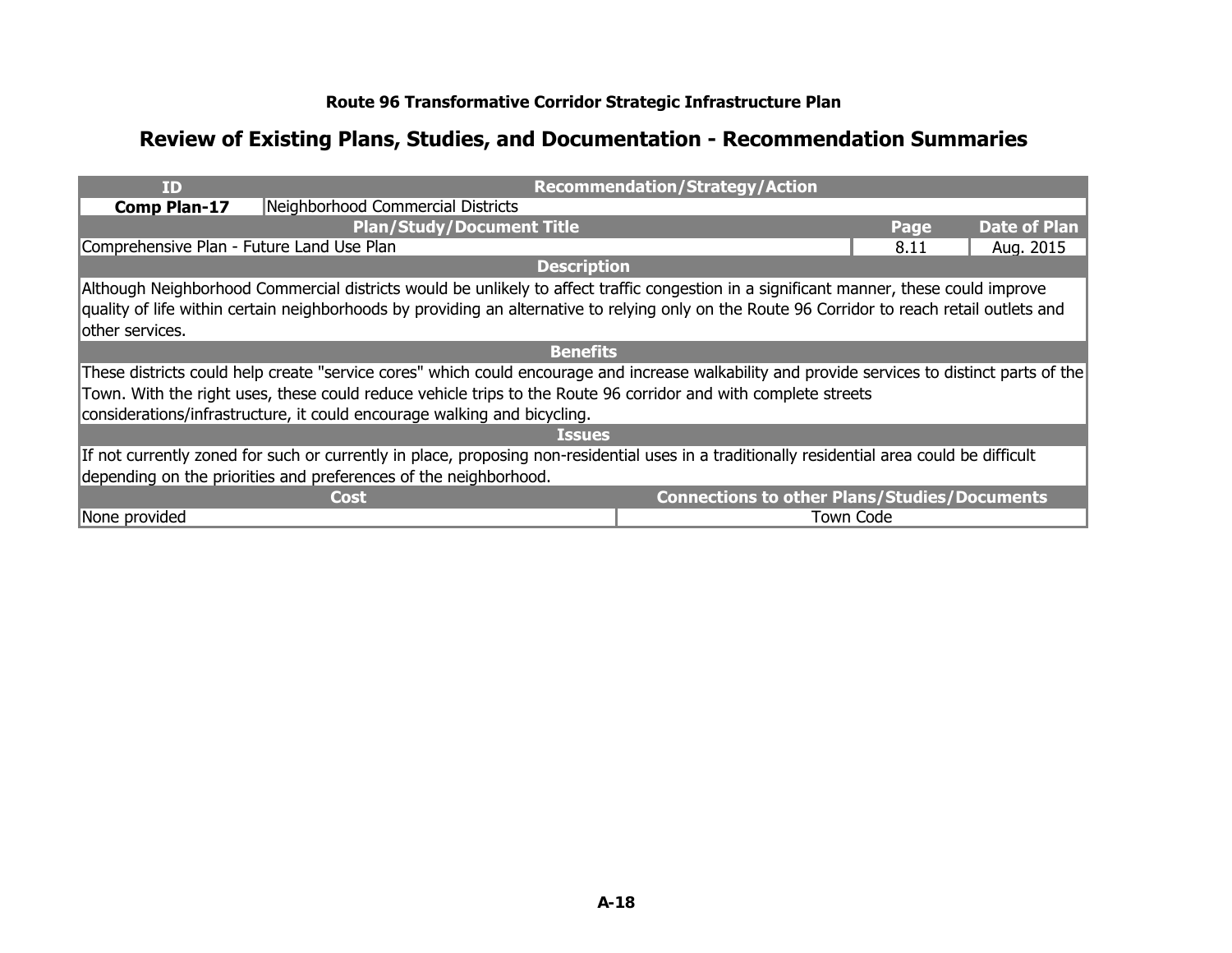| <b>ID</b>                                                                                                                                                                                                                                                                                                                                                                                                | <b>Recommendation/Strategy/Action</b> |      |                     |
|----------------------------------------------------------------------------------------------------------------------------------------------------------------------------------------------------------------------------------------------------------------------------------------------------------------------------------------------------------------------------------------------------------|---------------------------------------|------|---------------------|
| <b>Comp Plan-18</b><br>Key Uses                                                                                                                                                                                                                                                                                                                                                                          |                                       |      |                     |
| <b>Plan/Study/Document Title</b>                                                                                                                                                                                                                                                                                                                                                                         |                                       | Page | <b>Date of Plan</b> |
| Comprehensive Plan - Future Land Use Plan                                                                                                                                                                                                                                                                                                                                                                |                                       | 8.11 | Aug. 2015           |
| <b>Description</b>                                                                                                                                                                                                                                                                                                                                                                                       |                                       |      |                     |
| Victor is missing the full range of uses necessary to support a walkable community. Among these, the most prominent is a grocery store.<br>Steps should be taken to understand more fully criteria relied upon by grocers considering a location like Victor and consideration given to<br>how the community might encourage or accelerate development of a grocery at a reasonably accessible location. |                                       |      |                     |
| <b>Benefits</b>                                                                                                                                                                                                                                                                                                                                                                                          |                                       |      |                     |
| A full range of uses in the proper layout can enhance the desirability/likelihood of walking and biking to destinations. A grocery store can<br>be a key destination for a community and neighboring communities, regardless of size.                                                                                                                                                                    |                                       |      |                     |
| <b>Issues</b>                                                                                                                                                                                                                                                                                                                                                                                            |                                       |      |                     |
| A walkable Victor needs to be developed through strategic planning - determining appropriate infill types and uses - and done with a<br>coordinated zoning review that provides implementable code changes to help ensure walkable development patterns.                                                                                                                                                 |                                       |      |                     |
| <b>Connections to other Plans/Studies/Documents</b><br>Cost                                                                                                                                                                                                                                                                                                                                              |                                       |      |                     |
| None provided                                                                                                                                                                                                                                                                                                                                                                                            | N/A                                   |      |                     |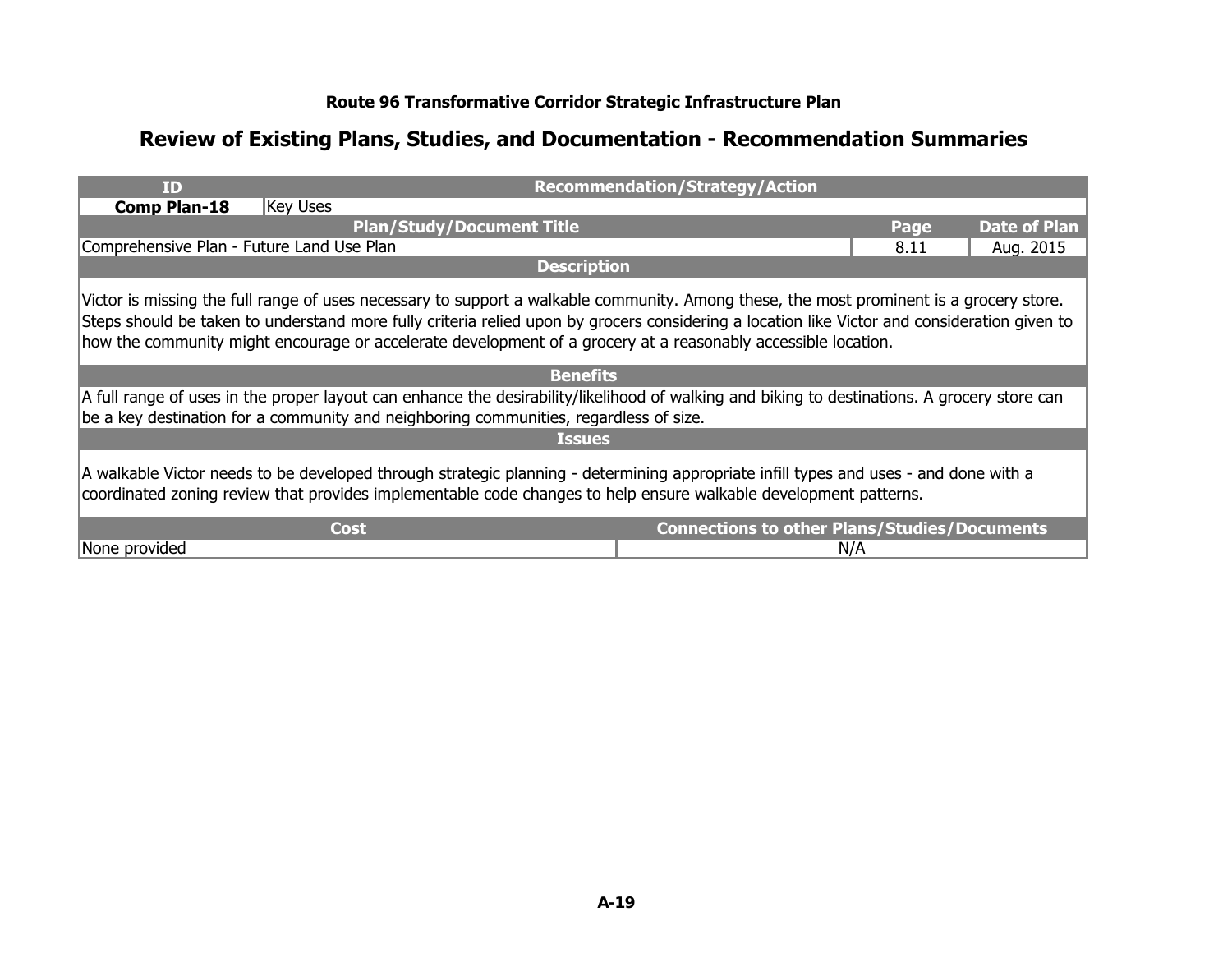| ID                                                                                                                                                                                                                                                                                                                                                                                                                                                                                                                                                                                                                                                                                                                                                                                                                                                                                                                    |                                                        | <b>Recommendation/Strategy/Action</b>               |                  |                     |
|-----------------------------------------------------------------------------------------------------------------------------------------------------------------------------------------------------------------------------------------------------------------------------------------------------------------------------------------------------------------------------------------------------------------------------------------------------------------------------------------------------------------------------------------------------------------------------------------------------------------------------------------------------------------------------------------------------------------------------------------------------------------------------------------------------------------------------------------------------------------------------------------------------------------------|--------------------------------------------------------|-----------------------------------------------------|------------------|---------------------|
| <b>Comp Plan-19</b>                                                                                                                                                                                                                                                                                                                                                                                                                                                                                                                                                                                                                                                                                                                                                                                                                                                                                                   | Strategy 1: Implementation of the Future Land Use Plan |                                                     |                  |                     |
|                                                                                                                                                                                                                                                                                                                                                                                                                                                                                                                                                                                                                                                                                                                                                                                                                                                                                                                       | <b>Plan/Study/Document Title</b>                       |                                                     | Page             | <b>Date of Plan</b> |
| Comprehensive Plan - Future Land Use Plan                                                                                                                                                                                                                                                                                                                                                                                                                                                                                                                                                                                                                                                                                                                                                                                                                                                                             |                                                        |                                                     | 8.13 & 8.14      | Aug. 2015           |
|                                                                                                                                                                                                                                                                                                                                                                                                                                                                                                                                                                                                                                                                                                                                                                                                                                                                                                                       | <b>Description</b>                                     |                                                     |                  |                     |
| On the Future Land Use map the boundaries of the commercial/industrial area shown south of Interstate 90, west of Route 96 and north of<br>Route 251 has been modified slightly. The commercial/industrial area shown along Route 96 south of the Village is more extensive on the<br>Concept Level Future Land Use map than the corresponding area shown on the Existing Town Land Use map.                                                                                                                                                                                                                                                                                                                                                                                                                                                                                                                          |                                                        |                                                     |                  |                     |
| On the Future Land Use map areas east of the Village, north of Route 41 and South of Interstate 90 are shown as designated for the<br>highest density, whereas the Existing Town Land Use shows these areas to currently be a mix of intermediate density and higher density<br>designations.                                                                                                                                                                                                                                                                                                                                                                                                                                                                                                                                                                                                                         |                                                        |                                                     |                  |                     |
| A second iteration of the future land use map appears on page 8.16. This map also identifies regions within which the maximum residential<br>density now applicable under the zoning code would change were the future land use plan to be implemented utilizing the present density<br>hierarchy of 0.33 units per acre, 0.5 units per acre and 1.0 units per acre. In some of these instances the maximum residential density<br>would decrease while in others it would increase. With respect to the areas within which the map indicates a decrease in the maximum<br>residential density, accomplishing the indicated reduction in maximum density has been recognized as an important future land use<br>priority. It is therefore recommended that movement of development rights from these parcels also be accorded high priority during<br>implementation of the program called for in Chapter Strategy 6. |                                                        |                                                     |                  |                     |
|                                                                                                                                                                                                                                                                                                                                                                                                                                                                                                                                                                                                                                                                                                                                                                                                                                                                                                                       | <b>Recommendation/Strategy/Action</b>                  |                                                     |                  |                     |
| To be discussed with Steering Committee                                                                                                                                                                                                                                                                                                                                                                                                                                                                                                                                                                                                                                                                                                                                                                                                                                                                               |                                                        |                                                     |                  |                     |
| <b>Issues</b>                                                                                                                                                                                                                                                                                                                                                                                                                                                                                                                                                                                                                                                                                                                                                                                                                                                                                                         |                                                        |                                                     |                  |                     |
| To be discussed with Steering Committee                                                                                                                                                                                                                                                                                                                                                                                                                                                                                                                                                                                                                                                                                                                                                                                                                                                                               |                                                        |                                                     |                  |                     |
|                                                                                                                                                                                                                                                                                                                                                                                                                                                                                                                                                                                                                                                                                                                                                                                                                                                                                                                       | <b>Cost</b>                                            | <b>Connections to other Plans/Studies/Documents</b> |                  |                     |
| None provided                                                                                                                                                                                                                                                                                                                                                                                                                                                                                                                                                                                                                                                                                                                                                                                                                                                                                                         |                                                        |                                                     | <b>Town Code</b> |                     |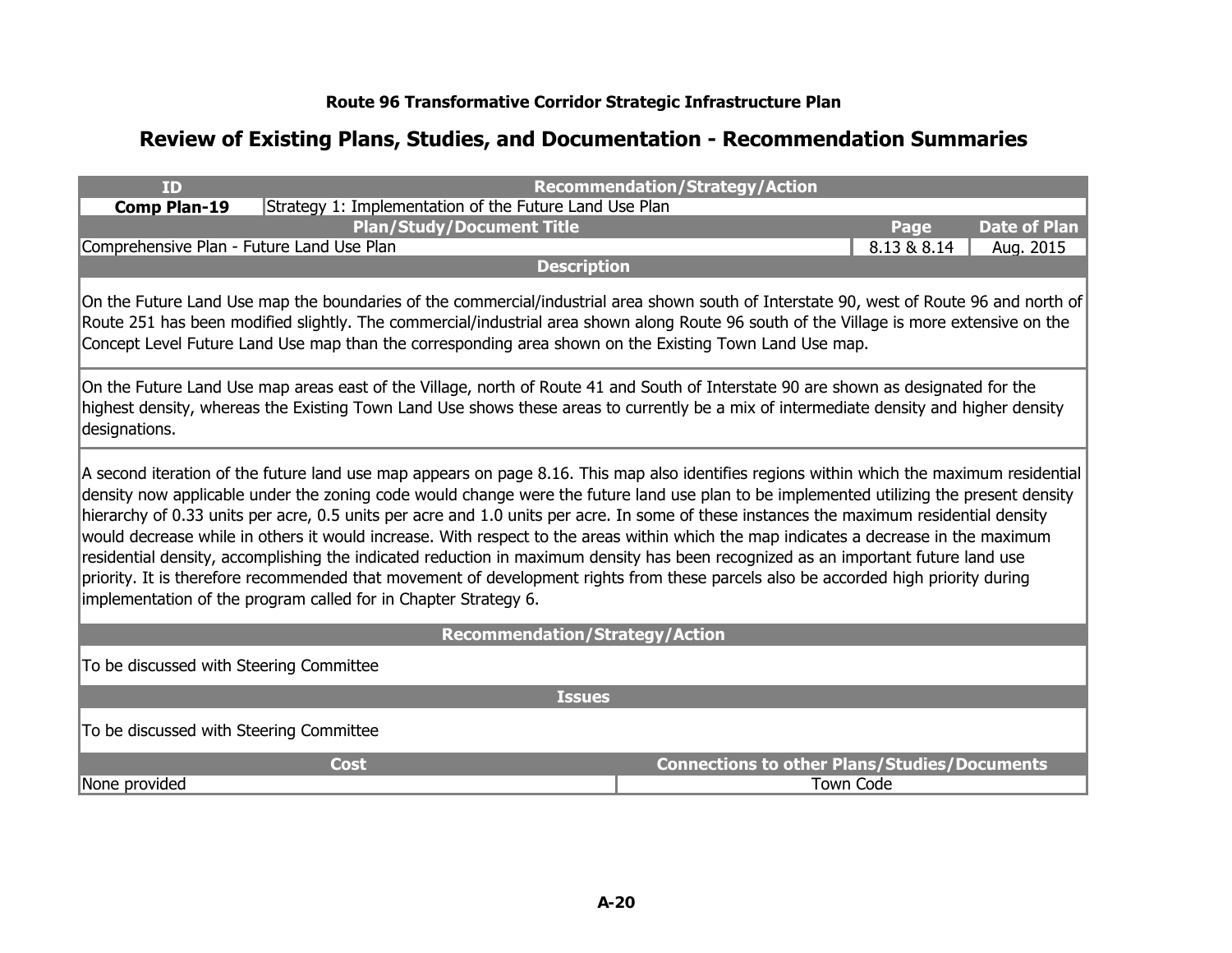| <b>ID</b>                                 | <b>Recommendation/Strategy/Action</b>                                                                                                                                                                                                                                                                                                                                                                                                                                                                                                                                                                       |             |                     |
|-------------------------------------------|-------------------------------------------------------------------------------------------------------------------------------------------------------------------------------------------------------------------------------------------------------------------------------------------------------------------------------------------------------------------------------------------------------------------------------------------------------------------------------------------------------------------------------------------------------------------------------------------------------------|-------------|---------------------|
| <b>Comp Plan-20</b>                       | Strategy 2: Authorization of Mixed Use Development and Neighborhood Scale Commercial Development                                                                                                                                                                                                                                                                                                                                                                                                                                                                                                            |             |                     |
|                                           | <b>Plan/Study/Document Title</b>                                                                                                                                                                                                                                                                                                                                                                                                                                                                                                                                                                            | Page        | <b>Date of Plan</b> |
| Comprehensive Plan - Future Land Use Plan |                                                                                                                                                                                                                                                                                                                                                                                                                                                                                                                                                                                                             | 8.17 & 8.18 | Aug. 2015           |
|                                           | <b>Description</b>                                                                                                                                                                                                                                                                                                                                                                                                                                                                                                                                                                                          |             |                     |
|                                           | The Town of Victor code should be amended to include the following within the requirements applicable to mixed use developments:                                                                                                                                                                                                                                                                                                                                                                                                                                                                            |             |                     |
|                                           | Mixed use developments should not require rezoning to designate a specific land use district. The current regulatory framework which<br>relies upon rezoning to approve a Planned Development District should be replaced by a requirement for the Planning Board's issuance of a<br>Special Use Permit within commercial or light industrial districts according to very specific, clear and objective criteria.                                                                                                                                                                                           |             |                     |
| residential districts.                    | Mixed use projects should be encouraged (subject to the satisfaction of conditions and issuance by the Planning Board of the required<br>Special Use Permit) within commercial districts, accepted in exceptional circumstances within light industrial districts, and prohibited within                                                                                                                                                                                                                                                                                                                    |             |                     |
| use developments.                         | Thresholds to limit the number of residential units to be included within a mixed-use project to ensure an appropriate balance between<br>residential and other uses should be developed and included within the standards and criteria applicable to Special Use Permits for mixed                                                                                                                                                                                                                                                                                                                         |             |                     |
|                                           | Consideration should be given to the potential fiscal effects of the extent to which residential uses are developed within commercial and<br>light industrial districts in place of commercial or industrial uses (i.e. the expenditure to revenue ratio would be higher for a project with<br>residential use than one without residential - Appendix IV). From a purely fiscal perspective, it may therefore be prudent to limit the<br>conversion of vacant industrial and/or commercial parcels to residential use through rezoning or approval of a mixed use development.                             |             |                     |
|                                           | Consideration should be given to whether some form of mapping based upon the identified Special Use Permit criteria should be<br>incorporated in the code to identify in advance certain commercial and/or industrial areas within which mixed use projects would be<br>preferred and to distinguish from them areas within which such projects would be discouraged. In any event, with or without such<br>mapping, both the NRI and the Infrastructure Master Plans called for elsewhere in this plan should be relied upon to determine whether a<br>candidate site is appropriate for such development. |             |                     |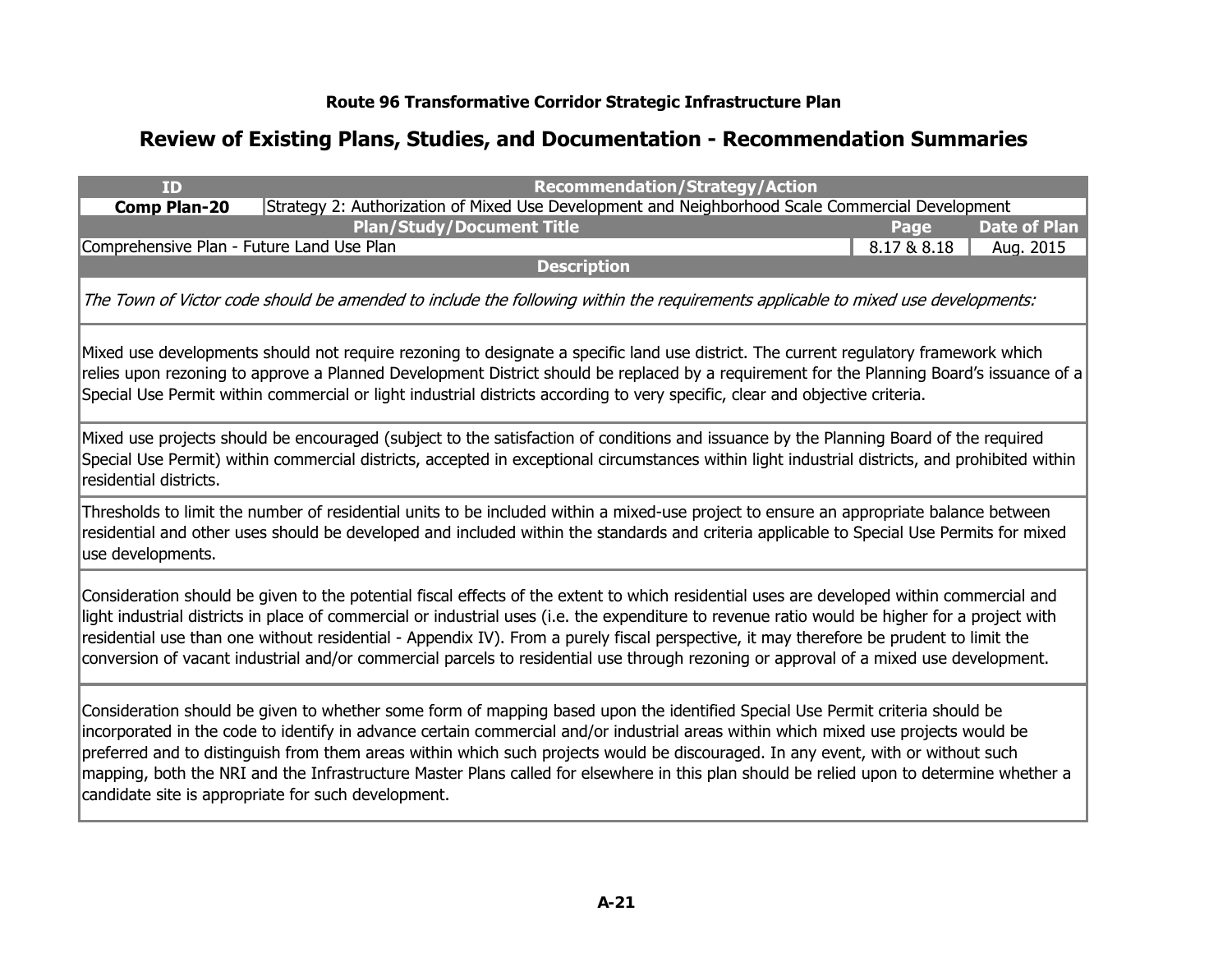### **Review of Existing Plans, Studies, and Documentation - Recommendation Summaries**

In order to maintain an appropriate balance of mixed use and other projects within a subject area, consideration should be given to whether some formula or other measure (in addition to the potential mapping referenced in the foregoing bullet) should be developed and codified to limit the number or extent of potential mixed use projects that will ultimately be considered within a given area.

The ongoing need and advisability of the current limitation to no more than two stories should be explored and either confirmed or amended to permit additional stories. The limitation to only two stories limits density and leads to projects with greater building coverage and less open space when compared to a project of three or four stories.

An offsetting reduction in density elsewhere in the community, as described in the Chapter 4 discussion of Growth Management and Open Space (also see Chapter 4 Strategy 6) should be required as a condition of Special Use Permit approval for each residential unit proposed within commercial or industrial districts as part of a mixed use development. How this requirement operates to effectively limit all potential multiple dwelling residential projects to sites whereon the community would prefer, or accept, a density increase and the criteria applicable to such a determination should be defined during the implementation effort and made clear in new code provisions.

Finally, until such time as the traffic congestion problems currently found within the Route 96 corridor are resolved, the benefit derived from proposals to increase density within the Route 96 corridor and to also provide an offsetting reduction in density elsewhere will have to be balanced against the potential increase in traffic congestion within the corridor. This evaluation will have to be completed on a case-bycase, site-specific basis.

| <b>Benefits</b>                         |                                                     |
|-----------------------------------------|-----------------------------------------------------|
| To be discussed with Steering Committee |                                                     |
| <b>Issues</b>                           |                                                     |
| To be discussed with Steering Committee |                                                     |
| <b>Cost</b>                             | <b>Connections to other Plans/Studies/Documents</b> |
| None provided                           | Town Code                                           |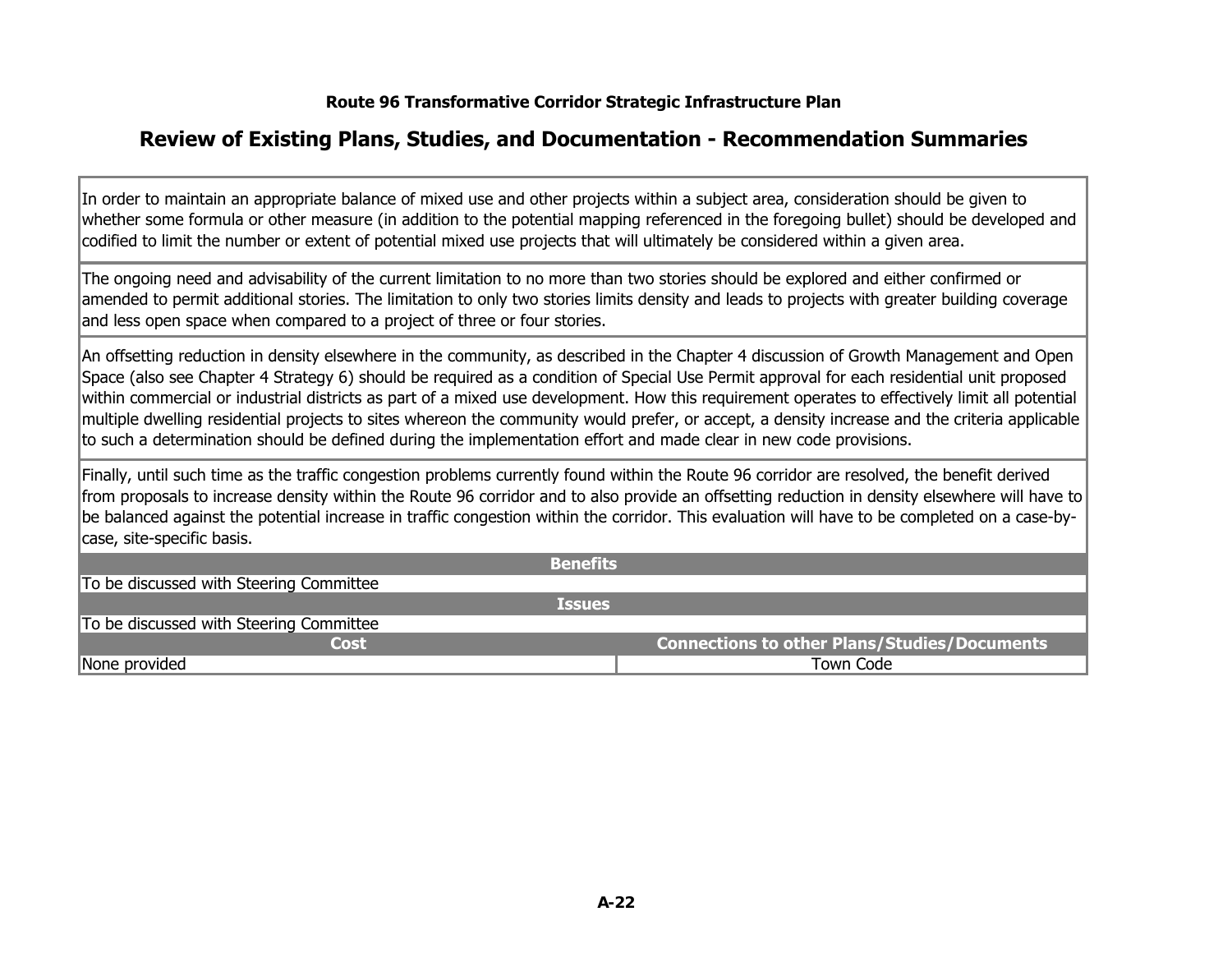| ID                                            | <b>Recommendation/Strategy/Action</b>                                                                                                                                                                                                                                                                                                                                                                                                                                                                                                                                                                                                                                                                                                                                                                    |             |                     |
|-----------------------------------------------|----------------------------------------------------------------------------------------------------------------------------------------------------------------------------------------------------------------------------------------------------------------------------------------------------------------------------------------------------------------------------------------------------------------------------------------------------------------------------------------------------------------------------------------------------------------------------------------------------------------------------------------------------------------------------------------------------------------------------------------------------------------------------------------------------------|-------------|---------------------|
| <b>Comp Plan-21</b>                           | Strategy 3: Amendment of the Current Process For Approval of Multiple Dwelling Residential Developments                                                                                                                                                                                                                                                                                                                                                                                                                                                                                                                                                                                                                                                                                                  |             |                     |
|                                               | <b>Plan/Study/Document Title</b>                                                                                                                                                                                                                                                                                                                                                                                                                                                                                                                                                                                                                                                                                                                                                                         | Page        | <b>Date of Plan</b> |
|                                               | Comprehensive Plan - Future Land Use Plan                                                                                                                                                                                                                                                                                                                                                                                                                                                                                                                                                                                                                                                                                                                                                                | 8.17 & 8.18 | Aug. 2015           |
|                                               | <b>Description</b>                                                                                                                                                                                                                                                                                                                                                                                                                                                                                                                                                                                                                                                                                                                                                                                       |             |                     |
| description regarding appropriate districts). | Issuance of a Special Use Permit by the Town Planning Board should be substituted in place of the rezoning requirement. This will require<br>amendments to authorize Multiple Dwelling residential as a specially permitted use within appropriate zoning districts (see the next                                                                                                                                                                                                                                                                                                                                                                                                                                                                                                                        |             |                     |
|                                               | Multiple dwelling residential projects should not be allowed as stand-alone projects within commercial or light industrial districts. New<br>residential development within commercial or light industrial districts should only be allowed pursuant to a Special Use Permit when they<br>are proposed in conjunction with a new mixed use development that effectively integrates multiple other non-residential uses.                                                                                                                                                                                                                                                                                                                                                                                  |             |                     |
|                                               | Clear, specific and objective criteria should be developed and included in the code to distinguish desirable from undesirable projects in a<br>way that will inject certainty and a significant degree of predictability into the approval process. These criteria should include, but not be<br>limited to, factors related to the presence of utilities, proximity to jobs, services, transportation and transit resources, site and natural<br>resource constraints, walkability, the character of the neighborhood, compatability with neighboring residential developments, effective<br>buffering and the potential benefit to the community as a whole. Satisfaction of all these criteria and requirements should be cited as pre-<br>conditions to issuance of the required Special Use Permit. |             |                     |
|                                               | Special criteria or conditions to be satisfied in cases where the proposed multiple dwelling residential project would be undertaken adjacent<br>to single family residential neighborhoods should be developed and included within the code. These may include, but are not necessarily<br>limited to, the potential need for additional buffering of other comparable measures useful in ensuring neighborhood compatibility and<br>effective transitions between adjoining developments of differing types or densities.                                                                                                                                                                                                                                                                              |             |                     |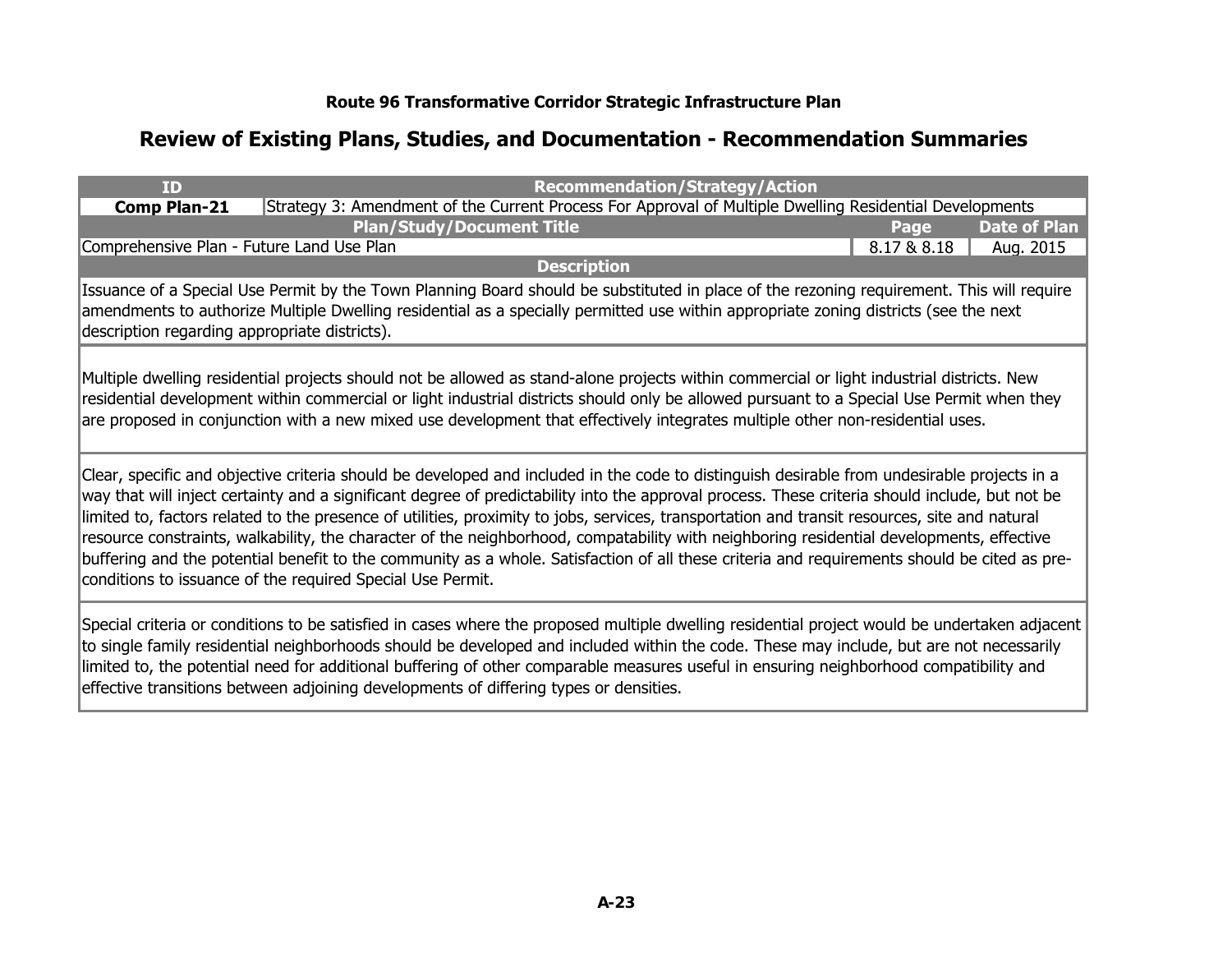### **Review of Existing Plans, Studies, and Documentation - Recommendation Summaries**

Special criteria or conditions to be satisfied in cases where the proposed multiple dwelling residential project would be undertaken adjacent to single family residential neighborhoods should be developed and included within the code. These may include, but are not necessarily limited to, the potential need for additional buffering o other comparable measures useful in ensuring neighborhood compatibility and effective transitions between adjoining developments of differing types or densities.

An offsetting reduction in density elsewhere in the community, as described in the Chapter 4 discussion of Growth Management and Open Space (also see Chapter 4 Strategy 6) should be required as a condition of Special Use Permit approval for each residential unit proposed within commercial or industrial districts as part of a mixed use development. Transferred or set-aside units should be required for all multiple dwelling residential units proposed in excess of the applicable maximum residential density. Whether this requirement should also operate to effectively limit all potential multiple dwelling residential projects to sites within established TDR receiving areas should be determined during the implementation effort and made clear in the new code provisions.

As was the case with respect to mixed use projects, the ongoing need and advisability of the current limitation to no more than two stories should be explored and either confirmed or amended to permit additional stories. The limitation to only two stories limits density and leads to projects with greater building coverage and less open space when compared to a project of three or four stories.

All future Planned District (floating zone) rezoning approvals be made specific to the plan proposed and include provisions for the land to revert to its prior zoning district designation should the anticipated project not take form within a reasonable time.

| <b>Benefits</b>                         |                                                     |
|-----------------------------------------|-----------------------------------------------------|
| To be discussed with Steering Committee |                                                     |
| <b>Issues</b>                           |                                                     |
| To be discussed with Steering Committee |                                                     |
| <b>Cost</b>                             | <b>Connections to other Plans/Studies/Documents</b> |
| None provided                           | Town Code                                           |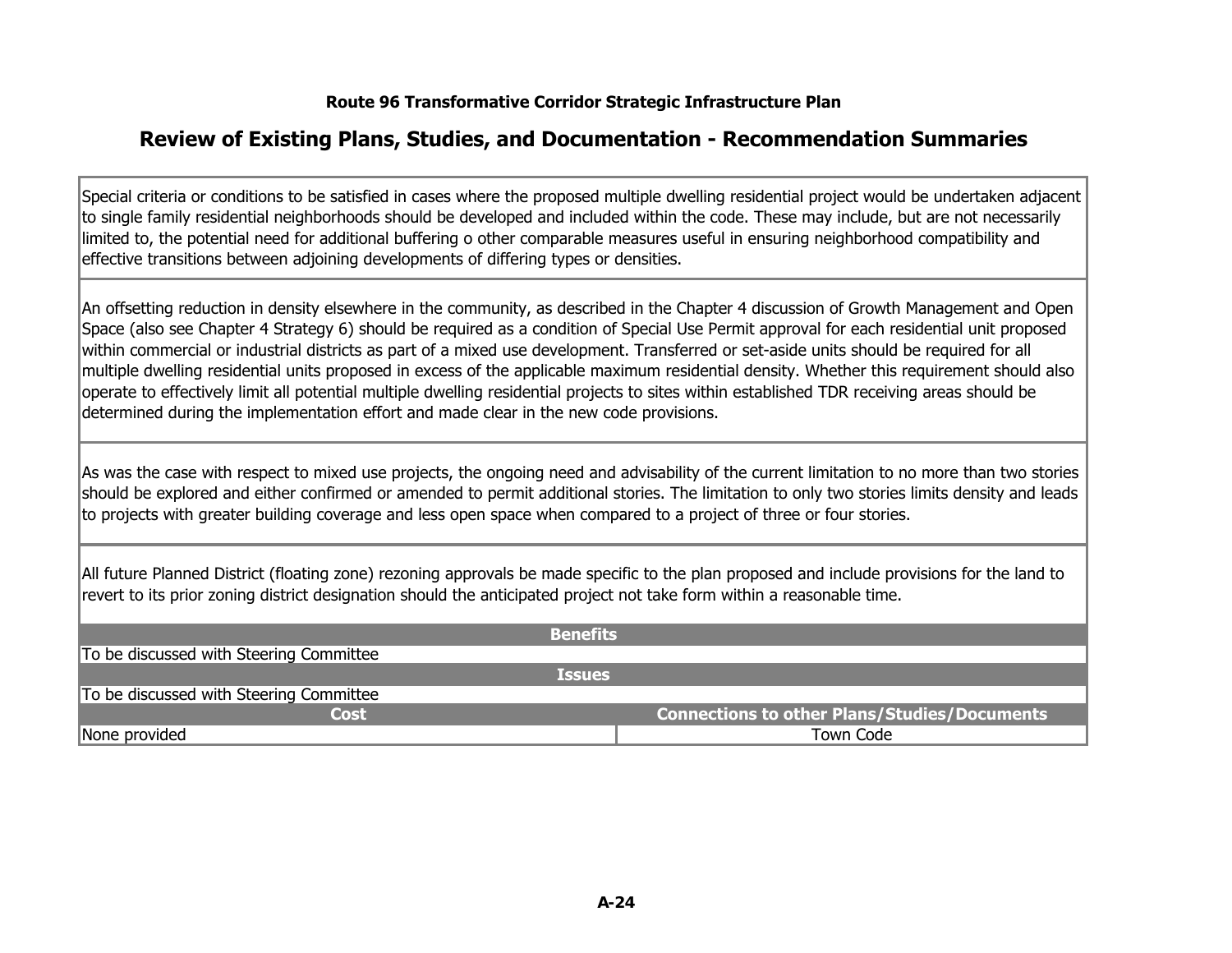| <b>ID</b>                                                                                                                                                                                                                                                                                            | <b>Recommendation/Strategy/Action</b>               |      |                     |  |
|------------------------------------------------------------------------------------------------------------------------------------------------------------------------------------------------------------------------------------------------------------------------------------------------------|-----------------------------------------------------|------|---------------------|--|
| Strategy 4: Separate Classification of Institutional Uses<br><b>Comp Plan-22</b>                                                                                                                                                                                                                     |                                                     |      |                     |  |
| <b>Plan/Study/Document Title</b>                                                                                                                                                                                                                                                                     |                                                     | Page | <b>Date of Plan</b> |  |
| Comprehensive Plan - Future Land Use Plan                                                                                                                                                                                                                                                            |                                                     | 8.11 | Aug. 2015           |  |
| <b>Description</b>                                                                                                                                                                                                                                                                                   |                                                     |      |                     |  |
| The Town code does not now distinguish institutional uses such as public lands and facilities, educational and related uses that are not<br>residential, commercial or industrial in nature. A separate use classification for such uses should be defined and established in the<br>municipal code. |                                                     |      |                     |  |
| <b>Benefits</b>                                                                                                                                                                                                                                                                                      |                                                     |      |                     |  |
| Separating out institutional uses would provide clarity in the Town Code and is common in zoning codes.                                                                                                                                                                                              |                                                     |      |                     |  |
| <b>Issues</b>                                                                                                                                                                                                                                                                                        |                                                     |      |                     |  |
| None identified                                                                                                                                                                                                                                                                                      |                                                     |      |                     |  |
| <b>Cost</b>                                                                                                                                                                                                                                                                                          | <b>Connections to other Plans/Studies/Documents</b> |      |                     |  |
| None provided                                                                                                                                                                                                                                                                                        | N/A                                                 |      |                     |  |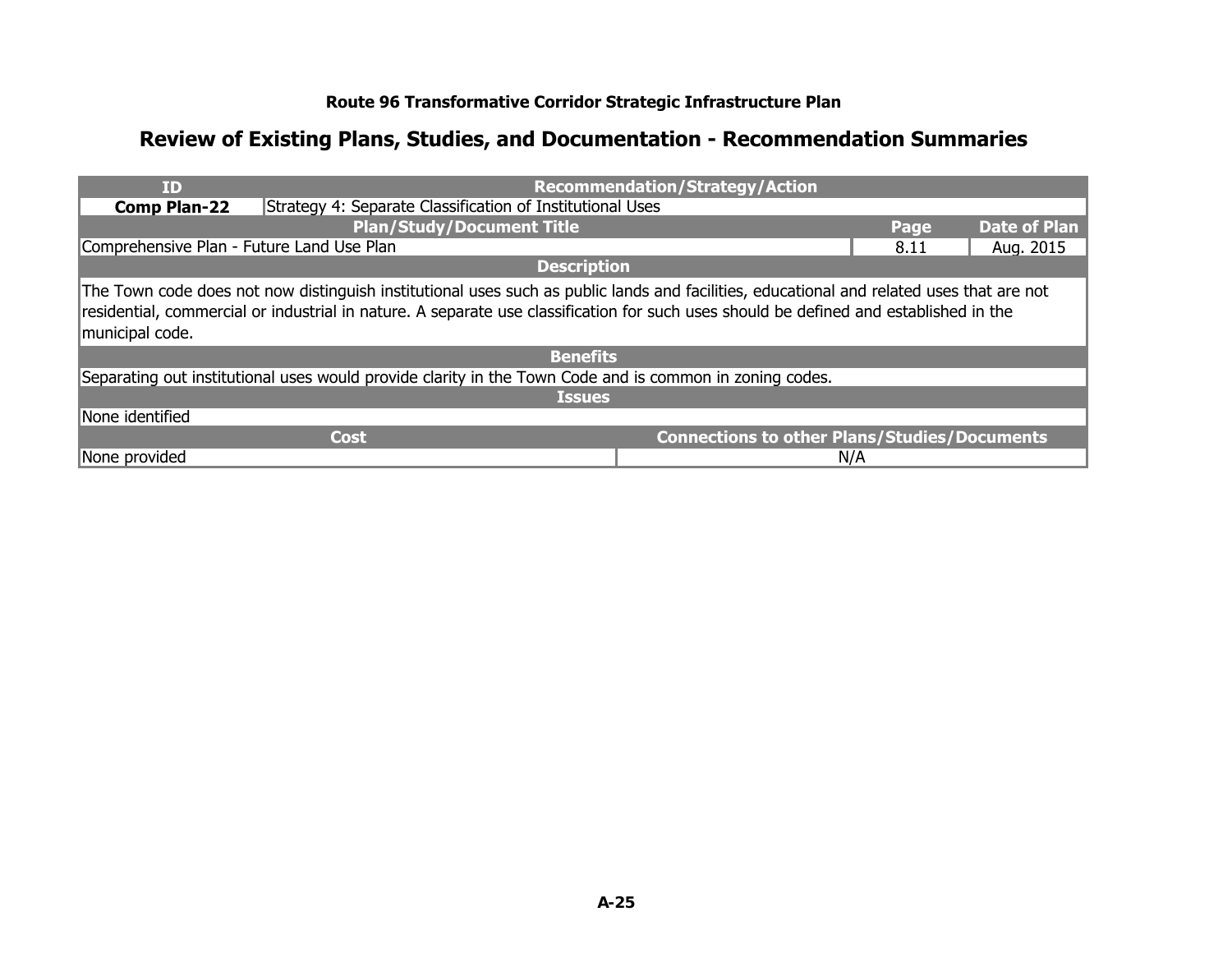| ID                                                                                                                                                                                                                                                                                                                          | <b>Recommendation/Strategy/Action</b>               |      |                     |  |  |  |
|-----------------------------------------------------------------------------------------------------------------------------------------------------------------------------------------------------------------------------------------------------------------------------------------------------------------------------|-----------------------------------------------------|------|---------------------|--|--|--|
| Strategy 5: Update Zoning Code Relying Upon Zoning Audit<br><b>Comp Plan-23</b>                                                                                                                                                                                                                                             |                                                     |      |                     |  |  |  |
| <b>Plan/Study/Document Title</b>                                                                                                                                                                                                                                                                                            |                                                     | Page | <b>Date of Plan</b> |  |  |  |
| Comprehensive Plan - Future Land Use Plan                                                                                                                                                                                                                                                                                   |                                                     | 8.11 | Aug. 2015           |  |  |  |
| <b>Description</b>                                                                                                                                                                                                                                                                                                          |                                                     |      |                     |  |  |  |
| An audit of the zoning code was completed as part of the Comprehensive Plan. The audit identified a number of provisions that required<br>clarification, refinement or reconciliation with conflicting provisions. The audit results are presented in Appendix I. The code should be<br>updated using the audit as a guide. |                                                     |      |                     |  |  |  |
| <b>Benefits</b>                                                                                                                                                                                                                                                                                                             |                                                     |      |                     |  |  |  |
| To be discussed with Steering Committee                                                                                                                                                                                                                                                                                     |                                                     |      |                     |  |  |  |
|                                                                                                                                                                                                                                                                                                                             | <b>Issues</b>                                       |      |                     |  |  |  |
| To be discussed with Steering Committee                                                                                                                                                                                                                                                                                     |                                                     |      |                     |  |  |  |
| <b>Cost</b>                                                                                                                                                                                                                                                                                                                 | <b>Connections to other Plans/Studies/Documents</b> |      |                     |  |  |  |
| None provided                                                                                                                                                                                                                                                                                                               |                                                     | N/A  |                     |  |  |  |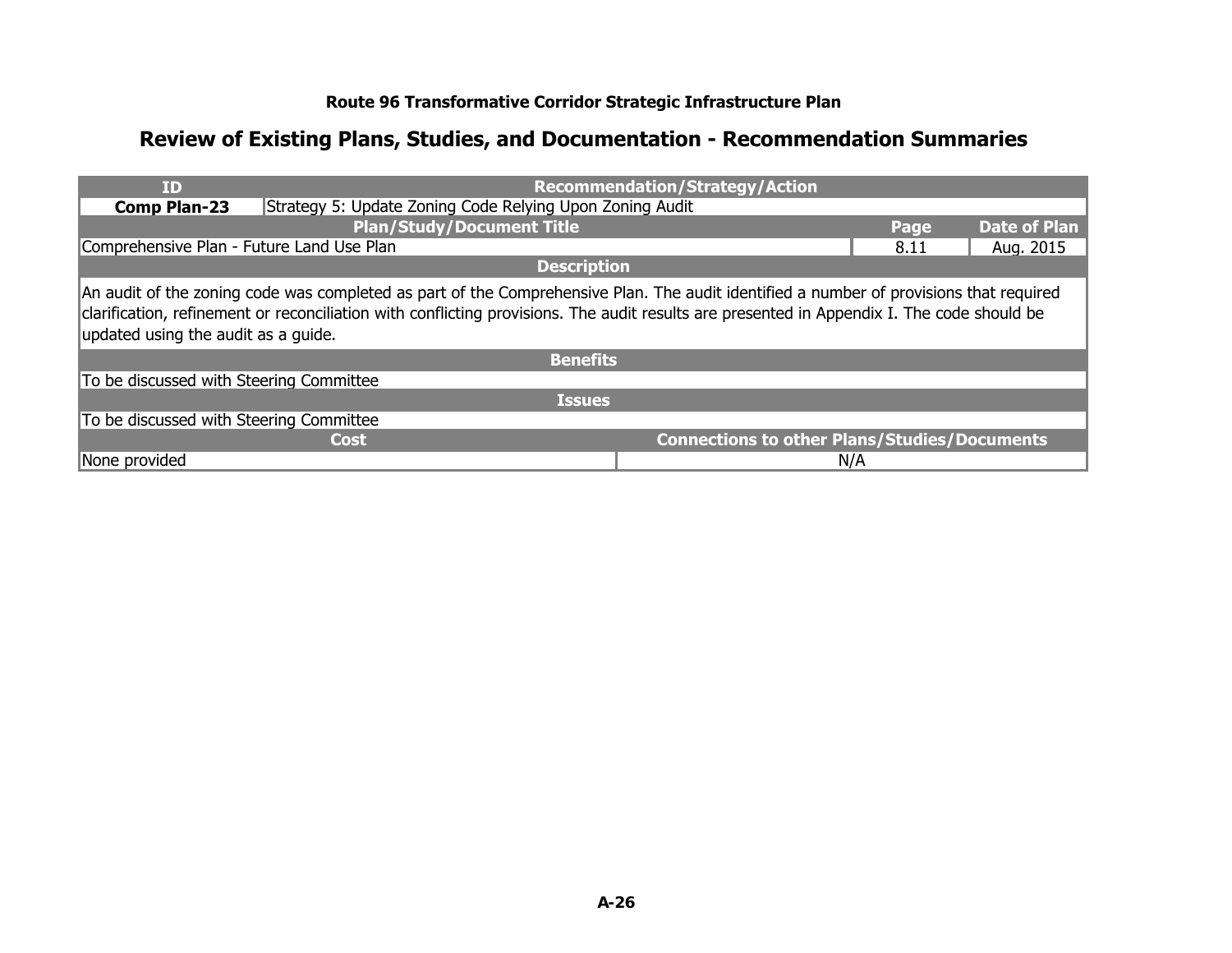| ID                                                                                                                                                                                                                                                                                                                                                                                                                                                                                                                                                       |                                                                                                                                                                                                                                                                                        | <b>Recommendation/Strategy/Action</b>               |      |                     |  |
|----------------------------------------------------------------------------------------------------------------------------------------------------------------------------------------------------------------------------------------------------------------------------------------------------------------------------------------------------------------------------------------------------------------------------------------------------------------------------------------------------------------------------------------------------------|----------------------------------------------------------------------------------------------------------------------------------------------------------------------------------------------------------------------------------------------------------------------------------------|-----------------------------------------------------|------|---------------------|--|
| <b>Comp Plan-24</b>                                                                                                                                                                                                                                                                                                                                                                                                                                                                                                                                      | Zoning Audit: Recommended Zoning Changes                                                                                                                                                                                                                                               |                                                     |      |                     |  |
|                                                                                                                                                                                                                                                                                                                                                                                                                                                                                                                                                          | <b>Plan/Study/Document Title</b>                                                                                                                                                                                                                                                       |                                                     | Page | <b>Date of Plan</b> |  |
| Comprehensive Plan - Appendix 1                                                                                                                                                                                                                                                                                                                                                                                                                                                                                                                          |                                                                                                                                                                                                                                                                                        |                                                     | N/A  | Aug. 2015           |  |
|                                                                                                                                                                                                                                                                                                                                                                                                                                                                                                                                                          | <b>Description</b>                                                                                                                                                                                                                                                                     |                                                     |      |                     |  |
| are not allowed.                                                                                                                                                                                                                                                                                                                                                                                                                                                                                                                                         | §211-25 Establishes a floating district for multiple dwelling units, which could increase density in some areas, which is good. However, the<br>regulation prohibits other uses, which means that small shops and other components of a good hamlet or traditional neighborhood design |                                                     |      |                     |  |
| §211-27 The Planned Development District regulation lacks sufficient standards to protect community goals. There are no density<br>standards, no neighborhood design standards, no open space standards and no environmental protection standards. A planned district<br>development is supposed to allow creativity, but within parameters established by the community. The current regulation could easily<br>become a loophole to allow any kind of development at any density. This is an important issue given the number of PDDs around the town. |                                                                                                                                                                                                                                                                                        |                                                     |      |                     |  |
|                                                                                                                                                                                                                                                                                                                                                                                                                                                                                                                                                          | §211-22 Parking requirements. As is typical in many suburban areas, the Victor code requires too many parking spots, which largely remain                                                                                                                                              |                                                     |      |                     |  |
|                                                                                                                                                                                                                                                                                                                                                                                                                                                                                                                                                          | empty. There are no design standards to "green" parking areas.                                                                                                                                                                                                                         |                                                     |      |                     |  |
|                                                                                                                                                                                                                                                                                                                                                                                                                                                                                                                                                          | <b>Benefits</b>                                                                                                                                                                                                                                                                        |                                                     |      |                     |  |
| To be discussed with Steering Committee                                                                                                                                                                                                                                                                                                                                                                                                                                                                                                                  |                                                                                                                                                                                                                                                                                        |                                                     |      |                     |  |
|                                                                                                                                                                                                                                                                                                                                                                                                                                                                                                                                                          | <b>Issues</b>                                                                                                                                                                                                                                                                          |                                                     |      |                     |  |
| To be discussed with Steering Committee                                                                                                                                                                                                                                                                                                                                                                                                                                                                                                                  |                                                                                                                                                                                                                                                                                        |                                                     |      |                     |  |
|                                                                                                                                                                                                                                                                                                                                                                                                                                                                                                                                                          | Cost                                                                                                                                                                                                                                                                                   | <b>Connections to other Plans/Studies/Documents</b> |      |                     |  |
| None provided                                                                                                                                                                                                                                                                                                                                                                                                                                                                                                                                            |                                                                                                                                                                                                                                                                                        |                                                     | N/A  |                     |  |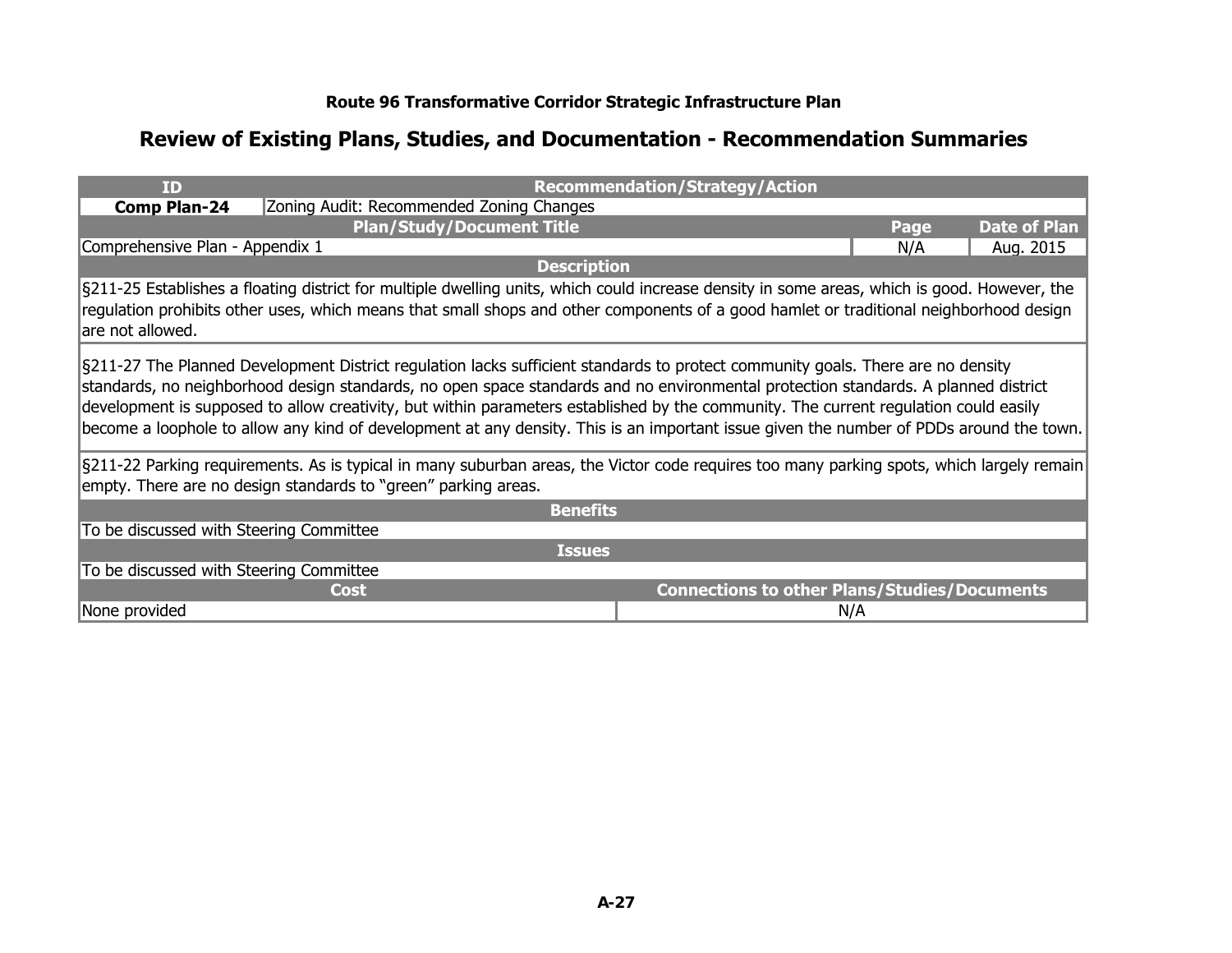| ID                                                                                                                                                                                                                 |                                                                                                                                             | <b>Recommendation/Strategy/Action</b>               |                  |                     |
|--------------------------------------------------------------------------------------------------------------------------------------------------------------------------------------------------------------------|---------------------------------------------------------------------------------------------------------------------------------------------|-----------------------------------------------------|------------------|---------------------|
|                                                                                                                                                                                                                    | Support Victor Hiking Trails, Inc., the Walkable Communities Committee, and the Genesee Transportation Council                              |                                                     |                  |                     |
| <b>Comp Plan-25</b>                                                                                                                                                                                                | in their efforts to develop plans and to implement projects that will interconnect existing sidewalks and trails to                         |                                                     |                  |                     |
|                                                                                                                                                                                                                    | provide a more complete and integrated sidewalk and trail network.                                                                          |                                                     |                  |                     |
|                                                                                                                                                                                                                    | <b>Plan/Study/Document Title</b>                                                                                                            |                                                     | Page             | <b>Date of Plan</b> |
| Comprehensive Plan - Transportation                                                                                                                                                                                |                                                                                                                                             |                                                     | $7.23 - 24/0.27$ | Aug. 2015           |
|                                                                                                                                                                                                                    |                                                                                                                                             | <b>Description</b>                                  |                  |                     |
|                                                                                                                                                                                                                    | The Town and Victor Hiking Trails, Inc. will collaborate with Genesee Transportation Council in preparing a long-term master plan for a     |                                                     |                  |                     |
|                                                                                                                                                                                                                    | system of trails of various categories within the Town and connecting to trails in neighboring towns. The master plan should identify:      |                                                     |                  |                     |
|                                                                                                                                                                                                                    | -- Specific trail route where it can be identified (such as abandoned rail line)                                                            |                                                     |                  |                     |
|                                                                                                                                                                                                                    | -- Conceptual trail route: alternatives and future availability will determine actual route                                                 |                                                     |                  |                     |
|                                                                                                                                                                                                                    | -- Connectivity to larger inter-municipal trail systems and to other parks/neighborhoods                                                    |                                                     |                  |                     |
|                                                                                                                                                                                                                    | -- Class and specified uses of each trail (or trail segment, where appropriate)                                                             |                                                     |                  |                     |
|                                                                                                                                                                                                                    | -- Construction and maintenance standards for each class of trail                                                                           |                                                     |                  |                     |
|                                                                                                                                                                                                                    | -- Provisions for ensuring permanent maintenance                                                                                            |                                                     |                  |                     |
|                                                                                                                                                                                                                    | -- Potential sources and means of financing acquisition by purchase, easement, permit, or other rights                                      |                                                     |                  |                     |
|                                                                                                                                                                                                                    | The plan should address implementation strategies, land acquisitions, and techniques for obtaining trailway rights through purchase,        |                                                     |                  |                     |
|                                                                                                                                                                                                                    | permits, easements, and other means. Roles of the Town and Victor Hiking Trails, Inc. in providing and maintaining trails should be clearly |                                                     |                  |                     |
|                                                                                                                                                                                                                    | defined and strategies developed to design and construct trails for efficient long term maintenance. The Town should maintain trails on     |                                                     |                  |                     |
|                                                                                                                                                                                                                    | Town property. Trails on private properties should have permanent trail easements and should be maintained by Victor Hiking Trails, Inc.    | <b>Benefits</b>                                     |                  |                     |
|                                                                                                                                                                                                                    | Trails promote active transportation, which improves public health, and are an overall asset to quality of life in a community. Separating  |                                                     |                  |                     |
|                                                                                                                                                                                                                    | non-motorized users from automobiles offers a safe and more attractive travel option for a number of users who will not bicycle or walk     |                                                     |                  |                     |
| along roadways.                                                                                                                                                                                                    |                                                                                                                                             |                                                     |                  |                     |
|                                                                                                                                                                                                                    |                                                                                                                                             | <b>Issues</b>                                       |                  |                     |
|                                                                                                                                                                                                                    |                                                                                                                                             |                                                     |                  |                     |
|                                                                                                                                                                                                                    | Obtaining easements can be challenging and, depending on the funding source, there can be design issues that result in project delays       |                                                     |                  |                     |
| (this occurred with the development of the Auburn Trail). Questions from the community can also arise about why public monies (i.e.,<br>taxpayer dollars) are being spent on trails rather than roads and bridges. |                                                                                                                                             |                                                     |                  |                     |
|                                                                                                                                                                                                                    |                                                                                                                                             |                                                     |                  |                     |
|                                                                                                                                                                                                                    | <b>Cost</b>                                                                                                                                 | <b>Connections to other Plans/Studies/Documents</b> |                  |                     |
| None provided                                                                                                                                                                                                      |                                                                                                                                             | N/A                                                 |                  |                     |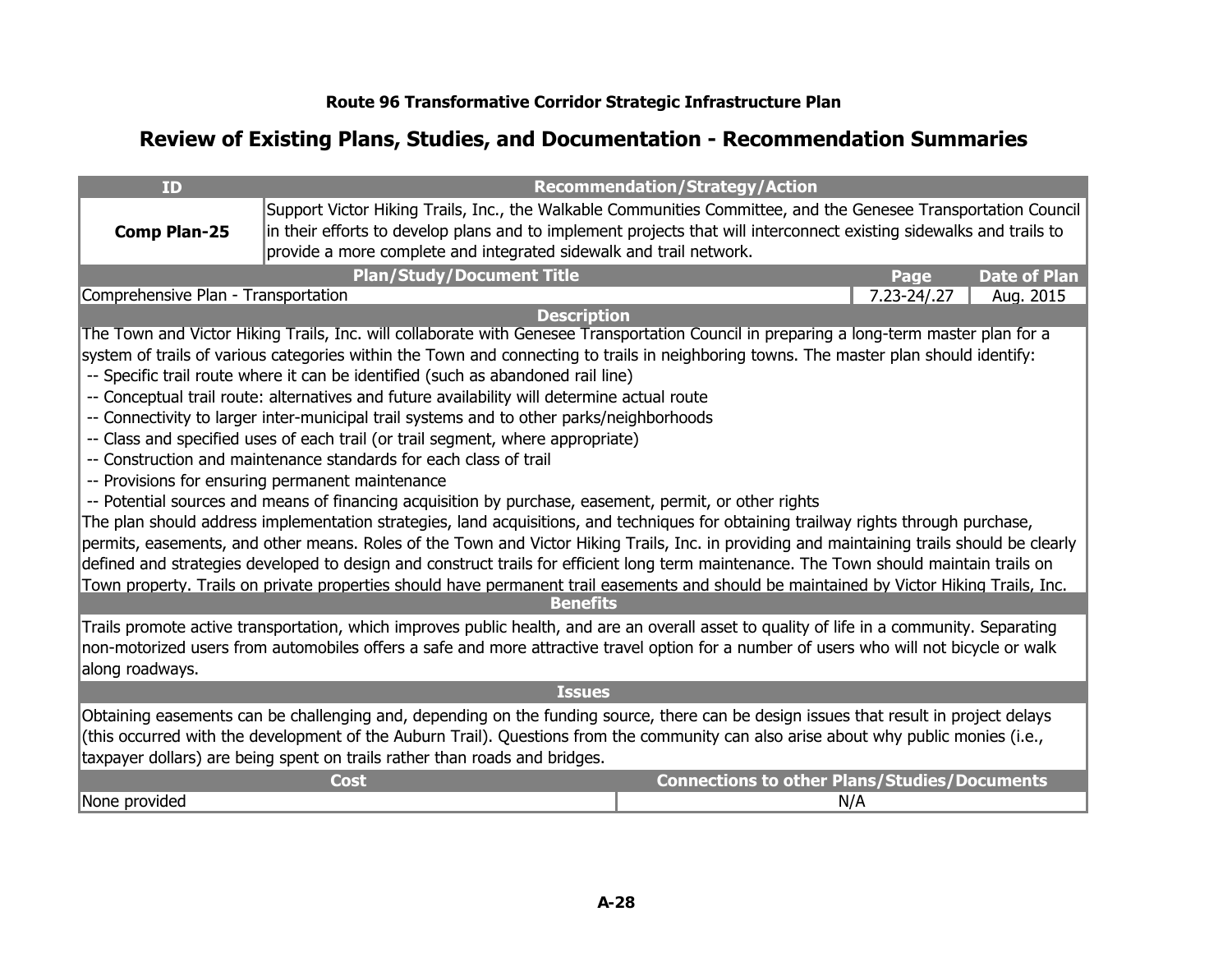| <b>ID</b>                                                                                                                                                                                                                                                                                                                                         | <b>Recommendation/Strategy/Action</b>               |                          |                     |  |  |
|---------------------------------------------------------------------------------------------------------------------------------------------------------------------------------------------------------------------------------------------------------------------------------------------------------------------------------------------------|-----------------------------------------------------|--------------------------|---------------------|--|--|
| <b>Fu Trans Needs - 1</b><br>Alternative A: Rt. 250 connection to Eastylew Commons.<br>Mall Area                                                                                                                                                                                                                                                  |                                                     |                          |                     |  |  |
| <b>Plan/Study/Document Title</b>                                                                                                                                                                                                                                                                                                                  |                                                     | Page                     | <b>Date of Plan</b> |  |  |
| Clark Patterson Lee Memorandum - Town of Victor Traffic                                                                                                                                                                                                                                                                                           |                                                     | Page 1<br>Figure: Alt A  | Aug. 2015           |  |  |
| <b>Description</b>                                                                                                                                                                                                                                                                                                                                |                                                     |                          |                     |  |  |
| The Rt. 250 extension recommends considering extending Rt. 250 at Rt. 96 to connect to the existing road between the Home Depot and<br>Staples stores.                                                                                                                                                                                            |                                                     |                          |                     |  |  |
| <b>Benefits</b>                                                                                                                                                                                                                                                                                                                                   |                                                     |                          |                     |  |  |
| From the Rt. 250 Corridor Study: "While this will have only minor effects in reducing traffic volumes on Turk Hill Rd during typical traffic<br>volume conditions, it will likely have significant benefits during Holiday traffic and will significantly reduce traffic volumes on Rt. 96<br>between Rt. 250 and the Eastview commons entrance." |                                                     |                          |                     |  |  |
| <b>Issues</b>                                                                                                                                                                                                                                                                                                                                     |                                                     |                          |                     |  |  |
| INone noted.                                                                                                                                                                                                                                                                                                                                      |                                                     |                          |                     |  |  |
| <b>Cost</b>                                                                                                                                                                                                                                                                                                                                       | <b>Connections to other Plans/Studies/Documents</b> |                          |                     |  |  |
| None provided.                                                                                                                                                                                                                                                                                                                                    |                                                     | Route 250 Corridor Study |                     |  |  |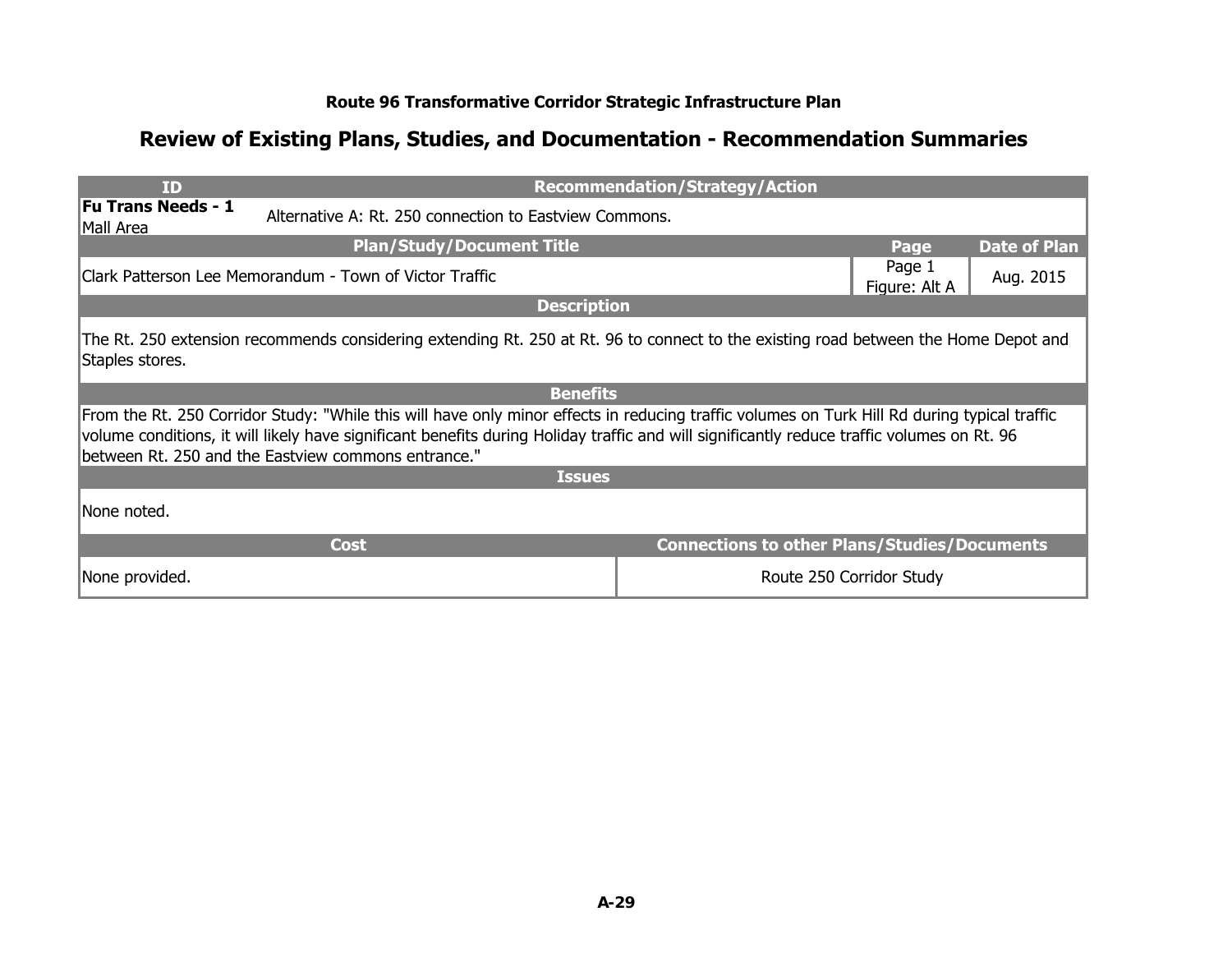| ID                                                                                                            |                                                                                                                                                                                                                                             | <b>Recommendation/Strategy/Action</b>               |                         |                     |  |
|---------------------------------------------------------------------------------------------------------------|---------------------------------------------------------------------------------------------------------------------------------------------------------------------------------------------------------------------------------------------|-----------------------------------------------------|-------------------------|---------------------|--|
| Mall Area                                                                                                     | <b>Fu Trans Needs - 2</b><br>Alternative B: "Completion of High Point Drive to connect to Valentown Road."                                                                                                                                  |                                                     |                         |                     |  |
|                                                                                                               | <b>Plan/Study/Document Title</b>                                                                                                                                                                                                            |                                                     | Page                    | <b>Date of Plan</b> |  |
|                                                                                                               | Clark Patterson Lee Memorandum - Town of Victor Traffic                                                                                                                                                                                     |                                                     | Page 1<br>Figure: Alt B | Aug. 2015           |  |
|                                                                                                               | <b>Description</b>                                                                                                                                                                                                                          |                                                     |                         |                     |  |
| High Point Drive has been extended to Valentown Rd via Fernwood Trail. This connection needs to be finalized. |                                                                                                                                                                                                                                             |                                                     |                         |                     |  |
|                                                                                                               | <b>Benefits</b>                                                                                                                                                                                                                             |                                                     |                         |                     |  |
|                                                                                                               | "May help to alleviate existing and anticipated future traffic concerns in some areas of the Town and Village."<br>This connection will reduce the SB left turn volume on Rt. 96 at High St./Mall and will improve intersection operations. |                                                     |                         |                     |  |
|                                                                                                               | <b>Issues</b>                                                                                                                                                                                                                               |                                                     |                         |                     |  |
| None noted.                                                                                                   |                                                                                                                                                                                                                                             |                                                     |                         |                     |  |
|                                                                                                               | <b>Cost</b>                                                                                                                                                                                                                                 | <b>Connections to other Plans/Studies/Documents</b> |                         |                     |  |
| None provided.                                                                                                |                                                                                                                                                                                                                                             | N/A                                                 |                         |                     |  |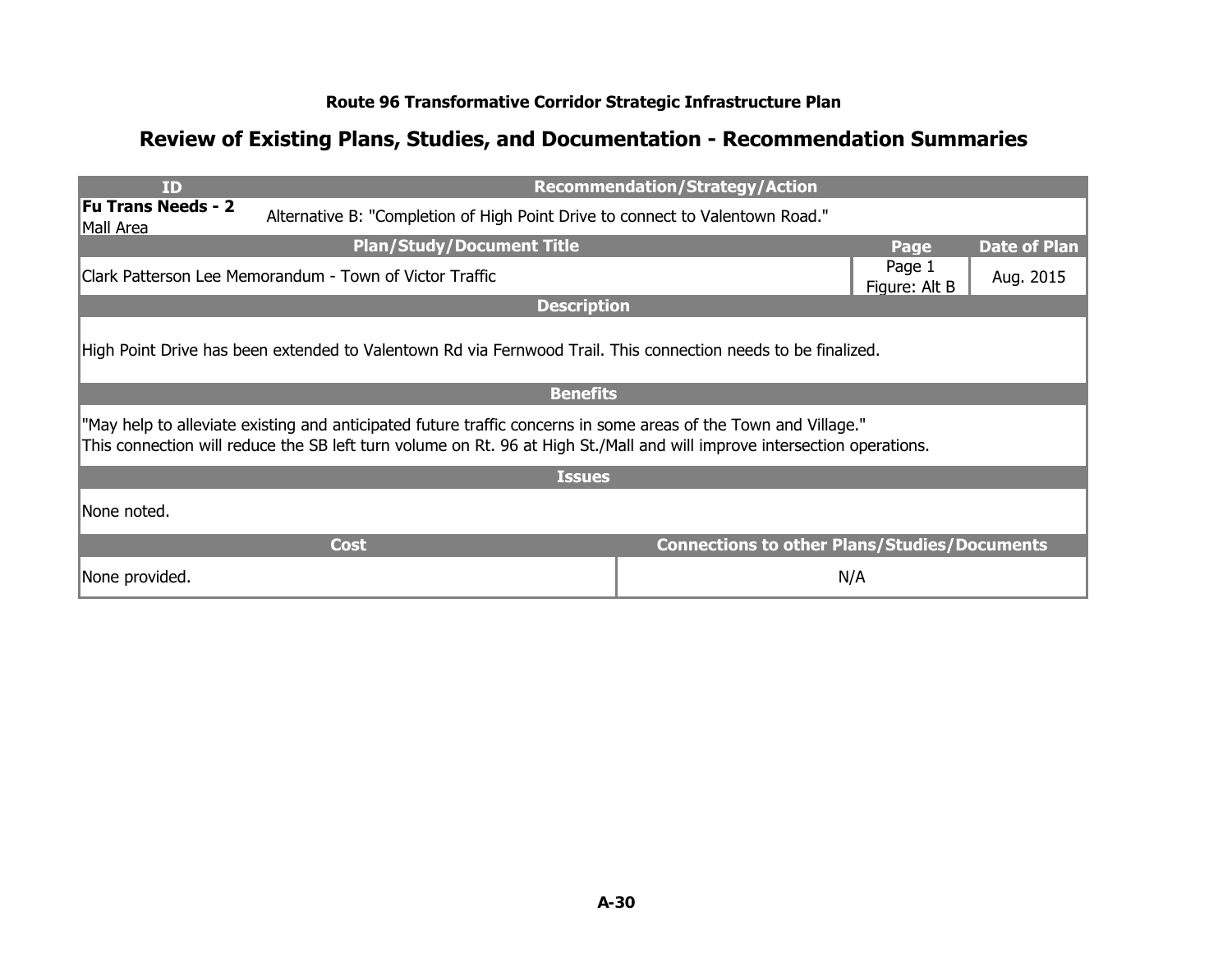| ID                                                                                                                                                                                                                     |                                                                                                                                                                                                                                     | <b>Recommendation/Strategy/Action</b>               |                        |                     |  |
|------------------------------------------------------------------------------------------------------------------------------------------------------------------------------------------------------------------------|-------------------------------------------------------------------------------------------------------------------------------------------------------------------------------------------------------------------------------------|-----------------------------------------------------|------------------------|---------------------|--|
| <b>Fu Trans Needs - 3</b><br>Mall Area                                                                                                                                                                                 | Alternative C: WB I-490 on/off ramps to Eastview Commons.                                                                                                                                                                           |                                                     |                        |                     |  |
|                                                                                                                                                                                                                        | <b>Plan/Study/Document Title</b>                                                                                                                                                                                                    |                                                     | Page                   | <b>Date of Plan</b> |  |
|                                                                                                                                                                                                                        | Clark Patterson Lee Memorandum - Town of Victor Traffic                                                                                                                                                                             |                                                     | Page 1<br>Figure Alt C | Aug. 2015           |  |
|                                                                                                                                                                                                                        | <b>Description</b>                                                                                                                                                                                                                  |                                                     |                        |                     |  |
| Addition of on/off ramps to WB I-490 at the truck inspection area on I-490. The new ramps will connect to Eastview Commons between<br>Home Depot and Staples and continue to Rt. 96 at it's intersection with Rt. 250. |                                                                                                                                                                                                                                     |                                                     |                        |                     |  |
|                                                                                                                                                                                                                        | <b>Benefits</b>                                                                                                                                                                                                                     |                                                     |                        |                     |  |
|                                                                                                                                                                                                                        | "May help to alleviate existing and anticipated future traffic concerns in some areas of the Town and Village."<br>The new ramps will reduce traffic congestion along Rt. 96 in the mall area especially during the Holiday season. |                                                     |                        |                     |  |
|                                                                                                                                                                                                                        | <b>Issues</b>                                                                                                                                                                                                                       |                                                     |                        |                     |  |
| INone noted.                                                                                                                                                                                                           |                                                                                                                                                                                                                                     |                                                     |                        |                     |  |
|                                                                                                                                                                                                                        | <b>Cost</b>                                                                                                                                                                                                                         | <b>Connections to other Plans/Studies/Documents</b> |                        |                     |  |
| None provided.                                                                                                                                                                                                         |                                                                                                                                                                                                                                     |                                                     | N/A                    |                     |  |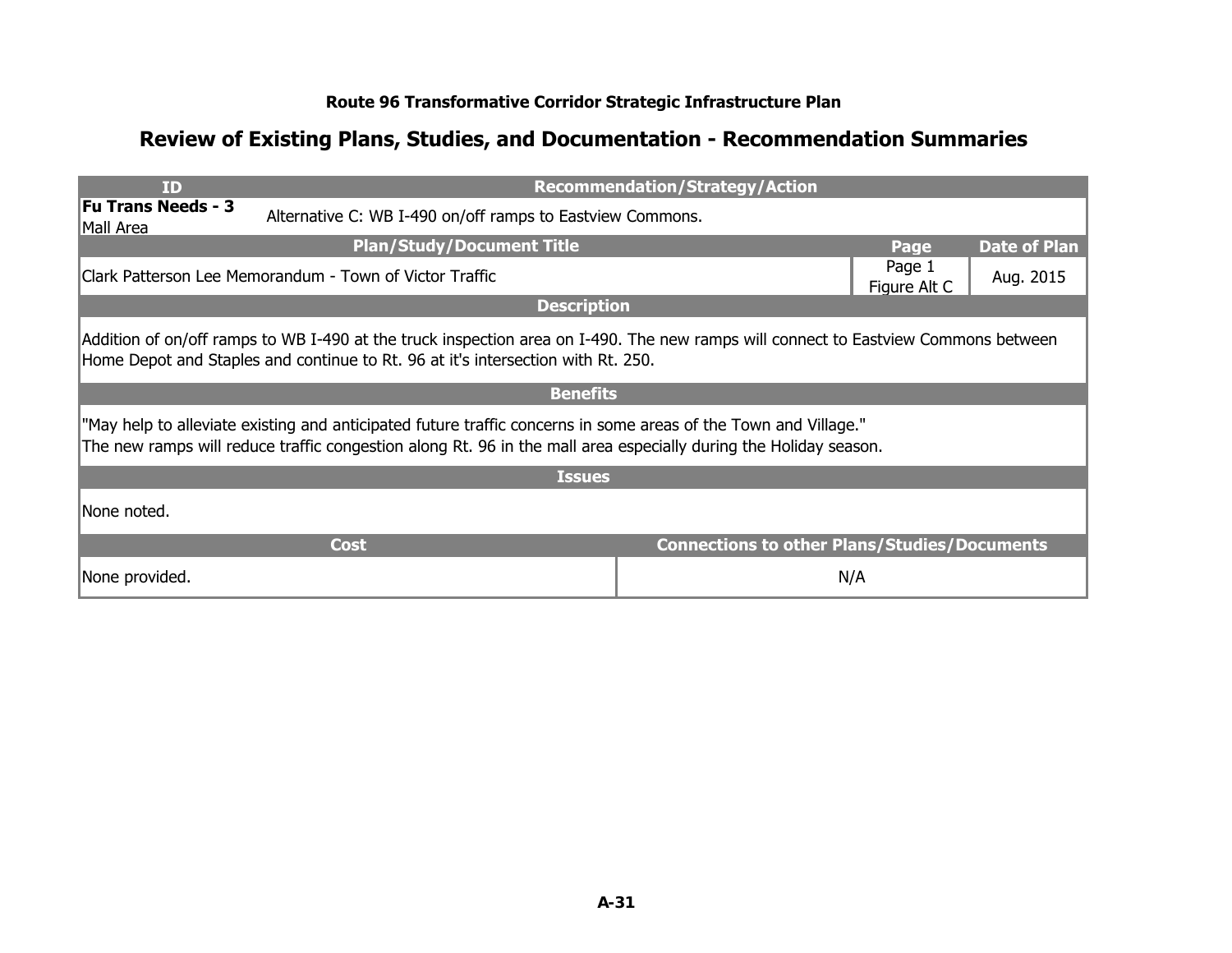| <b>ID</b>                                                                                                                                                                                                                                                                                                     |                                                                            | <b>Recommendation/Strategy/Action</b>               |                         |                     |  |
|---------------------------------------------------------------------------------------------------------------------------------------------------------------------------------------------------------------------------------------------------------------------------------------------------------------|----------------------------------------------------------------------------|-----------------------------------------------------|-------------------------|---------------------|--|
| <b>Fu Trans Needs - 4</b><br>Mall Area                                                                                                                                                                                                                                                                        | Alternative D: Movie theater connection to Hampton Inn/McDonalds driveway. |                                                     |                         |                     |  |
|                                                                                                                                                                                                                                                                                                               | <b>Plan/Study/Document Title</b>                                           |                                                     | Page                    | <b>Date of Plan</b> |  |
|                                                                                                                                                                                                                                                                                                               | Clark Patterson Lee Memorandum - Town of Victor Traffic                    |                                                     | Page 1<br>Figure: Alt D | Aug. 2015           |  |
|                                                                                                                                                                                                                                                                                                               | <b>Description</b>                                                         |                                                     |                         |                     |  |
| "Connection to south side of mall near movie theater with a road paralleling I-490 accessible from the Hampton Inn/McDonalds driveway."                                                                                                                                                                       |                                                                            |                                                     |                         |                     |  |
|                                                                                                                                                                                                                                                                                                               | <b>Benefits</b>                                                            |                                                     |                         |                     |  |
| "May help to alleviate existing and anticipated future traffic concerns in some areas of the Town and Village."<br>This connection will reduce NB left turn and EB right turn volume at the Rt. 96 at High St/Mall Entrance and will improve intersection<br>operations especially during the Holiday season. |                                                                            |                                                     |                         |                     |  |
|                                                                                                                                                                                                                                                                                                               | <b>Issues</b>                                                              |                                                     |                         |                     |  |
| INone noted.                                                                                                                                                                                                                                                                                                  |                                                                            |                                                     |                         |                     |  |
|                                                                                                                                                                                                                                                                                                               | <b>Cost</b>                                                                | <b>Connections to other Plans/Studies/Documents</b> |                         |                     |  |
| None provided.                                                                                                                                                                                                                                                                                                |                                                                            |                                                     | N/A                     |                     |  |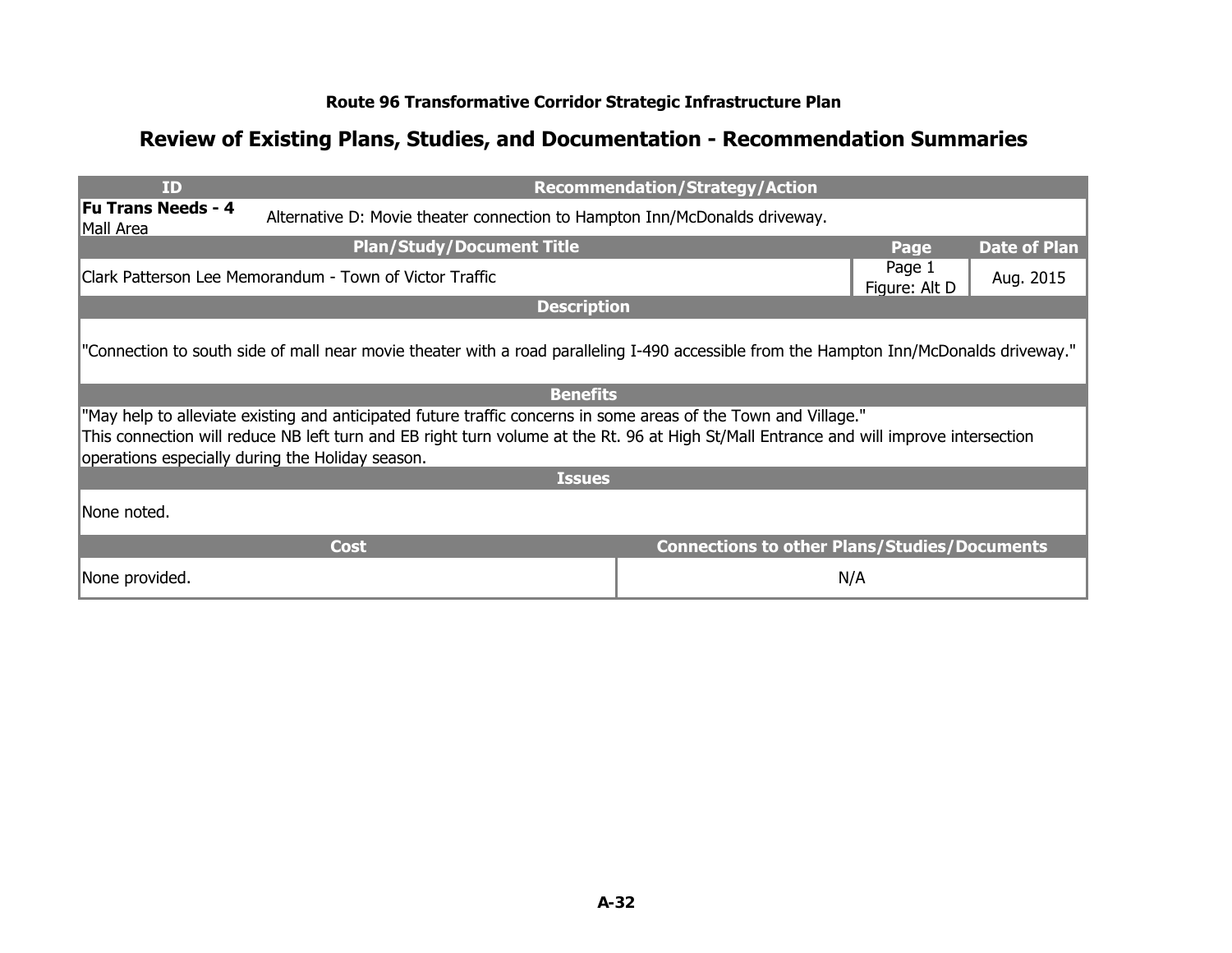| <b>ID</b>                                                                                                  |                                                                                                                                                                                                                                                                                                               | <b>Recommendation/Strategy/Action</b>               |                         |                     |  |
|------------------------------------------------------------------------------------------------------------|---------------------------------------------------------------------------------------------------------------------------------------------------------------------------------------------------------------------------------------------------------------------------------------------------------------|-----------------------------------------------------|-------------------------|---------------------|--|
| <b>Fu Trans Needs - 5</b><br>Mall Area                                                                     | Alternative E: Bj's connection to Hampton Inn/McDonalds driveway.                                                                                                                                                                                                                                             |                                                     |                         |                     |  |
|                                                                                                            | <b>Plan/Study/Document Title</b>                                                                                                                                                                                                                                                                              |                                                     | Page                    | <b>Date of Plan</b> |  |
|                                                                                                            | Clark Patterson Lee Memorandum - Town of Victor Traffic                                                                                                                                                                                                                                                       |                                                     | Page 1<br>Figure: Alt E | Aug. 2015           |  |
|                                                                                                            | <b>Description</b>                                                                                                                                                                                                                                                                                            |                                                     |                         |                     |  |
| "Connection to south side of mall near BJ's gas pumps accessible from the Hampton Inn/McDonalds driveway." |                                                                                                                                                                                                                                                                                                               |                                                     |                         |                     |  |
|                                                                                                            | <b>Benefits</b>                                                                                                                                                                                                                                                                                               |                                                     |                         |                     |  |
|                                                                                                            | "May help to alleviate existing and anticipated future traffic concerns in some areas of the Town and Village."<br>This connection will reduce NB left turn and EB right turn volume at the Rt. 96 at High St/Mall entrance and will improve intersection<br>operations especially during the Holiday season. |                                                     |                         |                     |  |
|                                                                                                            | <b>Issues</b>                                                                                                                                                                                                                                                                                                 |                                                     |                         |                     |  |
| None noted.                                                                                                |                                                                                                                                                                                                                                                                                                               |                                                     |                         |                     |  |
|                                                                                                            | <b>Cost</b>                                                                                                                                                                                                                                                                                                   | <b>Connections to other Plans/Studies/Documents</b> |                         |                     |  |
| None provided.                                                                                             |                                                                                                                                                                                                                                                                                                               |                                                     | N/A                     |                     |  |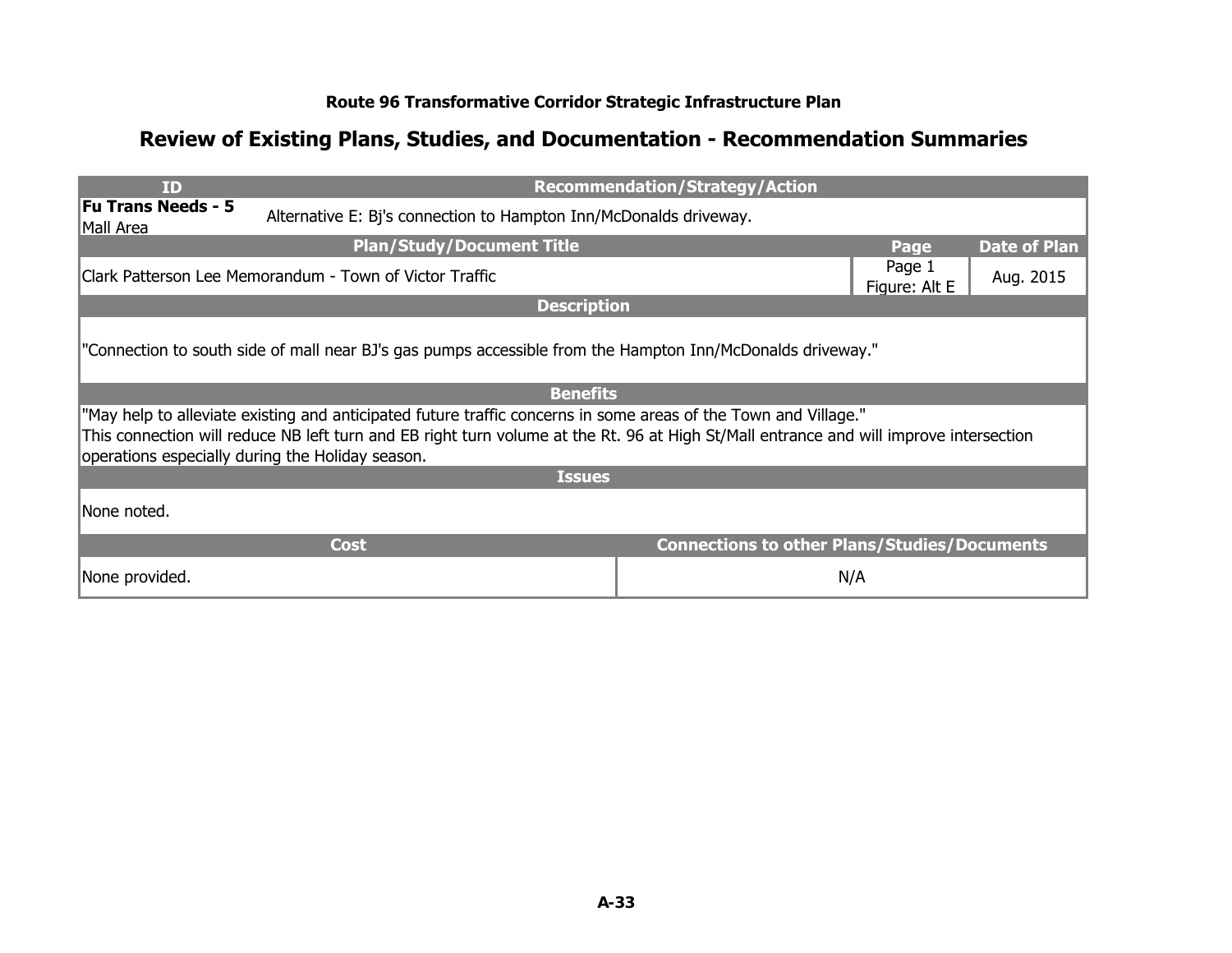| <b>ID</b>                                                                                                                                                                                                                          | <b>Recommendation/Strategy/Action</b>               |                         |                     |  |
|------------------------------------------------------------------------------------------------------------------------------------------------------------------------------------------------------------------------------------|-----------------------------------------------------|-------------------------|---------------------|--|
| <b>Fu Trans Needs - 6</b><br>Alternative F: Diverging diamond interchange (DDI) at I-490/I-90.<br>Mall Area                                                                                                                        |                                                     |                         |                     |  |
| <b>Plan/Study/Document Title</b>                                                                                                                                                                                                   |                                                     | Page                    | <b>Date of Plan</b> |  |
| IClark Patterson Lee Memorandum - Town of Victor Traffic                                                                                                                                                                           |                                                     | Page 1<br>Figure: Alt F | Aug. 2015           |  |
| <b>Description</b>                                                                                                                                                                                                                 |                                                     |                         |                     |  |
| "Diverging diamond interchange at I-490/I-90 interchange with Rt. 96 just south of the mall. Includes addition of ramp from EB I-490 to<br>NB Rt. 96, and access from WB I-490/I-90 off ramp to Victor Crossing (Wal-Mart) plaza." |                                                     |                         |                     |  |
| <b>Benefits</b>                                                                                                                                                                                                                    |                                                     |                         |                     |  |
| "May help to alleviate existing and anticipated future traffic concerns in some areas of the Town and Village."<br>The DDI improves safety and operations by eliminating the left turning movements at the I-490 interchange.      |                                                     |                         |                     |  |
| <b>Issues</b>                                                                                                                                                                                                                      |                                                     |                         |                     |  |
| INone noted.                                                                                                                                                                                                                       |                                                     |                         |                     |  |
| <b>Cost</b>                                                                                                                                                                                                                        | <b>Connections to other Plans/Studies/Documents</b> |                         |                     |  |
| None provided.                                                                                                                                                                                                                     | N/A                                                 |                         |                     |  |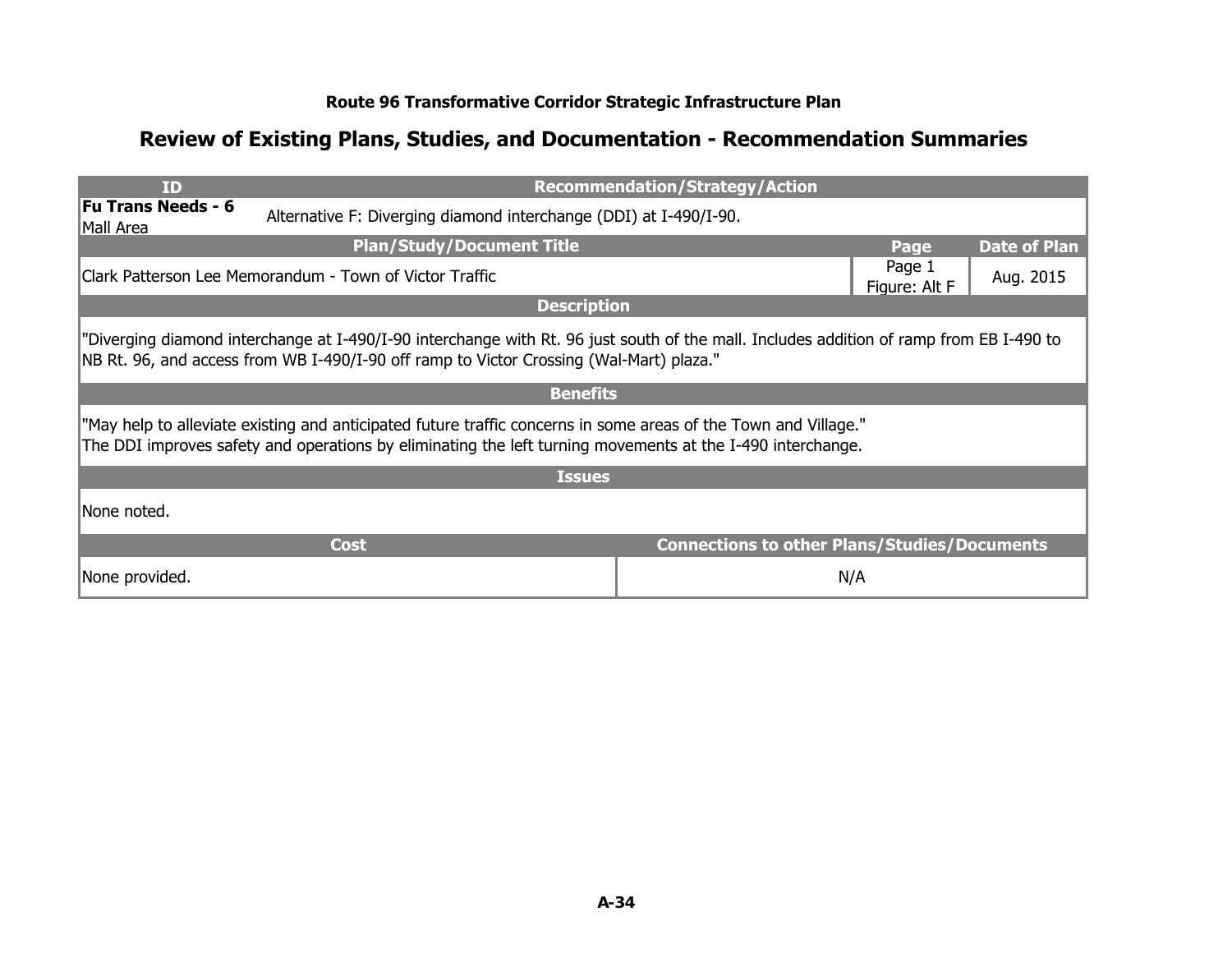| <b>ID</b>                                                                                                                                                                                                                                                                                        | <b>Recommendation/Strategy/Action</b>                                                                                    |                         |                     |  |  |
|--------------------------------------------------------------------------------------------------------------------------------------------------------------------------------------------------------------------------------------------------------------------------------------------------|--------------------------------------------------------------------------------------------------------------------------|-------------------------|---------------------|--|--|
| Mall Area                                                                                                                                                                                                                                                                                        | <b>Fu Trans Needs - 7</b><br>Alternative G: WB I-490 ramp and Alt E (Bj's connection to Hampton Inn/McDonalds driveway). |                         |                     |  |  |
| <b>Plan/Study/Document Title</b>                                                                                                                                                                                                                                                                 |                                                                                                                          | Page                    | <b>Date of Plan</b> |  |  |
| IClark Patterson Lee Memorandum - Town of Victor Traffic                                                                                                                                                                                                                                         |                                                                                                                          | Page 1<br>Figure: Alt G | Aug. 2015           |  |  |
| <b>Description</b>                                                                                                                                                                                                                                                                               |                                                                                                                          |                         |                     |  |  |
| "Similar to Alternative D & E. Connection to south side of mall near BJ's gas pumps accessible from the Hampton Inn/McDonalds driveway,<br>plus access from this new roadway to on ramp for WB I-490."                                                                                           |                                                                                                                          |                         |                     |  |  |
| <b>Benefits</b>                                                                                                                                                                                                                                                                                  |                                                                                                                          |                         |                     |  |  |
| "May help to alleviate existing and anticipated future traffic concerns in some areas of the Town and Village."<br>In addition to improved operations at the Rt. 96/High St./Mall intersection, a new WB I-490 ramp will improve operations at the Rt.<br>96/Hampton Inn/McDonalds intersection. |                                                                                                                          |                         |                     |  |  |
| <b>Issues</b>                                                                                                                                                                                                                                                                                    |                                                                                                                          |                         |                     |  |  |
| INone noted.                                                                                                                                                                                                                                                                                     |                                                                                                                          |                         |                     |  |  |
| <b>Cost</b>                                                                                                                                                                                                                                                                                      | <b>Connections to other Plans/Studies/Documents</b>                                                                      |                         |                     |  |  |
| None provided.                                                                                                                                                                                                                                                                                   |                                                                                                                          | N/A                     |                     |  |  |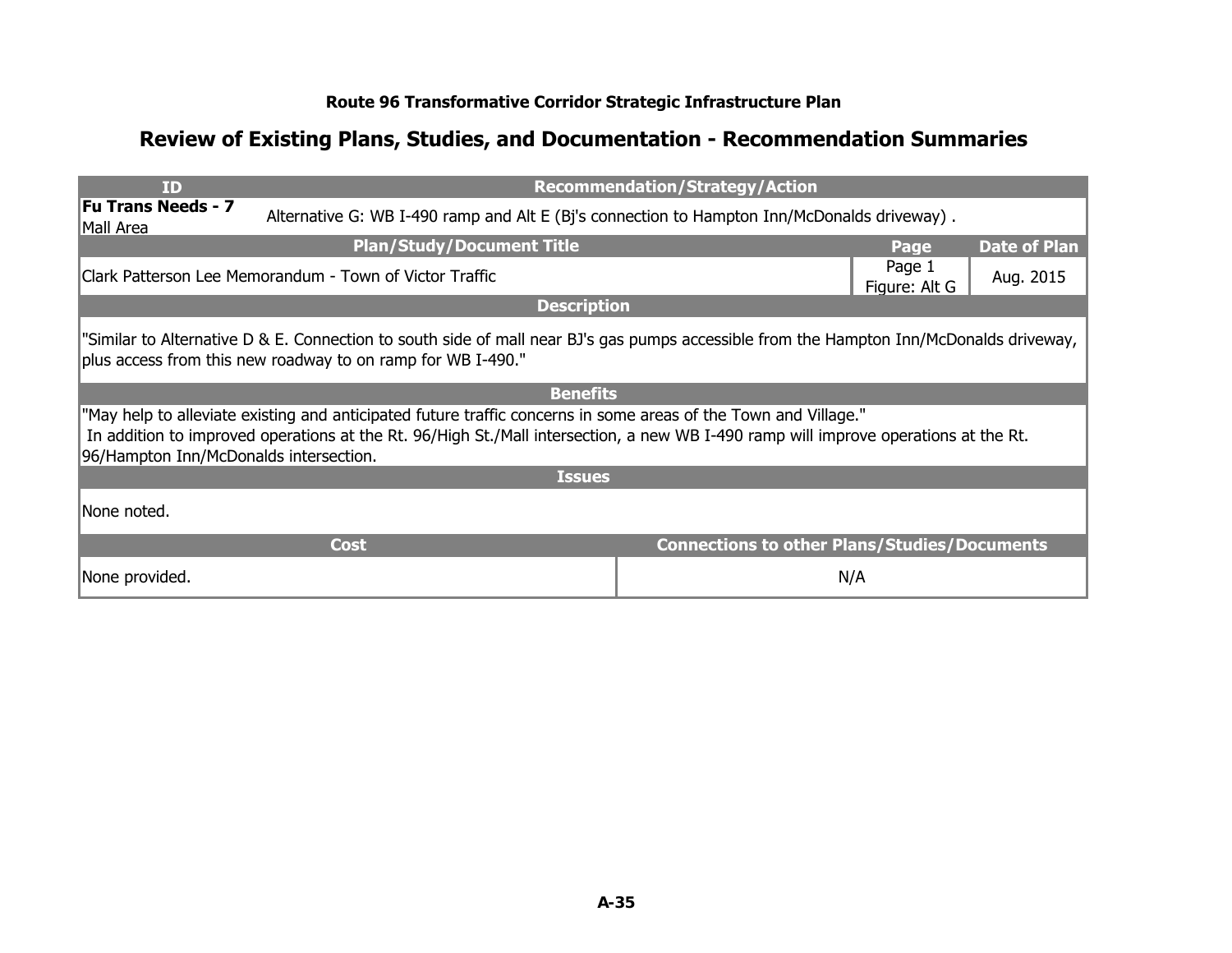| <b>TD</b>                                                                                                                                                                                                                                                                                                     | <b>Recommendation/Strategy/Action</b>               |                          |                     |  |
|---------------------------------------------------------------------------------------------------------------------------------------------------------------------------------------------------------------------------------------------------------------------------------------------------------------|-----------------------------------------------------|--------------------------|---------------------|--|
| <b>Fu Trans Needs - 8</b><br>Alternative G1: Use Lower Fisher Road to connect Bj's to Rt. 96.<br>Mall Area                                                                                                                                                                                                    |                                                     |                          |                     |  |
| <b>Plan/Study/Document Title</b>                                                                                                                                                                                                                                                                              |                                                     | Page                     | <b>Date of Plan</b> |  |
| Clark Patterson Lee Memorandum - Town of Victor Traffic                                                                                                                                                                                                                                                       |                                                     | Page 1<br>Figure: Alt G1 | Aug. 2015           |  |
| <b>Description</b>                                                                                                                                                                                                                                                                                            |                                                     |                          |                     |  |
| "Utilize abandoned Lower Fishers Road connection to Rt. 96 to connect to south side of mall near BJ's gas pumps."                                                                                                                                                                                             |                                                     |                          |                     |  |
| <b>Benefits</b>                                                                                                                                                                                                                                                                                               |                                                     |                          |                     |  |
| "May help to alleviate existing and anticipated future traffic concerns in some areas of the Town and Village."<br>This connection will reduce NB left turn and EB right turn volume at the Rt. 96 at High St/Mall Entrance and will improve intersection<br>operations especially during the Holiday season. |                                                     |                          |                     |  |
| <b>Issues</b>                                                                                                                                                                                                                                                                                                 |                                                     |                          |                     |  |
| Will add an additional curb cut to Rt. 96.                                                                                                                                                                                                                                                                    |                                                     |                          |                     |  |
| <b>Cost</b>                                                                                                                                                                                                                                                                                                   | <b>Connections to other Plans/Studies/Documents</b> |                          |                     |  |
| None provided.                                                                                                                                                                                                                                                                                                |                                                     | N/A                      |                     |  |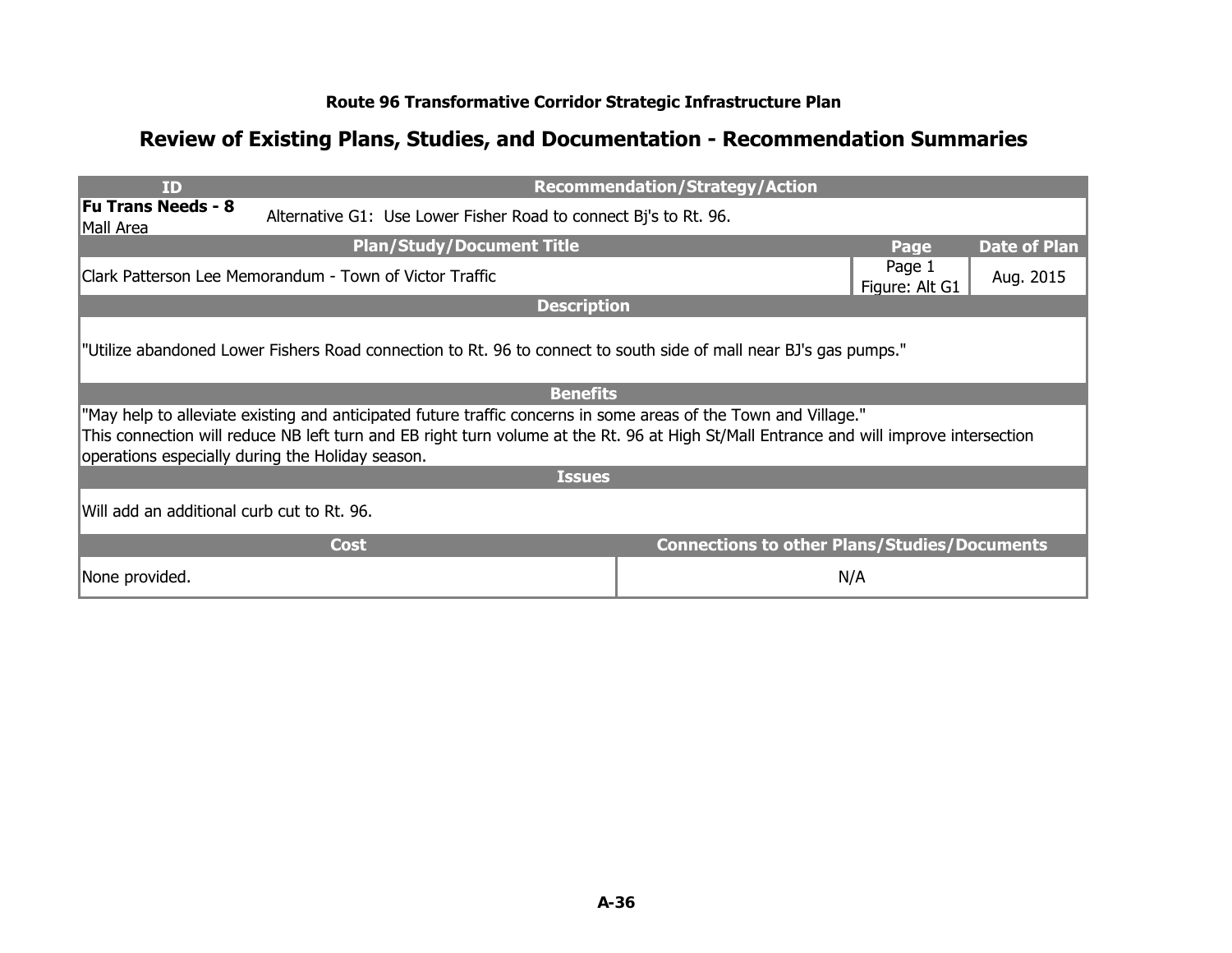| <b>ID</b>                                                                                                                             |                                                                                                                                                                                                                                     | <b>Recommendation/Strategy/Action</b>               |                         |                     |  |
|---------------------------------------------------------------------------------------------------------------------------------------|-------------------------------------------------------------------------------------------------------------------------------------------------------------------------------------------------------------------------------------|-----------------------------------------------------|-------------------------|---------------------|--|
| <b>Fu Trans Needs - 9</b><br>Alternative H: EB I-490 on/off ramps to Eastview Commons and Alt C (WB I-490 on/off ramps).<br>Mall Area |                                                                                                                                                                                                                                     |                                                     |                         |                     |  |
|                                                                                                                                       | <b>Plan/Study/Document Title</b>                                                                                                                                                                                                    |                                                     | Page                    | <b>Date of Plan</b> |  |
|                                                                                                                                       | Clark Patterson Lee Memorandum - Town of Victor Traffic                                                                                                                                                                             |                                                     | Page 1<br>Figure: Alt H | Aug. 2015           |  |
|                                                                                                                                       | <b>Description</b>                                                                                                                                                                                                                  |                                                     |                         |                     |  |
|                                                                                                                                       | Includes Alternative C (WB I-490 on/off ramps to Eastview Commons), plus on/off ramps to I-490 EB via a bridge over I-490.                                                                                                          |                                                     |                         |                     |  |
|                                                                                                                                       | <b>Benefits</b>                                                                                                                                                                                                                     |                                                     |                         |                     |  |
|                                                                                                                                       | "May help to alleviate existing and anticipated future traffic concerns in some areas of the Town and Village."<br>The new ramps will reduce traffic congestion along Rt. 96 in the mall area especially during the Holiday season. |                                                     |                         |                     |  |
|                                                                                                                                       | <b>Issues</b>                                                                                                                                                                                                                       |                                                     |                         |                     |  |
| This option maybe costly.                                                                                                             |                                                                                                                                                                                                                                     |                                                     |                         |                     |  |
|                                                                                                                                       | <b>Cost</b>                                                                                                                                                                                                                         | <b>Connections to other Plans/Studies/Documents</b> |                         |                     |  |
| None provided.                                                                                                                        |                                                                                                                                                                                                                                     |                                                     | N/A                     |                     |  |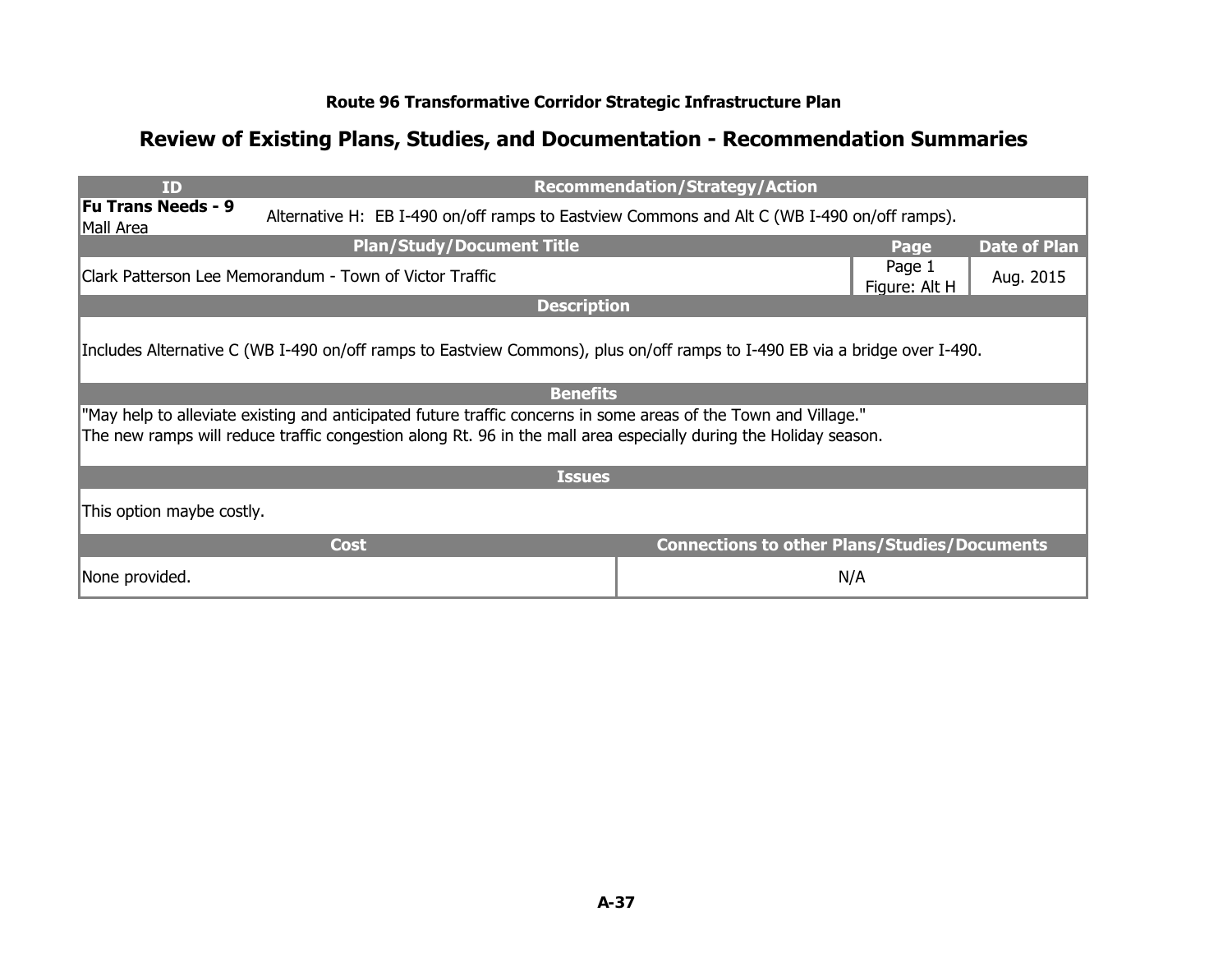| ID                                                                                                                                                                                                                                  | <b>Recommendation/Strategy/Action</b>               |                         |                     |  |
|-------------------------------------------------------------------------------------------------------------------------------------------------------------------------------------------------------------------------------------|-----------------------------------------------------|-------------------------|---------------------|--|
| <b>Fu Trans Needs - 10</b><br>Alternative I: WB and EB I-490 on/off ramps between the mall and Eastview Commons.<br>Mall Area                                                                                                       |                                                     |                         |                     |  |
| <b>Plan/Study/Document Title</b>                                                                                                                                                                                                    |                                                     | Page                    | <b>Date of Plan</b> |  |
| Clark Patterson Lee Memorandum - Town of Victor Traffic                                                                                                                                                                             |                                                     | Page 1<br>Figure: Alt I | Aug. 2015           |  |
| <b>Description</b>                                                                                                                                                                                                                  |                                                     |                         |                     |  |
| "Addition of on/off ramps for both WB and EB I-490 accessing the mall property between the north side of the mall-proper, and the Home<br>Depot plaza." This option includes a bridge over I-490.                                   |                                                     |                         |                     |  |
| <b>Benefits</b>                                                                                                                                                                                                                     |                                                     |                         |                     |  |
| "May help to alleviate existing and anticipated future traffic concerns in some areas of the Town and Village."<br>The new ramps will reduce traffic congestion along Rt. 96 in the mall area especially during the Holiday season. |                                                     |                         |                     |  |
| <b>Issues</b>                                                                                                                                                                                                                       |                                                     |                         |                     |  |
| This option maybe costly.                                                                                                                                                                                                           |                                                     |                         |                     |  |
| <b>Cost</b>                                                                                                                                                                                                                         | <b>Connections to other Plans/Studies/Documents</b> |                         |                     |  |
| None provided.                                                                                                                                                                                                                      |                                                     | N/A                     |                     |  |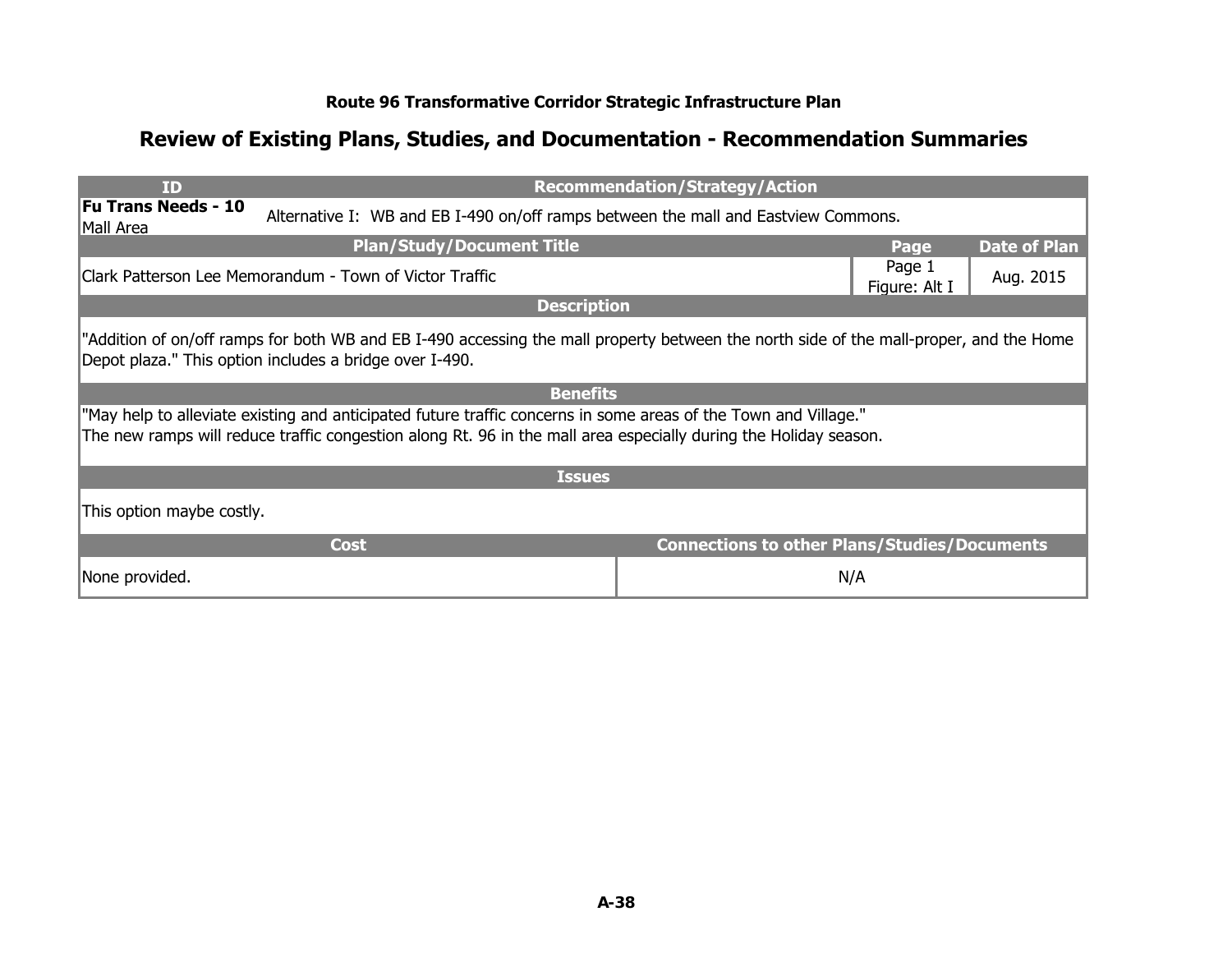| <b>ID</b>                                                                                                                                                                                                                           | <b>Recommendation/Strategy/Action</b>                                                                                                   |                         |                     |  |  |
|-------------------------------------------------------------------------------------------------------------------------------------------------------------------------------------------------------------------------------------|-----------------------------------------------------------------------------------------------------------------------------------------|-------------------------|---------------------|--|--|
| <b>Fu Trans Needs - 11</b><br>Alternative J: WB and EB I-490 on/off ramps south of the movie theater.<br>Mall Area                                                                                                                  |                                                                                                                                         |                         |                     |  |  |
| <b>Plan/Study/Document Title</b>                                                                                                                                                                                                    |                                                                                                                                         | Page                    | <b>Date of Plan</b> |  |  |
| Clark Patterson Lee Memorandum - Town of Victor Traffic                                                                                                                                                                             |                                                                                                                                         | Page 1<br>Figure: Alt J | Aug. 2015           |  |  |
| <b>Description</b>                                                                                                                                                                                                                  |                                                                                                                                         |                         |                     |  |  |
| theater." This option includes a bridge over I-490.                                                                                                                                                                                 | "Addition of on/off ramps for both WB and EB I-490 accessing the mall property between the south side of the mall-proper, and the movie |                         |                     |  |  |
| <b>Benefits</b>                                                                                                                                                                                                                     |                                                                                                                                         |                         |                     |  |  |
| "May help to alleviate existing and anticipated future traffic concerns in some areas of the Town and Village."<br>The new ramps will reduce traffic congestion along Rt. 96 in the mall area especially during the Holiday season. |                                                                                                                                         |                         |                     |  |  |
| <b>Issues</b>                                                                                                                                                                                                                       |                                                                                                                                         |                         |                     |  |  |
| This option maybe costly.                                                                                                                                                                                                           |                                                                                                                                         |                         |                     |  |  |
| <b>Cost</b>                                                                                                                                                                                                                         | <b>Connections to other Plans/Studies/Documents</b>                                                                                     |                         |                     |  |  |
| None provided.                                                                                                                                                                                                                      |                                                                                                                                         | N/A                     |                     |  |  |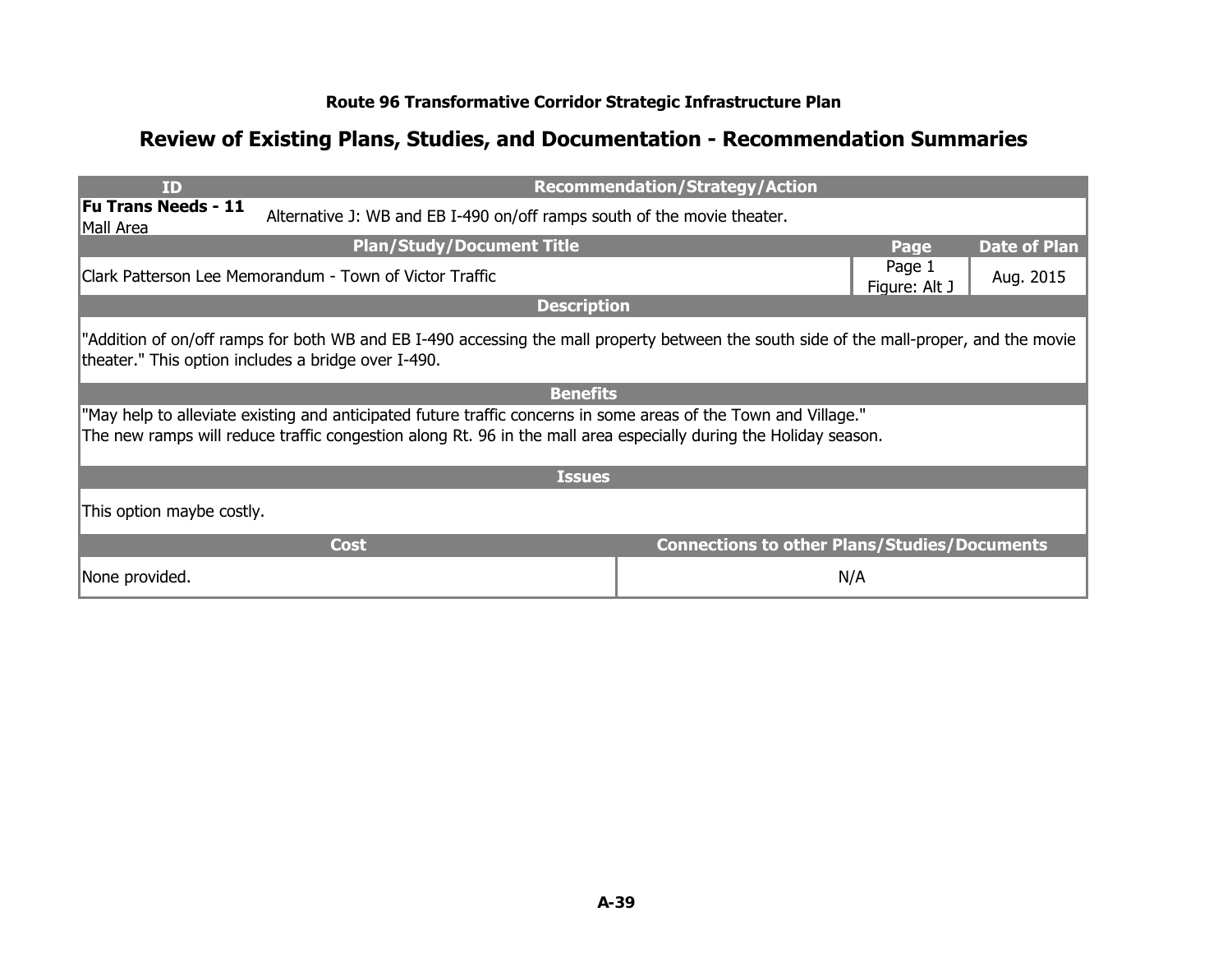| <b>ID</b>                                                                                                                                                                                                                                                                                                                                                                                                                                                            |                                                                                                                 | <b>Recommendation/Strategy</b>                      |      |                     |
|----------------------------------------------------------------------------------------------------------------------------------------------------------------------------------------------------------------------------------------------------------------------------------------------------------------------------------------------------------------------------------------------------------------------------------------------------------------------|-----------------------------------------------------------------------------------------------------------------|-----------------------------------------------------|------|---------------------|
|                                                                                                                                                                                                                                                                                                                                                                                                                                                                      | privest in key projects that will address transportation bottlenecks that are barriers to growth; strengthern   |                                                     |      |                     |
| <b>REDC-1</b>                                                                                                                                                                                                                                                                                                                                                                                                                                                        | transportation infrastructure through preservation and maintenance of the existing system - Fishers RIdge Phase |                                                     |      |                     |
|                                                                                                                                                                                                                                                                                                                                                                                                                                                                      | 1 Infractructure                                                                                                |                                                     |      |                     |
|                                                                                                                                                                                                                                                                                                                                                                                                                                                                      | <b>Plan/Study/Document Title</b>                                                                                |                                                     | Page | <b>Date of Plan</b> |
|                                                                                                                                                                                                                                                                                                                                                                                                                                                                      | Finger Lakes Regional Economic Development Council Report - 2016                                                |                                                     | 71   | Sep. 2016           |
|                                                                                                                                                                                                                                                                                                                                                                                                                                                                      | <b>Description</b>                                                                                              |                                                     |      |                     |
| Project addresses traffic congestion in the Town of Victor through the expansion of an approximately 3/4-mile section of Route 96 from<br>Omnitech Place to Route 251 from 3 lanes to 5 lanes, along with installation of a new traffic signal. Additional transportation enhancements<br>were considered during project review to address the full projected buildout of the Fishers Ridge development. Construction is projected to<br>be underway by spring 2018. |                                                                                                                 |                                                     |      |                     |
|                                                                                                                                                                                                                                                                                                                                                                                                                                                                      | <b>Benefits</b>                                                                                                 |                                                     |      |                     |
| Addresses current traffic congestion.                                                                                                                                                                                                                                                                                                                                                                                                                                |                                                                                                                 |                                                     |      |                     |
|                                                                                                                                                                                                                                                                                                                                                                                                                                                                      | <b>Issues</b>                                                                                                   |                                                     |      |                     |
| None identified.                                                                                                                                                                                                                                                                                                                                                                                                                                                     |                                                                                                                 |                                                     |      |                     |
|                                                                                                                                                                                                                                                                                                                                                                                                                                                                      | Cost                                                                                                            | <b>Connections to other Plans/Studies/Documents</b> |      |                     |
| Not yet determined.                                                                                                                                                                                                                                                                                                                                                                                                                                                  |                                                                                                                 |                                                     | N/A  |                     |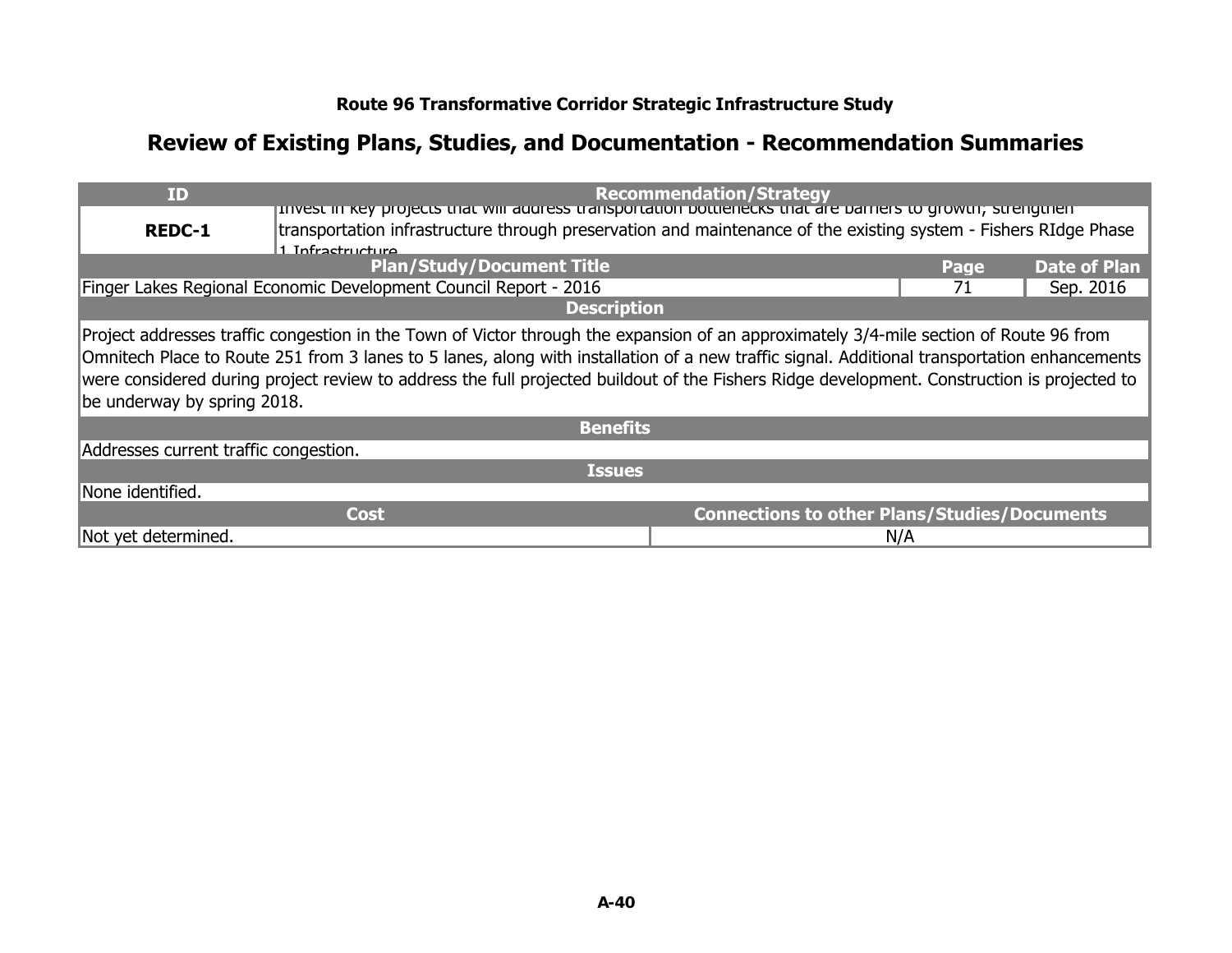| ID                                                              |                                                                                                                            | <b>Recommendation/Strategy</b>                      |     |           |
|-----------------------------------------------------------------|----------------------------------------------------------------------------------------------------------------------------|-----------------------------------------------------|-----|-----------|
|                                                                 | Invest in key projects that will address transportation bottlenecks that are barriers to growth; strengthen                |                                                     |     |           |
| <b>REDC-2</b>                                                   | transportation infrastructure through preservation and maintenance of the existing system - Transformative                 |                                                     |     |           |
|                                                                 | Corridor Design Initiative: Route 96                                                                                       |                                                     |     |           |
| <b>Plan/Study/Document Title</b><br><b>Date of Plan</b><br>Page |                                                                                                                            |                                                     |     |           |
|                                                                 | Finger Lakes Regional Economic Development Council Report - 2016                                                           |                                                     | 71  | Sep. 2016 |
|                                                                 | <b>Description</b>                                                                                                         |                                                     |     |           |
|                                                                 | Could potentially be submitted for Upstate Revitalization Initiative/Consolidated Funding Application funds in the future. |                                                     |     |           |
|                                                                 | <b>Benefits</b>                                                                                                            |                                                     |     |           |
| Addresses needed corridor improvements.                         |                                                                                                                            |                                                     |     |           |
|                                                                 | <b>Issues</b>                                                                                                              |                                                     |     |           |
| None identified.                                                |                                                                                                                            |                                                     |     |           |
|                                                                 | <b>Cost</b>                                                                                                                | <b>Connections to other Plans/Studies/Documents</b> |     |           |
| <b>TBD</b>                                                      |                                                                                                                            |                                                     | N/A |           |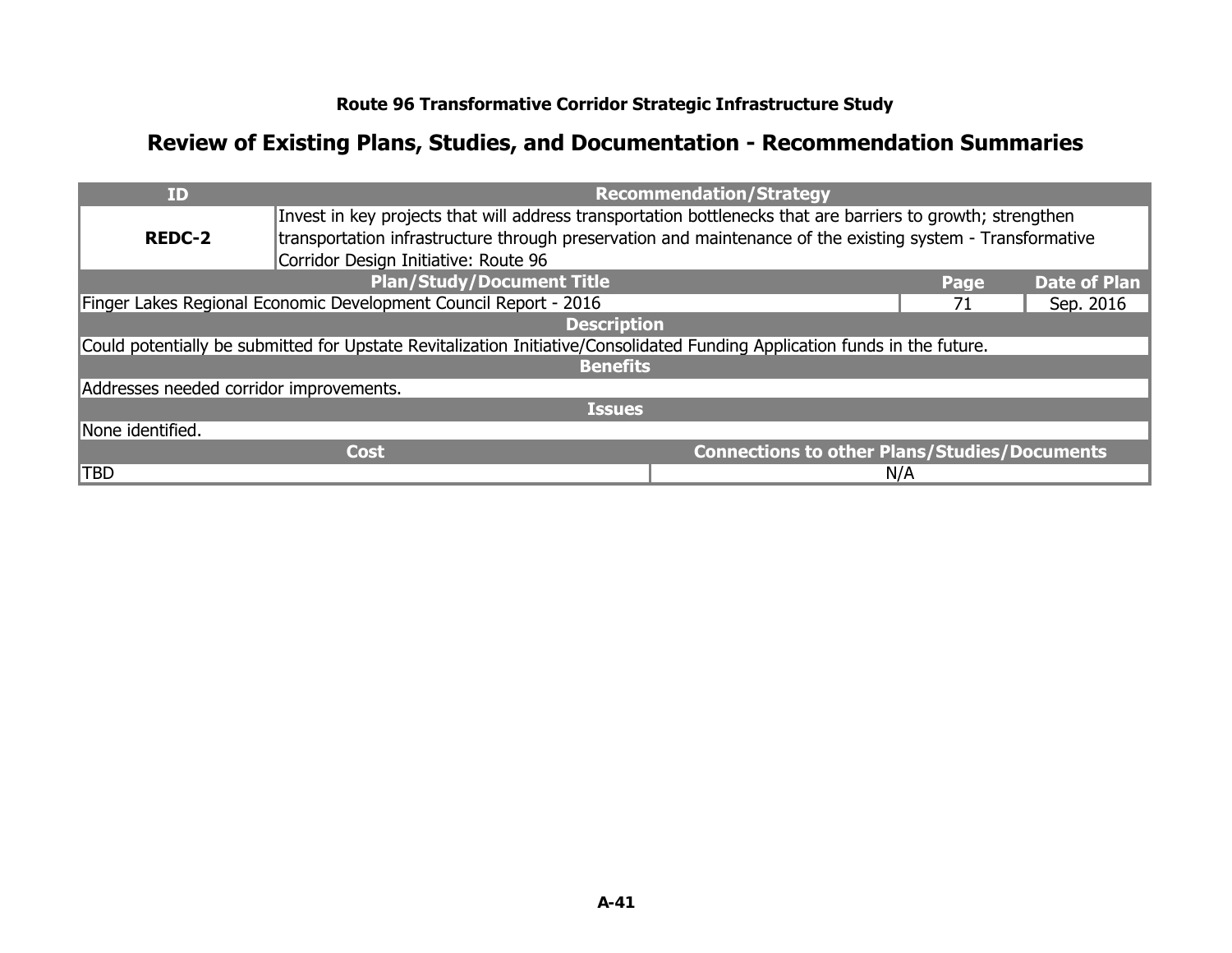| <b>ID</b>                                                                                                                                                                                                                                             | <b>Recommendation/Strategy/Action</b>               |              |                     |
|-------------------------------------------------------------------------------------------------------------------------------------------------------------------------------------------------------------------------------------------------------|-----------------------------------------------------|--------------|---------------------|
| ITS Plan - 1<br>ITS deployment priorities.<br>All Areas                                                                                                                                                                                               |                                                     |              |                     |
| <b>Plan/Study/Document Title</b>                                                                                                                                                                                                                      |                                                     | Page         | <b>Date of Plan</b> |
| <b>ITS Strategic Plan for Greater Rochester</b>                                                                                                                                                                                                       |                                                     | $91-94/ -97$ | Feb. 2011           |
| <b>Description</b>                                                                                                                                                                                                                                    |                                                     |              |                     |
| The Rt. 96 corridor was identified in the two levels of priority for ITS deployment, Group 1: Critical Operations Target Areas and Group 2:<br>Areas of Regional Operations Significance. The Ten Year ITS Strategy map includes the Rt. 96 corridor. |                                                     |              |                     |
| Group 1 Description:                                                                                                                                                                                                                                  |                                                     |              |                     |
| "High priority targets for ITS deployment in critical transportation corridors"                                                                                                                                                                       |                                                     |              |                     |
| - "Focus of discretionary ITS projects and infill investments to maximize system management capabilities"                                                                                                                                             |                                                     |              |                     |
| "Includes currently planned and programmed ITS investments"                                                                                                                                                                                           |                                                     |              |                     |
| Group 2 Description:                                                                                                                                                                                                                                  |                                                     |              |                     |
| "Corridors where enhanced operational capabilities and supporting ITS infrastructure are warranted"                                                                                                                                                   |                                                     |              |                     |
| -"Implement ITS infrastructure as opportunities arise to achieve gradual build-out"                                                                                                                                                                   |                                                     |              |                     |
| -"Use "Complete Streets" approach to implement technology as part of capital projects in these corridors"                                                                                                                                             |                                                     |              |                     |
| -"Monitor and re-assess as transportation characteristics evolve, especially in rule areas"                                                                                                                                                           |                                                     |              |                     |
| <b>Benefits</b>                                                                                                                                                                                                                                       |                                                     |              |                     |
| "Enable improved management and operations of the transportation system."                                                                                                                                                                             |                                                     |              |                     |
| <b>Issues</b>                                                                                                                                                                                                                                         |                                                     |              |                     |
| Rt. 96 is listed in the Group 2 corridors areas which may have limited communications infrastructure.                                                                                                                                                 |                                                     |              |                     |
| <b>Cost</b>                                                                                                                                                                                                                                           | <b>Connections to other Plans/Studies/Documents</b> |              |                     |
| None provided.                                                                                                                                                                                                                                        | N/A                                                 |              |                     |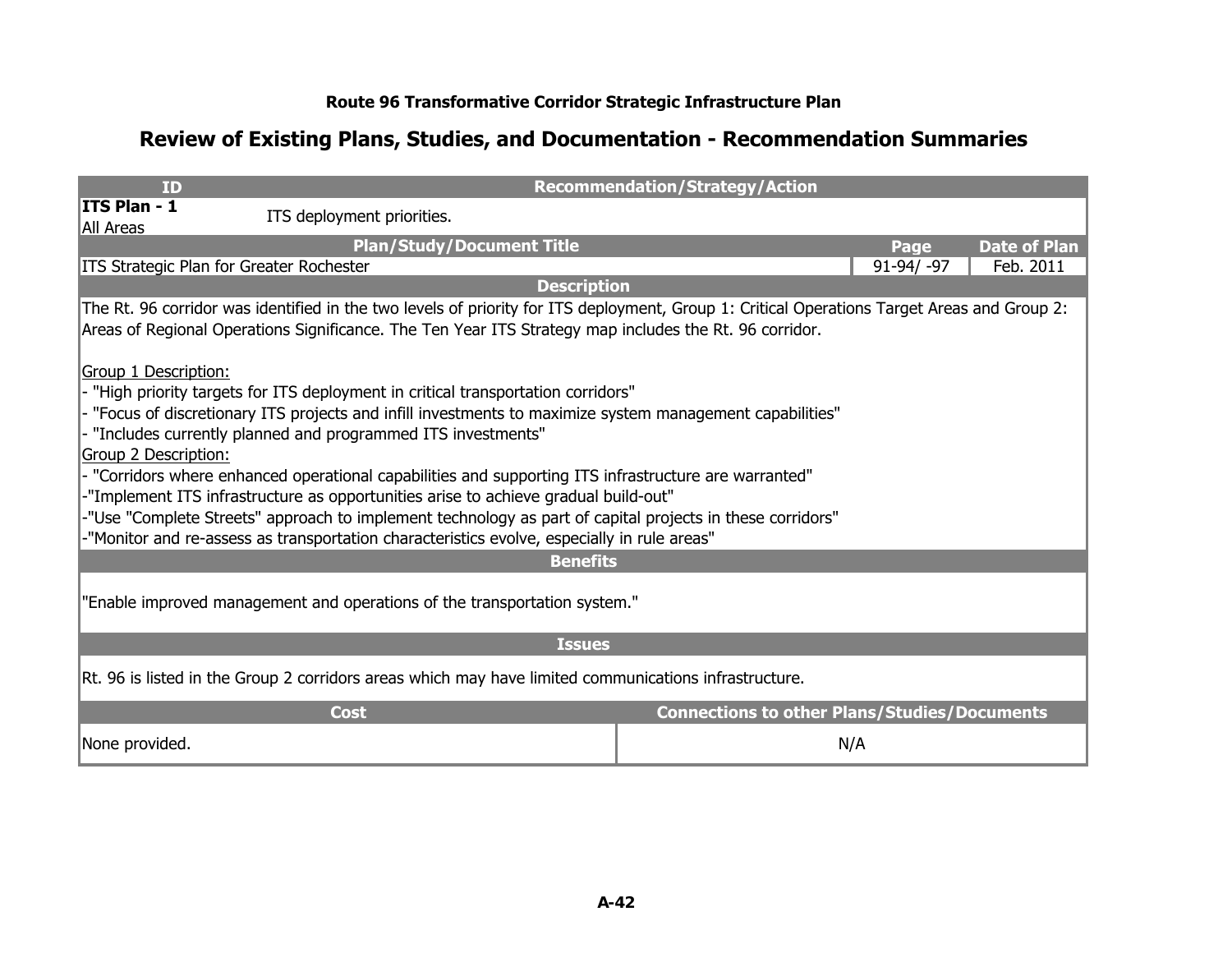| ID                                                                                                                                                                                                                                |                                                                                                                                                                                                                                               | <b>Recommendation/Strategy/Action</b>               |                         |                     |
|-----------------------------------------------------------------------------------------------------------------------------------------------------------------------------------------------------------------------------------|-----------------------------------------------------------------------------------------------------------------------------------------------------------------------------------------------------------------------------------------------|-----------------------------------------------------|-------------------------|---------------------|
| <b>Fixed Rt Eval - 1</b><br>All Areas                                                                                                                                                                                             | CATS Route 3 (Canandaigua to Victor Corridor): Increase service level.                                                                                                                                                                        |                                                     |                         |                     |
|                                                                                                                                                                                                                                   | <b>Plan/Study/Document Title</b>                                                                                                                                                                                                              |                                                     | Page                    | <b>Date of Plan</b> |
| <b>Ontario County Fixed Route Evaluation</b>                                                                                                                                                                                      |                                                                                                                                                                                                                                               |                                                     | Page 7-5<br>Figure: 7-1 | Feb. 2010           |
|                                                                                                                                                                                                                                   | <b>Description</b>                                                                                                                                                                                                                            |                                                     |                         |                     |
| "Increase Route 3 service level in the Route 96 and 332 corridors between Victor and Canandaigua. Operate hourly departures in both<br>directions between 5:30am and 7:30pm on weekdays, and 120-minute departures on Saturdays." |                                                                                                                                                                                                                                               |                                                     |                         |                     |
|                                                                                                                                                                                                                                   | <b>Benefits</b>                                                                                                                                                                                                                               |                                                     |                         |                     |
|                                                                                                                                                                                                                                   | Faster routes, easier to understand, clear communication of service, service increase on main streets, maximize direct connections for key<br>destinations, better service coordination, use same alignment for buses traveling out and back. |                                                     |                         |                     |
|                                                                                                                                                                                                                                   | <b>Issues</b>                                                                                                                                                                                                                                 |                                                     |                         |                     |
| INone noted.                                                                                                                                                                                                                      |                                                                                                                                                                                                                                               |                                                     |                         |                     |
|                                                                                                                                                                                                                                   | <b>Cost</b>                                                                                                                                                                                                                                   | <b>Connections to other Plans/Studies/Documents</b> |                         |                     |
| hour)                                                                                                                                                                                                                             | \$260,409 for all study recommendations (based on 2008 costs \$37.18 per                                                                                                                                                                      |                                                     | N/A                     |                     |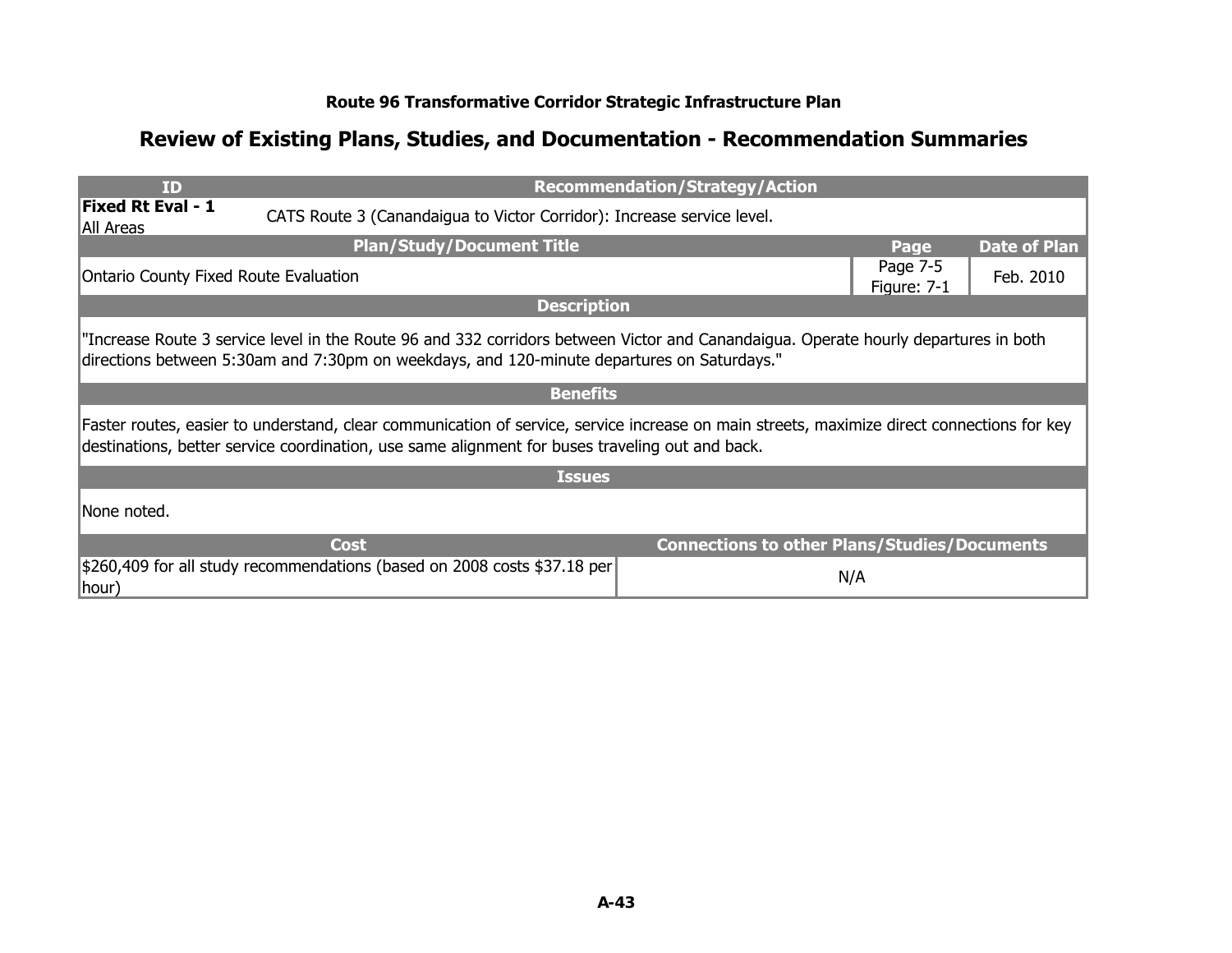| ID                                                                                                                                                                                                                                                                                                                                                                                                                                                                                                                                                                                                                                                                                                                                                                                                                                                                                                                                   |                                                                                                                                                                                                                                               | <b>Recommendation/Strategy/Action</b>               |                             |  |
|--------------------------------------------------------------------------------------------------------------------------------------------------------------------------------------------------------------------------------------------------------------------------------------------------------------------------------------------------------------------------------------------------------------------------------------------------------------------------------------------------------------------------------------------------------------------------------------------------------------------------------------------------------------------------------------------------------------------------------------------------------------------------------------------------------------------------------------------------------------------------------------------------------------------------------------|-----------------------------------------------------------------------------------------------------------------------------------------------------------------------------------------------------------------------------------------------|-----------------------------------------------------|-----------------------------|--|
| <b>Fixed Rt Eval - 2</b><br>Areas: Village, Fishers,                                                                                                                                                                                                                                                                                                                                                                                                                                                                                                                                                                                                                                                                                                                                                                                                                                                                                 | CATS Route 3 (Canandaigua to Victor Corridor): Multiple route variations.                                                                                                                                                                     |                                                     |                             |  |
|                                                                                                                                                                                                                                                                                                                                                                                                                                                                                                                                                                                                                                                                                                                                                                                                                                                                                                                                      | <b>Plan/Study/Document Title</b>                                                                                                                                                                                                              |                                                     | <b>Date of Plan</b><br>Page |  |
|                                                                                                                                                                                                                                                                                                                                                                                                                                                                                                                                                                                                                                                                                                                                                                                                                                                                                                                                      | <b>Ontario County Fixed Route Evaluation</b>                                                                                                                                                                                                  |                                                     |                             |  |
|                                                                                                                                                                                                                                                                                                                                                                                                                                                                                                                                                                                                                                                                                                                                                                                                                                                                                                                                      | <b>Description</b>                                                                                                                                                                                                                            |                                                     |                             |  |
| "Develop multiple route variations to accommodate defined market niches characteristic of a lower density suburban service area. The<br>following list offers potential route variants." Operating one or two of the following is recommended:<br>Commuter Express: Quickest route to and from Mall.<br>- Employment: Customize operation schedules around the peak periods of the industrial parks in the Fishers area and consider flexible<br>routing.<br>- FLCC Shuttle: Develop an inter-campus shuttle between the Science and Technology campus on Rt. 251 in Victor and the FLCC Lakeshore<br>drive campus.<br>Branch Service in Victor: Create two branches between Victor Village and Mall. Consider two-way service during the day and off-peak<br>service should be driven by schools, food band, and High Street residence.<br>Race Track/Casino: "Right size" trips to employee arrival times and hours of operations. |                                                                                                                                                                                                                                               |                                                     |                             |  |
|                                                                                                                                                                                                                                                                                                                                                                                                                                                                                                                                                                                                                                                                                                                                                                                                                                                                                                                                      | <b>Benefits</b>                                                                                                                                                                                                                               |                                                     |                             |  |
|                                                                                                                                                                                                                                                                                                                                                                                                                                                                                                                                                                                                                                                                                                                                                                                                                                                                                                                                      | Faster routes, easier to understand, clear communication of service, service increase on main streets, maximize direct connections for key<br>destinations, better service coordination, use same alignment for buses traveling out and back. |                                                     |                             |  |
|                                                                                                                                                                                                                                                                                                                                                                                                                                                                                                                                                                                                                                                                                                                                                                                                                                                                                                                                      | <b>Issues</b>                                                                                                                                                                                                                                 |                                                     |                             |  |
| INone noted.                                                                                                                                                                                                                                                                                                                                                                                                                                                                                                                                                                                                                                                                                                                                                                                                                                                                                                                         |                                                                                                                                                                                                                                               |                                                     |                             |  |
|                                                                                                                                                                                                                                                                                                                                                                                                                                                                                                                                                                                                                                                                                                                                                                                                                                                                                                                                      | <b>Cost</b>                                                                                                                                                                                                                                   | <b>Connections to other Plans/Studies/Documents</b> |                             |  |
| ∥hour)                                                                                                                                                                                                                                                                                                                                                                                                                                                                                                                                                                                                                                                                                                                                                                                                                                                                                                                               | \$260,409 for all study recommendations (based on 2008 costs \$37.18 per                                                                                                                                                                      | N/A                                                 |                             |  |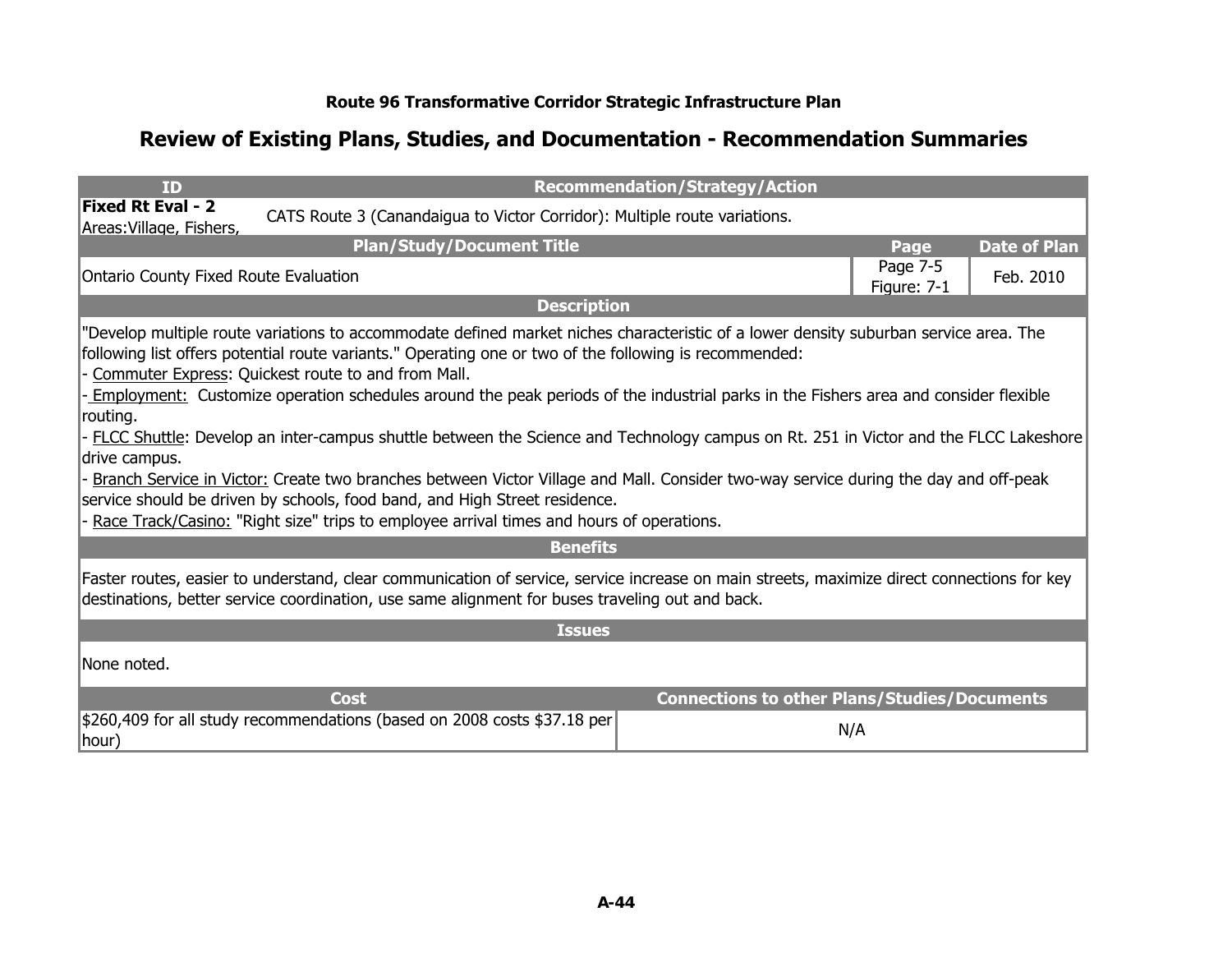| ID                                                                                                                                                                                                                                            |                                  | <b>Recommendation/Strategy/Action</b>               |                                |                     |
|-----------------------------------------------------------------------------------------------------------------------------------------------------------------------------------------------------------------------------------------------|----------------------------------|-----------------------------------------------------|--------------------------------|---------------------|
| <b>Fixed Rt Eval - 3</b><br>CATS Route 3 (Canandaigua to Victor Corridor): Sunday service reduction.<br>Areas: Village, Fishers,                                                                                                              |                                  |                                                     |                                |                     |
|                                                                                                                                                                                                                                               | <b>Plan/Study/Document Title</b> |                                                     | Page                           | <b>Date of Plan</b> |
| <b>Ontario County Fixed Route Evaluation</b>                                                                                                                                                                                                  |                                  |                                                     | Page 7-6<br><b>Figure: 7-1</b> | Feb. 2010           |
|                                                                                                                                                                                                                                               | <b>Description</b>               |                                                     |                                |                     |
| "Minimize Sunday Service. The current service is not well used and is not a cost-effective route. We recommend reducing the amount of<br>service offered on Sundays."                                                                         |                                  |                                                     |                                |                     |
|                                                                                                                                                                                                                                               | <b>Benefits</b>                  |                                                     |                                |                     |
| Faster routes, easier to understand, clear communication of service, service increase on main streets, maximize direct connections for key<br>destinations, better service coordination, use same alignment for buses traveling out and back. |                                  |                                                     |                                |                     |
|                                                                                                                                                                                                                                               | <b>Issues</b>                    |                                                     |                                |                     |
| INone noted.                                                                                                                                                                                                                                  |                                  |                                                     |                                |                     |
| <b>Cost</b>                                                                                                                                                                                                                                   |                                  | <b>Connections to other Plans/Studies/Documents</b> |                                |                     |
| \$260,409 for all study recommendations (based on 2008 costs \$37.18 per<br> hour)                                                                                                                                                            |                                  | N/A                                                 |                                |                     |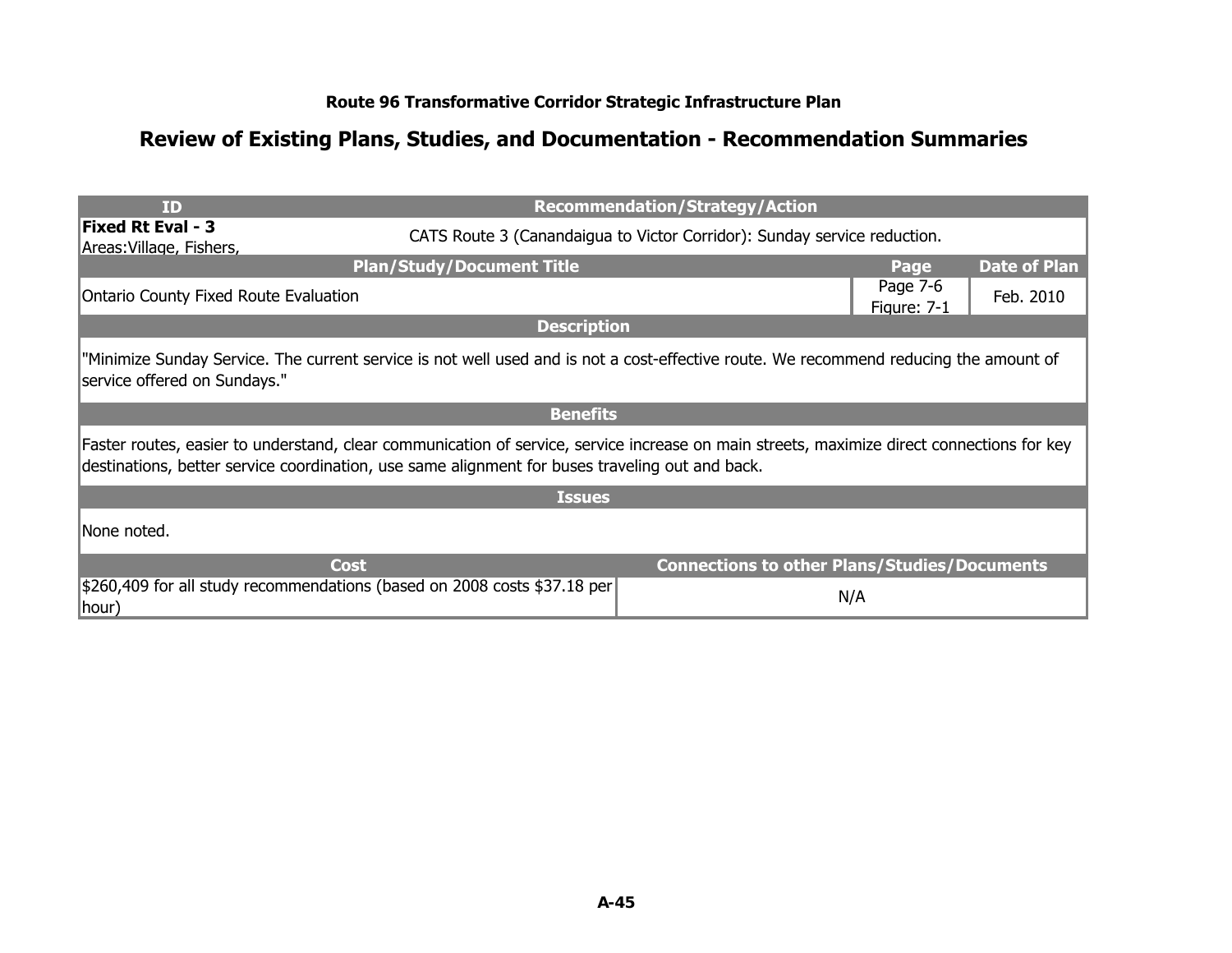| <b>ID</b>                                                                                                                         |                                                                                                                                                                                                                                               | <b>Recommendation/Strategy/Action</b>               |                         |                     |
|-----------------------------------------------------------------------------------------------------------------------------------|-----------------------------------------------------------------------------------------------------------------------------------------------------------------------------------------------------------------------------------------------|-----------------------------------------------------|-------------------------|---------------------|
| <b>Fixed Rt Eval - 4</b><br>CATS Route 3 (Canandaigua to Victor Corridor): Replace Route 7 with a hybrid service.<br>Village Area |                                                                                                                                                                                                                                               |                                                     |                         |                     |
|                                                                                                                                   | <b>Plan/Study/Document Title</b>                                                                                                                                                                                                              |                                                     | Page                    | <b>Date of Plan</b> |
| <b>Ontario County Fixed Route Evaluation</b>                                                                                      |                                                                                                                                                                                                                                               |                                                     | Page 7-6<br>Figure: 7-1 | Feb. 2010           |
|                                                                                                                                   | <b>Description</b>                                                                                                                                                                                                                            |                                                     |                         |                     |
|                                                                                                                                   | "Replace the existing Route 7 service in Victor with hybrid service."                                                                                                                                                                         |                                                     |                         |                     |
|                                                                                                                                   | <b>Benefits</b>                                                                                                                                                                                                                               |                                                     |                         |                     |
|                                                                                                                                   | Faster routes, easier to understand, clear communication of service, service increase on main streets, maximize direct connections for key<br>destinations, better service coordination, use same alignment for buses traveling out and back. |                                                     |                         |                     |
|                                                                                                                                   | <b>Issues</b>                                                                                                                                                                                                                                 |                                                     |                         |                     |
| None noted.                                                                                                                       |                                                                                                                                                                                                                                               |                                                     |                         |                     |
|                                                                                                                                   | <b>Cost</b>                                                                                                                                                                                                                                   | <b>Connections to other Plans/Studies/Documents</b> |                         |                     |
| hour)                                                                                                                             | \$260,409 for all study recommendations (based on 2008 costs \$37.18 per                                                                                                                                                                      | N/A                                                 |                         |                     |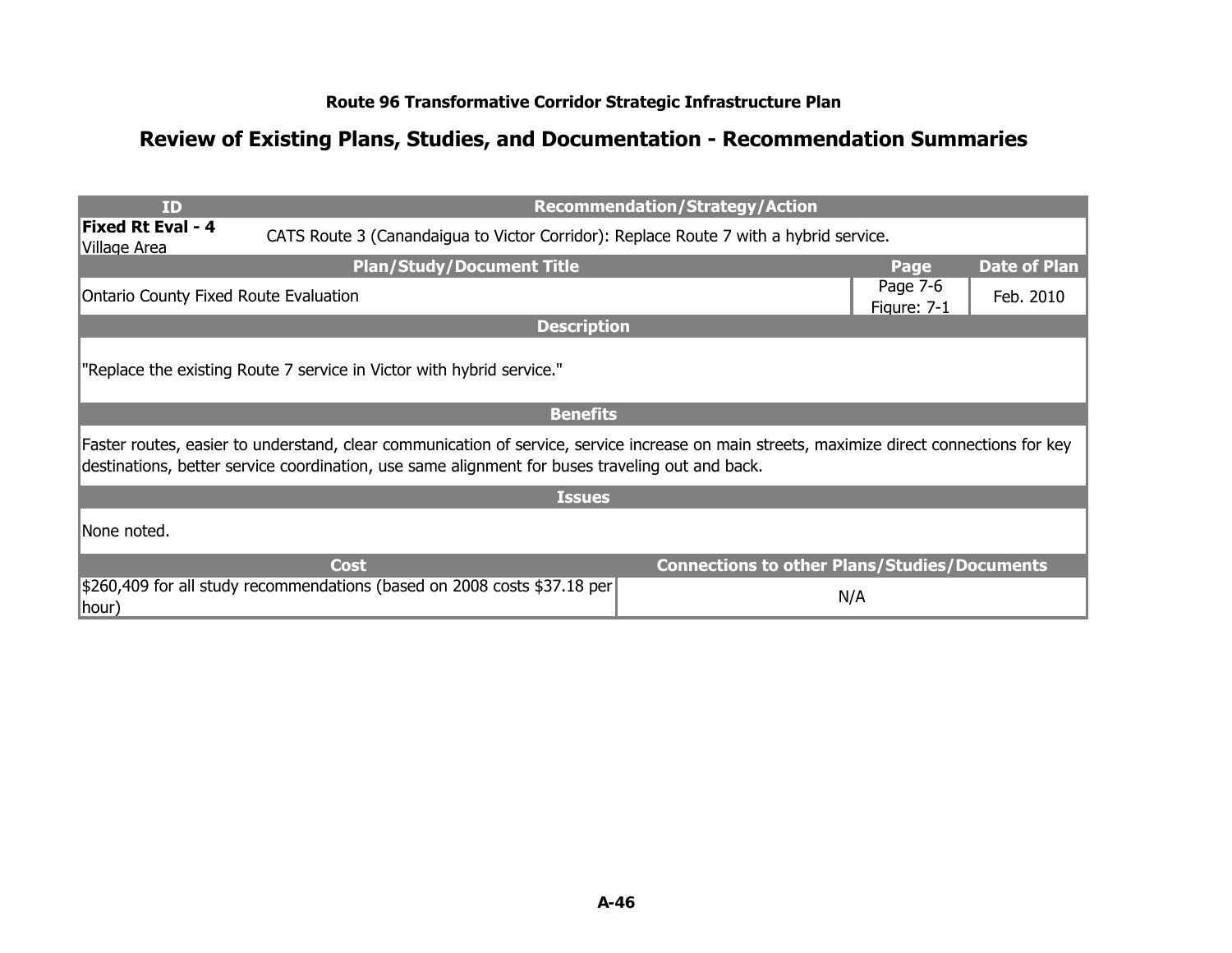| <b>ID</b>                                                                                                                                                                                                                                                                                                                                                                                                                                                                                                                                                                        |                    | <b>Recommendation/Strategy/Action</b>               |                         |                     |
|----------------------------------------------------------------------------------------------------------------------------------------------------------------------------------------------------------------------------------------------------------------------------------------------------------------------------------------------------------------------------------------------------------------------------------------------------------------------------------------------------------------------------------------------------------------------------------|--------------------|-----------------------------------------------------|-------------------------|---------------------|
| <b>Fixed Rt Eval - 5</b><br>Route 96 Corridor (Route 5): Create a commuter Route 5X.<br>Areas: Village, Fishers,<br>$\ $ Mall                                                                                                                                                                                                                                                                                                                                                                                                                                                    |                    |                                                     |                         |                     |
| <b>Plan/Study/Document Title</b>                                                                                                                                                                                                                                                                                                                                                                                                                                                                                                                                                 |                    |                                                     | Page                    | <b>Date of Plan</b> |
| <b>Ontario County Fixed Route Evaluation</b>                                                                                                                                                                                                                                                                                                                                                                                                                                                                                                                                     |                    |                                                     | Page 7-7<br>Figure: 7-6 | Feb. 2010           |
|                                                                                                                                                                                                                                                                                                                                                                                                                                                                                                                                                                                  | <b>Description</b> |                                                     |                         |                     |
| The proposed Route 5X will be a direct express service between Geneva, Villages of Manchester, Clifton Springs, Shortsville, Phelps, and<br>the Mall (employment at and around). Other improvements include:<br>- Route 5X Cross County Express on Route 96 between Geneva and the Mall for peak period operations (5:30am-9:30am and 2:30pm to<br>6:30pm). The can be timed to meet RGRTA service into Rochester.<br>Between Canandaigua and the Mall increase CATS Route 5 level of service to 60-min and 120-min frequencies during the weekday and<br>weekend, respectively. |                    |                                                     |                         |                     |
|                                                                                                                                                                                                                                                                                                                                                                                                                                                                                                                                                                                  | <b>Benefits</b>    |                                                     |                         |                     |
| "This service was requested by passengers and stakeholders and would provide an essential link between residential communities in<br>Geneva and the concentration of employment in the Town of Victor.                                                                                                                                                                                                                                                                                                                                                                           |                    |                                                     |                         |                     |
|                                                                                                                                                                                                                                                                                                                                                                                                                                                                                                                                                                                  | <b>Issues</b>      |                                                     |                         |                     |
| INone noted.                                                                                                                                                                                                                                                                                                                                                                                                                                                                                                                                                                     |                    |                                                     |                         |                     |
| <b>Cost</b>                                                                                                                                                                                                                                                                                                                                                                                                                                                                                                                                                                      |                    | <b>Connections to other Plans/Studies/Documents</b> |                         |                     |
| \$260,409 for all study recommendations (based on 2008 costs \$37.18 per<br>$ hour\rangle$                                                                                                                                                                                                                                                                                                                                                                                                                                                                                       |                    |                                                     | N/A                     |                     |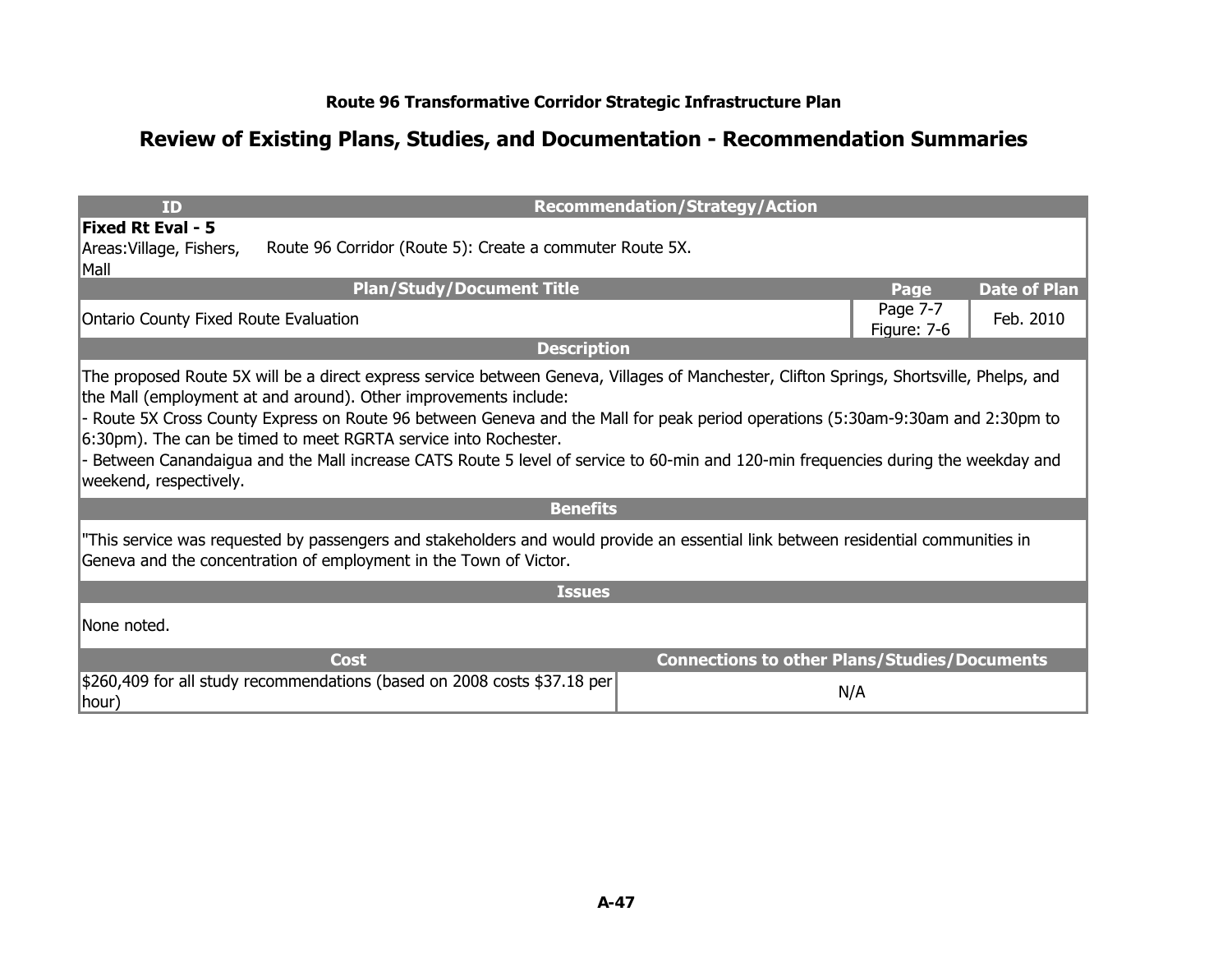| <b>ID</b>                                                                                                                                                                                                                                                                                                                                                                                                                                                                                                                                        |                                                                                                     | <b>Recommendation/Strategy</b>                      |                  |                     |  |
|--------------------------------------------------------------------------------------------------------------------------------------------------------------------------------------------------------------------------------------------------------------------------------------------------------------------------------------------------------------------------------------------------------------------------------------------------------------------------------------------------------------------------------------------------|-----------------------------------------------------------------------------------------------------|-----------------------------------------------------|------------------|---------------------|--|
| <b>Haz Mit-1</b>                                                                                                                                                                                                                                                                                                                                                                                                                                                                                                                                 | Review periodically and update as needed: pavement management, site plan review standards, land use |                                                     |                  |                     |  |
|                                                                                                                                                                                                                                                                                                                                                                                                                                                                                                                                                  | <b>Plan/Study/Document Title</b>                                                                    |                                                     | Page             | <b>Date of Plan</b> |  |
|                                                                                                                                                                                                                                                                                                                                                                                                                                                                                                                                                  | Ontario County Multi-Jurisdictional All-Hazard Mitigation Plan - Action Plan (Town of Victor)       |                                                     | 1& 2             | Sep. 2009           |  |
|                                                                                                                                                                                                                                                                                                                                                                                                                                                                                                                                                  | <b>Description</b>                                                                                  |                                                     |                  |                     |  |
| The Plan provides recommendations to help municipalities address natural, technological and human-caused hazards to residents and<br>property. Recommendations for the Town include periodically reviewing and updating as necessary the Pavement Management Program<br>(high priority); existing site plan/review standards (medium priority); density controls within zoning regulations (high priority); and<br>subdivision regulations (high priority). Securing funding for capital improvement projects also is listed as a high priority. |                                                                                                     |                                                     |                  |                     |  |
|                                                                                                                                                                                                                                                                                                                                                                                                                                                                                                                                                  | <b>Benefits</b>                                                                                     |                                                     |                  |                     |  |
|                                                                                                                                                                                                                                                                                                                                                                                                                                                                                                                                                  | Periodic review and updates help to keep efforts, regulations and documents current.                |                                                     |                  |                     |  |
|                                                                                                                                                                                                                                                                                                                                                                                                                                                                                                                                                  | <b>Issues</b>                                                                                       |                                                     |                  |                     |  |
| Requires staff time to review and update.                                                                                                                                                                                                                                                                                                                                                                                                                                                                                                        |                                                                                                     |                                                     |                  |                     |  |
|                                                                                                                                                                                                                                                                                                                                                                                                                                                                                                                                                  | <b>Cost</b>                                                                                         | <b>Connections to other Plans/Studies/Documents</b> |                  |                     |  |
| Not yet determined.                                                                                                                                                                                                                                                                                                                                                                                                                                                                                                                              |                                                                                                     |                                                     | <b>Town Code</b> |                     |  |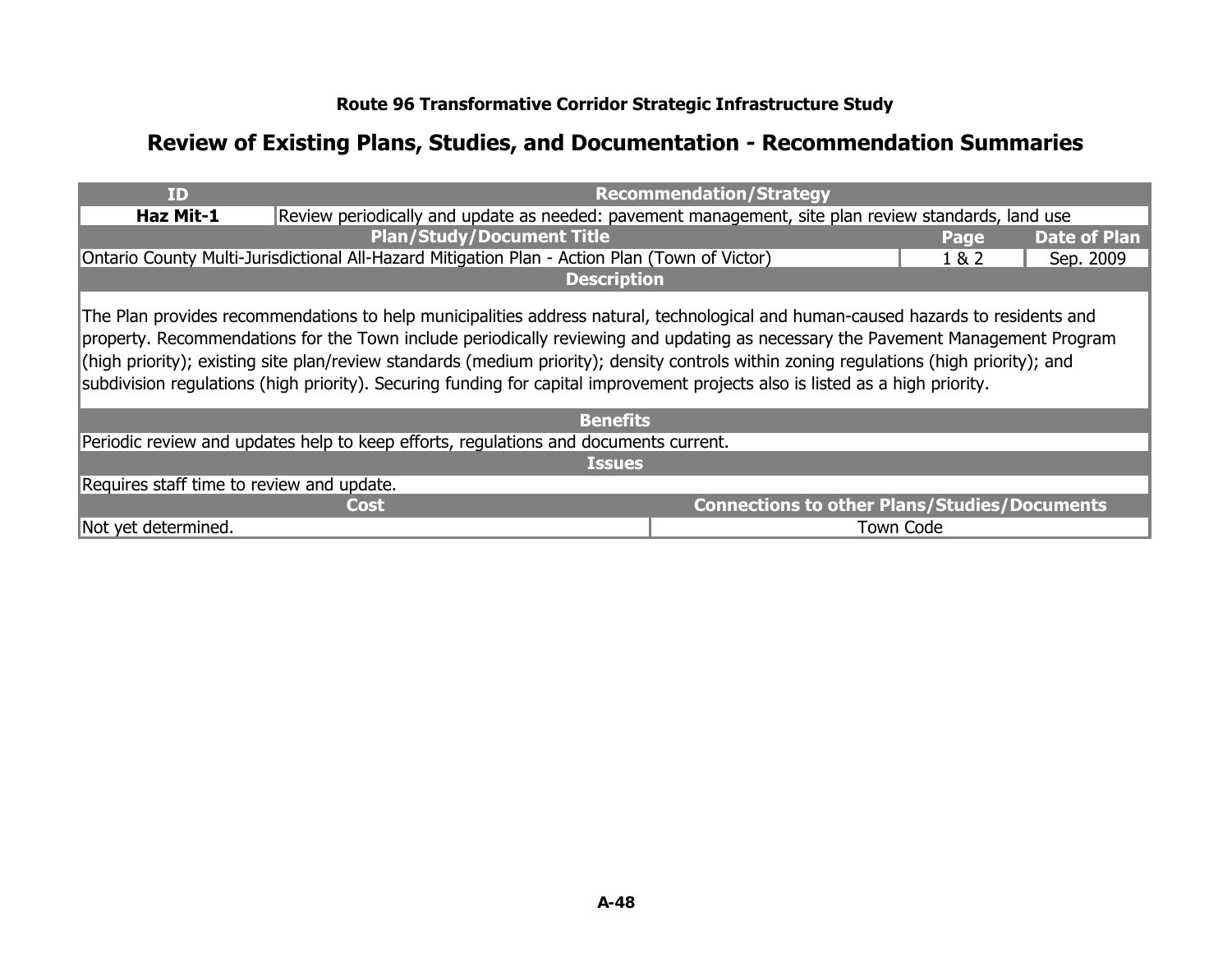| <b>ID</b>                                                                                                                                                                                                                                                                                                                                                                                                                                                                                                                                           |                                                                                                     | <b>Recommendation/Strategy</b>                      |              |                     |  |
|-----------------------------------------------------------------------------------------------------------------------------------------------------------------------------------------------------------------------------------------------------------------------------------------------------------------------------------------------------------------------------------------------------------------------------------------------------------------------------------------------------------------------------------------------------|-----------------------------------------------------------------------------------------------------|-----------------------------------------------------|--------------|---------------------|--|
| <b>Haz Mit-2</b>                                                                                                                                                                                                                                                                                                                                                                                                                                                                                                                                    | Review periodically and update as needed: pavement management, site plan review standards, land use |                                                     |              |                     |  |
|                                                                                                                                                                                                                                                                                                                                                                                                                                                                                                                                                     | <b>Plan/Study/Document Title</b>                                                                    |                                                     | Page         | <b>Date of Plan</b> |  |
|                                                                                                                                                                                                                                                                                                                                                                                                                                                                                                                                                     | Ontario County Multi-Jurisdictional All-Hazard Mitigation Plan - Action Plan (Village of Victor)    |                                                     | 1 & 2        | Sep. 2009           |  |
|                                                                                                                                                                                                                                                                                                                                                                                                                                                                                                                                                     | <b>Description</b>                                                                                  |                                                     |              |                     |  |
| The Plan provides recommendations to help municipalities address natural, technological and human-caused hazards to residents and<br>property. Recommendations for the Village include periodically reviewing and updating as necessary the Pavement Management Program<br>(high priority); existing site plan/review standards (medium priority); density controls within zoning regulations (high priority); and<br>subdivision regulations (high priority). Securing funding for capital improvement projects also is listed as a high priority. |                                                                                                     |                                                     |              |                     |  |
|                                                                                                                                                                                                                                                                                                                                                                                                                                                                                                                                                     | <b>Benefits</b>                                                                                     |                                                     |              |                     |  |
|                                                                                                                                                                                                                                                                                                                                                                                                                                                                                                                                                     | Periodic review and updates help to keep efforts, regulations and documents current.                |                                                     |              |                     |  |
|                                                                                                                                                                                                                                                                                                                                                                                                                                                                                                                                                     | <b>Issues</b>                                                                                       |                                                     |              |                     |  |
| Requires staff time to review and update.                                                                                                                                                                                                                                                                                                                                                                                                                                                                                                           |                                                                                                     |                                                     |              |                     |  |
|                                                                                                                                                                                                                                                                                                                                                                                                                                                                                                                                                     | <b>Cost</b>                                                                                         | <b>Connections to other Plans/Studies/Documents</b> |              |                     |  |
| Not yet determined.                                                                                                                                                                                                                                                                                                                                                                                                                                                                                                                                 |                                                                                                     |                                                     | Village Code |                     |  |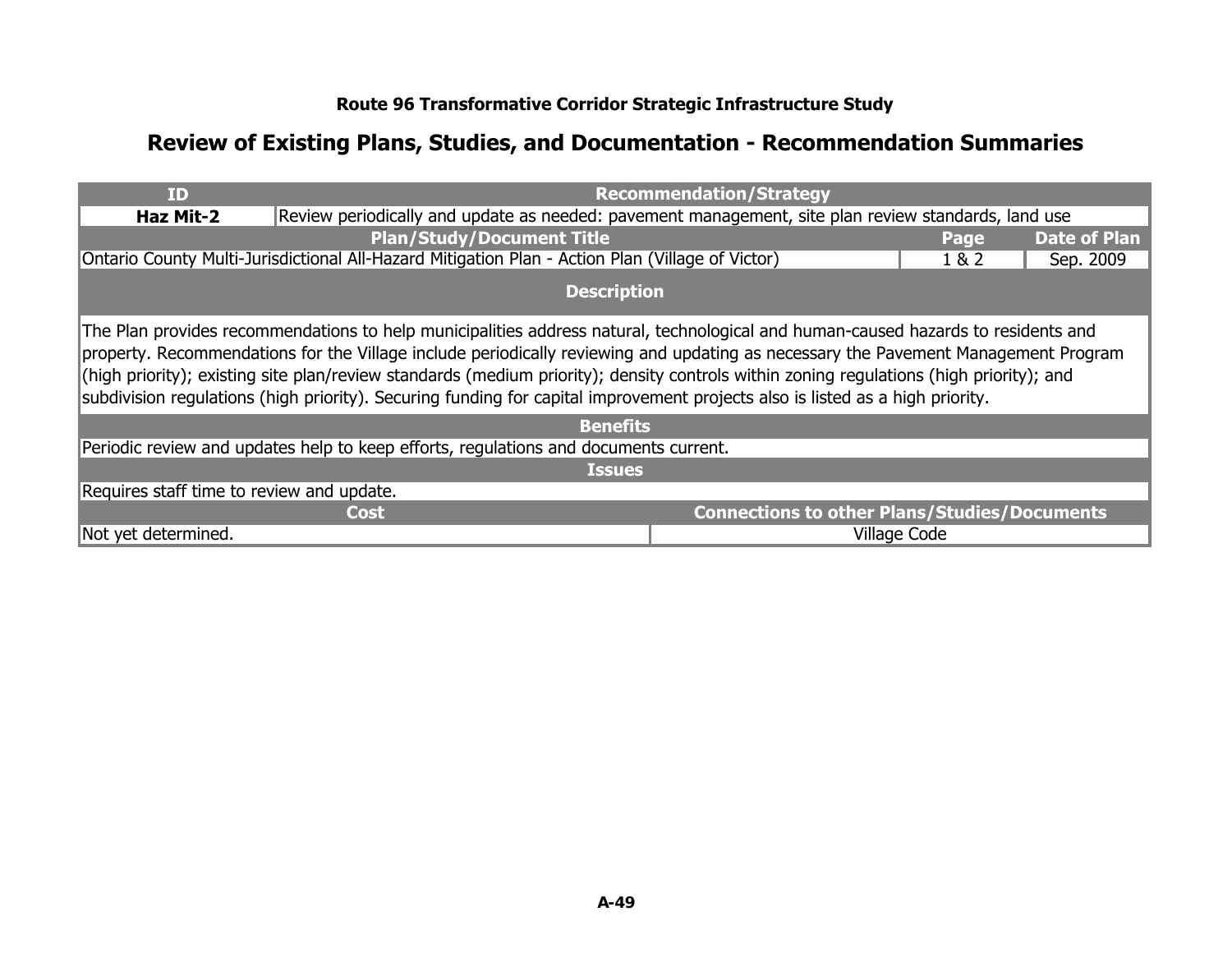| ID                                                                                                                        |                                                                                                                                              | <b>Recommendation/Strategy</b>                      |             |                     |
|---------------------------------------------------------------------------------------------------------------------------|----------------------------------------------------------------------------------------------------------------------------------------------|-----------------------------------------------------|-------------|---------------------|
| Haz Mit-3                                                                                                                 | Develop and maintain partnerships among municipalities, County and utility companies to ensure proper response<br>to known hazard locations. |                                                     |             |                     |
|                                                                                                                           | <b>Plan/Study/Document Title</b>                                                                                                             |                                                     | Page        | <b>Date of Plan</b> |
| Ontario County Multi-Jurisdictional All-Hazard Mitigation Plan - Action Plan (For Ontario County & All<br>Municipalities) |                                                                                                                                              | <b>None</b>                                         | Sep. 2009   |                     |
|                                                                                                                           | <b>Description</b>                                                                                                                           |                                                     |             |                     |
|                                                                                                                           | This is a medium-priority prevention action that is ongoing.                                                                                 |                                                     |             |                     |
|                                                                                                                           | <b>Benefits</b>                                                                                                                              |                                                     |             |                     |
|                                                                                                                           | Coordination and advanced planning for potential hazard events is beneficial to all communities, residents and businesses.                   |                                                     |             |                     |
|                                                                                                                           | <b>Issues</b>                                                                                                                                |                                                     |             |                     |
| Requires staff time to undertake coordination.                                                                            |                                                                                                                                              |                                                     |             |                     |
|                                                                                                                           | <b>Cost</b>                                                                                                                                  | <b>Connections to other Plans/Studies/Documents</b> |             |                     |
| Not yet determined.                                                                                                       |                                                                                                                                              |                                                     | <b>None</b> |                     |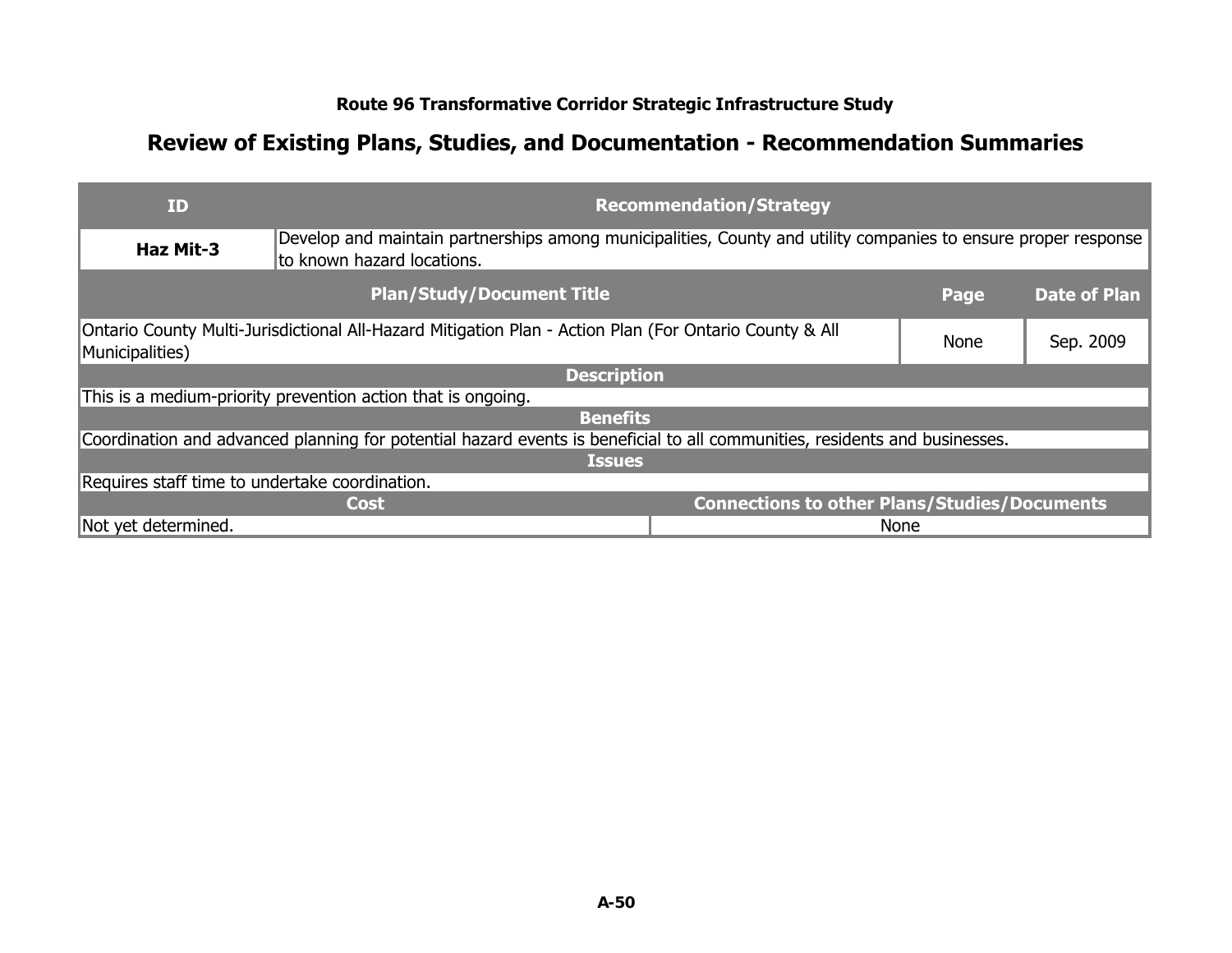| <b>ID</b>                                |                                                                                      | <b>Recommendation/Strategy</b>                                   |                    |                     |
|------------------------------------------|--------------------------------------------------------------------------------------|------------------------------------------------------------------|--------------------|---------------------|
| Haz Mit-4                                | Enhanced site plan review                                                            |                                                                  |                    |                     |
|                                          | <b>Plan/Study/Document Title</b>                                                     |                                                                  | Page               | <b>Date of Plan</b> |
|                                          | Ontario County Multi-Jurisdictional All-Hazard Mitigation Plan: Update               |                                                                  | 45 & App. Ch.<br>6 | Sep. 2009           |
|                                          | <b>Description</b>                                                                   |                                                                  |                    |                     |
| Not available                            |                                                                                      |                                                                  |                    |                     |
|                                          | <b>Benefits</b>                                                                      |                                                                  |                    |                     |
|                                          | Periodic review and updates help to keep efforts, regulations and documents current. |                                                                  |                    |                     |
|                                          | <b>Issues</b>                                                                        |                                                                  |                    |                     |
| Requires staff time to undertake update. |                                                                                      |                                                                  |                    |                     |
|                                          | <b>Cost</b>                                                                          | <b>Connections to other Plans/Studies/Documents</b>              |                    |                     |
| Not yet determined.                      |                                                                                      | Ontario County Multi-Jurisdictional All Hazard Mitigation Plan - | September 2009     |                     |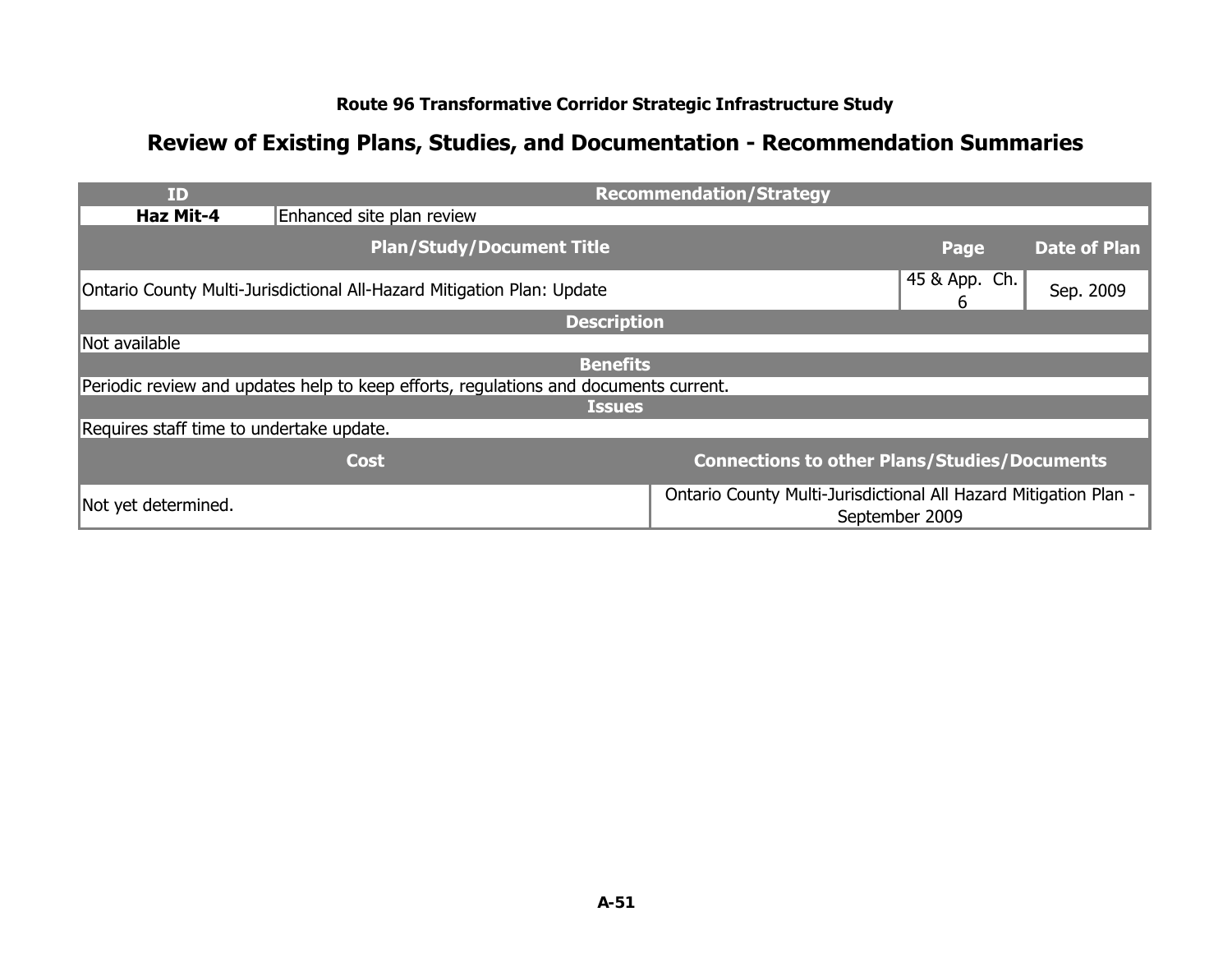| <b>ID</b>                                                                                                                                                                                                                                                                                                         | <b>Recommendation/Strategy/Action</b>                  |        |                     |
|-------------------------------------------------------------------------------------------------------------------------------------------------------------------------------------------------------------------------------------------------------------------------------------------------------------------|--------------------------------------------------------|--------|---------------------|
| Rt 250 Corridor - 1<br>Mall Area                                                                                                                                                                                                                                                                                  | Rt. 250 extension into Eastview Commons/Eastview Mall. |        |                     |
| <b>Plan/Study/Document Title</b>                                                                                                                                                                                                                                                                                  |                                                        | Page   | <b>Date of Plan</b> |
| Route 250 Corridor Study                                                                                                                                                                                                                                                                                          |                                                        | $IV-9$ | Oct. 2008           |
| <b>Description</b>                                                                                                                                                                                                                                                                                                |                                                        |        |                     |
| The Rt. 250 extension recommends considering extending Rt. 250 at Rt. 96 to connect to the existing road between the Home Depot and<br>Staples stores.                                                                                                                                                            |                                                        |        |                     |
| <b>Benefits</b>                                                                                                                                                                                                                                                                                                   |                                                        |        |                     |
| "While this will have only minor effects in reducing traffic volumes on Turk Hill Rd during typical traffic volume conditions, it will likely have<br>significant benefits during Holiday traffic and will significantly reduce traffic volumes on Rt. 96 between Rt. 250 and the Eastview commons<br>lentrance." |                                                        |        |                     |
| <b>Issues</b>                                                                                                                                                                                                                                                                                                     |                                                        |        |                     |
| INone noted.                                                                                                                                                                                                                                                                                                      |                                                        |        |                     |
| <b>Cost</b>                                                                                                                                                                                                                                                                                                       | <b>Connections to other Plans/Studies/Documents</b>    |        |                     |
| \$711,000                                                                                                                                                                                                                                                                                                         | N/A                                                    |        |                     |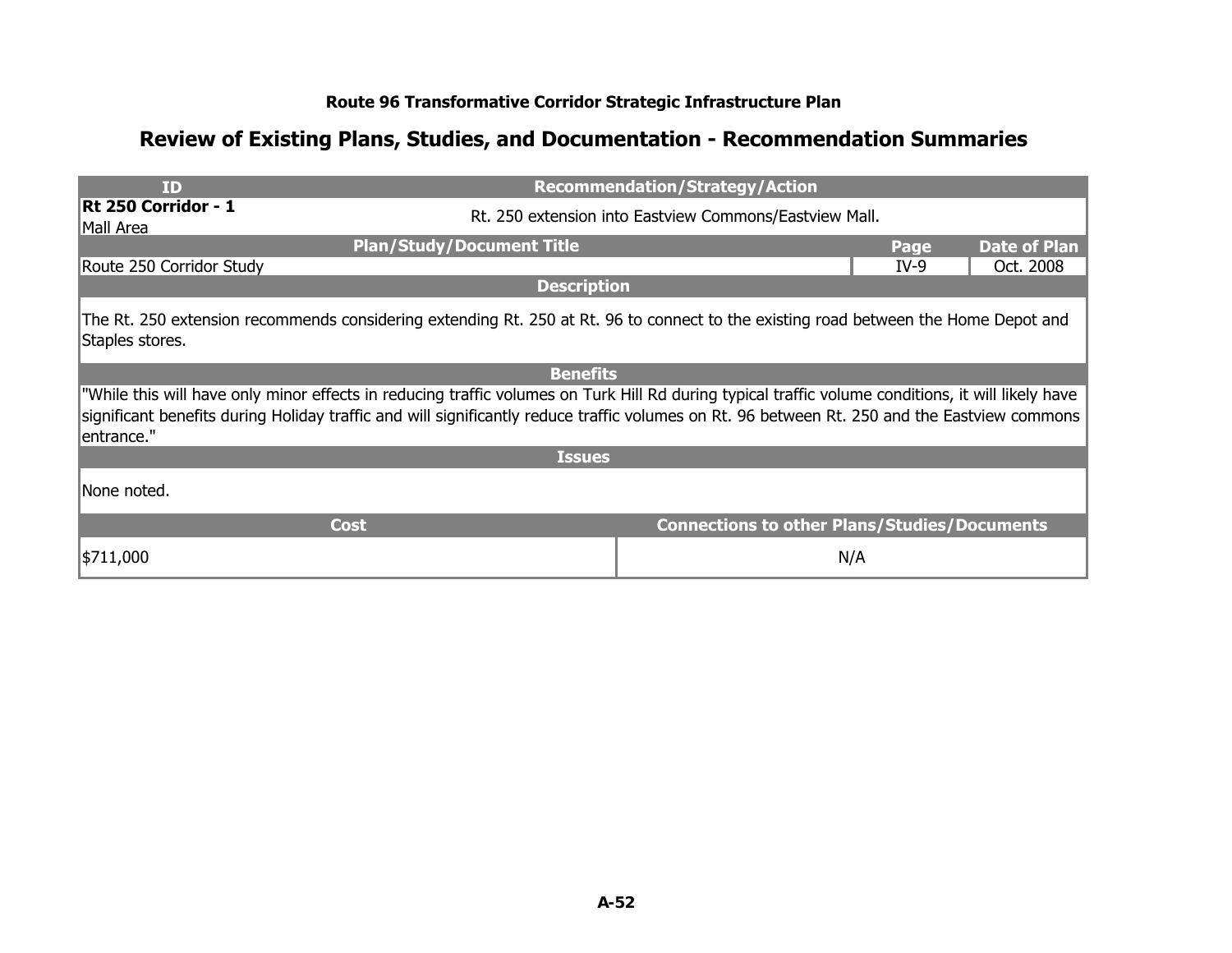| ID                                                                                                                                                                                                                                                                                                          | <b>Recommendation/Strategy/Action</b>                                                      |                                                     |       |                     |
|-------------------------------------------------------------------------------------------------------------------------------------------------------------------------------------------------------------------------------------------------------------------------------------------------------------|--------------------------------------------------------------------------------------------|-----------------------------------------------------|-------|---------------------|
| <b>TS Coordination - 1</b><br>All Areas                                                                                                                                                                                                                                                                     | Implementation of proposed traffic signal timings and signal coordination/synchronization. |                                                     |       |                     |
|                                                                                                                                                                                                                                                                                                             | <b>Plan/Study/Document Title</b>                                                           |                                                     | Page  | <b>Date of Plan</b> |
| Traffic Signal Coordination Study                                                                                                                                                                                                                                                                           |                                                                                            |                                                     | 49-50 | Sep. 2007           |
|                                                                                                                                                                                                                                                                                                             | <b>Description</b>                                                                         |                                                     |       |                     |
| Short term strategies to signals on Route 96 to quickly improve traffic operations which require close cooperation of NYSDOT. Signal<br>optimization includes phasing, coordination patterns, offsets, controller time clocks, field optimization/verification, and regular review of<br>signal operations. |                                                                                            |                                                     |       |                     |
|                                                                                                                                                                                                                                                                                                             | <b>Benefits</b>                                                                            |                                                     |       |                     |
|                                                                                                                                                                                                                                                                                                             | "Will ensure the traffic signals are working together to the best of their ability."       |                                                     |       |                     |
|                                                                                                                                                                                                                                                                                                             | <b>Issues</b>                                                                              |                                                     |       |                     |
| INone noted.                                                                                                                                                                                                                                                                                                |                                                                                            |                                                     |       |                     |
|                                                                                                                                                                                                                                                                                                             | <b>Cost</b>                                                                                | <b>Connections to other Plans/Studies/Documents</b> |       |                     |
| None provided.                                                                                                                                                                                                                                                                                              |                                                                                            | Comprehensive Plan - Transportation                 |       |                     |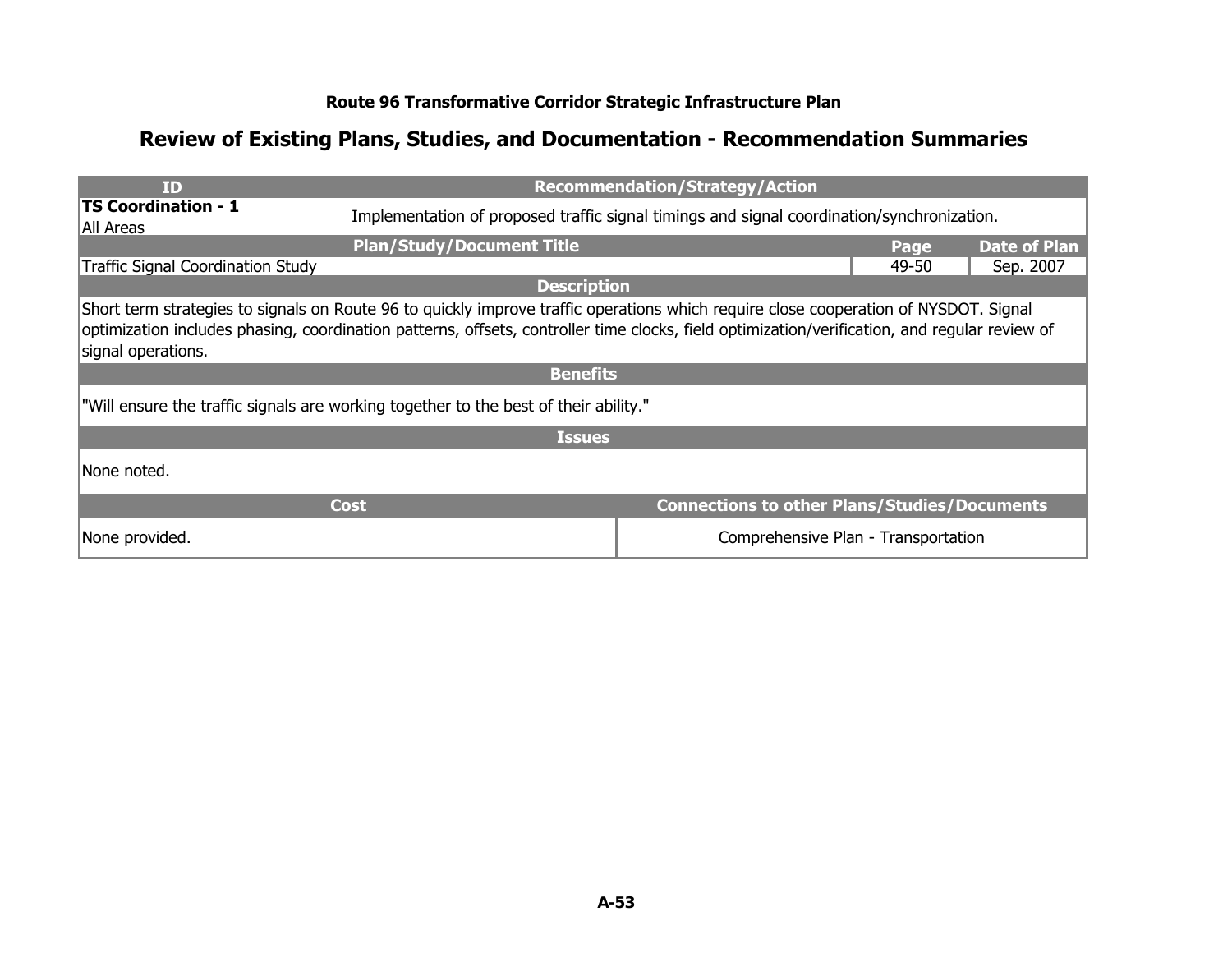| <b>TD</b>                                                                                                                                                                                                                                                                                                                                                                                |                                                                                                                                                 | <b>Recommendation/Strategy/Action</b>               |       |                     |
|------------------------------------------------------------------------------------------------------------------------------------------------------------------------------------------------------------------------------------------------------------------------------------------------------------------------------------------------------------------------------------------|-------------------------------------------------------------------------------------------------------------------------------------------------|-----------------------------------------------------|-------|---------------------|
| <b>TS Coordination - 2</b>                                                                                                                                                                                                                                                                                                                                                               | Installation of a broadband transmission system for traffic signal data and CCTV images. To reduce cost a hybrid                                |                                                     |       |                     |
| All Areas                                                                                                                                                                                                                                                                                                                                                                                |                                                                                                                                                 | of technologies is recommended.                     |       |                     |
|                                                                                                                                                                                                                                                                                                                                                                                          | <b>Plan/Study/Document Title</b>                                                                                                                |                                                     | Page  | <b>Date of Plan</b> |
| Traffic Signal Coordination Study                                                                                                                                                                                                                                                                                                                                                        |                                                                                                                                                 |                                                     | 43-46 | Sep. 2007           |
|                                                                                                                                                                                                                                                                                                                                                                                          | <b>Description</b>                                                                                                                              |                                                     |       |                     |
|                                                                                                                                                                                                                                                                                                                                                                                          | FLRDC to construct a fiber trunk line in the Town & Village of Victor to connect the traffic signals (or wireless if not constructed). Wireless |                                                     |       |                     |
|                                                                                                                                                                                                                                                                                                                                                                                          | will be used to connect to the Bushnell's Basin area. Then use the Thruway fiber trunk to connect to the Monroe County fiber trunk to           |                                                     |       |                     |
| connect to the RTOC signal system.                                                                                                                                                                                                                                                                                                                                                       |                                                                                                                                                 |                                                     |       |                     |
|                                                                                                                                                                                                                                                                                                                                                                                          | <b>Benefits</b>                                                                                                                                 |                                                     |       |                     |
| "Allow operators in the RTOC to monitor and manage the signals dynamically in order to provide the most efficient and expeditious<br>movement of traffic." Traffic signal maintenance is more effective, response times for emergency responders and secondary accidents are<br>reduced. Connecting to the RTOC is estimated to have a high benefit / cost ratio approximately 10.5 : 1. |                                                                                                                                                 |                                                     |       |                     |
|                                                                                                                                                                                                                                                                                                                                                                                          | <b>Issues</b>                                                                                                                                   |                                                     |       |                     |
| fiber).                                                                                                                                                                                                                                                                                                                                                                                  | Major issues are bandwidth, cost, and limitations of the different communication infrastructure options (coaxial, telephone, wireless, or       |                                                     |       |                     |
|                                                                                                                                                                                                                                                                                                                                                                                          | <b>Cost</b>                                                                                                                                     | <b>Connections to other Plans/Studies/Documents</b> |       |                     |
| $\mid$ \$1,014,000 including one year of operating costs.                                                                                                                                                                                                                                                                                                                                |                                                                                                                                                 | Comprehensive Plan - Transportation                 |       |                     |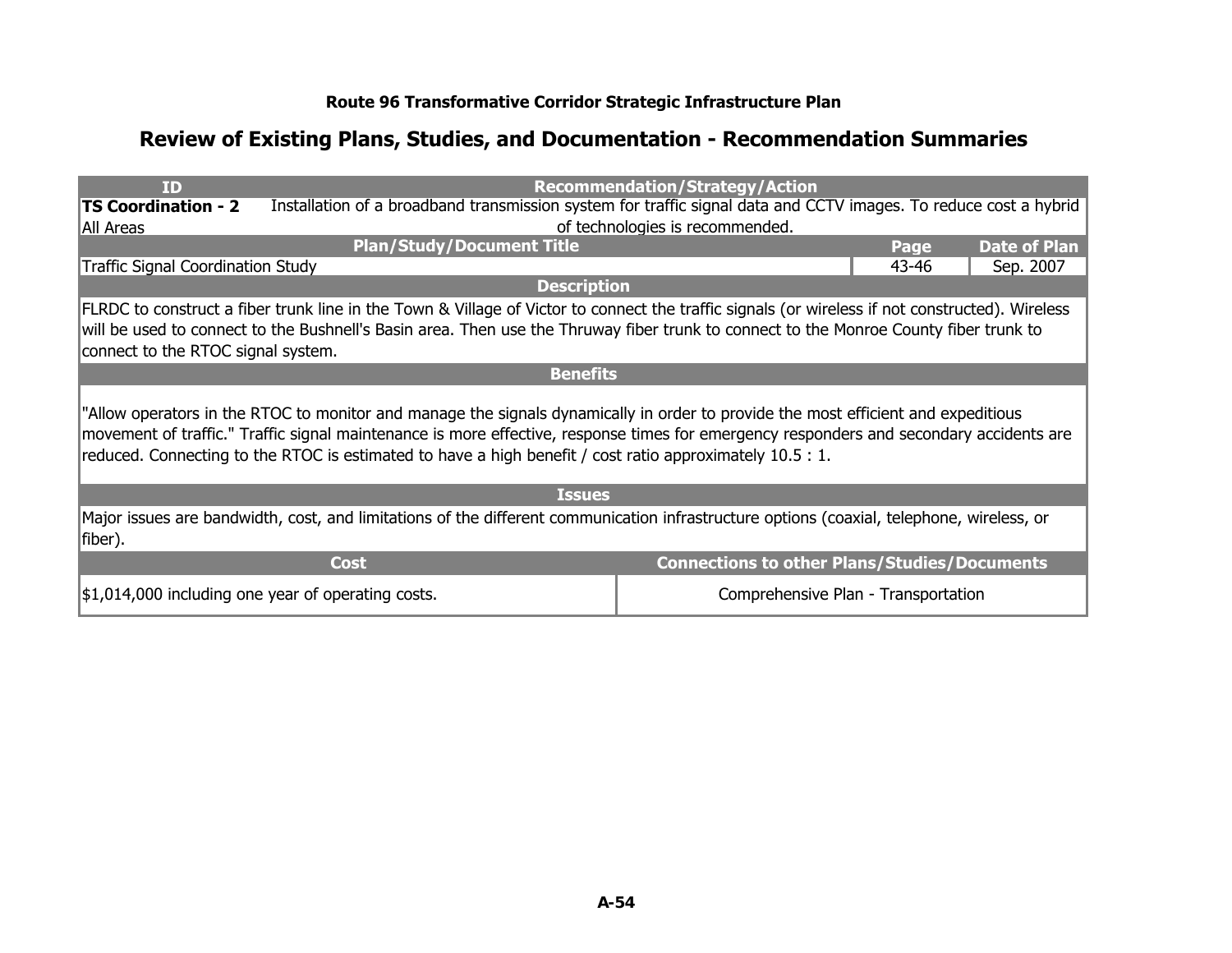| ID                                            |                                                                                                                                     | <b>Recommendation/Strategy/Action</b>               |         |                     |
|-----------------------------------------------|-------------------------------------------------------------------------------------------------------------------------------------|-----------------------------------------------------|---------|---------------------|
| <b>Sub-Area TS - 1</b><br><b>Fishers Area</b> | Rt. 96 at Main St. Fishers/Rowley Rd: Additional lanes.* COMPLETE*                                                                  |                                                     |         |                     |
|                                               | <b>Plan/Study/Document Title</b>                                                                                                    |                                                     | Page    | <b>Date of Plan</b> |
|                                               | Town of Victor Sub-Area Transportation Study                                                                                        |                                                     | Table 4 | Mar. 1999           |
|                                               | <b>Description</b>                                                                                                                  |                                                     |         |                     |
|                                               | NYSDOT completed planned improvements and installed a SB right turn lane, WB left turn lane, and an additional EB lane (L, L/T, R). |                                                     |         |                     |
|                                               | <b>Benefits</b>                                                                                                                     |                                                     |         |                     |
| Additional lanes will improve vehicle delay.  |                                                                                                                                     |                                                     |         |                     |
|                                               | <b>Issues</b>                                                                                                                       |                                                     |         |                     |
| INone noted.                                  |                                                                                                                                     |                                                     |         |                     |
|                                               | <b>Cost</b>                                                                                                                         | <b>Connections to other Plans/Studies/Documents</b> |         |                     |
| None provided.                                |                                                                                                                                     |                                                     | N/A     |                     |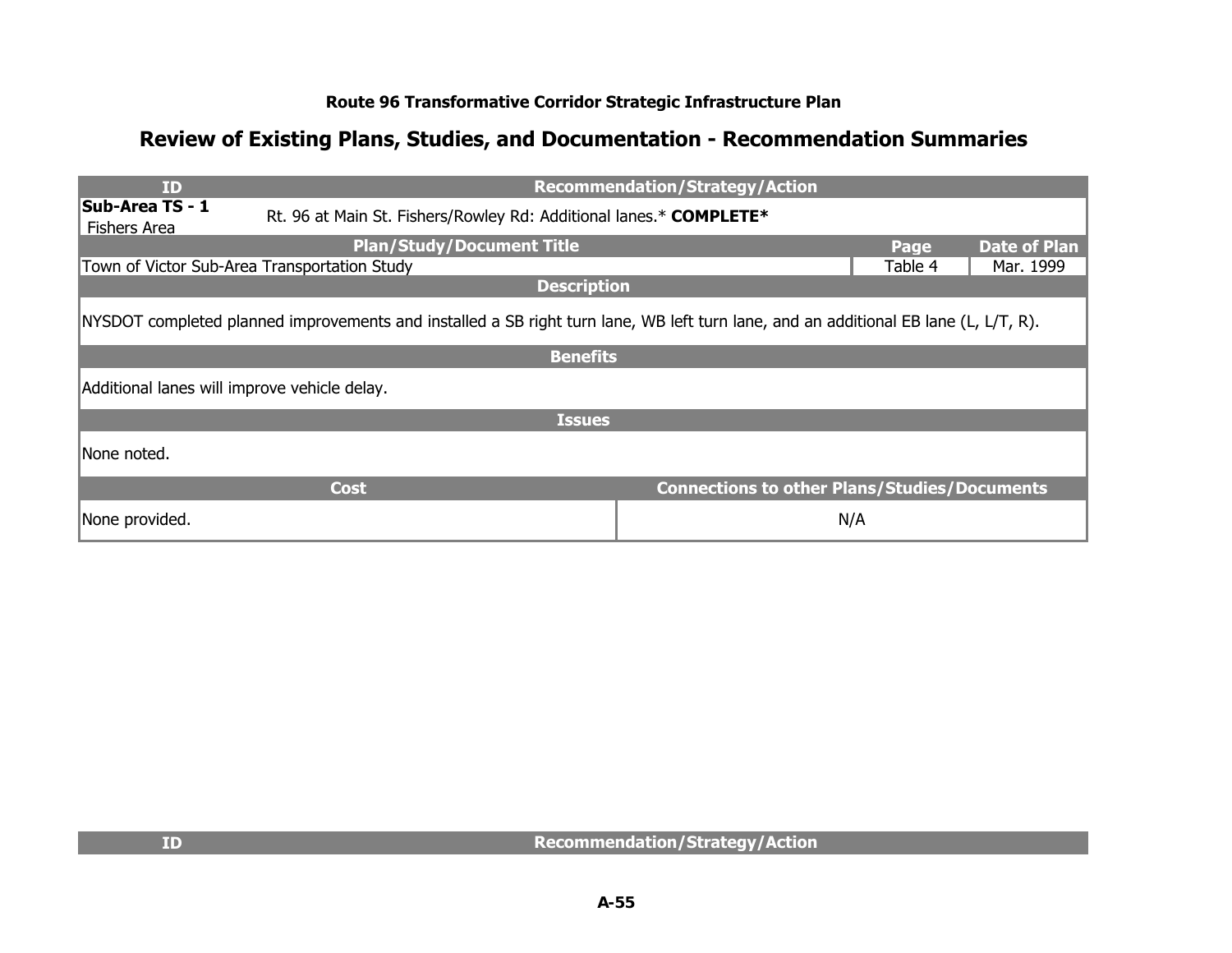| Sub-Area TS - 2                                                                                                                                                                                                                                                                                         |                                  | Rt. 96 south of Main St. Fishers widening to 3 lanes to High St. * <b>COMPLETE*</b> |         |                     |
|---------------------------------------------------------------------------------------------------------------------------------------------------------------------------------------------------------------------------------------------------------------------------------------------------------|----------------------------------|-------------------------------------------------------------------------------------|---------|---------------------|
| <b>Fishers Area</b>                                                                                                                                                                                                                                                                                     |                                  |                                                                                     |         |                     |
|                                                                                                                                                                                                                                                                                                         | <b>Plan/Study/Document Title</b> |                                                                                     | Page    | <b>Date of Plan</b> |
| Town of Victor Sub-Area Transportation Study                                                                                                                                                                                                                                                            |                                  |                                                                                     | Table 4 | Mar. 1999           |
|                                                                                                                                                                                                                                                                                                         | <b>Description</b>               |                                                                                     |         |                     |
| NYSDOT completed the widening of Rt. 96 south of Main St. Fishers to High St. from a 2 to 3 lane section. There is a two-way continuous<br>left turn lane and one through lane in each direction. At Main St. Fishers there is a 5 lane section that transitions to the 3 lane section to<br>the south. |                                  |                                                                                     |         |                     |
|                                                                                                                                                                                                                                                                                                         | <b>Benefits</b>                  |                                                                                     |         |                     |
| Reduce congestion on Rt. 96 and improve safety.                                                                                                                                                                                                                                                         |                                  |                                                                                     |         |                     |
|                                                                                                                                                                                                                                                                                                         | <b>Issues</b>                    |                                                                                     |         |                     |
| INone noted.                                                                                                                                                                                                                                                                                            |                                  |                                                                                     |         |                     |
| <b>Cost</b>                                                                                                                                                                                                                                                                                             |                                  | <b>Connections to other Plans/Studies/Documents</b>                                 |         |                     |
| None provided.                                                                                                                                                                                                                                                                                          |                                  |                                                                                     | N/A     |                     |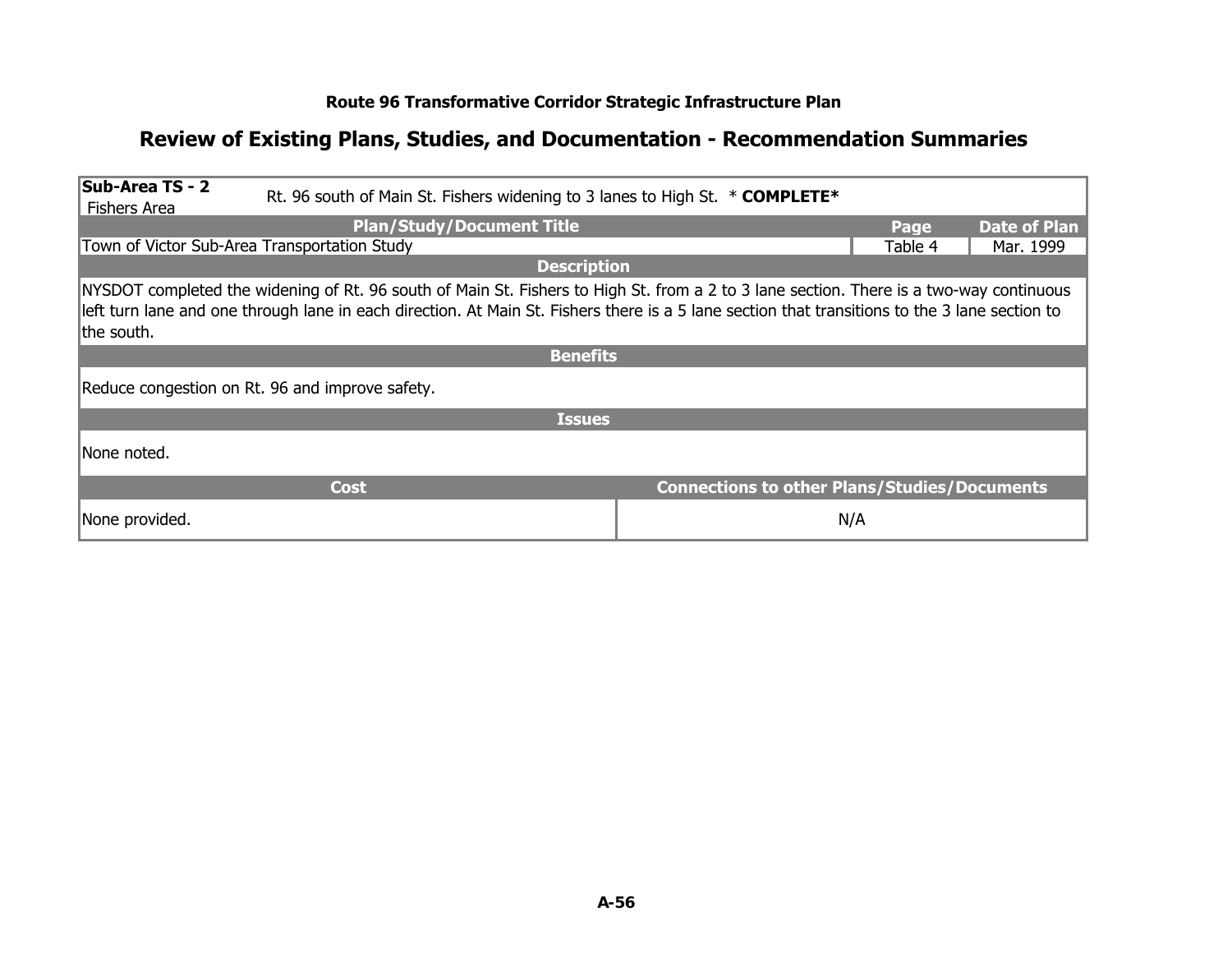| <b>ID</b>                                                                                                                                                                                                                                                             |                                                                                     | <b>Recommendation/Strategy/Action</b>               |         |                     |
|-----------------------------------------------------------------------------------------------------------------------------------------------------------------------------------------------------------------------------------------------------------------------|-------------------------------------------------------------------------------------|-----------------------------------------------------|---------|---------------------|
| <b>Sub-Area TS - 3</b><br><b>Fishers Area</b>                                                                                                                                                                                                                         | Main St. Fishers widening to 3 lanes from Rt. 96 to Phillips Rd. * <b>COMPLETE*</b> |                                                     |         |                     |
|                                                                                                                                                                                                                                                                       | <b>Plan/Study/Document Title</b>                                                    |                                                     |         | <b>Date of Plan</b> |
|                                                                                                                                                                                                                                                                       | Town of Victor Sub-Area Transportation Study                                        |                                                     | Table 4 | Mar. 1999           |
|                                                                                                                                                                                                                                                                       | <b>Description</b>                                                                  |                                                     |         |                     |
| NYSDOT completed the widening of Main St. Fishers from a 2 to 3 lane section and transitions west of Phillips Rd. The project included<br>underground conduit and pullboxes at Main St. Fishers/Phillips Rd for the installation of a traffic signal now operational. |                                                                                     |                                                     |         |                     |
|                                                                                                                                                                                                                                                                       | <b>Benefits</b>                                                                     |                                                     |         |                     |
|                                                                                                                                                                                                                                                                       | Reduce congestion and improve traffic operations and safety.                        |                                                     |         |                     |
|                                                                                                                                                                                                                                                                       | <b>Issues</b>                                                                       |                                                     |         |                     |
| None noted.                                                                                                                                                                                                                                                           |                                                                                     |                                                     |         |                     |
|                                                                                                                                                                                                                                                                       | <b>Cost</b>                                                                         | <b>Connections to other Plans/Studies/Documents</b> |         |                     |
| None provided.                                                                                                                                                                                                                                                        |                                                                                     |                                                     | N/A     |                     |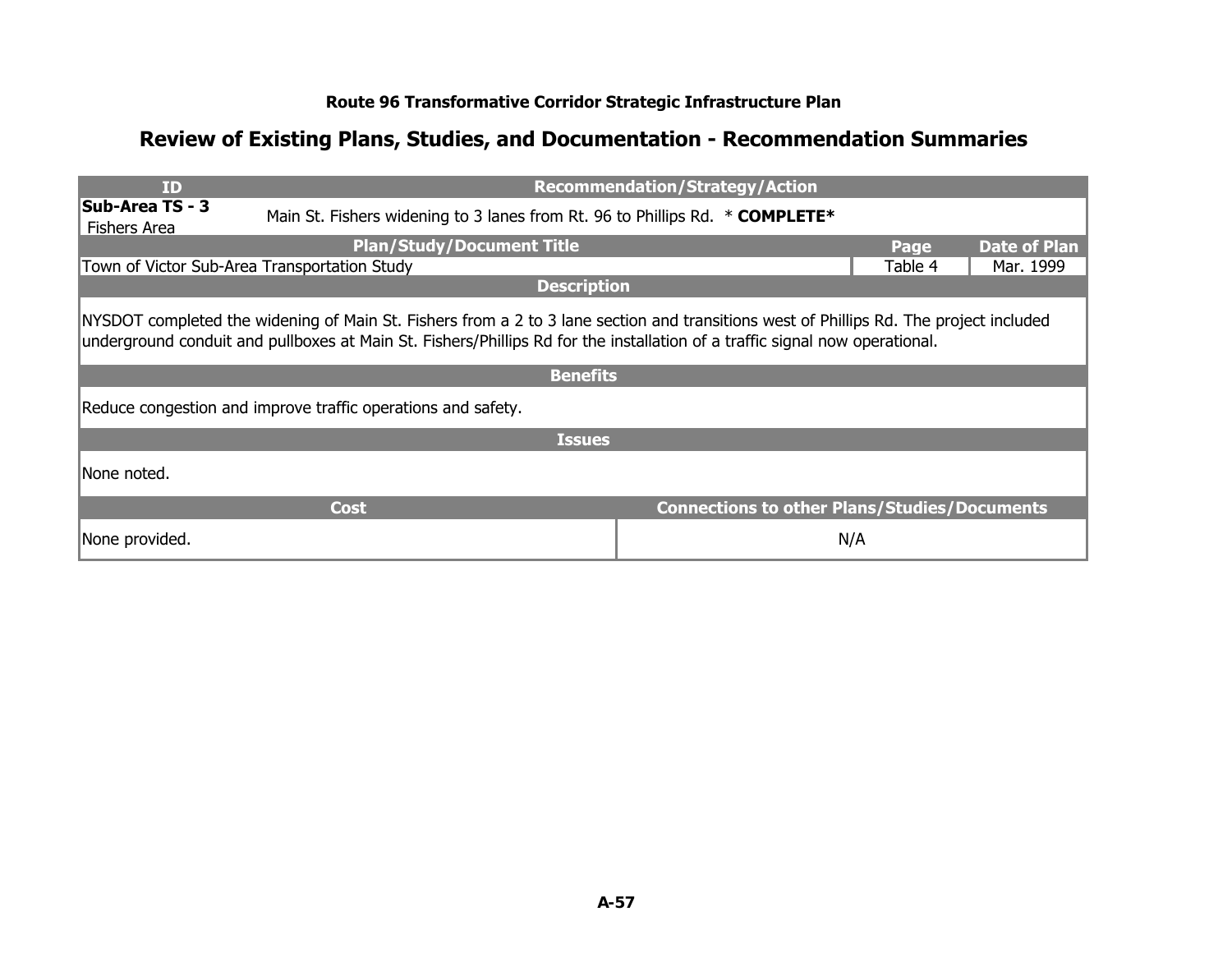| ID                                           |                                                                                                                                                                                                                                                                                      | <b>Recommendation/Strategy/Action</b>               |         |                     |  |
|----------------------------------------------|--------------------------------------------------------------------------------------------------------------------------------------------------------------------------------------------------------------------------------------------------------------------------------------|-----------------------------------------------------|---------|---------------------|--|
| <b>Sub-Area TS - 4</b>                       | Add lane on NB and SB approaches to Redcom & Flightline driveways and SB approach on Fishers Station Rd to                                                                                                                                                                           |                                                     |         |                     |  |
| <b>Fishers Area</b>                          | provide exiting left turn lanes.                                                                                                                                                                                                                                                     |                                                     |         |                     |  |
|                                              | <b>Plan/Study/Document Title</b>                                                                                                                                                                                                                                                     |                                                     | Page    | <b>Date of Plan</b> |  |
| Town of Victor Sub-Area Transportation Study |                                                                                                                                                                                                                                                                                      |                                                     | Table 4 | Mar. 1999           |  |
|                                              | <b>Description</b>                                                                                                                                                                                                                                                                   |                                                     |         |                     |  |
|                                              | When the NYSDOT widened Main St. Fishers from 2 to 3 lanes it provided left turn lanes into the Redcom, Flightline, and Fishers Station Rd<br>driveways. The installation of left turn lanes exiting the driveways is an improvement that would directly benefit the property owner. |                                                     |         |                     |  |
|                                              | <b>Benefits</b>                                                                                                                                                                                                                                                                      |                                                     |         |                     |  |
| Additional lanes may improve vehicle delay.  |                                                                                                                                                                                                                                                                                      |                                                     |         |                     |  |
|                                              | <b>Issues</b>                                                                                                                                                                                                                                                                        |                                                     |         |                     |  |
| INone noted.                                 |                                                                                                                                                                                                                                                                                      |                                                     |         |                     |  |
|                                              | Cost                                                                                                                                                                                                                                                                                 | <b>Connections to other Plans/Studies/Documents</b> |         |                     |  |
| None provided.                               |                                                                                                                                                                                                                                                                                      |                                                     | N/A     |                     |  |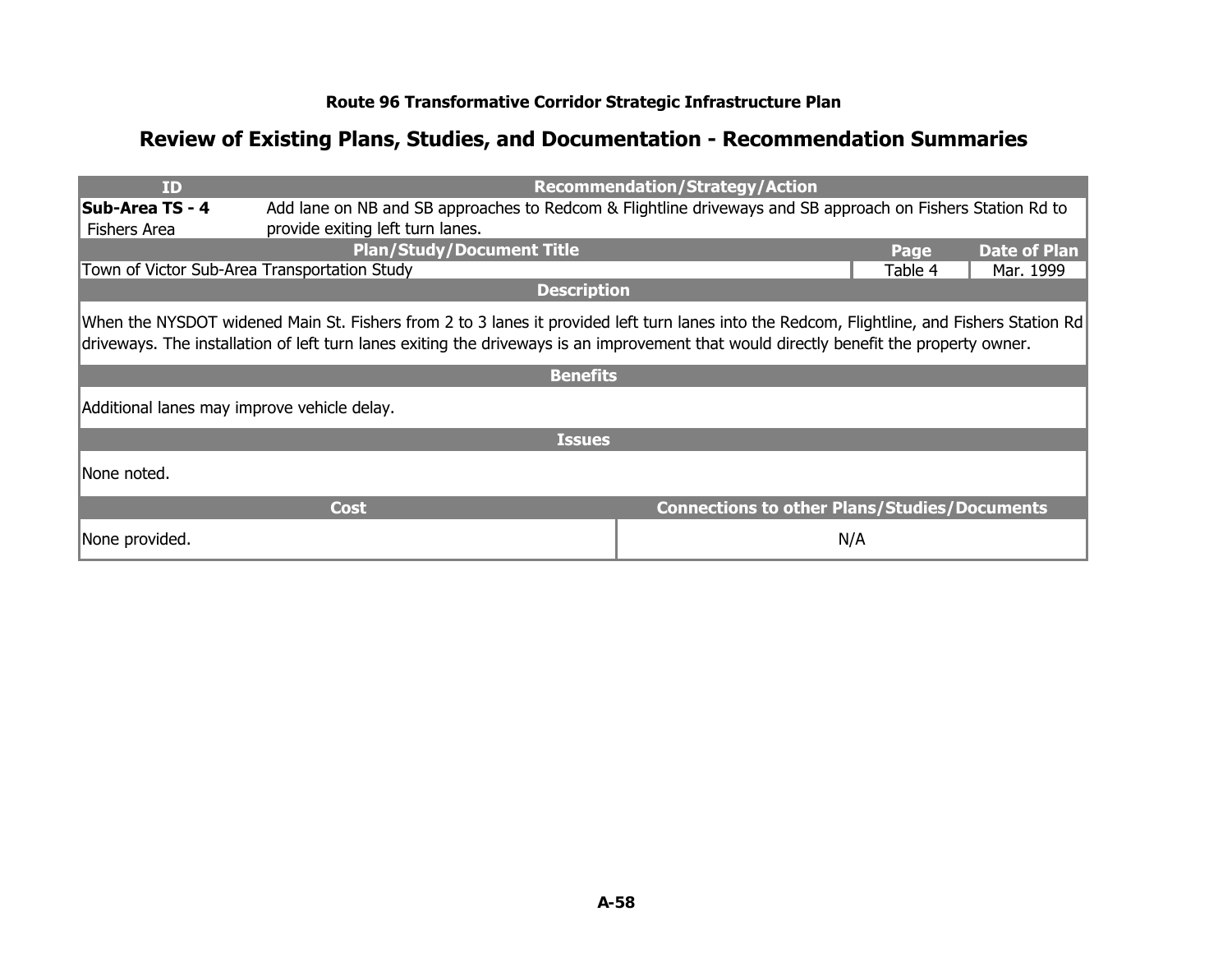| <b>ID</b>                                                                                                                                                                                                                                                                                                                                                        |                                                                                                                                       | <b>Recommendation/Strategy/Action</b>               |         |                     |
|------------------------------------------------------------------------------------------------------------------------------------------------------------------------------------------------------------------------------------------------------------------------------------------------------------------------------------------------------------------|---------------------------------------------------------------------------------------------------------------------------------------|-----------------------------------------------------|---------|---------------------|
| <b>Sub-Area TS - 5</b><br><b>Fishers Area</b>                                                                                                                                                                                                                                                                                                                    | Main St. Fishers at Phillips Rd/Fishers Run: Align and widen NB & SB approaches. * <b>COMPLETE</b> *                                  |                                                     |         |                     |
|                                                                                                                                                                                                                                                                                                                                                                  | <b>Plan/Study/Document Title</b>                                                                                                      |                                                     |         | <b>Date of Plan</b> |
|                                                                                                                                                                                                                                                                                                                                                                  | Town of Victor Sub-Area Transportation Study                                                                                          |                                                     | Table 4 | Mar. 1999           |
|                                                                                                                                                                                                                                                                                                                                                                  | <b>Description</b>                                                                                                                    |                                                     |         |                     |
| When the NYSDOT widened Main St. Fishers from 2 to 3 lanes it provided left turn lanes onto Phillips Rd and Fishers Run and installed<br>underground conduit for the signal. The Town received a state grant and aligned Phillips Rd and Fishers Run including widening the NB<br>approach to include a right turn lane and widening the SB approach to 2 lanes. |                                                                                                                                       |                                                     |         |                     |
|                                                                                                                                                                                                                                                                                                                                                                  | <b>Benefits</b>                                                                                                                       |                                                     |         |                     |
| Additional lanes may improve vehicle delay.                                                                                                                                                                                                                                                                                                                      |                                                                                                                                       |                                                     |         |                     |
|                                                                                                                                                                                                                                                                                                                                                                  | <b>Issues</b>                                                                                                                         |                                                     |         |                     |
| INone noted.                                                                                                                                                                                                                                                                                                                                                     |                                                                                                                                       |                                                     |         |                     |
|                                                                                                                                                                                                                                                                                                                                                                  | <b>Cost</b>                                                                                                                           | <b>Connections to other Plans/Studies/Documents</b> |         |                     |
| previously installed by NYSDOT).                                                                                                                                                                                                                                                                                                                                 | Town \$150,000 state grant to align and widen roadway.<br>\$85,000 estimated cost of traffic signal (conduit & pull boxes excluded as |                                                     | N/A     |                     |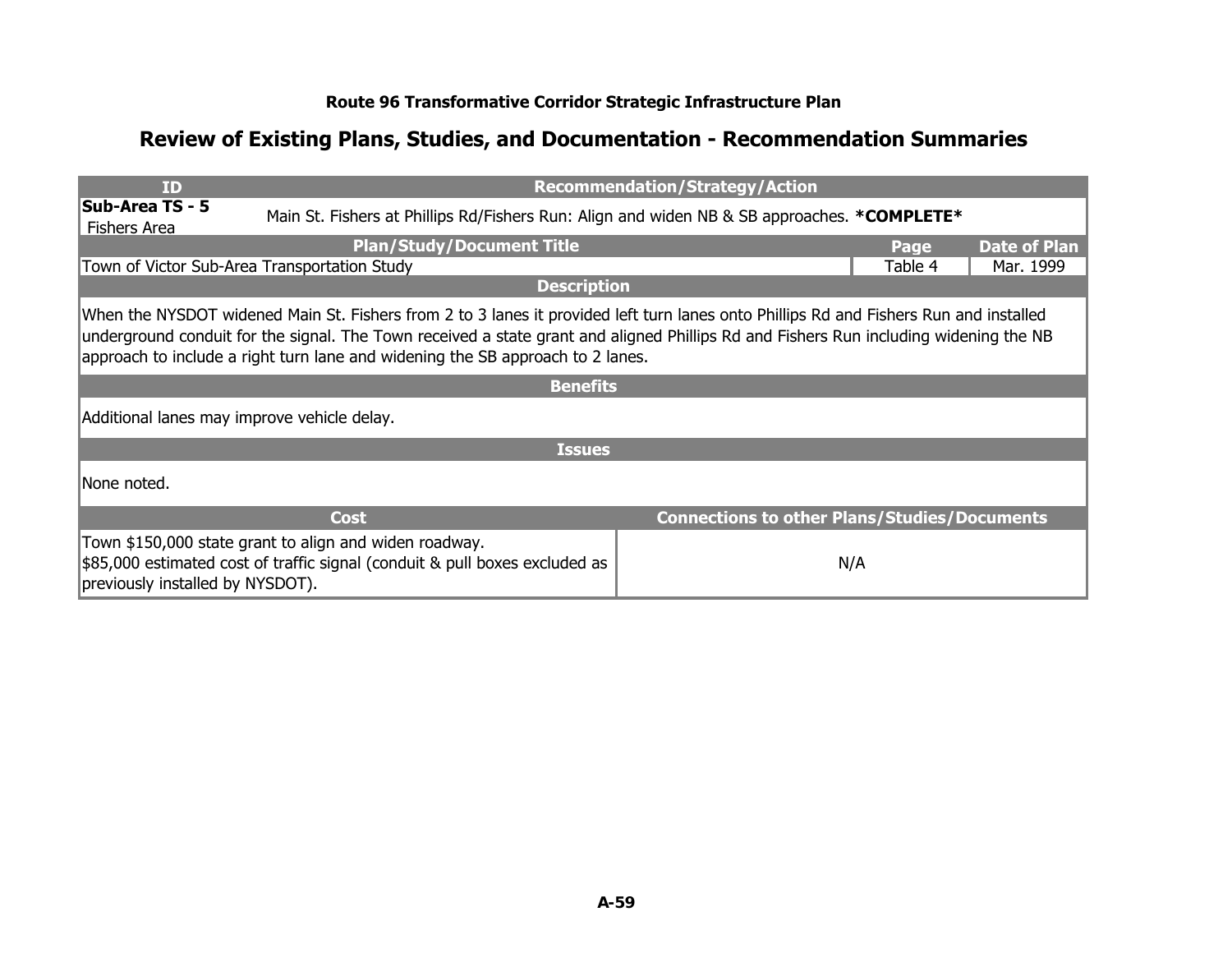| ID                                                                                  |                                                                                  | <b>Recommendation/Strategy/Action</b>               |         |                     |
|-------------------------------------------------------------------------------------|----------------------------------------------------------------------------------|-----------------------------------------------------|---------|---------------------|
| <b>Sub-Area TS - 6</b><br><b>Fishers Area</b>                                       | Phillips Rd/Omnitech driveways: Installation of 2 SB left turn lanes. *COMPLETE* |                                                     |         |                     |
|                                                                                     | <b>Plan/Study/Document Title</b>                                                 |                                                     | Page    | <b>Date of Plan</b> |
|                                                                                     | Town of Victor Sub-Area Transportation Study                                     |                                                     | Table 4 | Mar. 1999           |
|                                                                                     | <b>Description</b>                                                               |                                                     |         |                     |
| SB left turn lanes were installed at two driveways entering Omnitech on Philips Rd. |                                                                                  |                                                     |         |                     |
|                                                                                     | <b>Benefits</b>                                                                  |                                                     |         |                     |
| Additional lanes may improve vehicle delay.                                         |                                                                                  |                                                     |         |                     |
|                                                                                     | <b>Issues</b>                                                                    |                                                     |         |                     |
| None noted.                                                                         |                                                                                  |                                                     |         |                     |
|                                                                                     | <b>Cost</b>                                                                      | <b>Connections to other Plans/Studies/Documents</b> |         |                     |
| None provided.                                                                      |                                                                                  |                                                     | N/A     |                     |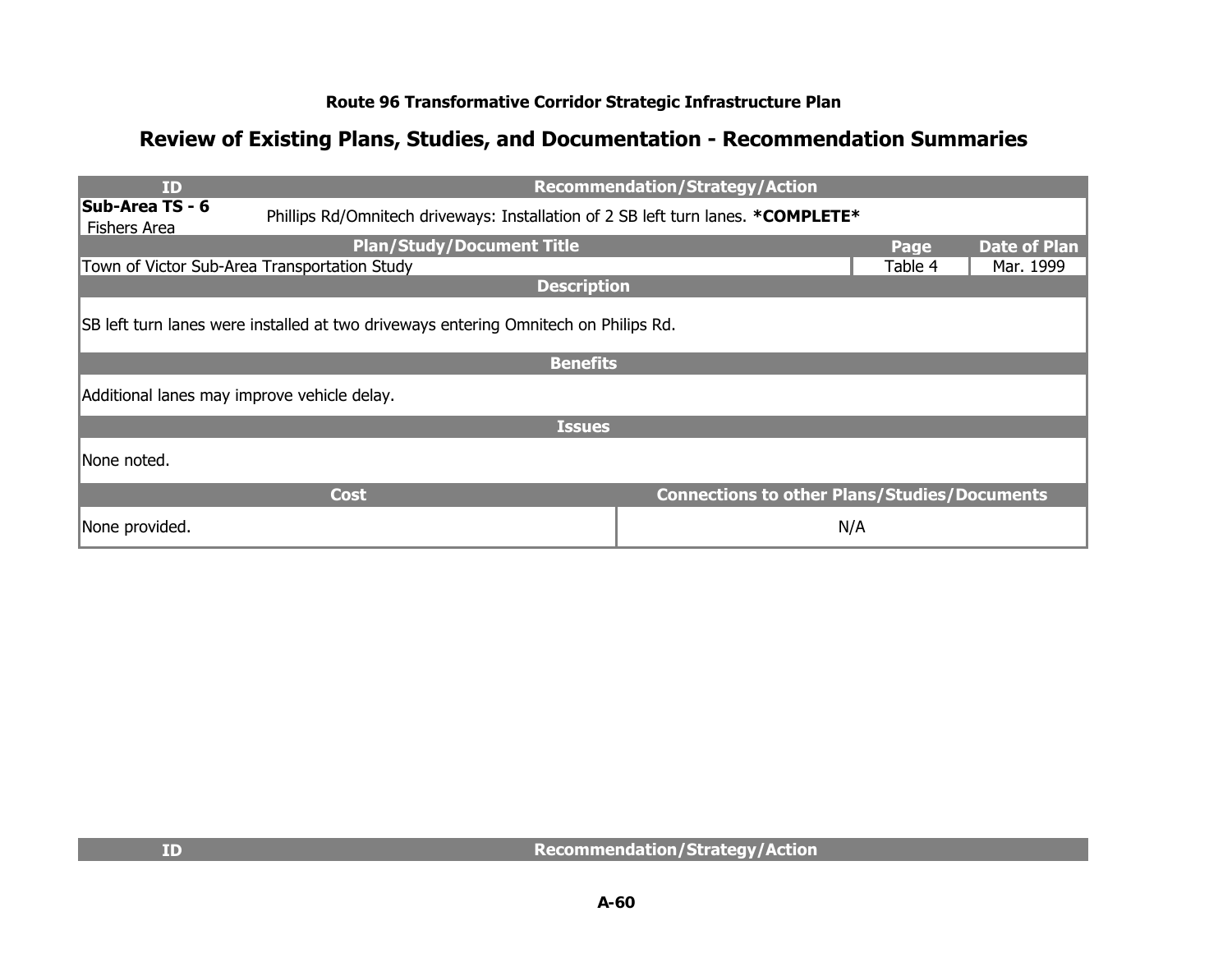| Sub-Area TS - 7<br>Phillips Rd: Widening of private drives or turn lanes, as needed.<br><b>Fishers Area</b>        |                                                     |         |                     |  |
|--------------------------------------------------------------------------------------------------------------------|-----------------------------------------------------|---------|---------------------|--|
| <b>Plan/Study/Document Title</b>                                                                                   |                                                     | Page    | <b>Date of Plan</b> |  |
| Town of Victor Sub-Area Transportation Study                                                                       |                                                     | Table 4 | Mar. 1999           |  |
| <b>Description</b>                                                                                                 |                                                     |         |                     |  |
| Installation of turn lanes on private drives and/or Phillips Rd for vehicles entering private property, as needed. |                                                     |         |                     |  |
| <b>Benefits</b>                                                                                                    |                                                     |         |                     |  |
| Additional lanes may improve vehicle delay.                                                                        |                                                     |         |                     |  |
| <b>Issues</b>                                                                                                      |                                                     |         |                     |  |
| INone noted.                                                                                                       |                                                     |         |                     |  |
| <b>Cost</b>                                                                                                        | <b>Connections to other Plans/Studies/Documents</b> |         |                     |  |
| None provided.                                                                                                     | N/A                                                 |         |                     |  |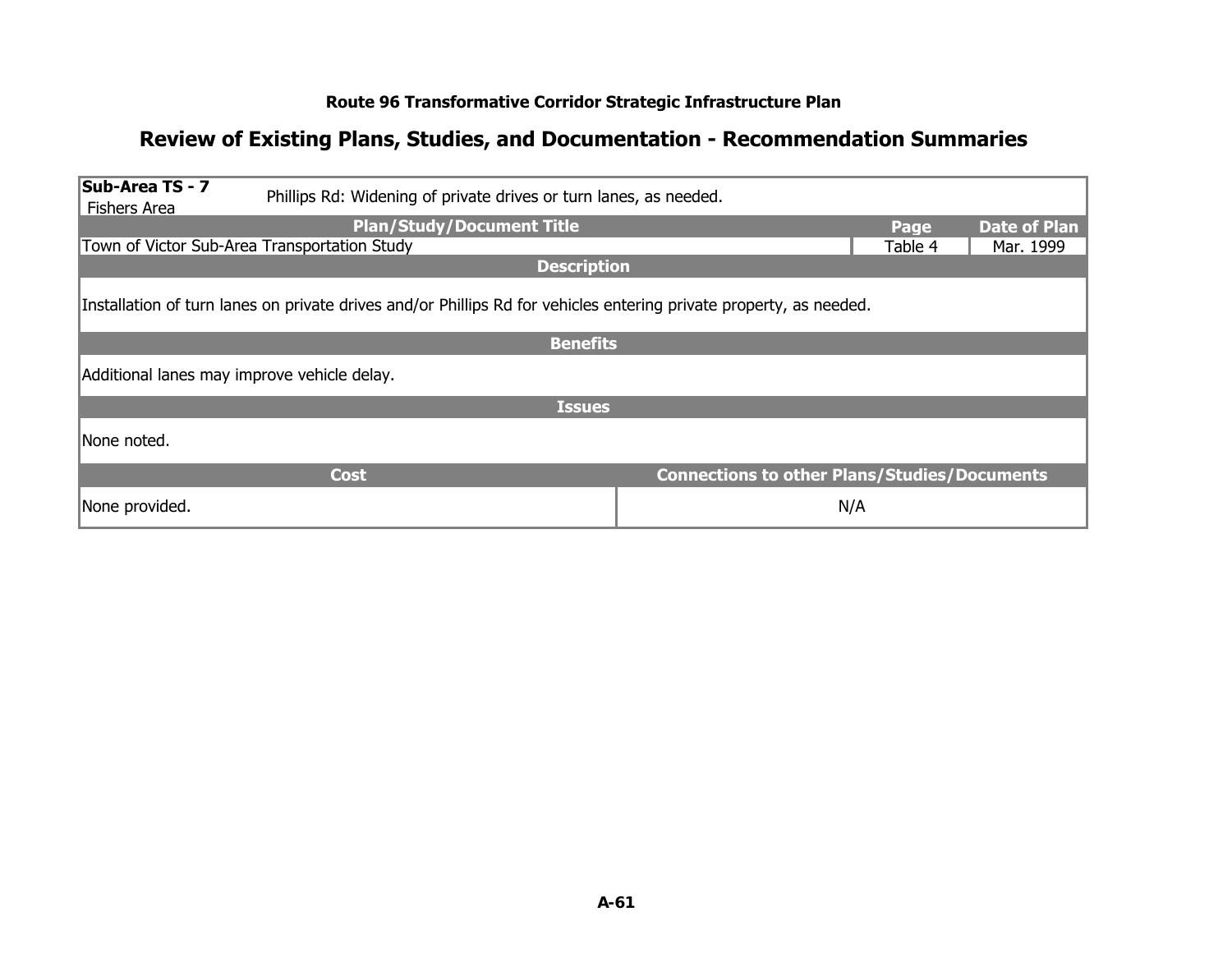| ID                                           |                                                                                                                        | <b>Recommendation/Strategy/Action</b>               |         |                     |
|----------------------------------------------|------------------------------------------------------------------------------------------------------------------------|-----------------------------------------------------|---------|---------------------|
| <b>Sub-Area TS - 8</b><br>Fishers Area       | NYS Rt. 251/Wangum Rd - Installation of a traffic signal, EB left turn lane, and SB right turn lane.                   |                                                     |         |                     |
|                                              | <b>Plan/Study/Document Title</b>                                                                                       |                                                     | Page    | <b>Date of Plan</b> |
| Town of Victor Sub-Area Transportation Study |                                                                                                                        |                                                     | Table 4 | Mar. 1999           |
|                                              | <b>Description</b>                                                                                                     |                                                     |         |                     |
|                                              | To improve traffic operations for the projected year 2015 and poor site distance for SB vehicles need to be evaluated. |                                                     |         |                     |
|                                              | <b>Benefits</b>                                                                                                        |                                                     |         |                     |
|                                              | Improve traffic operations to LOS E or better and sight distance for SB vehicles turning onto Rt. 251.                 |                                                     |         |                     |
|                                              | <b>Issues</b>                                                                                                          |                                                     |         |                     |
| None noted.                                  |                                                                                                                        |                                                     |         |                     |
|                                              | <b>Cost</b>                                                                                                            | <b>Connections to other Plans/Studies/Documents</b> |         |                     |
| \$165,000 - Assumes ROW cost of \$60,000     |                                                                                                                        | N/A                                                 |         |                     |

| <b>ID</b>                                                                                                                                                                    |                                                                                                                         | <b>Recommendation/Strategy/Action</b>               |                              |                     |
|------------------------------------------------------------------------------------------------------------------------------------------------------------------------------|-------------------------------------------------------------------------------------------------------------------------|-----------------------------------------------------|------------------------------|---------------------|
| Sub-Area TS - 9<br>Fishers Area                                                                                                                                              | NYS Rt. 251/Phillips Rd - EB left turn lane, additional SB lane (*COMPLETE*) and installation of a traffic signal.      |                                                     |                              |                     |
|                                                                                                                                                                              | <b>Plan/Study/Document Title</b>                                                                                        |                                                     | Page                         | <b>Date of Plan</b> |
| Town of Victor Sub-Area Transportation Study                                                                                                                                 |                                                                                                                         |                                                     | Table 4                      | Mar. 1999           |
|                                                                                                                                                                              | <b>Description</b>                                                                                                      |                                                     |                              |                     |
| The need for a traffic signal was evaluated in addition to the planned installation of an EB left turn lane and an additional SB lane (both<br>lanes have been constructed). |                                                                                                                         |                                                     |                              |                     |
|                                                                                                                                                                              | <b>Benefits</b>                                                                                                         |                                                     |                              |                     |
|                                                                                                                                                                              | Installation of a traffic signal will improve the PM peak overall traffic operations from a LOS F to acceptable levels. |                                                     |                              |                     |
|                                                                                                                                                                              | <b>Issues</b>                                                                                                           |                                                     |                              |                     |
| None noted.                                                                                                                                                                  |                                                                                                                         |                                                     |                              |                     |
|                                                                                                                                                                              | <b>Cost</b>                                                                                                             | <b>Connections to other Plans/Studies/Documents</b> |                              |                     |
|                                                                                                                                                                              | \$125,000 - Assumes ROW cost of \$60,000 and EB left that is constructed.                                               |                                                     | Townwide Transportation Plan |                     |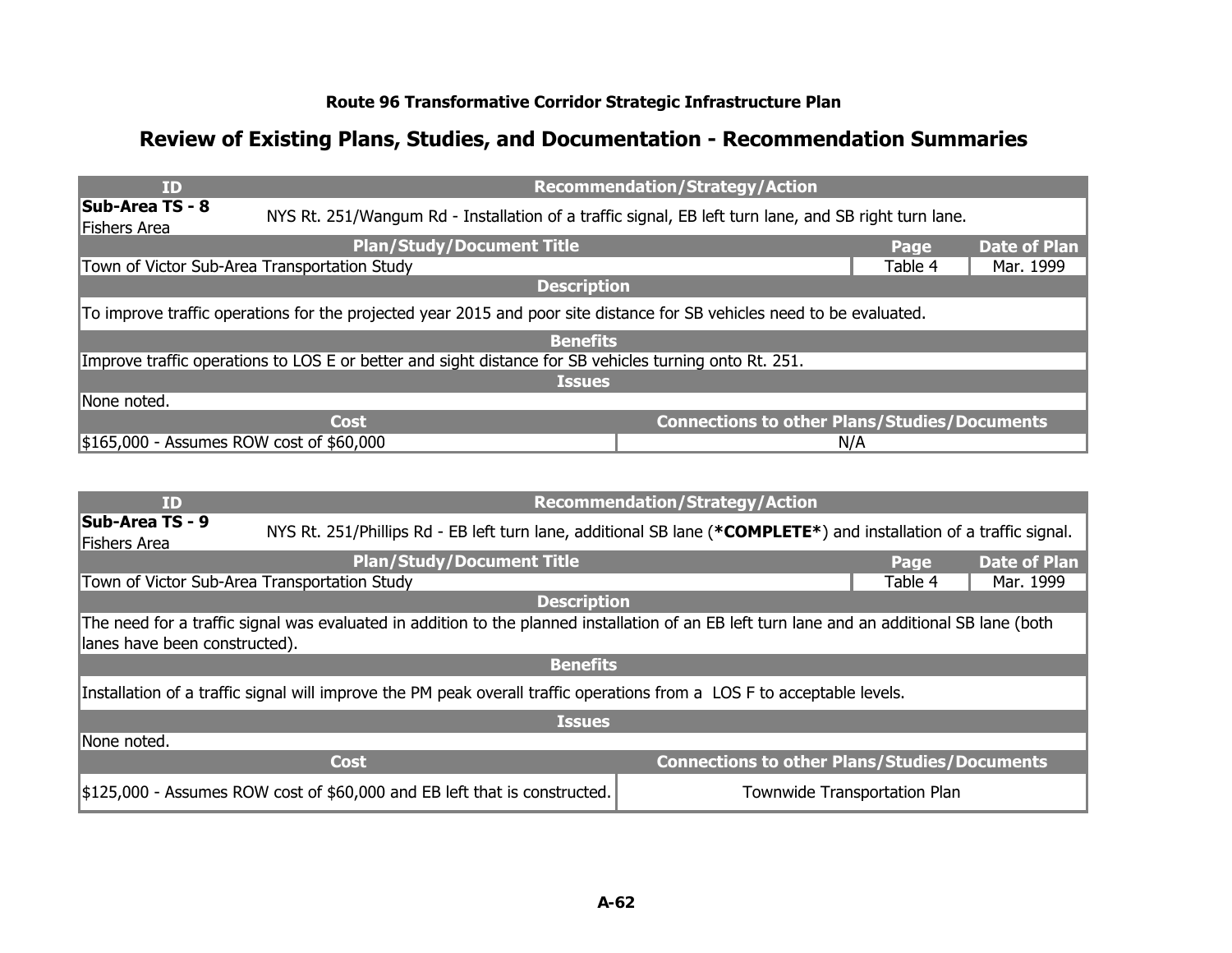| <b>ID</b>                                    |                                                                                                                                                                                                                                                                                    | <b>Recommendation/Strategy/Action</b>               |         |                     |
|----------------------------------------------|------------------------------------------------------------------------------------------------------------------------------------------------------------------------------------------------------------------------------------------------------------------------------------|-----------------------------------------------------|---------|---------------------|
| <b>Sub-Area TS - 10</b>                      | NYS Rt. 96/ NYS Rt. 251- Installation of a traffic signal, remove slip ramp, SB right lane, back-to-back left-turn                                                                                                                                                                 |                                                     |         |                     |
| Fishers Area                                 | lanes on Rt. 96. * COMPLETE*                                                                                                                                                                                                                                                       |                                                     |         |                     |
|                                              | <b>Plan/Study/Document Title</b>                                                                                                                                                                                                                                                   |                                                     | Page    | <b>Date of Plan</b> |
| Town of Victor Sub-Area Transportation Study |                                                                                                                                                                                                                                                                                    |                                                     | Table 4 | Mar. 1999           |
|                                              | <b>Description</b>                                                                                                                                                                                                                                                                 |                                                     |         |                     |
|                                              | The NYSDOT completed the installation of a traffic signal at Rt. 96 and Rt. 251. The slip ramp was removed and installation of a SB right<br>lane and back-to-back left turn lanes were installed on Rt. 96 to access Rt. 251 and Lane Rd. Rt. 251 and Lane Rd were not realigned. |                                                     |         |                     |
|                                              | <b>Benefits</b>                                                                                                                                                                                                                                                                    |                                                     |         |                     |
|                                              | Installation of a traffic signal will improve the PM peak overall traffic operations from a LOS F to acceptable levels.                                                                                                                                                            |                                                     |         |                     |
|                                              | <b>Issues</b>                                                                                                                                                                                                                                                                      |                                                     |         |                     |
| None noted.                                  |                                                                                                                                                                                                                                                                                    |                                                     |         |                     |
|                                              | <b>Cost</b>                                                                                                                                                                                                                                                                        | <b>Connections to other Plans/Studies/Documents</b> |         |                     |
|                                              | \$125,000 - Assumes ROW cost of \$60,000 and EB left that is constructed.                                                                                                                                                                                                          | Townwide Transportation Plan                        |         |                     |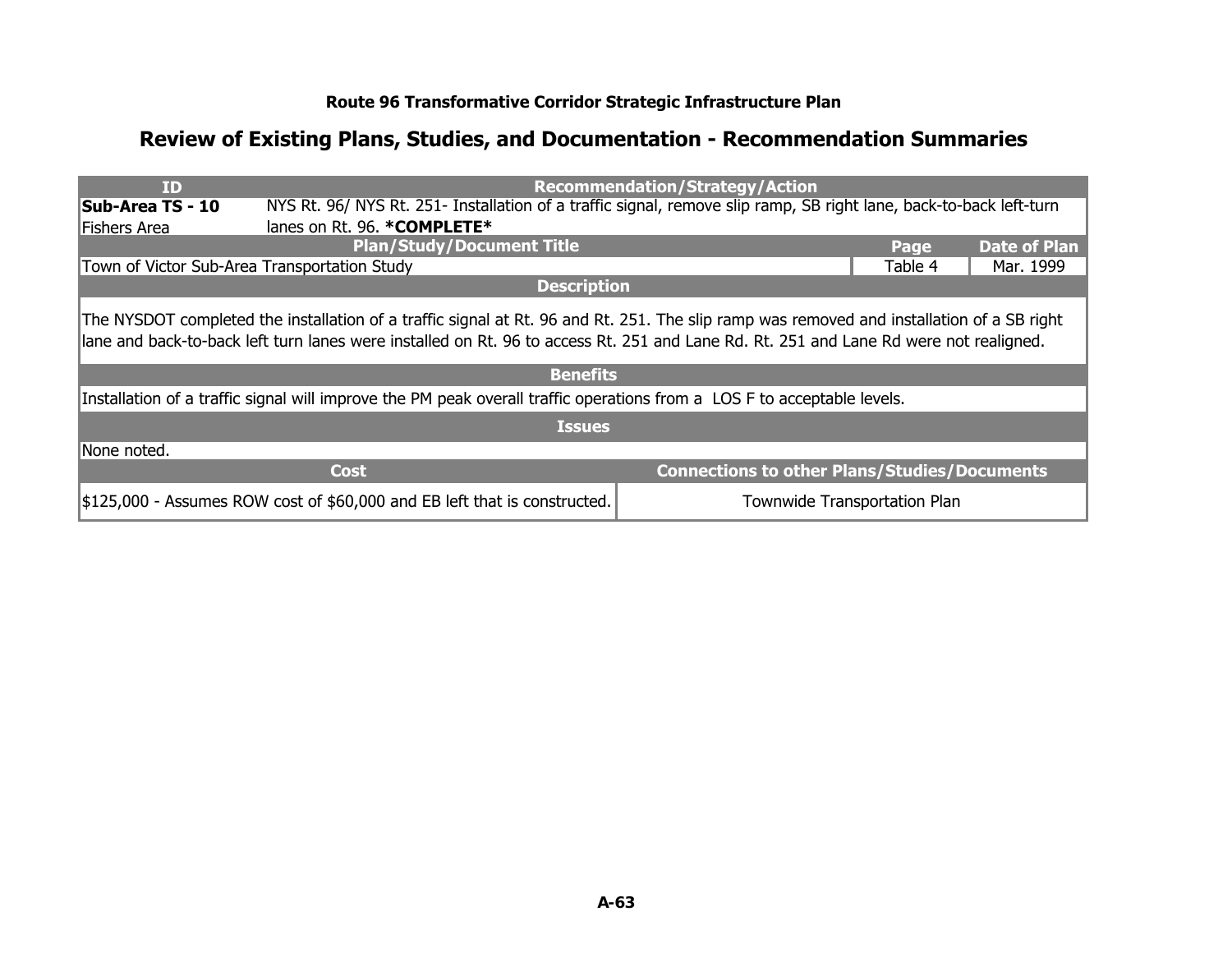| <b>ID</b>                                                                                                                                                                                                                                                                                                                                                                     |                                                                                                                                                   | <b>Recommendation/Strategy/Action</b>               |         |                     |
|-------------------------------------------------------------------------------------------------------------------------------------------------------------------------------------------------------------------------------------------------------------------------------------------------------------------------------------------------------------------------------|---------------------------------------------------------------------------------------------------------------------------------------------------|-----------------------------------------------------|---------|---------------------|
| Sub-Area TS - 11<br>Fishers Area                                                                                                                                                                                                                                                                                                                                              | NYS Rt. 96/Omnitech PI - Connector Road (*COMPLETE*) and proposed traffic signal.                                                                 |                                                     |         |                     |
|                                                                                                                                                                                                                                                                                                                                                                               | <b>Plan/Study/Document Title</b>                                                                                                                  |                                                     |         | <b>Date of Plan</b> |
| Town of Victor Sub-Area Transportation Study                                                                                                                                                                                                                                                                                                                                  |                                                                                                                                                   |                                                     | Table 4 | Mar. 1999           |
|                                                                                                                                                                                                                                                                                                                                                                               | <b>Description</b>                                                                                                                                |                                                     |         |                     |
| A connector road has been constructed east-west between Philips Rd and Rt. 96 (between Main St. Fishers and Rt. 251). The roadway<br>consists of a 2 lane road from Omnitech to Phillips Rd and extends east to Rt. 96. A traffic signal is proposed at the Roads intersection<br>with Rt. 96 but has not been constructed (1 entering, 2 existing lanes).<br><b>Benefits</b> |                                                                                                                                                   |                                                     |         |                     |
|                                                                                                                                                                                                                                                                                                                                                                               | Installation of a traffic signal will improve traffic operations.                                                                                 |                                                     |         |                     |
|                                                                                                                                                                                                                                                                                                                                                                               | <b>Issues</b>                                                                                                                                     |                                                     |         |                     |
| None noted.                                                                                                                                                                                                                                                                                                                                                                   |                                                                                                                                                   |                                                     |         |                     |
|                                                                                                                                                                                                                                                                                                                                                                               | <b>Cost</b>                                                                                                                                       | <b>Connections to other Plans/Studies/Documents</b> |         |                     |
|                                                                                                                                                                                                                                                                                                                                                                               | \$435,000 for all intersection improvements which have been completed<br>with the exception of the traffic signal - Assumes ROW cost of \$60,000. | N/A                                                 |         |                     |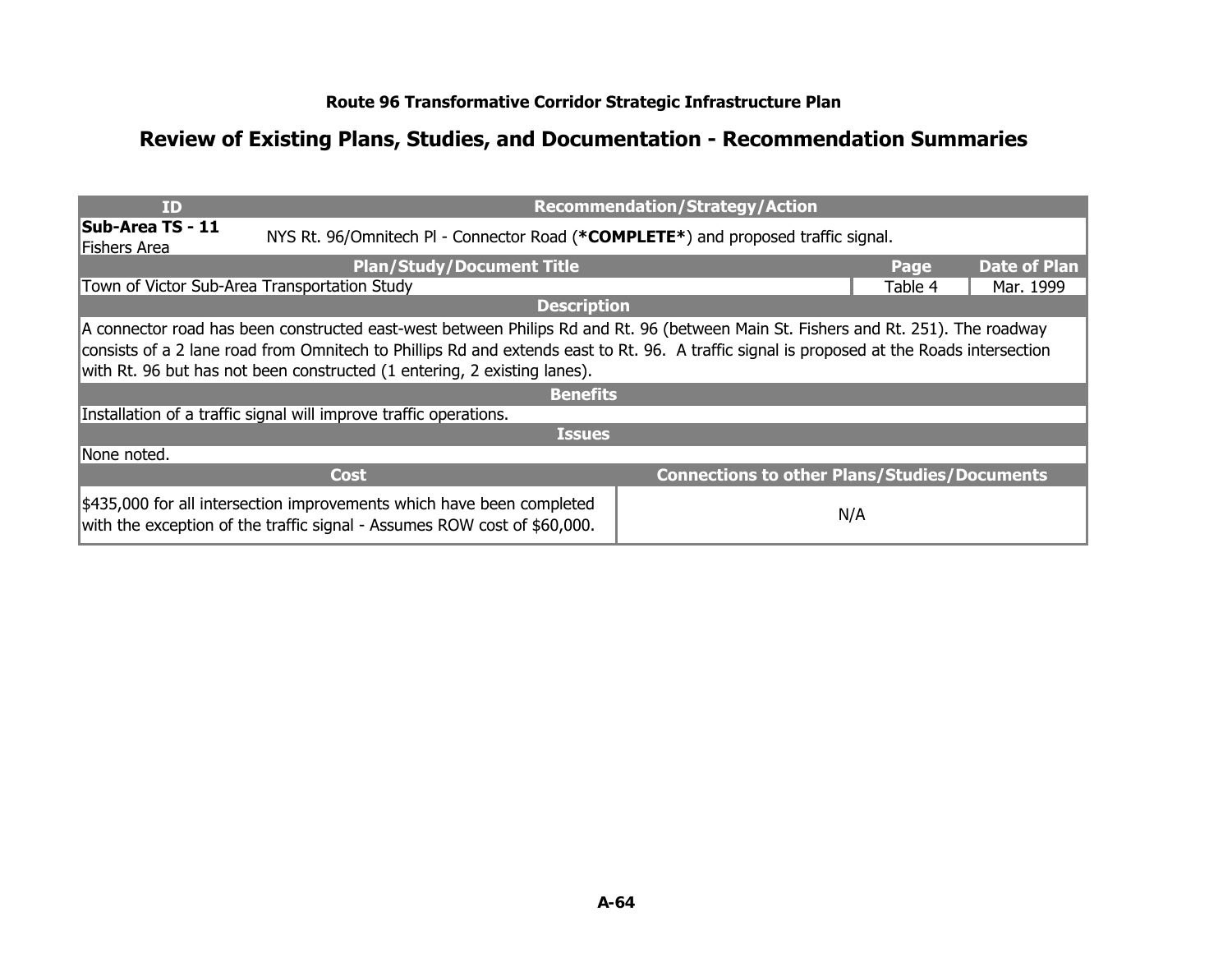| ID                                                                                                                                                                                                                                                                                                                                                                                                                                                                                                                                              |                                                      | <b>Recommendation/Strategy</b>                         |           |                         |
|-------------------------------------------------------------------------------------------------------------------------------------------------------------------------------------------------------------------------------------------------------------------------------------------------------------------------------------------------------------------------------------------------------------------------------------------------------------------------------------------------------------------------------------------------|------------------------------------------------------|--------------------------------------------------------|-----------|-------------------------|
| <b>Town Sub-1</b>                                                                                                                                                                                                                                                                                                                                                                                                                                                                                                                               | Review sidewalk requirements.                        |                                                        |           |                         |
|                                                                                                                                                                                                                                                                                                                                                                                                                                                                                                                                                 | <b>Plan/Study/Document Title</b>                     |                                                        | Page      | <b>Date of Plan</b>     |
|                                                                                                                                                                                                                                                                                                                                                                                                                                                                                                                                                 | Town of Victor Subdivision Ordinance                 |                                                        | $$211-22$ | 1986 with<br>amendments |
|                                                                                                                                                                                                                                                                                                                                                                                                                                                                                                                                                 | <b>Description</b>                                   |                                                        |           |                         |
| The policy of the Town of Victor is to encourage the building of sidewalks wherever needed. The need for sidewalks in major subdivisions<br>shall be determined by the Planning Board. Location of sidewalks generally shall be within the road right-of-way and any pedestrian access<br>easements. Sidewalks shall conform to the Design and Construction Standards for Land Development of the Town of Victor. The Town is<br>responsible for maintaining sidewalks, and the individual property occupants are responsible for snow removal. |                                                      |                                                        |           |                         |
|                                                                                                                                                                                                                                                                                                                                                                                                                                                                                                                                                 | <b>Benefits</b>                                      |                                                        |           |                         |
|                                                                                                                                                                                                                                                                                                                                                                                                                                                                                                                                                 | Sidewalks support walkability and pedestrian safety. |                                                        |           |                         |
|                                                                                                                                                                                                                                                                                                                                                                                                                                                                                                                                                 | <b>Issues</b>                                        |                                                        |           |                         |
| Sidewalks are not currently required in all subdivisions. However, in the Design and Construction standards, Section 2.9.8, there are some<br>requirements, though these standards may need to be reviewed and revised based on current priorities.                                                                                                                                                                                                                                                                                             |                                                      |                                                        |           |                         |
|                                                                                                                                                                                                                                                                                                                                                                                                                                                                                                                                                 | <b>Cost</b>                                          | <b>Connections to other Plans/Studies/Documents</b>    |           |                         |
| N/A                                                                                                                                                                                                                                                                                                                                                                                                                                                                                                                                             |                                                      | Design and Construction Standards for Land Development |           |                         |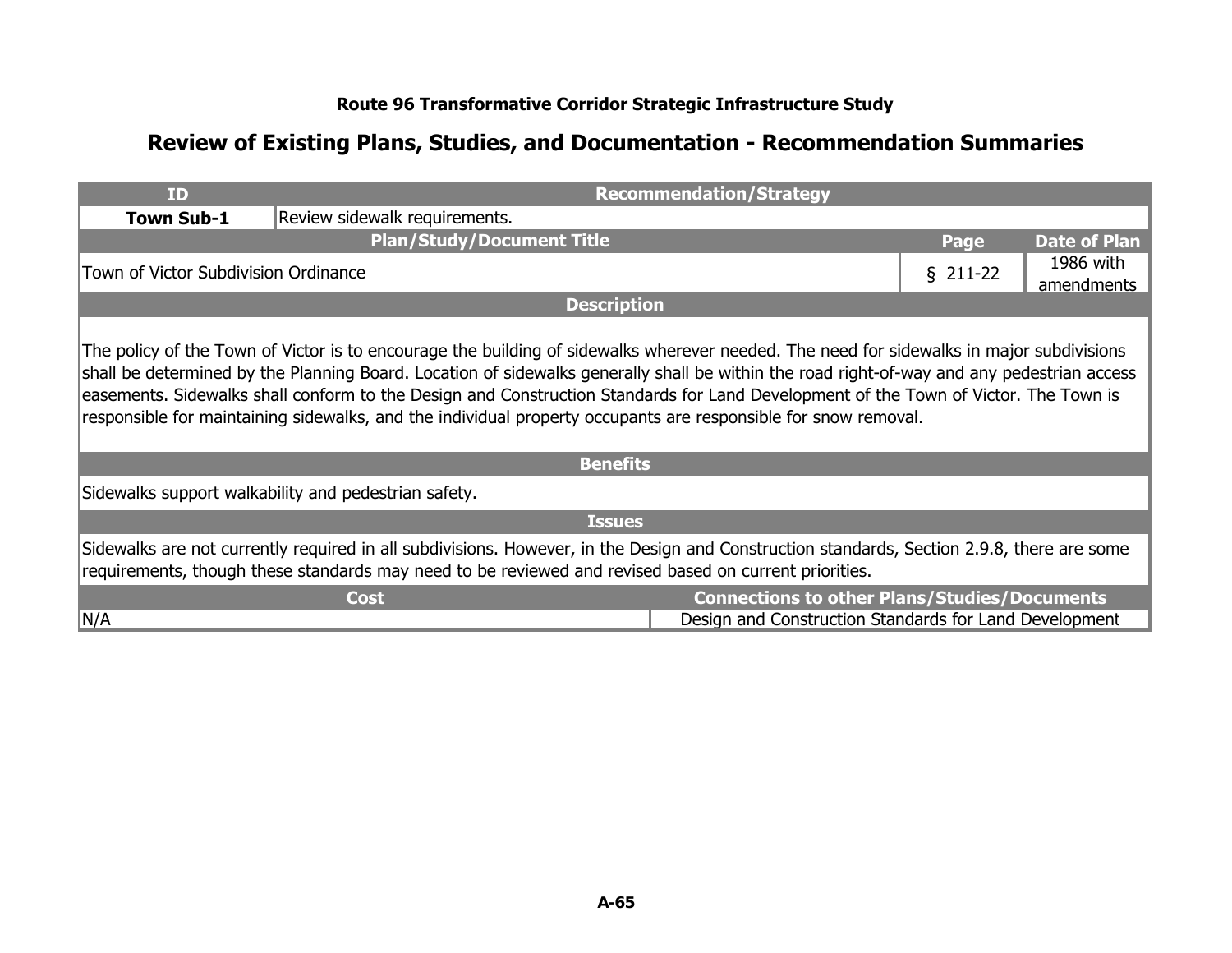| <b>ID</b>                                                                                                                                                                                                                                                                                                                                                           |                                                                  | <b>Recommendation/Strategy</b>                                                                   |            |                         |
|---------------------------------------------------------------------------------------------------------------------------------------------------------------------------------------------------------------------------------------------------------------------------------------------------------------------------------------------------------------------|------------------------------------------------------------------|--------------------------------------------------------------------------------------------------|------------|-------------------------|
| <b>Town Zone-1</b>                                                                                                                                                                                                                                                                                                                                                  | Review Commercial District.                                      |                                                                                                  |            |                         |
|                                                                                                                                                                                                                                                                                                                                                                     | <b>Plan/Study/Document Title</b>                                 |                                                                                                  | Page       | <b>Date of Plan</b>     |
|                                                                                                                                                                                                                                                                                                                                                                     | Town of Victor Zoning Code                                       |                                                                                                  | $§$ 211-22 | 1992 with<br>amendments |
|                                                                                                                                                                                                                                                                                                                                                                     | <b>Description</b>                                               |                                                                                                  |            |                         |
|                                                                                                                                                                                                                                                                                                                                                                     | This is one of the Zoning Districts along the Route 96 Corridor. |                                                                                                  |            |                         |
| <b>Benefits</b>                                                                                                                                                                                                                                                                                                                                                     |                                                                  |                                                                                                  |            |                         |
| Permits a variety of commercial uses, but not a mix of uses nor residential development. Permitted lot coverage is 40%. Other requirements<br>linclude a 30,000-square-foot lot size, 2-story maximum building height, and a front yard minimum of 80 feet (which the Planning Board<br>may reduce if there is no need for a future service road or road widening). |                                                                  |                                                                                                  |            |                         |
|                                                                                                                                                                                                                                                                                                                                                                     | <b>Issues</b>                                                    |                                                                                                  |            |                         |
| To achieve greater infill and density, the permitted lot coverage could be revised. The Town also may wish to reduce front yard setbacks<br>and increase building height to increase infill development and encourage walkability if these are priorities.                                                                                                          |                                                                  |                                                                                                  |            |                         |
|                                                                                                                                                                                                                                                                                                                                                                     | <b>Cost</b>                                                      | <b>Connections to other Plans/Studies/Documents</b>                                              |            |                         |
| ∥N/A                                                                                                                                                                                                                                                                                                                                                                |                                                                  | Comprehensive Plan - Future Land Use Plan, Route 96/251<br>Corridor Overlay District regulations |            |                         |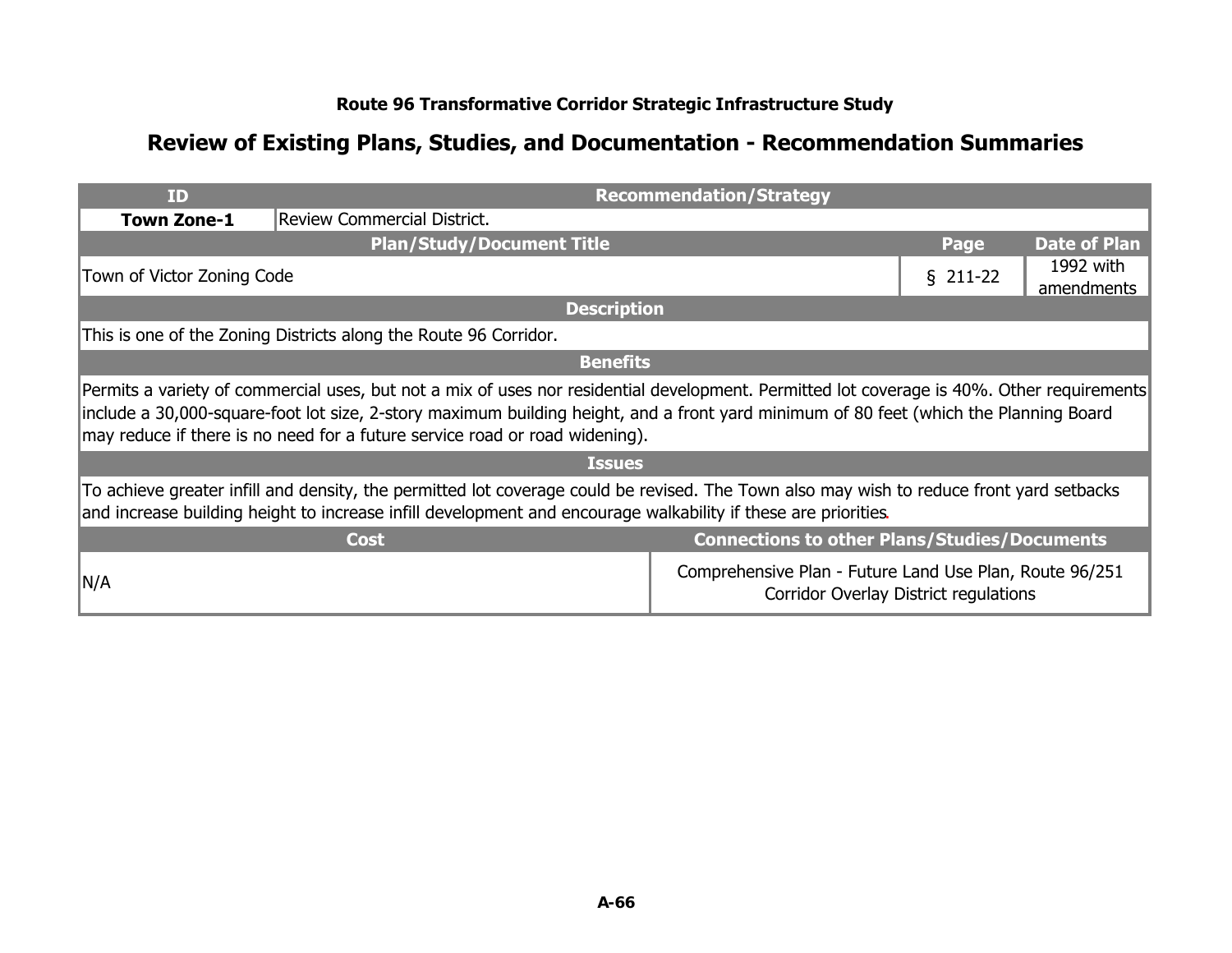| <b>ID</b>                                                                                                                                                                                                                                                                                                                                                                                                                                                                                                                                                                                                                                                                                                                                                                                               |                                                                                                                                                                                                                            | <b>Recommendation/Strategy</b>                                                                   |            |                         |
|---------------------------------------------------------------------------------------------------------------------------------------------------------------------------------------------------------------------------------------------------------------------------------------------------------------------------------------------------------------------------------------------------------------------------------------------------------------------------------------------------------------------------------------------------------------------------------------------------------------------------------------------------------------------------------------------------------------------------------------------------------------------------------------------------------|----------------------------------------------------------------------------------------------------------------------------------------------------------------------------------------------------------------------------|--------------------------------------------------------------------------------------------------|------------|-------------------------|
| <b>Town Zone-2</b>                                                                                                                                                                                                                                                                                                                                                                                                                                                                                                                                                                                                                                                                                                                                                                                      | Review Commercial/Light Industrial District.                                                                                                                                                                               |                                                                                                  |            |                         |
|                                                                                                                                                                                                                                                                                                                                                                                                                                                                                                                                                                                                                                                                                                                                                                                                         | <b>Plan/Study/Document Title</b>                                                                                                                                                                                           |                                                                                                  | Page       | <b>Date of Plan</b>     |
|                                                                                                                                                                                                                                                                                                                                                                                                                                                                                                                                                                                                                                                                                                                                                                                                         | Town of Victor Zoning Code                                                                                                                                                                                                 |                                                                                                  | $§$ 211-23 | 1992 with<br>amendments |
|                                                                                                                                                                                                                                                                                                                                                                                                                                                                                                                                                                                                                                                                                                                                                                                                         | <b>Description</b>                                                                                                                                                                                                         |                                                                                                  |            |                         |
| C/LIND Districts permit commercial use and limited light industrial uses. The intent of this district is to provide areas for customary and<br>ordinary commercial/lightindustrial uses that are environmentally compatible with the physical and natural environment of the<br>neighborhood. This district is intended to permit a compatible blend of commercial/light industrial land uses. The integrity of the district can<br>be maintained by restricting the district to land uses which are strictly commercial, service-related or light industrial in nature. The permitted<br>lot coverage is 40%, the maximum building height is 2 stories, and the front yard minimum is 80 feet (which the Planning Board may<br>reduce if there is no need for a future service road or road widening). |                                                                                                                                                                                                                            |                                                                                                  |            |                         |
|                                                                                                                                                                                                                                                                                                                                                                                                                                                                                                                                                                                                                                                                                                                                                                                                         | <b>Benefits</b>                                                                                                                                                                                                            |                                                                                                  |            |                         |
|                                                                                                                                                                                                                                                                                                                                                                                                                                                                                                                                                                                                                                                                                                                                                                                                         | Permits a variety of commercial uses and light industrial uses. There are no minimum lot size, which supports infill development. Residential<br>uses (subordinate to principal uses) are permitted by special use permit. |                                                                                                  |            |                         |
|                                                                                                                                                                                                                                                                                                                                                                                                                                                                                                                                                                                                                                                                                                                                                                                                         | <b>Issues</b>                                                                                                                                                                                                              |                                                                                                  |            |                         |
| To achieve greater infill and density, the permitted lot coverage could be revised. The Town also may wish to consider reducing front yard<br>setbacks and increasing building height if it is a priority is to increase infill development and encourage walkability. It may also wish to<br>consider mixed use by right rather than special use permit.                                                                                                                                                                                                                                                                                                                                                                                                                                               |                                                                                                                                                                                                                            |                                                                                                  |            |                         |
|                                                                                                                                                                                                                                                                                                                                                                                                                                                                                                                                                                                                                                                                                                                                                                                                         | <b>Cost</b>                                                                                                                                                                                                                | <b>Connections to other Plans/Studies/Documents</b>                                              |            |                         |
| N/A                                                                                                                                                                                                                                                                                                                                                                                                                                                                                                                                                                                                                                                                                                                                                                                                     |                                                                                                                                                                                                                            | Comprehensive Plan - Future Land Use Plan, Route 96/251<br>Corridor Overlay District regulations |            |                         |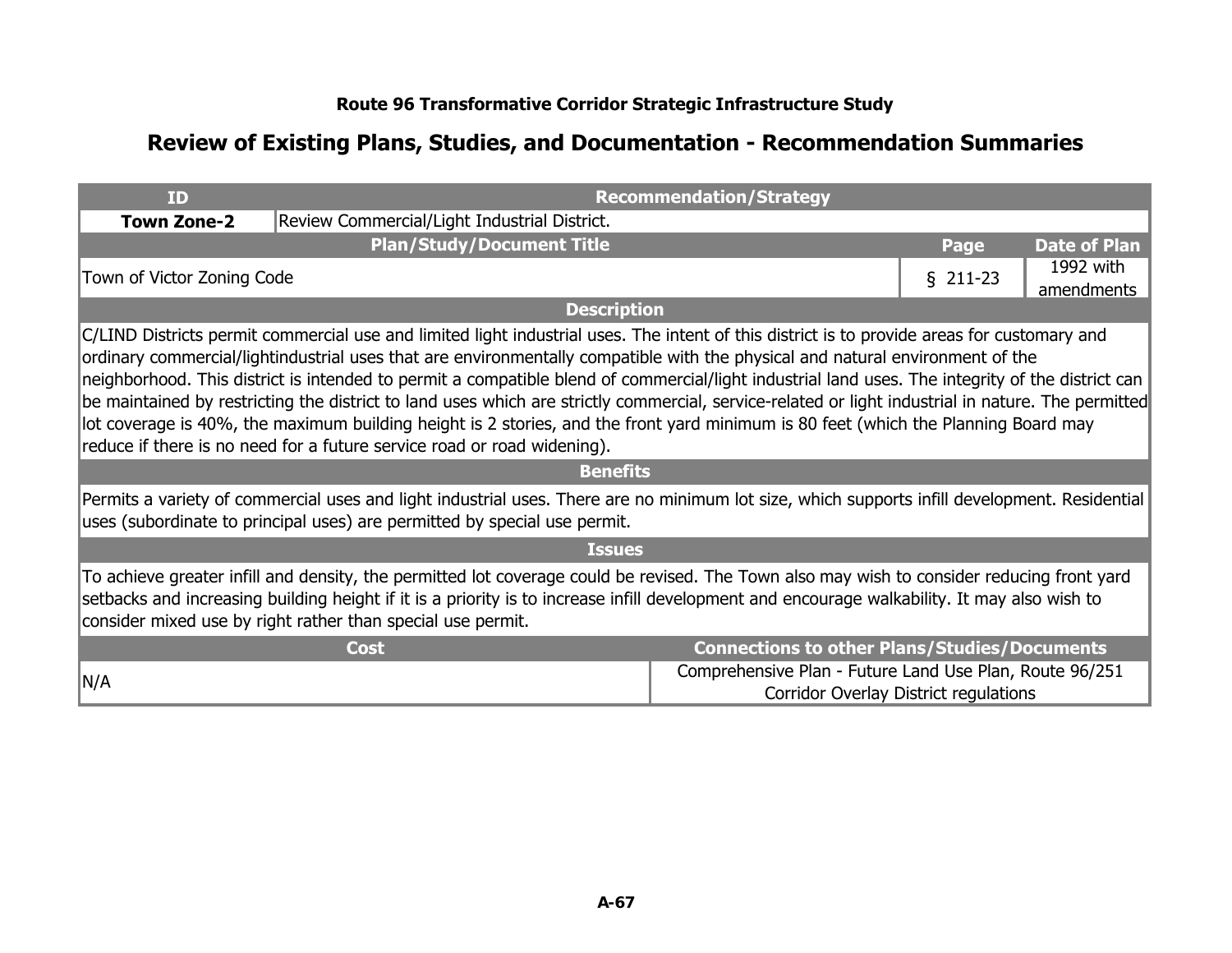| <b>ID</b>          |                                                                                                                                                | <b>Recommendation/Strategy</b>                          |           |                     |
|--------------------|------------------------------------------------------------------------------------------------------------------------------------------------|---------------------------------------------------------|-----------|---------------------|
| <b>Town Zone-3</b> | Review Multiple-Dwelling District.                                                                                                             |                                                         |           |                     |
|                    | <b>Plan/Study/Document Title</b>                                                                                                               |                                                         | Page      | <b>Date of Plan</b> |
|                    | Town of Victor Zoning Code                                                                                                                     |                                                         | $$211-25$ | 1992 with           |
|                    |                                                                                                                                                |                                                         |           | amendments          |
|                    | <b>Description</b>                                                                                                                             |                                                         |           |                     |
|                    | The purpose of the Multiple-Dwelling District is to permit, where appropriate, the construction and development of multiple-family             |                                                         |           |                     |
|                    | residences in the Town of Victor; however, the Town does not encourage widespread development of such areas at the cost of residential         |                                                         |           |                     |
|                    | districts. Therefore, additional areas may be zoned as multiple-dwelling districts upon application for a specific proposal in accordance with |                                                         |           |                     |
|                    | the normal rezoning procedures. Areas proposed to be zoned multiple dwelling shall be served by sanitary sewers, storm sewers and public       |                                                         |           |                     |
|                    | water. The minimum front setback is 50 feet (or 30 feet for collector roads).                                                                  |                                                         |           |                     |
|                    | <b>Benefits</b>                                                                                                                                |                                                         |           |                     |
|                    | Allows for multiple-dwellings and essential service uses.                                                                                      |                                                         |           |                     |
|                    | <b>Issues</b>                                                                                                                                  |                                                         |           |                     |
|                    | The Town may wish to consider changing setbacks to promote walkability and mixed-use development if these are priorities.                      |                                                         |           |                     |
|                    | <b>Cost</b>                                                                                                                                    | <b>Connections to other Plans/Studies/Documents</b>     |           |                     |
|                    |                                                                                                                                                | Comprehensive Plan - Future Land Use Plan, Route 96/251 |           |                     |
| ∥N/A               |                                                                                                                                                | <b>Corridor Overlay District regulations</b>            |           |                     |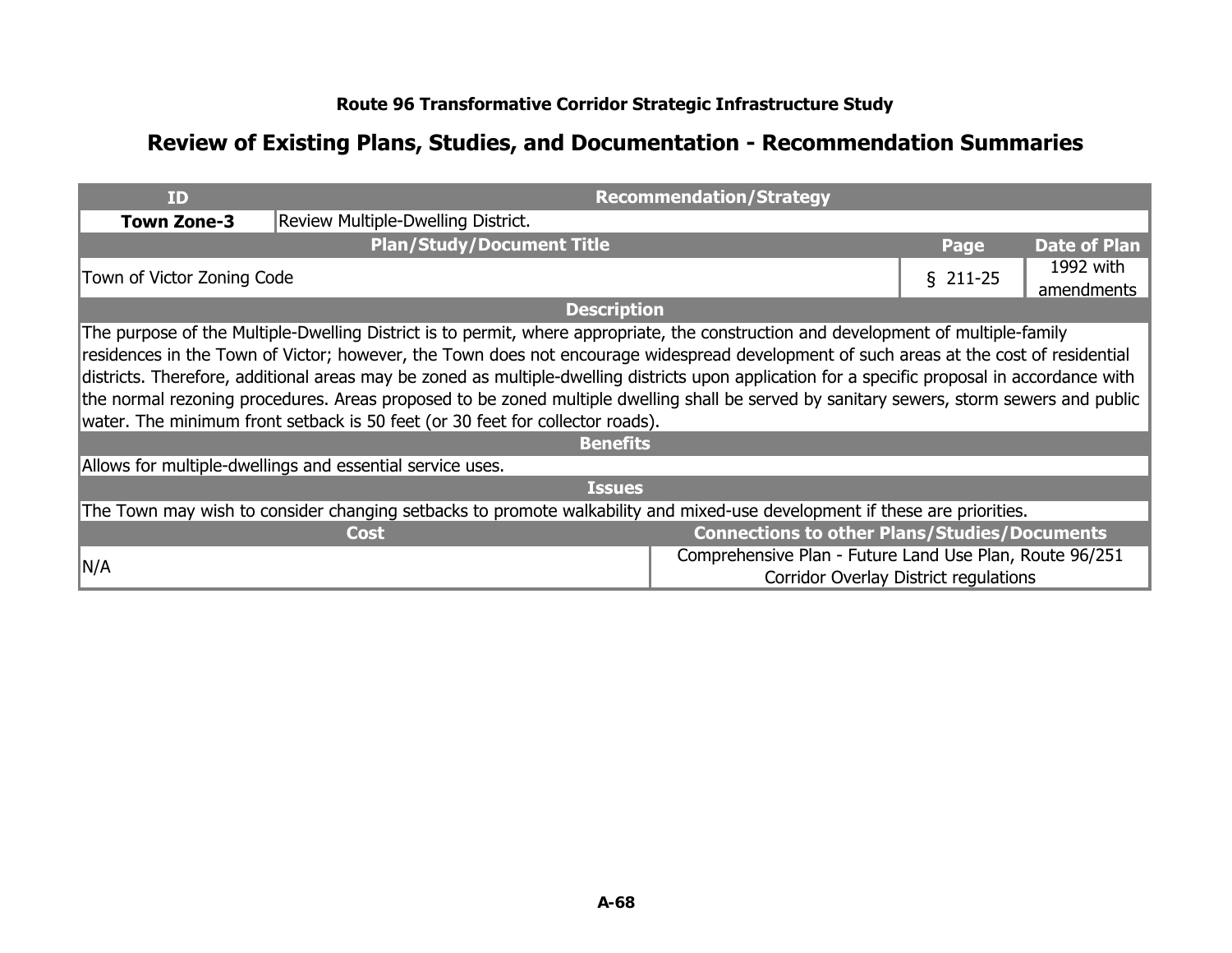| <b>TD</b>                                                                                                                                                                                                                                                                                                                                                                                                                                                                                                                                                                                                                                                                                                                                                                                                                                                                                                                                                                                                                                                                                                                                     |                                                                                                                                                                             | <b>Recommendation/Strategy</b>                             |                      |                     |  |
|-----------------------------------------------------------------------------------------------------------------------------------------------------------------------------------------------------------------------------------------------------------------------------------------------------------------------------------------------------------------------------------------------------------------------------------------------------------------------------------------------------------------------------------------------------------------------------------------------------------------------------------------------------------------------------------------------------------------------------------------------------------------------------------------------------------------------------------------------------------------------------------------------------------------------------------------------------------------------------------------------------------------------------------------------------------------------------------------------------------------------------------------------|-----------------------------------------------------------------------------------------------------------------------------------------------------------------------------|------------------------------------------------------------|----------------------|---------------------|--|
| <b>Town Zone-4</b>                                                                                                                                                                                                                                                                                                                                                                                                                                                                                                                                                                                                                                                                                                                                                                                                                                                                                                                                                                                                                                                                                                                            | Review Route 96/251 Corridor Overlay District regulations.                                                                                                                  |                                                            |                      |                     |  |
|                                                                                                                                                                                                                                                                                                                                                                                                                                                                                                                                                                                                                                                                                                                                                                                                                                                                                                                                                                                                                                                                                                                                               | <b>Plan/Study/Document Title</b>                                                                                                                                            |                                                            | Page                 | <b>Date of Plan</b> |  |
| Comprehensive Plan - Future Land Use Plan                                                                                                                                                                                                                                                                                                                                                                                                                                                                                                                                                                                                                                                                                                                                                                                                                                                                                                                                                                                                                                                                                                     |                                                                                                                                                                             |                                                            | $§$ 211-27.1         | 1994/1996           |  |
|                                                                                                                                                                                                                                                                                                                                                                                                                                                                                                                                                                                                                                                                                                                                                                                                                                                                                                                                                                                                                                                                                                                                               | <b>Description</b>                                                                                                                                                          |                                                            |                      |                     |  |
| The intent of the Route 96/Route 251 Corridor Overlay District is to improve the quality of development along the corridor. The corridor is<br>unique in its variety of topography, including steep slopes and wetland areas. These characteristics can enhance the design of future<br>projects. The overlay district restricts or controls site access along Route 96 and Route 251 in the Town of Victor in order to prevent<br>potentially significant traffic congestion problems and vehicular and pedestrian conflict areas. The overlay district requires compliance with<br>design guidelines to enhance the character of the corridor. The regulations contained within this overlay district are not intended to be<br>substituted for other general zoning district provisions but can be superimposed over such district provisions and should be considered as<br>additional requirements to be met by the applicant or developer, prior to final project approval. This overlay district is intended to provide<br>the Town of Victor Planning Board with an additional level of review along the Route 96/Route 251 corridor. |                                                                                                                                                                             |                                                            |                      |                     |  |
|                                                                                                                                                                                                                                                                                                                                                                                                                                                                                                                                                                                                                                                                                                                                                                                                                                                                                                                                                                                                                                                                                                                                               | <b>Benefits</b>                                                                                                                                                             |                                                            |                      |                     |  |
|                                                                                                                                                                                                                                                                                                                                                                                                                                                                                                                                                                                                                                                                                                                                                                                                                                                                                                                                                                                                                                                                                                                                               | This overlay allows for mixed use and residential development not permitted in the underlying zoning districts. It also provides additional<br>design guidance to the area. |                                                            |                      |                     |  |
|                                                                                                                                                                                                                                                                                                                                                                                                                                                                                                                                                                                                                                                                                                                                                                                                                                                                                                                                                                                                                                                                                                                                               | <b>Issues</b>                                                                                                                                                               |                                                            |                      |                     |  |
| Use of the overlay is not required and can be permitted on a case-by-case basis by the Planning Board. As such, sections of the corridor<br>may differ from others, depending on which regulations were used.                                                                                                                                                                                                                                                                                                                                                                                                                                                                                                                                                                                                                                                                                                                                                                                                                                                                                                                                 |                                                                                                                                                                             |                                                            |                      |                     |  |
|                                                                                                                                                                                                                                                                                                                                                                                                                                                                                                                                                                                                                                                                                                                                                                                                                                                                                                                                                                                                                                                                                                                                               | <b>Cost</b>                                                                                                                                                                 | <b>Connections to other Plans/Studies/Documents</b>        |                      |                     |  |
| N/A                                                                                                                                                                                                                                                                                                                                                                                                                                                                                                                                                                                                                                                                                                                                                                                                                                                                                                                                                                                                                                                                                                                                           |                                                                                                                                                                             | Comprehensive Plan - Future Land Use Plan; Zoning Code for | underlying districts |                     |  |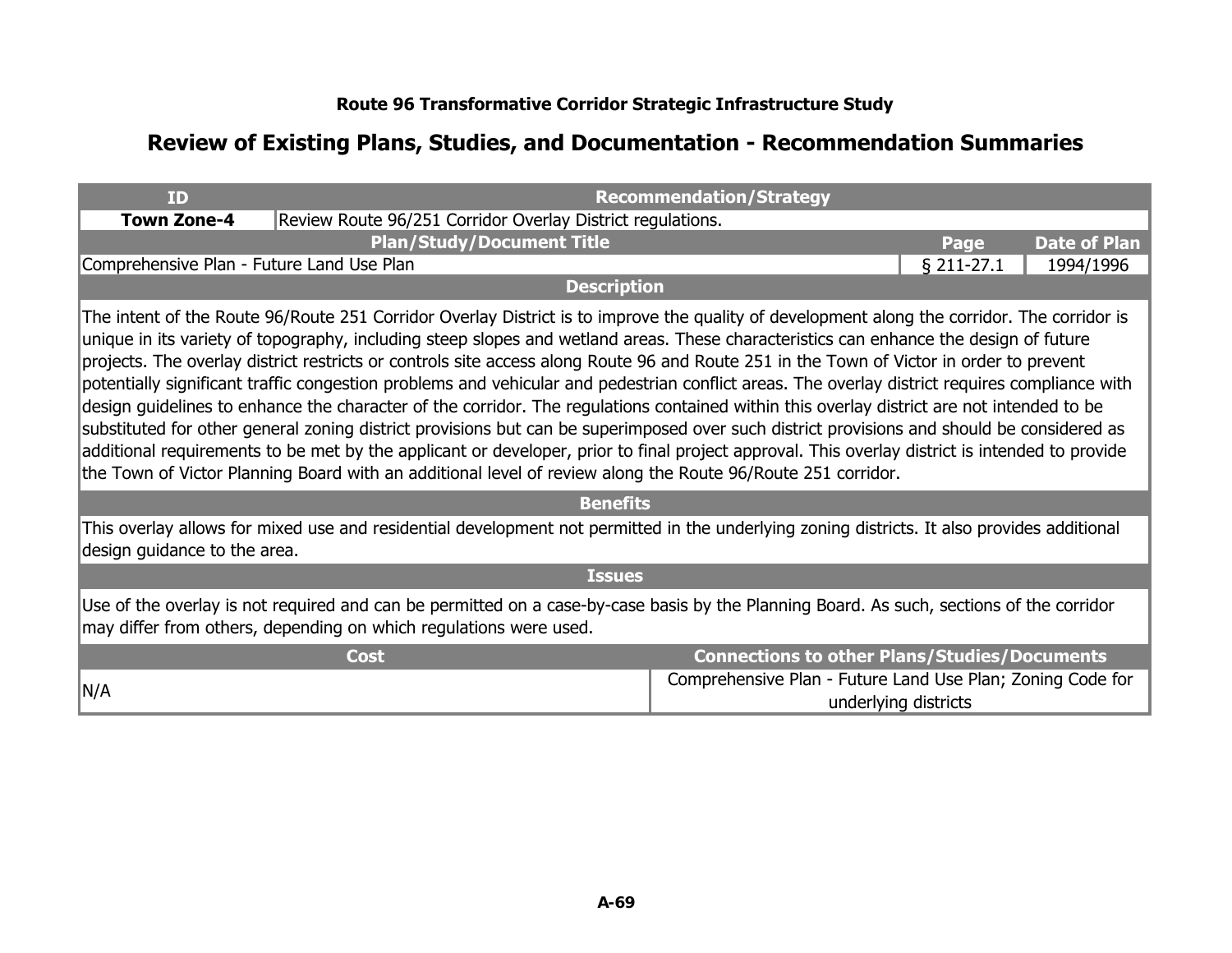| ID                 |                                                                                                                                                                                                                                                                           | <b>Recommendation/Strategy</b>                      |      |                     |  |
|--------------------|---------------------------------------------------------------------------------------------------------------------------------------------------------------------------------------------------------------------------------------------------------------------------|-----------------------------------------------------|------|---------------------|--|
| Town Des & Con-1   | Section 2.0: Design Requirements                                                                                                                                                                                                                                          |                                                     |      |                     |  |
|                    | <b>Plan/Study/Document Title</b>                                                                                                                                                                                                                                          |                                                     | Page | <b>Date of Plan</b> |  |
|                    | Design and Construction Standards for Land Development                                                                                                                                                                                                                    |                                                     | 2.16 | Jan. 2014           |  |
|                    | <b>Description</b>                                                                                                                                                                                                                                                        |                                                     |      |                     |  |
|                    | 2.9.7 - Islands: Islands shall not be situated in local road medians or cul-de-sacs                                                                                                                                                                                       |                                                     |      |                     |  |
|                    | <b>Benefits</b>                                                                                                                                                                                                                                                           |                                                     |      |                     |  |
|                    | Minimizes maintenance needs, reduces potential for plowing complications                                                                                                                                                                                                  |                                                     |      |                     |  |
|                    | <b>Issues</b>                                                                                                                                                                                                                                                             |                                                     |      |                     |  |
|                    | When and where appropriate, islands can be a key component of complete streets by providing pedestrian refuge at crosswalks. Islands can<br>also act as a traffic calming element. In certain circumstances, they can provide stormwater runoff/management opportunities. |                                                     |      |                     |  |
|                    | <b>Cost</b>                                                                                                                                                                                                                                                               | <b>Connections to other Plans/Studies/Documents</b> |      |                     |  |
| Not yet determined |                                                                                                                                                                                                                                                                           |                                                     | N/A  |                     |  |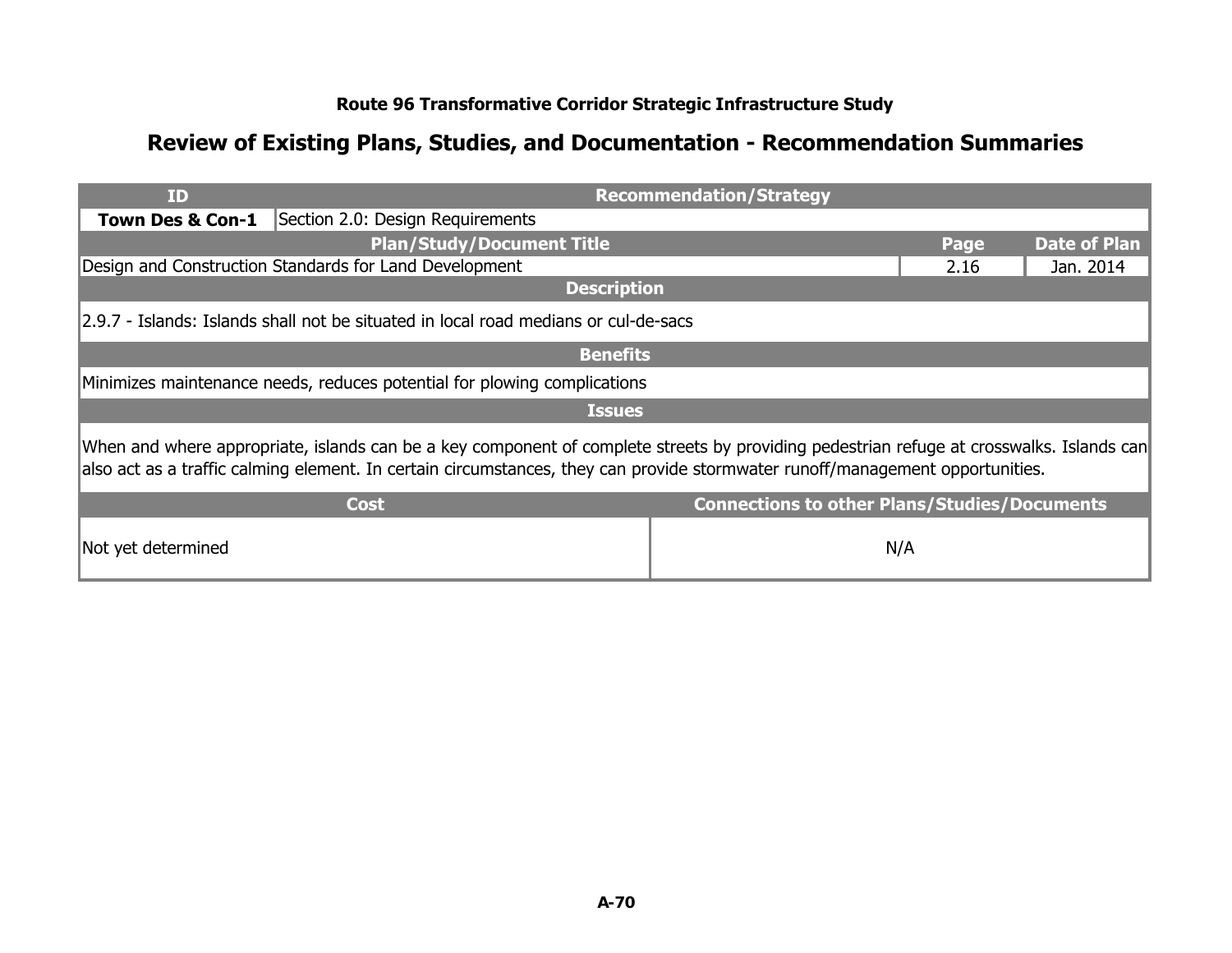| <b>ID</b>                                                                                                                                                                                                                                                                                                      | <b>Recommendation/Strategy</b>   |                                                     |      |                     |
|----------------------------------------------------------------------------------------------------------------------------------------------------------------------------------------------------------------------------------------------------------------------------------------------------------------|----------------------------------|-----------------------------------------------------|------|---------------------|
| Town Des & Con-2                                                                                                                                                                                                                                                                                               | Section 2.0: Design Requirements |                                                     |      |                     |
| <b>Plan/Study/Document Title</b>                                                                                                                                                                                                                                                                               |                                  |                                                     | Page | <b>Date of Plan</b> |
| Design and Construction Standards for Land Development                                                                                                                                                                                                                                                         |                                  |                                                     | 2.16 | Jan. 2014           |
| <b>Description</b>                                                                                                                                                                                                                                                                                             |                                  |                                                     |      |                     |
| 2.9.8: Sidewalks: Sidewalks shall be provided where required by the Town for safety or convenience. Generally, sidewalks will be required<br>along Primary Roads and along other streets near schools, or where pedestrian traffic is anticipated. The minimum width of sidewalks shall<br>be five $(5)$ feet. |                                  |                                                     |      |                     |
| <b>Benefits</b>                                                                                                                                                                                                                                                                                                |                                  |                                                     |      |                     |
| Sidewalk requirements help provide guidance to developers and landowners.                                                                                                                                                                                                                                      |                                  |                                                     |      |                     |
| <b>Issues</b>                                                                                                                                                                                                                                                                                                  |                                  |                                                     |      |                     |
| If complete streets elements/considerations are generally desired within the Town, this section may need to be reviewed and revised to<br>provide more detail on when and where sidewalks are required or may be desirable.                                                                                    |                                  |                                                     |      |                     |
|                                                                                                                                                                                                                                                                                                                | <b>Cost</b>                      | <b>Connections to other Plans/Studies/Documents</b> |      |                     |
| Not yet determined                                                                                                                                                                                                                                                                                             |                                  | Comprehensive Plan - Future Land Use Plan           |      |                     |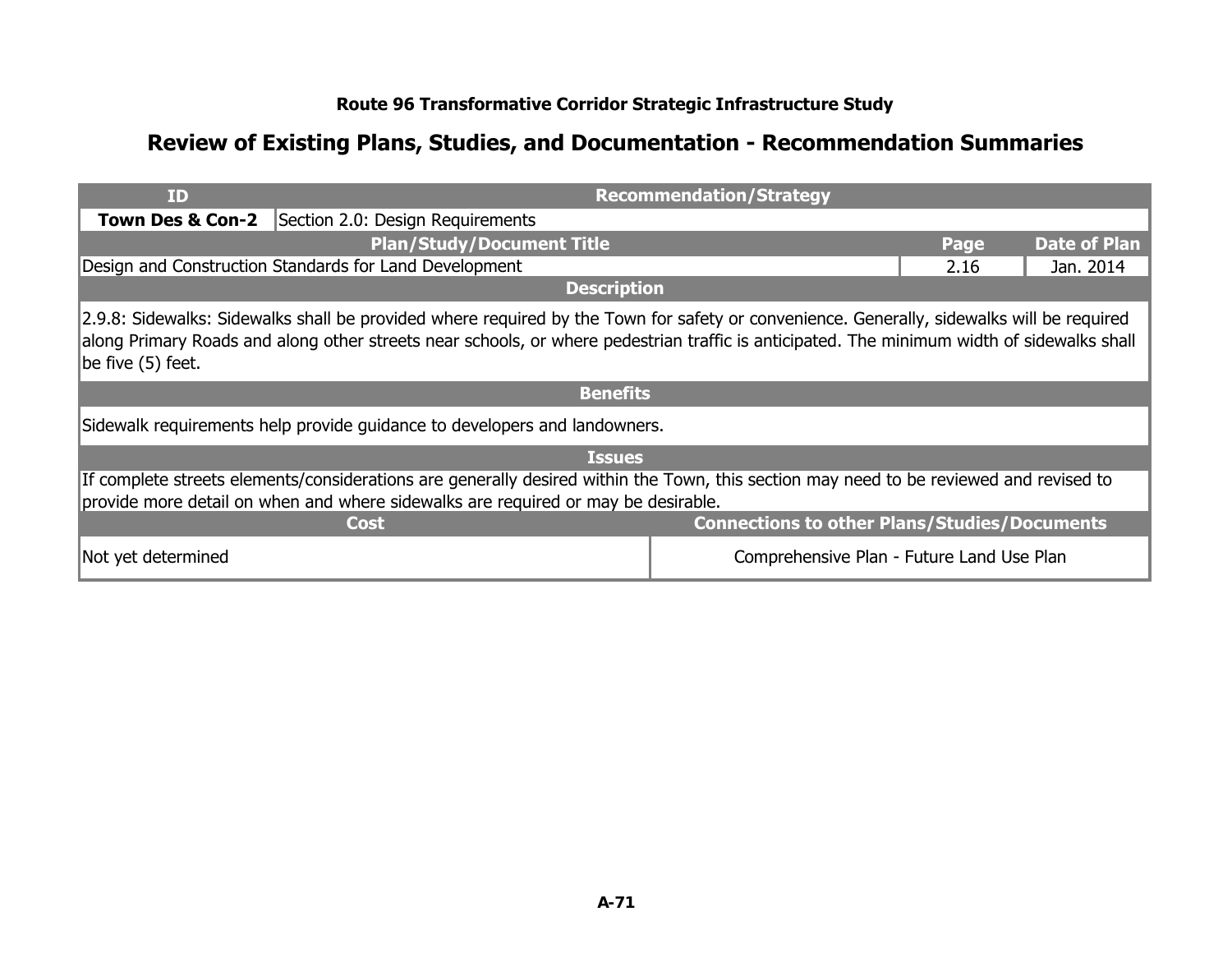| <b>ID</b>                                                                                                                                                                                                                                                                                                                                                                                              |                                                        | <b>Recommendation/Strategy</b>                      |             |                     |  |
|--------------------------------------------------------------------------------------------------------------------------------------------------------------------------------------------------------------------------------------------------------------------------------------------------------------------------------------------------------------------------------------------------------|--------------------------------------------------------|-----------------------------------------------------|-------------|---------------------|--|
| Town Des & Con-3                                                                                                                                                                                                                                                                                                                                                                                       | Section 2.0: Design Requirements                       |                                                     |             |                     |  |
|                                                                                                                                                                                                                                                                                                                                                                                                        | <b>Plan/Study/Document Title</b>                       |                                                     | Page        | <b>Date of Plan</b> |  |
|                                                                                                                                                                                                                                                                                                                                                                                                        | Design and Construction Standards for Land Development |                                                     | 2.18        | Jan. 2014           |  |
|                                                                                                                                                                                                                                                                                                                                                                                                        | <b>Description</b>                                     |                                                     |             |                     |  |
| 2.9.14.1, Policy (Road Dedication Requirements): All primary roads, collector roads and local streets serving a development shall be built to<br>the appropriate Town design standards and dedicated to the Town. Common driveways serving not more than three (3) properties shall be<br>privately owned and maintained. All driveways must be built to the appropriate design standards of the Town. |                                                        |                                                     |             |                     |  |
|                                                                                                                                                                                                                                                                                                                                                                                                        | <b>Benefits</b>                                        |                                                     |             |                     |  |
| Setting a cap on the number of properties that shall be allowed to use a common driveway and still maintain private ownership provides<br>guidance in what is expected of developers/development.                                                                                                                                                                                                      |                                                        |                                                     |             |                     |  |
|                                                                                                                                                                                                                                                                                                                                                                                                        | <b>Issues</b>                                          |                                                     |             |                     |  |
| Setting a cap based only on the number of properties without consideration of use, size or potential vehicular use/counts could create a<br>conflict with the intent of this section. Consideration should be given to further defining this policy.                                                                                                                                                   |                                                        |                                                     |             |                     |  |
|                                                                                                                                                                                                                                                                                                                                                                                                        | <b>Cost</b>                                            | <b>Connections to other Plans/Studies/Documents</b> |             |                     |  |
| ∥N/A                                                                                                                                                                                                                                                                                                                                                                                                   |                                                        |                                                     | <b>None</b> |                     |  |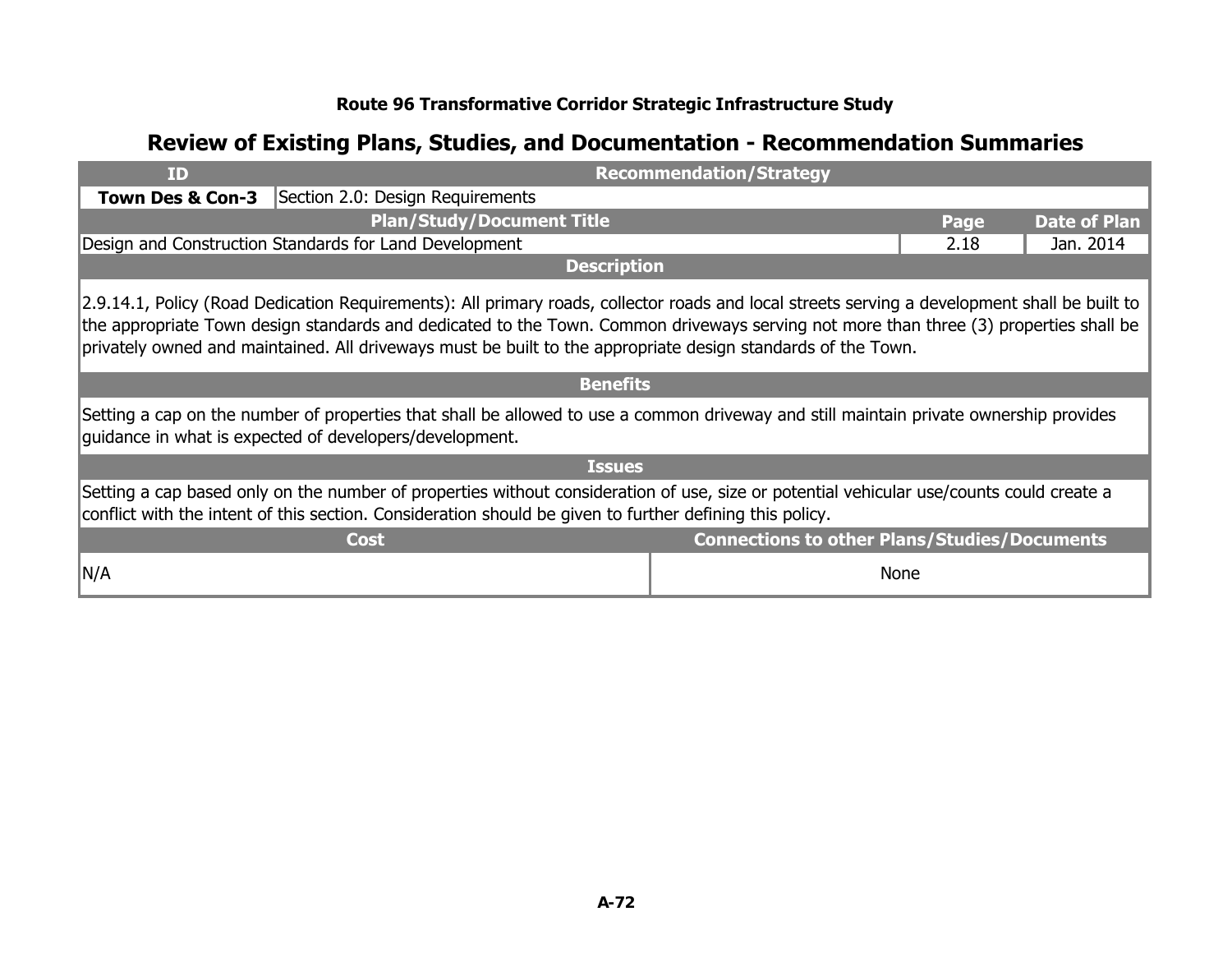| <b>ID</b>                                                                                                                                                                                                                                                                                                                                                                                                                                                                                                                                                                                                                                                                                                                                                             |                                                        | <b>Recommendation/Strategy</b>                                                                              |             |                     |  |  |
|-----------------------------------------------------------------------------------------------------------------------------------------------------------------------------------------------------------------------------------------------------------------------------------------------------------------------------------------------------------------------------------------------------------------------------------------------------------------------------------------------------------------------------------------------------------------------------------------------------------------------------------------------------------------------------------------------------------------------------------------------------------------------|--------------------------------------------------------|-------------------------------------------------------------------------------------------------------------|-------------|---------------------|--|--|
| Town Des & Con-4                                                                                                                                                                                                                                                                                                                                                                                                                                                                                                                                                                                                                                                                                                                                                      |                                                        | Section 2.0 Design Requirements and Section 3.0: Construction Standards                                     |             |                     |  |  |
|                                                                                                                                                                                                                                                                                                                                                                                                                                                                                                                                                                                                                                                                                                                                                                       | <b>Plan/Study/Document Title</b>                       |                                                                                                             | Page        | <b>Date of Plan</b> |  |  |
|                                                                                                                                                                                                                                                                                                                                                                                                                                                                                                                                                                                                                                                                                                                                                                       | Design and Construction Standards for Land Development |                                                                                                             | 2.20 & 3.40 | Jan. 2014           |  |  |
|                                                                                                                                                                                                                                                                                                                                                                                                                                                                                                                                                                                                                                                                                                                                                                       |                                                        | <b>Description</b>                                                                                          |             |                     |  |  |
|                                                                                                                                                                                                                                                                                                                                                                                                                                                                                                                                                                                                                                                                                                                                                                       |                                                        | 2.9.17 & 3.8.9 - These two sections cover the same topic but the information provided in each is different. |             |                     |  |  |
| 2.9.17 STREET AND TRAFFIC SIGNS<br>2.9.17.1 Street Signs: Street signs shall be provided at all street intersections, shall be of the type approved by the Town Highway<br>Superintendent, and shall conform to the requirements of National Manual of Uniform Traffic Control Devices with NYS<br>Supplement. All street signs, including their size, MUTCD designation, and sign face shall be shown in their proposed location on the<br>preliminary and final plans.<br>2.9.17.2 Traffic Signs: Traffic signs shall be provided at intersections designated by the Town Highway Superintendent and shall conform to<br>the requirements of National Manual of Uniform Traffic Control Devices with NYS Supplement. All traffic signs, including their size, MUTCD |                                                        |                                                                                                             |             |                     |  |  |
| designation, and sign face shall be shown in their proposed location on the preliminary and final plans.<br>3.8.9 STREET AND TRAFFIC SIGNS<br>3.8.9.1 Street Signs: Temporary signs shall be installed at each street intersection when construction of new roadways allow passage by<br>vehicles. Street signs shall be provided at all street intersections, shall be of the type approved by the Town Highway Superintendent, and<br>shall conform to the requirements of NYS Manual of Uniform Traffic Control Devices.<br>3.8.9.2 Traffic Signs: Traffic signs shall be provided at intersections designated by the Town Highway Superintendent and shall conform to<br>the requirements of NYS Manual of Uniform Traffic Control Devices.                       |                                                        |                                                                                                             |             |                     |  |  |
| <b>Benefits</b>                                                                                                                                                                                                                                                                                                                                                                                                                                                                                                                                                                                                                                                                                                                                                       |                                                        |                                                                                                             |             |                     |  |  |
| Standards that detail street and traffic sign requirements are essential.<br><b>Issues</b><br>For consistency and clanty it may be desirable to revise these sections to include the same imormation and provide the specific name or<br>each document: National Manual on Uniform Traffic Control Devices for Streets and Highways (MUTCD) and 17 NYCRR Chapter V (NY<br>Sunnlamant)                                                                                                                                                                                                                                                                                                                                                                                 |                                                        |                                                                                                             |             |                     |  |  |
|                                                                                                                                                                                                                                                                                                                                                                                                                                                                                                                                                                                                                                                                                                                                                                       | <b>Cost</b>                                            | <b>Connections to other Plans/Studies/Documents</b>                                                         |             |                     |  |  |
| Not yet determined                                                                                                                                                                                                                                                                                                                                                                                                                                                                                                                                                                                                                                                                                                                                                    |                                                        | <b>None</b>                                                                                                 |             |                     |  |  |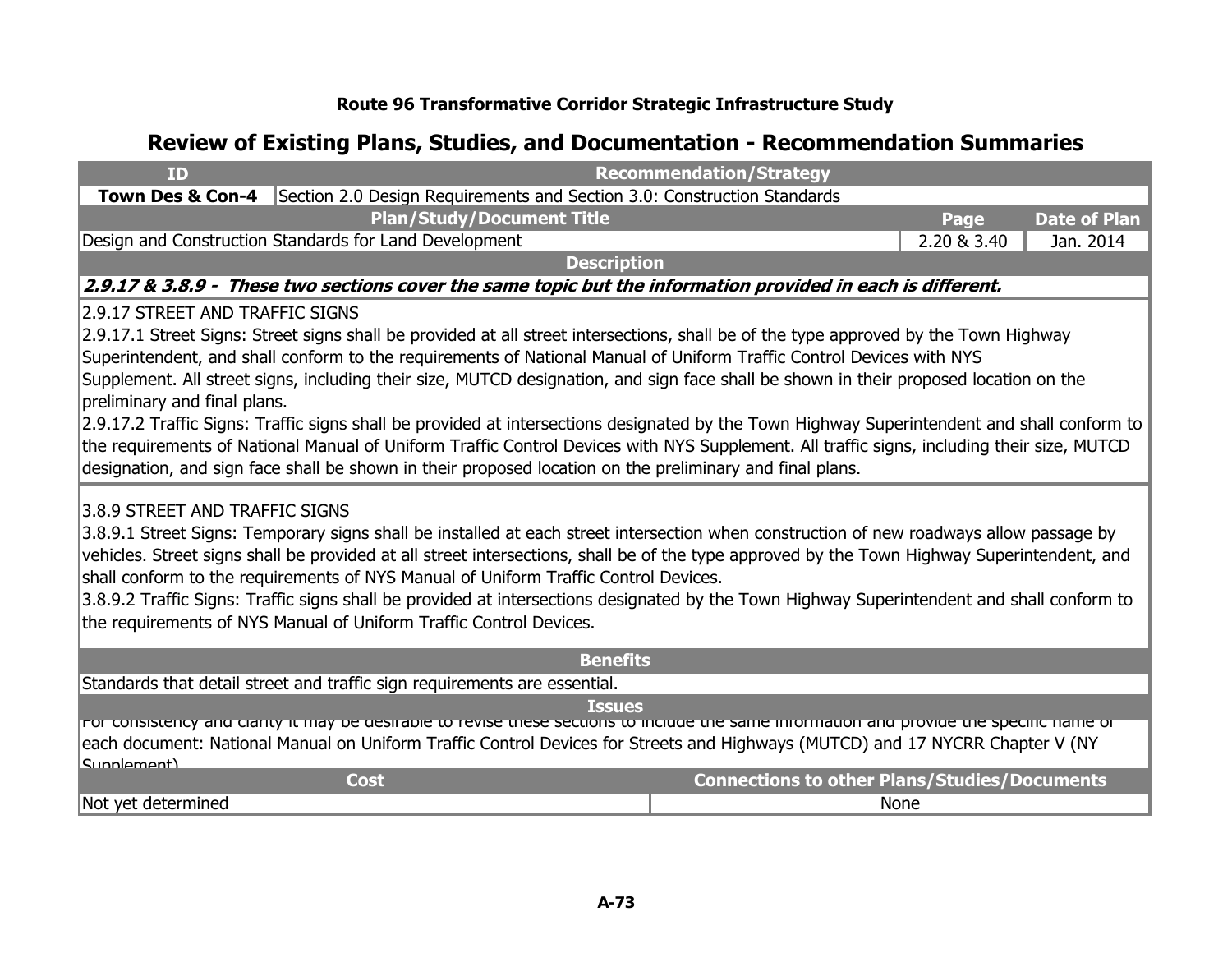| ID                                                                                                                                                                                                                                                                                                                                                                                                                                                                                                                                                                                                                                                                                                                                                                                                                                                                                                                                              |                                                                                                                                                                                                                                                                              |                    | <b>Recommendation/Strategy</b>                      |      |                     |
|-------------------------------------------------------------------------------------------------------------------------------------------------------------------------------------------------------------------------------------------------------------------------------------------------------------------------------------------------------------------------------------------------------------------------------------------------------------------------------------------------------------------------------------------------------------------------------------------------------------------------------------------------------------------------------------------------------------------------------------------------------------------------------------------------------------------------------------------------------------------------------------------------------------------------------------------------|------------------------------------------------------------------------------------------------------------------------------------------------------------------------------------------------------------------------------------------------------------------------------|--------------------|-----------------------------------------------------|------|---------------------|
| <b>Town Des &amp; Con-5</b>                                                                                                                                                                                                                                                                                                                                                                                                                                                                                                                                                                                                                                                                                                                                                                                                                                                                                                                     | Section 5.0: Access Management Guidelines                                                                                                                                                                                                                                    |                    |                                                     |      |                     |
|                                                                                                                                                                                                                                                                                                                                                                                                                                                                                                                                                                                                                                                                                                                                                                                                                                                                                                                                                 | <b>Plan/Study/Document Title</b>                                                                                                                                                                                                                                             |                    |                                                     | Page | <b>Date of Plan</b> |
|                                                                                                                                                                                                                                                                                                                                                                                                                                                                                                                                                                                                                                                                                                                                                                                                                                                                                                                                                 | Design and Construction Standards for Land Development                                                                                                                                                                                                                       |                    |                                                     | 5.1  | Jan. 2014           |
|                                                                                                                                                                                                                                                                                                                                                                                                                                                                                                                                                                                                                                                                                                                                                                                                                                                                                                                                                 |                                                                                                                                                                                                                                                                              | <b>Description</b> |                                                     |      |                     |
|                                                                                                                                                                                                                                                                                                                                                                                                                                                                                                                                                                                                                                                                                                                                                                                                                                                                                                                                                 | 2.10 A driveway, and/or access serving one, two and three unit residential lots is exempt from these guidelines                                                                                                                                                              |                    |                                                     |      |                     |
|                                                                                                                                                                                                                                                                                                                                                                                                                                                                                                                                                                                                                                                                                                                                                                                                                                                                                                                                                 | 2.11 Residential access (i.e. driveway, private road or drive, and public road) supporting more than 3 single family units, up to 10 units,<br>may be handled on a case by case basis at the discretion of the Planning Board. A 125' spacing is desirable, where practical. |                    |                                                     |      |                     |
|                                                                                                                                                                                                                                                                                                                                                                                                                                                                                                                                                                                                                                                                                                                                                                                                                                                                                                                                                 | 2.12 Residential access that serves greater than 10 units shall be subject to these guidelines. The applicable roadways and their respective<br>speed limits and applicable access spacing are contained in the attached Table 2.                                            |                    |                                                     |      |                     |
|                                                                                                                                                                                                                                                                                                                                                                                                                                                                                                                                                                                                                                                                                                                                                                                                                                                                                                                                                 |                                                                                                                                                                                                                                                                              | <b>Benefits</b>    |                                                     |      |                     |
| cost.                                                                                                                                                                                                                                                                                                                                                                                                                                                                                                                                                                                                                                                                                                                                                                                                                                                                                                                                           | Limiting access management requirements benefits small projects by reducing the amount of engineering needed and thus the associated                                                                                                                                         |                    |                                                     |      |                     |
| <b>Issues</b>                                                                                                                                                                                                                                                                                                                                                                                                                                                                                                                                                                                                                                                                                                                                                                                                                                                                                                                                   |                                                                                                                                                                                                                                                                              |                    |                                                     |      |                     |
| While looking individually at three or less residential units for access management improvements is not the intent of this section and would<br>not generally provide a good basis for access management reviews or actions, conceivably at some point should several separate three unit<br>or less developments be constructed the aggregrate impact may require, or at least require the consideration of, at a minimum an access<br>management review. Consideration should be given to revising this section to allowfor assessment of access management review needs (or<br>of site-design options that would allow for easier implementation of access management opportunities - such as shared access driveways -<br>in the future) of all proposals based on the overall condition in the area but not necessarliy require access management related changes or<br>implementation unless specifically required by the Planning Board. |                                                                                                                                                                                                                                                                              |                    |                                                     |      |                     |
|                                                                                                                                                                                                                                                                                                                                                                                                                                                                                                                                                                                                                                                                                                                                                                                                                                                                                                                                                 | <b>Cost</b>                                                                                                                                                                                                                                                                  |                    | <b>Connections to other Plans/Studies/Documents</b> |      |                     |
| Not yet determined                                                                                                                                                                                                                                                                                                                                                                                                                                                                                                                                                                                                                                                                                                                                                                                                                                                                                                                              |                                                                                                                                                                                                                                                                              |                    | Route 96/251 Corridor Overlay guidelines            |      |                     |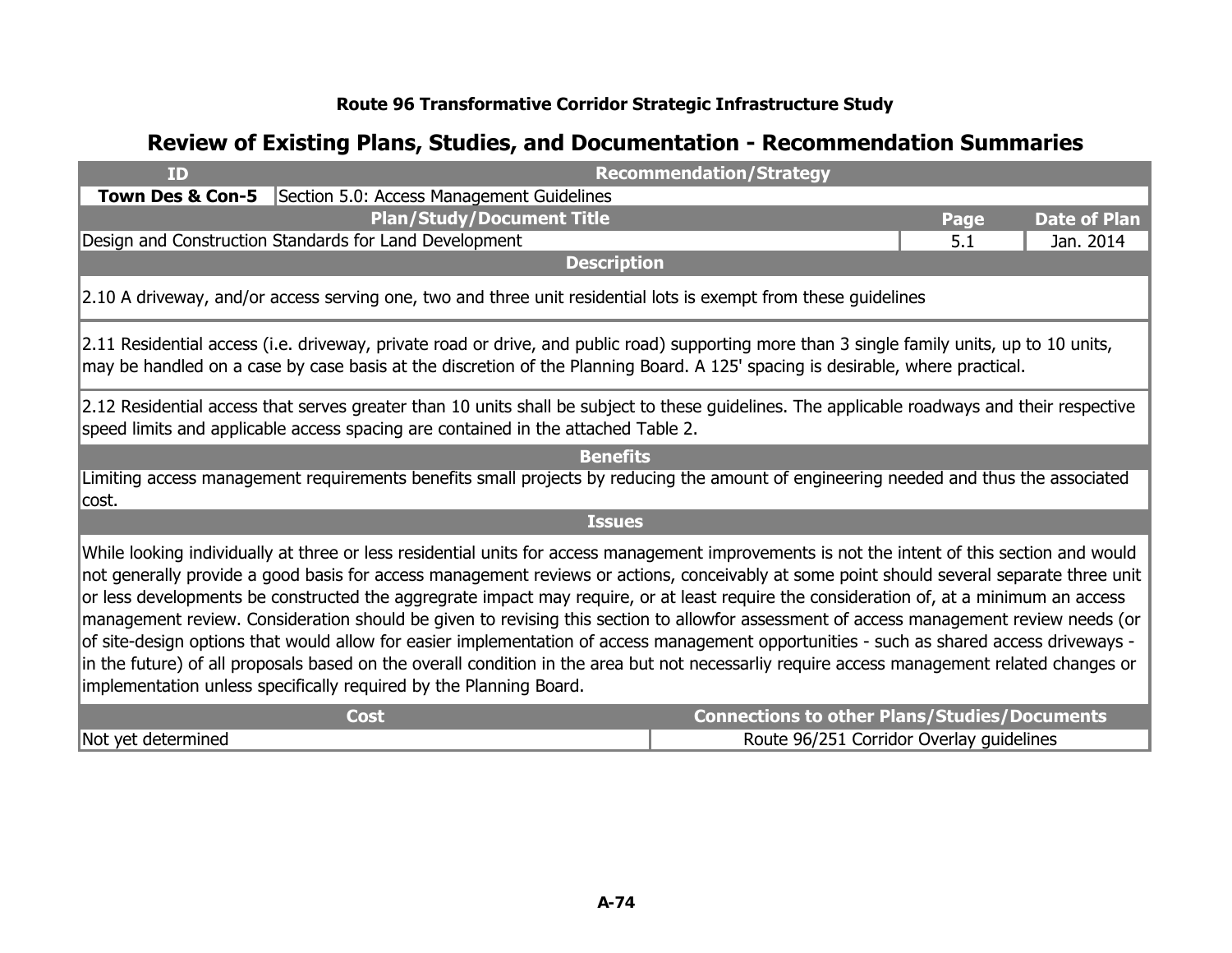| <b>ID</b>                                                                                                                                                                                                                                                                                                             |                                                        | <b>Recommendation/Strategy</b>                      |                         |                     |  |
|-----------------------------------------------------------------------------------------------------------------------------------------------------------------------------------------------------------------------------------------------------------------------------------------------------------------------|--------------------------------------------------------|-----------------------------------------------------|-------------------------|---------------------|--|
| <b>Vil Zone-1</b>                                                                                                                                                                                                                                                                                                     | Review R-1 District: One-Family Residential.           |                                                     |                         |                     |  |
|                                                                                                                                                                                                                                                                                                                       | <b>Plan/Study/Document Title</b>                       |                                                     | Page                    | <b>Date of Plan</b> |  |
| Village of Victor Zoning Code                                                                                                                                                                                                                                                                                         |                                                        | $$211-22$                                           | 1992 with<br>amendments |                     |  |
|                                                                                                                                                                                                                                                                                                                       | <b>Description</b>                                     |                                                     |                         |                     |  |
| This is one of the Zoning Districts along the Route 96 Corridor and permits single-family residential, senior housing, professional offices in a<br>owner-occupied residence, institutions, and parks. Minimum front yard setback is 40 feet, maximum building height is 35 feet, and<br>maximum lot coverage is 25%. |                                                        |                                                     |                         |                     |  |
|                                                                                                                                                                                                                                                                                                                       | <b>Benefits</b>                                        |                                                     |                         |                     |  |
|                                                                                                                                                                                                                                                                                                                       | This district reflects existing development character. |                                                     |                         |                     |  |
| <b>Issues</b>                                                                                                                                                                                                                                                                                                         |                                                        |                                                     |                         |                     |  |
| Suggest adding a purpose statement for each zoning district. To be discussed with Steering Committee.                                                                                                                                                                                                                 |                                                        |                                                     |                         |                     |  |
|                                                                                                                                                                                                                                                                                                                       | <b>Cost</b>                                            | <b>Connections to other Plans/Studies/Documents</b> |                         |                     |  |
| N/A                                                                                                                                                                                                                                                                                                                   |                                                        | Town Comprehensive Plan - Future Land Use Plan      |                         |                     |  |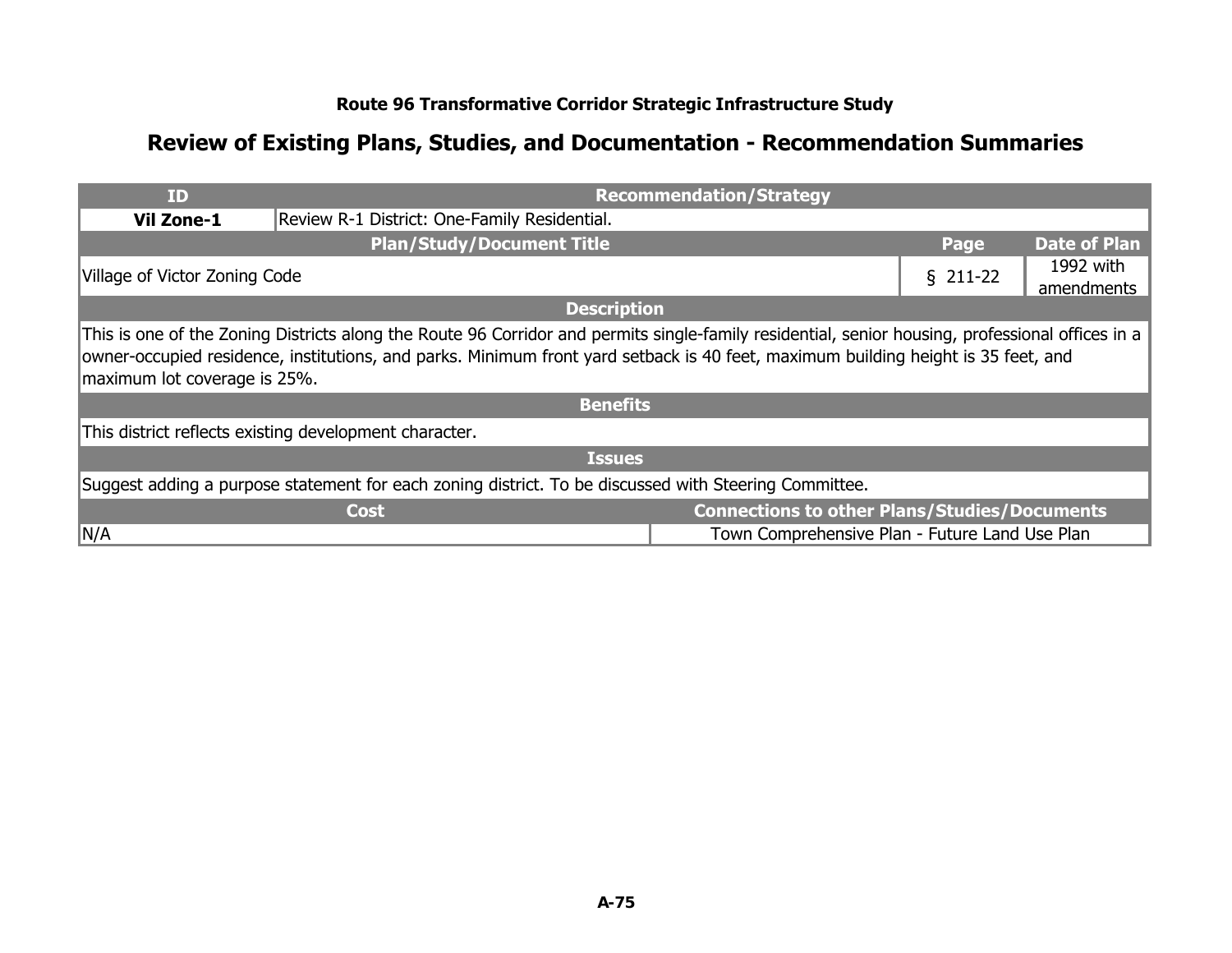| <b>ID</b>                                                                                                                                                                                                                                                                                                             |                                                        | <b>Recommendation/Strategy</b>                      |           |                         |
|-----------------------------------------------------------------------------------------------------------------------------------------------------------------------------------------------------------------------------------------------------------------------------------------------------------------------|--------------------------------------------------------|-----------------------------------------------------|-----------|-------------------------|
| <b>Vil Zone-2</b>                                                                                                                                                                                                                                                                                                     | Review R-2 District: One-Family Residential.           |                                                     |           |                         |
|                                                                                                                                                                                                                                                                                                                       | <b>Plan/Study/Document Title</b>                       |                                                     | Page      | <b>Date of Plan</b>     |
| Village of Victor Zoning Code                                                                                                                                                                                                                                                                                         |                                                        |                                                     | $$211-23$ | 1992 with<br>amendments |
|                                                                                                                                                                                                                                                                                                                       |                                                        | <b>Description</b>                                  |           |                         |
| This is one of the Zoning Districts along the Route 96 Corridor and permits single-family residential, senior housing, professional offices in a<br>owner-occupied residence, institutions, and parks. Minimum front yard setback is 30 feet, maximum building height is 35 feet, and<br>maximum lot coverage is 30%. |                                                        |                                                     |           |                         |
|                                                                                                                                                                                                                                                                                                                       |                                                        | <b>Benefits</b>                                     |           |                         |
|                                                                                                                                                                                                                                                                                                                       | This district reflects existing development character. |                                                     |           |                         |
| <b>Issues</b>                                                                                                                                                                                                                                                                                                         |                                                        |                                                     |           |                         |
| Suggest adding a purpose statement for each zoning district. To be discussed with Steering Committee. Also suggest allowing for a mix of<br>uses more specifically.                                                                                                                                                   |                                                        |                                                     |           |                         |
|                                                                                                                                                                                                                                                                                                                       | <b>Cost</b>                                            | <b>Connections to other Plans/Studies/Documents</b> |           |                         |
| ∥N/A                                                                                                                                                                                                                                                                                                                  |                                                        | Comprehensive Plan - Future Land Use Plan           |           |                         |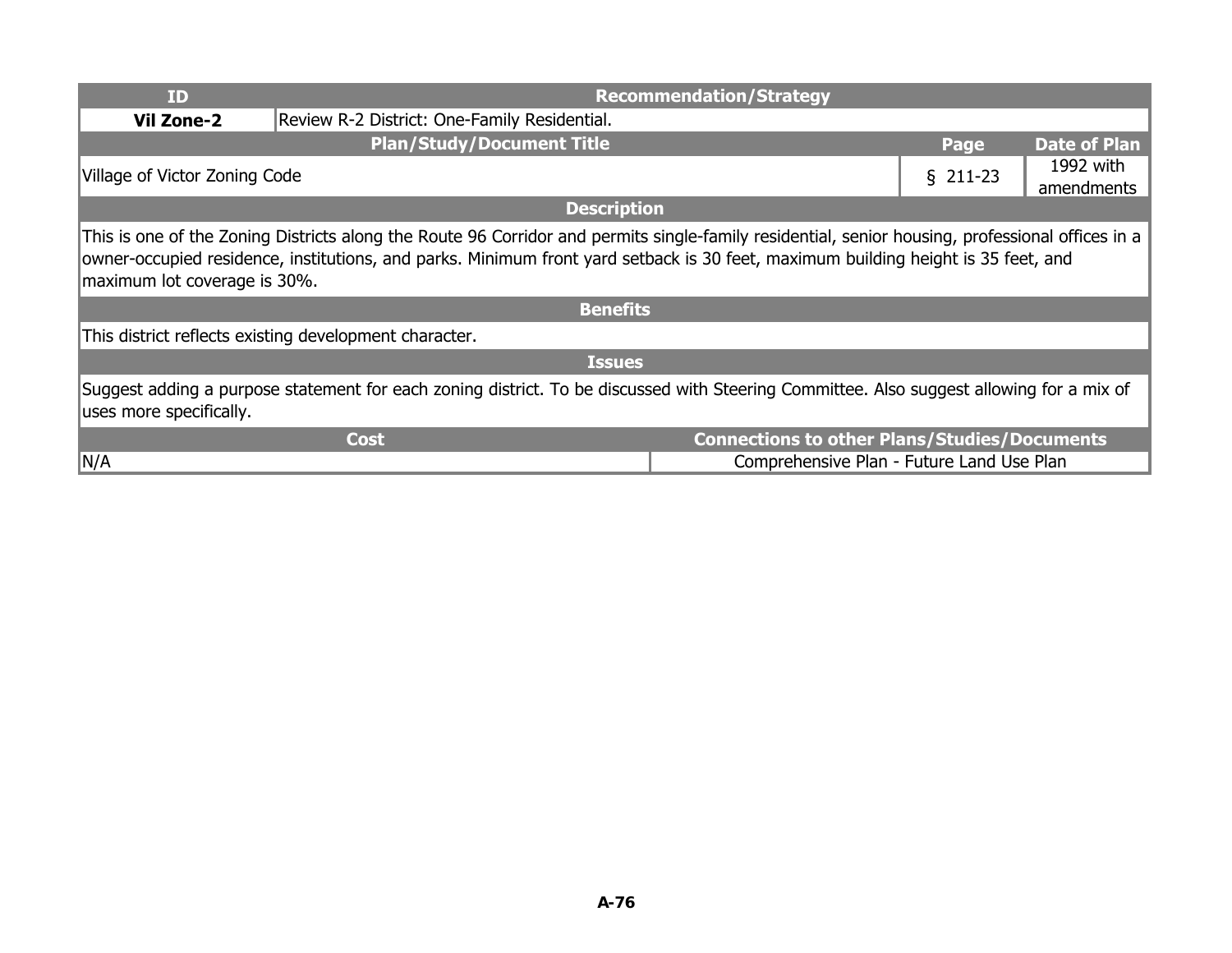| <b>ID</b>                                                                                                                                                                                                                                                                |                                                              | <b>Recommendation/Strategy</b>                      |           |                         |  |
|--------------------------------------------------------------------------------------------------------------------------------------------------------------------------------------------------------------------------------------------------------------------------|--------------------------------------------------------------|-----------------------------------------------------|-----------|-------------------------|--|
| <b>Vil Zone-3</b>                                                                                                                                                                                                                                                        | Review B District: Business.                                 |                                                     |           |                         |  |
|                                                                                                                                                                                                                                                                          | <b>Plan/Study/Document Title</b>                             |                                                     | Page      | <b>Date of Plan</b>     |  |
| Village of Victor Zoning Code                                                                                                                                                                                                                                            |                                                              |                                                     | $$211-25$ | 1992 with<br>amendments |  |
|                                                                                                                                                                                                                                                                          | <b>Description</b>                                           |                                                     |           |                         |  |
| This is one of the Zoning Districts along the Route 96 Corridor. It allows for uses in the R-1, R-3, retail, professional service uses, and gas<br>stations. Minimum front yard setback is 15 feet, maximum building height is 35 feet, and maximum lot coverage is 40%. |                                                              |                                                     |           |                         |  |
|                                                                                                                                                                                                                                                                          | <b>Benefits</b>                                              |                                                     |           |                         |  |
|                                                                                                                                                                                                                                                                          | Design review is required for formula fast-food restaurants. |                                                     |           |                         |  |
| <b>Issues</b>                                                                                                                                                                                                                                                            |                                                              |                                                     |           |                         |  |
| Suggest adding a purpose statement for each zoning district. To be discussed with Steering Committee.                                                                                                                                                                    |                                                              |                                                     |           |                         |  |
|                                                                                                                                                                                                                                                                          | <b>Cost</b>                                                  | <b>Connections to other Plans/Studies/Documents</b> |           |                         |  |
| $\vert N/A$                                                                                                                                                                                                                                                              |                                                              | Comprehensive Plan - Future Land Use Plan           |           |                         |  |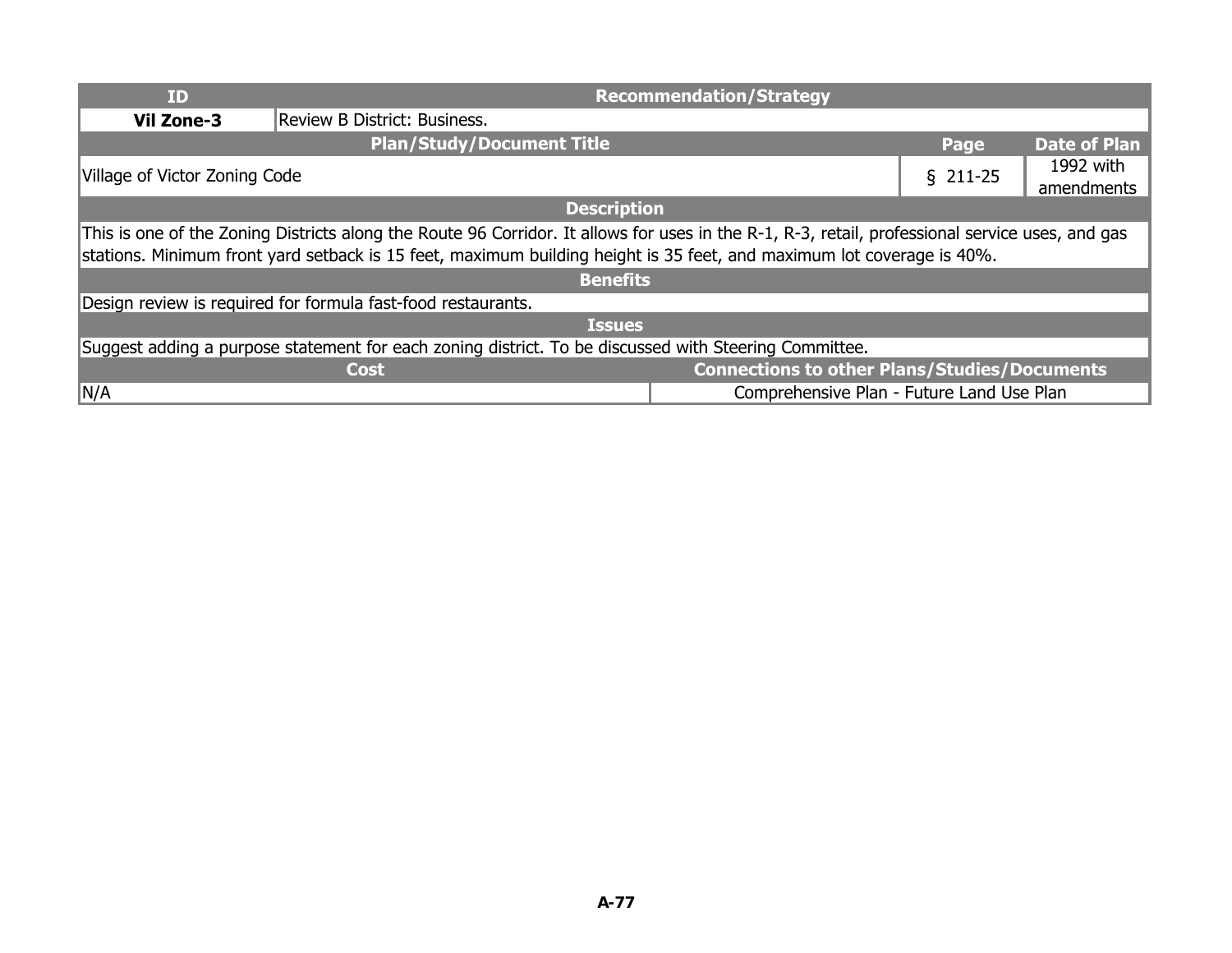| <b>ID</b>                                                                                                                                                                                                                                                                                                                                                                                                                                                                                                                                                                                                                                             |                                                            | <b>Recommendation/Strategy</b>                      |            |                     |
|-------------------------------------------------------------------------------------------------------------------------------------------------------------------------------------------------------------------------------------------------------------------------------------------------------------------------------------------------------------------------------------------------------------------------------------------------------------------------------------------------------------------------------------------------------------------------------------------------------------------------------------------------------|------------------------------------------------------------|-----------------------------------------------------|------------|---------------------|
| <b>Vil Zone-4</b>                                                                                                                                                                                                                                                                                                                                                                                                                                                                                                                                                                                                                                     | Review Route 96/251 Corridor Overlay District regulations. |                                                     |            |                     |
|                                                                                                                                                                                                                                                                                                                                                                                                                                                                                                                                                                                                                                                       | <b>Plan/Study/Document Title</b>                           |                                                     | Page       | <b>Date of Plan</b> |
| Village of Victor Zoning Code                                                                                                                                                                                                                                                                                                                                                                                                                                                                                                                                                                                                                         |                                                            |                                                     | § 211-27.1 | 1994/1996           |
|                                                                                                                                                                                                                                                                                                                                                                                                                                                                                                                                                                                                                                                       | <b>Description</b>                                         |                                                     |            |                     |
| The intent of the Route 96/Route 251 Corridor Overlay District is to improve the quality of development along the corridor. The corridor is<br>unique in its variety of topography, including steep slopes and wetland areas. These characteristics can enhance the design of future<br>projects. The overlay district restricts or controls site access along Route 96 and Route 251 in the Town of Victor in order to prevent<br>potentially significant traffic congestion problems and vehicular and pedestrian conflict areas. The overlay district also requires compliance<br>with design guidelines to enhance the character of the corridor. |                                                            |                                                     |            |                     |
|                                                                                                                                                                                                                                                                                                                                                                                                                                                                                                                                                                                                                                                       | <b>Benefits</b>                                            |                                                     |            |                     |
| This overlay allows for mixed use and residential development not permitted in the underlying zoning districts. It also provides additional<br>design guidance to the area and works to control site access to mitigate potential congestion and safety issues.                                                                                                                                                                                                                                                                                                                                                                                       |                                                            |                                                     |            |                     |
| <b>Issues</b>                                                                                                                                                                                                                                                                                                                                                                                                                                                                                                                                                                                                                                         |                                                            |                                                     |            |                     |
| Use of the overlay is not required and can be permitted on a case-by-case basis by the Planning Board. As such, sections of the corridor<br>may differ from others, depending on which regulations were used.                                                                                                                                                                                                                                                                                                                                                                                                                                         |                                                            |                                                     |            |                     |
|                                                                                                                                                                                                                                                                                                                                                                                                                                                                                                                                                                                                                                                       | Cost                                                       | <b>Connections to other Plans/Studies/Documents</b> |            |                     |
| N/A                                                                                                                                                                                                                                                                                                                                                                                                                                                                                                                                                                                                                                                   |                                                            | Comprehensive Plan - Future Land Use Plan           |            |                     |